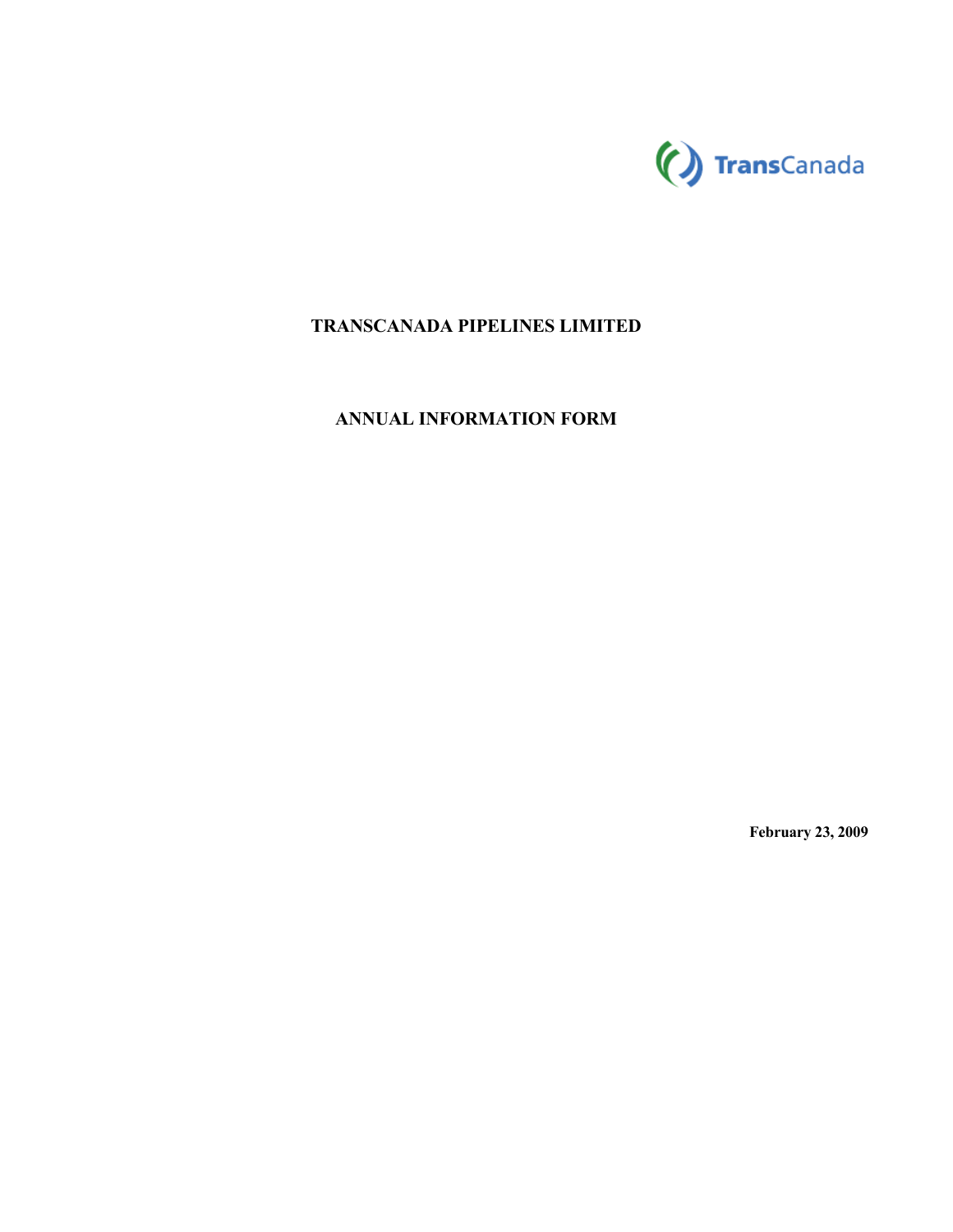# **TABLE OF CONTENTS**

|                                   | Page |
|-----------------------------------|------|
|                                   |      |
|                                   |      |
|                                   |      |
|                                   |      |
|                                   |      |
|                                   |      |
|                                   |      |
|                                   |      |
|                                   |      |
|                                   |      |
|                                   |      |
|                                   |      |
|                                   |      |
|                                   |      |
|                                   |      |
|                                   |      |
|                                   |      |
|                                   |      |
|                                   |      |
|                                   |      |
|                                   |      |
|                                   |      |
|                                   |      |
|                                   |      |
|                                   |      |
|                                   |      |
|                                   |      |
|                                   |      |
|                                   |      |
|                                   |      |
|                                   |      |
|                                   |      |
|                                   |      |
|                                   |      |
|                                   |      |
|                                   |      |
|                                   |      |
|                                   |      |
|                                   |      |
|                                   |      |
|                                   |      |
|                                   |      |
| <b>COMPENSATION OF DIRECTORS.</b> | 27   |
|                                   |      |
|                                   |      |
|                                   |      |
|                                   |      |
|                                   |      |
|                                   |      |
|                                   |      |
|                                   |      |
|                                   |      |
|                                   |      |
|                                   |      |
|                                   |      |
|                                   |      |
|                                   |      |
|                                   |      |
|                                   |      |
|                                   |      |
|                                   |      |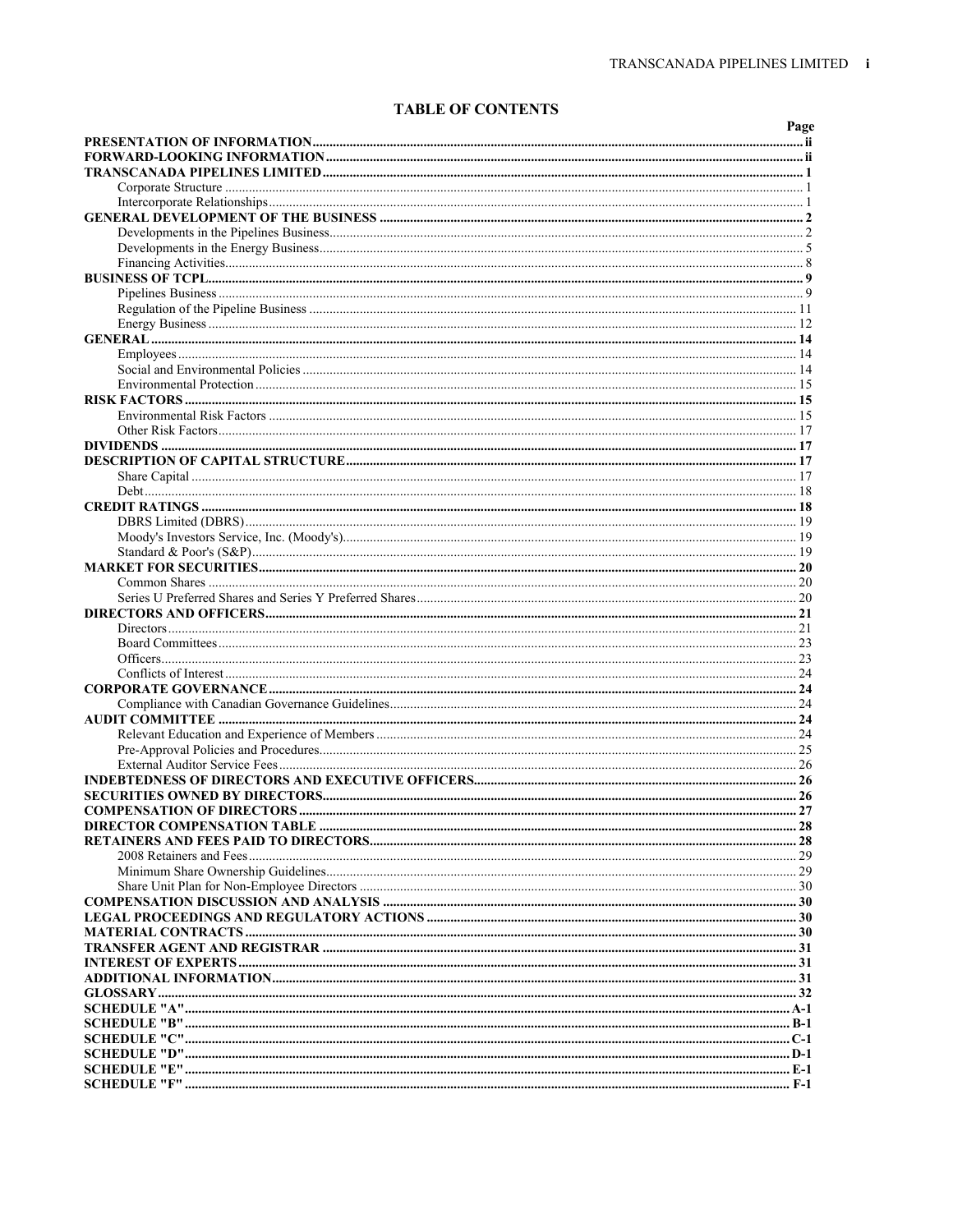# **PRESENTATION OF INFORMATION**

Unless the context indicates otherwise, a reference in this Annual Information Form ("*AIF*") to "*TCPL*" or the "*Company*" includes TCPL's parent, TransCanada Corporation ("*TransCanada*") and the subsidiaries of TCPL through which its various business operations are conducted and a reference to "TransCanada" includes TransCanada Corporation and the subsidiaries of TransCanada Corporation, including TCPL. Where TCPL is referred to with respect to actions that occurred prior to its 2003 plan of arrangement with TransCanada, which is described below under the heading "TransCanada PipeLines Limited — Corporate Structure", these actions were taken by TCPL or its subsidiaries. The term "*subsidiary*", when referred to in this AIF, with reference to TCPL means direct and indirect wholly owned subsidiaries of, and entities controlled by, TransCanada or TCPL, as applicable.

Unless otherwise noted, the information contained in this AIF is given at or for the year ended December 31, 2008 ("*Year End*"). Amounts are expressed in Canadian dollars unless otherwise indicated. Financial information is presented in accordance with Canadian generally accepted accounting principles.

Certain portions of TCPL's Management's Discussion and Analysis dated February 23, 2009 ("*MD&A*") are incorporated by reference into this AIF as stated below. The MD&A can be found on SEDAR at www.sedar.com under TCPL's profile.

The Accounting Standards Board ("*AcSB*") of the Canadian Institute of Chartered Accountants has announced that Canadian publicly accountable enterprises are required to adopt International Financial Reporting Standards ("*IFRS*"), as issued by the International Accounting Standards Board, effective January 1, 2011. In June 2008, the Canadian Securities Administrators proposed that Canadian public companies that are United States Securities and Exchange Commission ("*SEC*") registrants, such as TCPL, could retain the option to prepare their financial statements under generally accepted accounting principles in the United States ("*US GAAP*") instead of IFRS. In November 2008, the SEC issued for public comment a recommendation that, beginning in 2014, United States issuers be required to adopt IFRS using a phased-in approach based on market capitalization. TCPL is currently considering the impact a conversion to IFRS or US GAAP would have on its accounting systems and financial statements. For more information on TCPL's conversion project, see TCPL's MD&A under "Accounting Changes – International Financial Reporting Standards".

Information relating to metric conversion can be found at Schedule "A" to this AIF.

### **FORWARD-LOOKING INFORMATION**

This AIF, the documents incorporated by reference into this AIF, and other reports and filings made with the securities regulatory authorities may contain certain information that is forward-looking and is subject to important risks and uncertainties. The words "anticipate", "expect", "believe", "may", "should", "estimate", "project", "outlook", "forecast" or other similar words are used to identify such forward looking information. Forward-looking statements in this document are intended to provide TCPL shareholders and potential investors with information regarding TCPL and its subsidiaries, including management's assessment of TCPL's and its subsidiaries' future financial and operational plans and outlook. Forward-looking statements in this document may include, among others, statements regarding the anticipated business prospects and financial performance of TCPL and its subsidiaries, expectations or projections about the future, strategies and goals for growth and expansion, expected and future cash flows, costs, schedules, operating and financial results and expected impact of future commitments and contingent liabilities**.** All forward-looking statements reflect TCPL's beliefs and assumptions based on information available at the time the statements were made. Actual results or events may differ from those predicted in these forward-looking statements. Factors that could cause actual results or events to differ materially from current expectations include, among others, the ability of TCPL to successfully implement its strategic initiatives and whether such strategic initiatives will yield the expected benefits, the operating performance of the Company's pipeline and energy assets, the availability and price of energy commodities, regulatory processes and decisions, changes in environmental and other laws and regulations, competitive factors in the pipeline and energy sectors, construction and completion of capital projects, labour, equipment and material costs, access to capital markets, interest and currency exchange rates, technological developments and the current economic conditions in North America. By its nature, forward-looking information is subject to various risks and uncertainties, including those material risks discussed in this AIF under "Risk Factors", which could cause TCPL's actual results and experience to differ materially from the anticipated results or expectations expressed. Additional information on these and other factors is available in the reports filed by TCPL with Canadian securities regulators and with the SEC. Readers are cautioned to not place undue reliance on this forward-looking information, which is given as of the date it is expressed in this AIF or otherwise, and to not use futureoriented information or financial outlooks for anything other than their intended purpose. TCPL undertakes no obligation to update publicly or revise any forward-looking information, whether as a result of new information, future events or otherwise, except as required by law.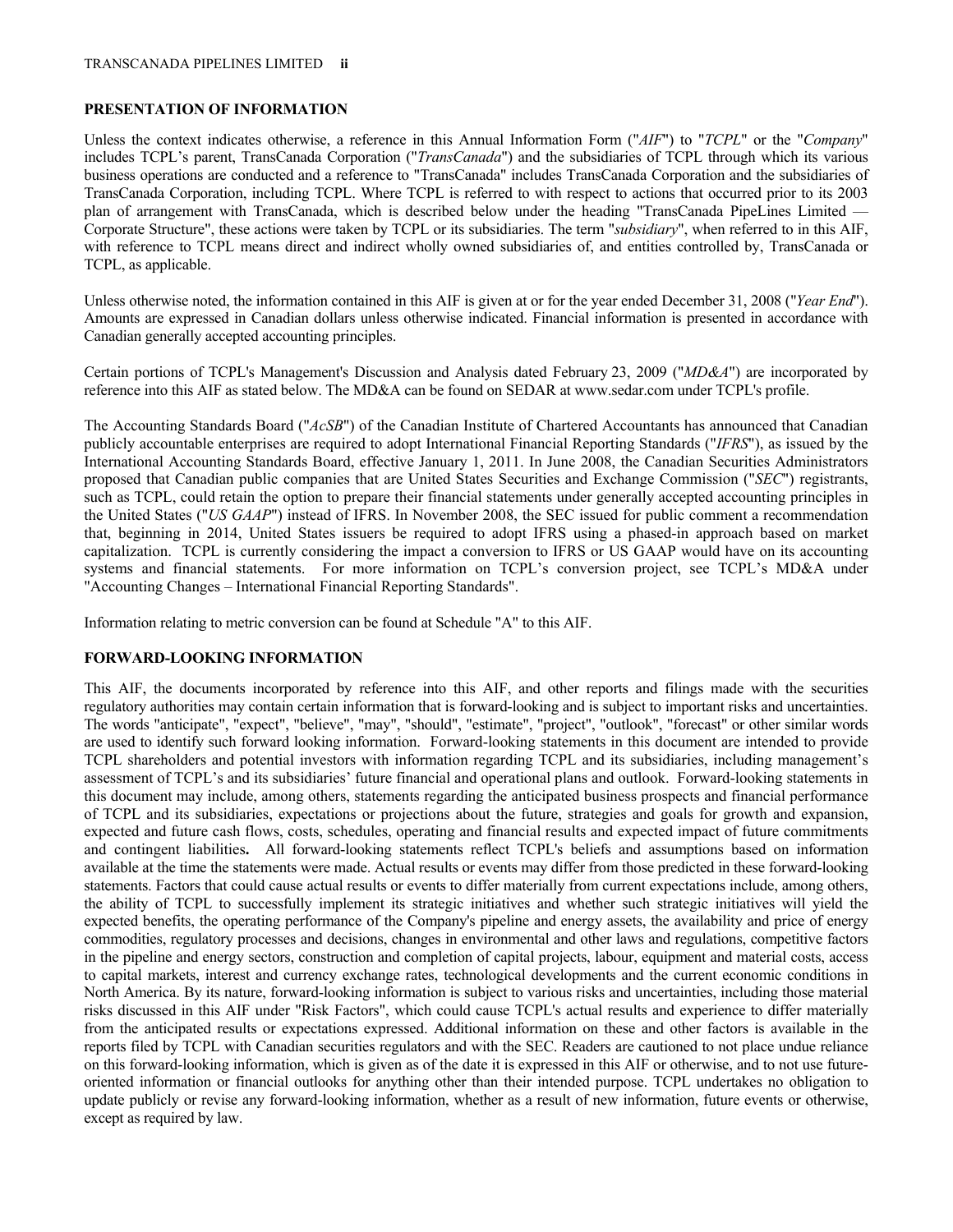#### **TRANSCANADA PIPELINES LIMITED**

#### **Corporate Structure**

TCPL's head office and registered office are located at 450 - 1st Street S.W., Calgary, Alberta, T2P 5H1.

TCPL is a Canadian public company. Significant dates and events are set forth below.

| Date            | Event                                                                                                                 |
|-----------------|-----------------------------------------------------------------------------------------------------------------------|
| March 21, 1951  | Incorporated by Special Act of Parliament as Trans-Canada Pipe Lines Limited.                                         |
|                 | Continued under the Canada Corporations Act by Letters Patent, which included the alteration of its capital and       |
| April 19, 1972  | change of name to TransCanada PipeLines Limited.                                                                      |
| June 1, 1979    | Continued under the Canada Business Corporations Act.                                                                 |
| July 2, 1998    | Certificate of Arrangement issued in connection with the Plan of Arrangement with NOVA Corporation ("NOVA")           |
|                 | under which the companies merged and then split off the commodity chemicals business carried on by NOVA into a        |
|                 | separate public company.                                                                                              |
| January 1, 1999 | Certificate of Amalgamation issued reflecting TCPL's vertical short form amalgamation with a wholly owned             |
|                 | subsidiary, Alberta Natural Gas Company Ltd.                                                                          |
| January 1, 2000 | Certificate of Amalgamation issued reflecting TCPL's vertical short form amalgamation with a wholly owned             |
|                 | subsidiary, NOVA Gas International Ltd.                                                                               |
| May 4, 2001     | Restated TransCanada PipeLines Limited Articles of Incorporation filed.                                               |
| June 20, 2002   | Restated TransCanada PipeLines Limited By-Laws filed.                                                                 |
| May 15, 2003    | Certificate of Arrangement issued in connection with the plan of arrangement with TransCanada. TransCanada was        |
|                 | incorporated pursuant to the provisions of the Canada Business Corporations Act on February 25, 2003. The             |
|                 | arrangement was approved by TCPL common shareholders on April 25, 2003 and following court approval, Articles         |
|                 | of Arrangement were filed making the arrangement effective May 15, 2003. The common shareholders of TCPL              |
|                 | exchanged each of their TCPL common shares for one common share of TransCanada. The debt securities and               |
|                 | preferred shares of TCPL remained obligations and securities of TCPL. TCPL continues to hold the assets it held prior |
|                 | to the arrangement and continues to carry on business as the principal operating subsidiary of the TransCanada group  |
|                 | of entities.                                                                                                          |

#### **Intercorporate Relationships**

The following diagram presents the name and jurisdiction of incorporation, continuance or formation of TCPL's principal subsidiaries as at December 31, 2008. Each of these subsidiaries has total assets that exceeded 10% of the total consolidated assets of TransCanada or revenues that exceeded 10% of the total consolidated revenues of TransCanada as at and for the year ended December 31, 2008. TCPL owns, directly or indirectly, 100 per cent of the voting shares of each of these subsidiaries.

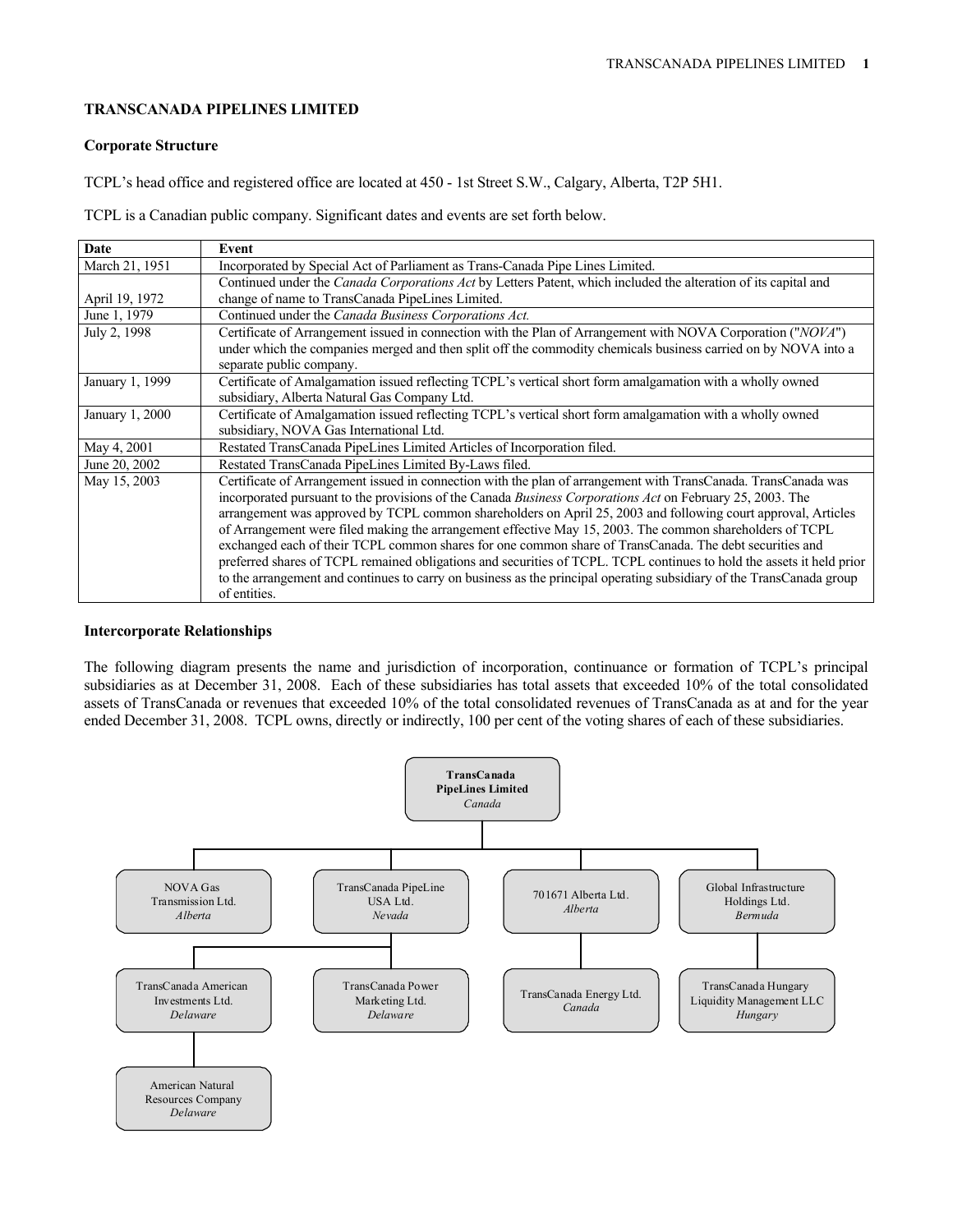#### TRANSCANADA PIPELINES LIMITED **2**

The above diagram does not include all of the subsidiaries of TCPL. The assets and revenues of excluded subsidiaries in the aggregate did not exceed 20% of the total consolidated assets or total consolidated revenues of TCPL as at and for the year ended December 31, 2008.

### **GENERAL DEVELOPMENT OF THE BUSINESS**

The general development of TCPL's business during the last three financial years, and the significant acquisitions, dispositions, events or conditions which have had an influence on that development, are described below.

Effective June 1, 2006, TCPL revised the composition and names of its reportable business segments to *Pipelines* and *Energy*. Pipelines are principally comprised of the Company's pipelines in Canada, the U.S. and Mexico and its regulated natural gas storage operations in the U.S. Energy includes the Company's power operations, the non-regulated natural gas storage business, and liquefied natural gas ("*LNG*") projects.

### **Developments in the Pipelines Business**

TCPL's strategy in Pipelines is focused on both growing its North American natural gas transmission network and maximizing the long-term value of its existing pipeline assets. Summarized below are significant developments that have occurred in TCPL's Pipelines business over the last three years.

### *2008*

### *Pipeline Developments*

- January 4 2008. The State of Alaska announced that TCPL had submitted a complete *Alaska Gasline Inducement Act* ("*AGIA*") application for a license to construct the Alaska Pipeline Project and would be advancing to the public comment stage.
- February 2008. In 2005, certain subsidiaries of Calpine Corporation ("*Calpine*") filed for bankruptcy protection in both Canada and the U.S. The Portland Natural Gas Transmission System (the "*Portland System*") and GTNC reached agreement with Calpine for allowed unsecured claims in the Calpine bankruptcy of US\$125 million and US\$192.5 million, respectively. Creditors were to receive shares in the re-organized Calpine and these shares would be subject to market price fluctuations as the new Calpine shares began to trade. In February 2008, the Portland System and GTNC received partial distributions of 6.1 million shares and 9.4 million shares, respectively. Subsequently, these shareholdings were sold into the market. Claims of Nova Gas Transmission Limited ("*NGTL*") and Foothills Pipe Lines (South B.C.) Ltd., both wholly-owned subsidiaries of TransCanada, for \$31.6 million and \$44.4 million, respectively, were received in cash in January 2008 and were passed on to shippers on these systems.
- March 14, 2008. TransCanada Keystone Pipeline, LP ("*Keystone U.S.*") received a Presidential Permit authorizing the construction, maintenance and operation of facilities at the United States and Canada border for the transportation of crude oil between the two countries. The Presidential Permit was a significant regulatory approval required to begin construction of the 3,456 kilometre ("*km*") pipeline project that will transport crude oil from Alberta to markets in the United States (the "*Keystone Oil Pipeline*"). The Presidential Permit was issued following the issuance by the U.S. Department of State of the Final Environmental Impact Statement ("*FEIS*") on January 11, 2008 for the construction of the Keystone U.S. pipeline and its Cushing extension. The FEIS stated the pipeline would result in limited adverse environmental impacts. Construction of the Keystone Oil Pipeline began in May 2008 in both Canada and the United States. Commissioning of the segment to Wood River and Patoka is expected to commence in late 2009 with commercial operations to follow in early 2010. Commissioning of the segment providing service to Cushing is expected to commence in late 2010.
- April 2008. An expansion to TCPL's natural gas transmission system in the province of Alberta (the "*Alberta System*") in the Fort McMurray area, comprising a total of approximately 150 km, was placed in service on its projected on-stream date.
- July 16, 2008. TCPL announced plans to expand and extend the Keystone Oil Pipeline system and provide additional capacity in 2012 of 500,000 barrels per day ("*Bbl/d*") from Western Canada to the United States Gulf Coast, near existing terminals in Port Arthur, Texas. The expansion, when completed, is expected to increase the Keystone Oil Pipeline system from 590,000 Bbl/d to approximately 1.1 million Bbl/d. Construction of the expansion facilities is expected to commence in 2010 subject to the receipt of the necessary regulatory approvals.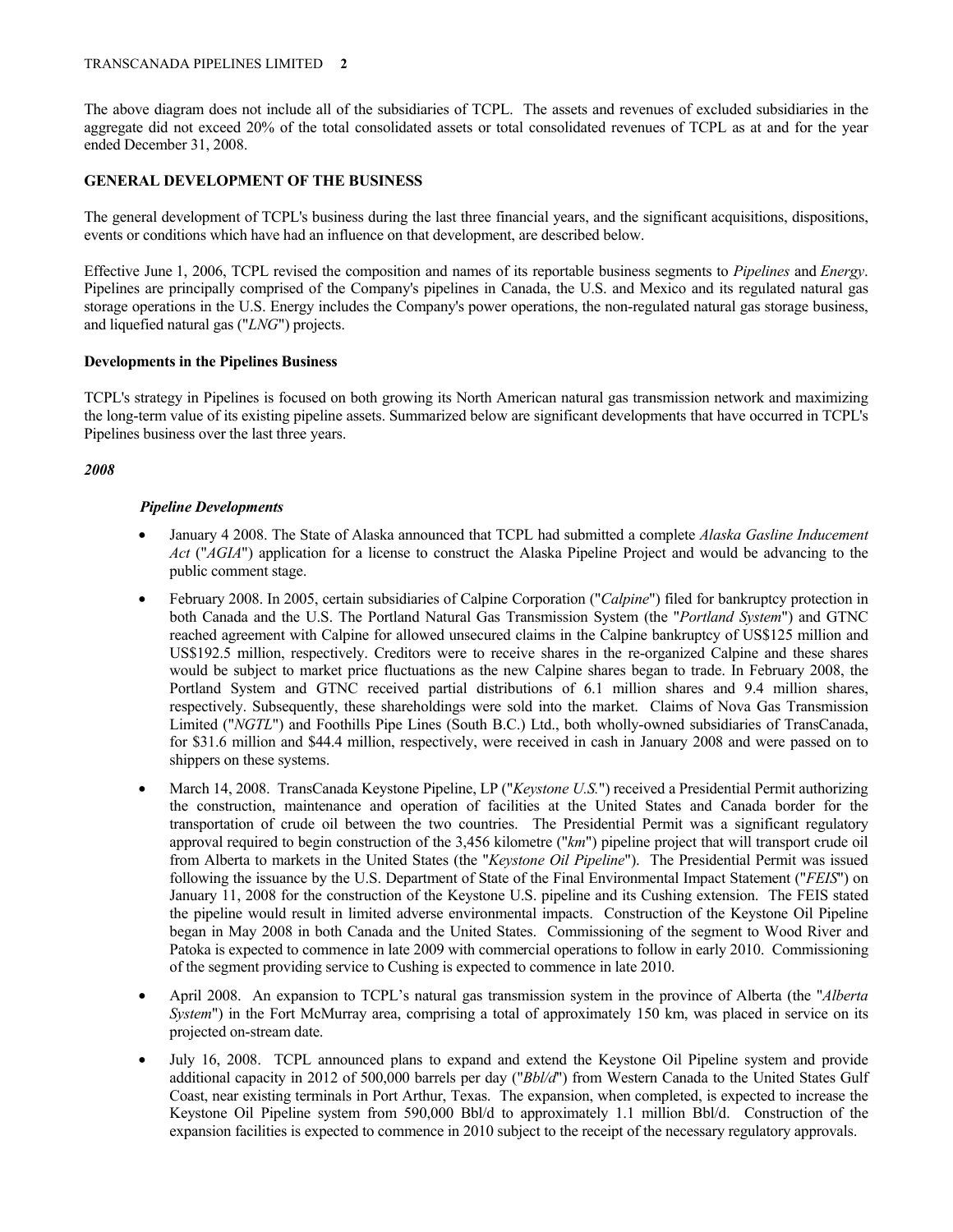- September 3, 2008. TCPL acquired Bison Pipeline LLC from Northern Border Pipeline Company ("*NBPL*") for US\$20 million. The assets of Bison Pipeline LLC included executed precedent agreements as well as regulatory, environmental and engineering work on the Bison Pipeline Project ("*Bison*"), a proposed 480 km (298 mile) pipeline from the Powder River Basin in Wyoming to the Northern Border Pipeline system in Morton County, North Dakota.
- September 8, 2008. TCPL reached a proposed agreement with Canadian Utilities Limited ("*ATCO Pipelines*") to provide integrated natural gas transmission service to customers. If approved by the regulatory authorities, the two companies will combine physical assets under a single rates and services structure with a single commercial interface with customers but with each company separately managing assets within distinct operating territories in the province. TCPL continues to work with all stakeholders to finalize this agreement.
- October 29, 2008. TCPL announced that the Keystone Oil Pipeline system successfully conducted that open season for expansion and extension to the United States Gulf Coast by securing additional firm, long-term contracts totaling 380,000 Bbl/d for an average term of approximately 17 years. With these shipper commitments the Keystone Oil Pipeline system has long-term commitments for 910,000 Bbl/d for an average term of approximately 18 years. This includes commitments made by shippers to sign transportation service agreements for 35,000 Bbl/d capacity in an open season to be held in 2009. The commitments represent approximately 83 per cent of the 1.1 million Bbl/d commercial design of the system.
- December 5, 2008. The Alaska Commissioner of Revenue and Natural Resources issued the AGIA license to TCPL to advance the Alaska Pipeline Project, following on the approval by the Alaska Senate on August 1, 2008 of TCPL's application for the license. TCPL has committed under the AGIA to advance the Alaska Pipeline Project through an open season and subsequent United States Federal Energy Regulatory Commission ("*FERC*") certification. TCPL has commenced the engineering, environmental, field and commercial work, and expects to conclude an open season by July 31, 2010. Under AGIA, the State of Alaska has agreed to reimburse a share of the eligible pre-construction costs to TCPL to a maximum of US\$500 million.
- TCPL agreed to increase its equity ownership in Keystone U.S. and TransCanada Keystone Pipeline Limited Partnership ("*Keystone Canada*") up to 79.99 per cent from 50 per cent with ConocoPhillips' equity ownership being reduced concurrently to 20.01 per cent.
- TCPL continued funding of the Mackenzie Valley Aboriginal Pipeline Limited Partnership for its participation in the Mackenzie Gas Pipeline Project, a proposed 1,200 km (746 mile) natural gas pipeline to be constructed from a point near Inuvik, Northwest Territories to the northern border of Alberta, where it is expected to connect to the Alberta System.

# *Regulatory Matters*

- January 2008. Gas Transmission Northwest Corporation ("*GTNC*"), a wholly-owned subsidiary of TransCanada, filed a Stipulation and Agreement with the FERC on October 31, 2007 comprised of an uncontested settlement of all aspects of its 2006 General Rate Case. On January 7, 2008, the FERC issued an order approving the settlement. The settlement rates were effective retroactive to January 1, 2007.
- March 18, 2008. TCPL filed an application with the National Energy Board ("*NEB*") to increase the interim tolls on its Canadian gas pipeline system (the "*Canadian Mainline*") previously approved in December 2007. This toll increase was a result of a significant decrease in forecasted flows on the Canadian Mainline and was intended to allow TCPL to more accurately meet its 2008 revenue requirement. On March 28, 2008, the NEB approved the amended interim tolls for transportation service effective April 1, 2008.
- June 17, 2008. TCPL filed an application with the NEB to establish federal regulation for TCPL's Alberta System. The application for a certificate of public convenience and necessity and related approvals was made to recognize that TCPL's Alberta System was subject to Canadian federal jurisdiction and its operations to regulation by the NEB. An oral hearing to discuss this matter began on November 18, 2008 and concluded on November 28, 2008. A decision on the matter is expected to be issued by the end of February 2009. Currently, the provincial regulation of the Alberta System precludes TCPL from acquiring, constructing or operating facilities that transport natural gas across Alberta provincial borders. Federal regulation would enable the Alberta System to extend across provincial borders, thereby providing integrated service to Alberta and British Columbia customers, and northern natural gas producers.
- June, 2008. The NEB approved TCPL's application for additional pumping facilities required to expand the Canadian portion of the Keystone Oil Pipeline project from a nominal capacity of approximately 435,000 Bbl/d to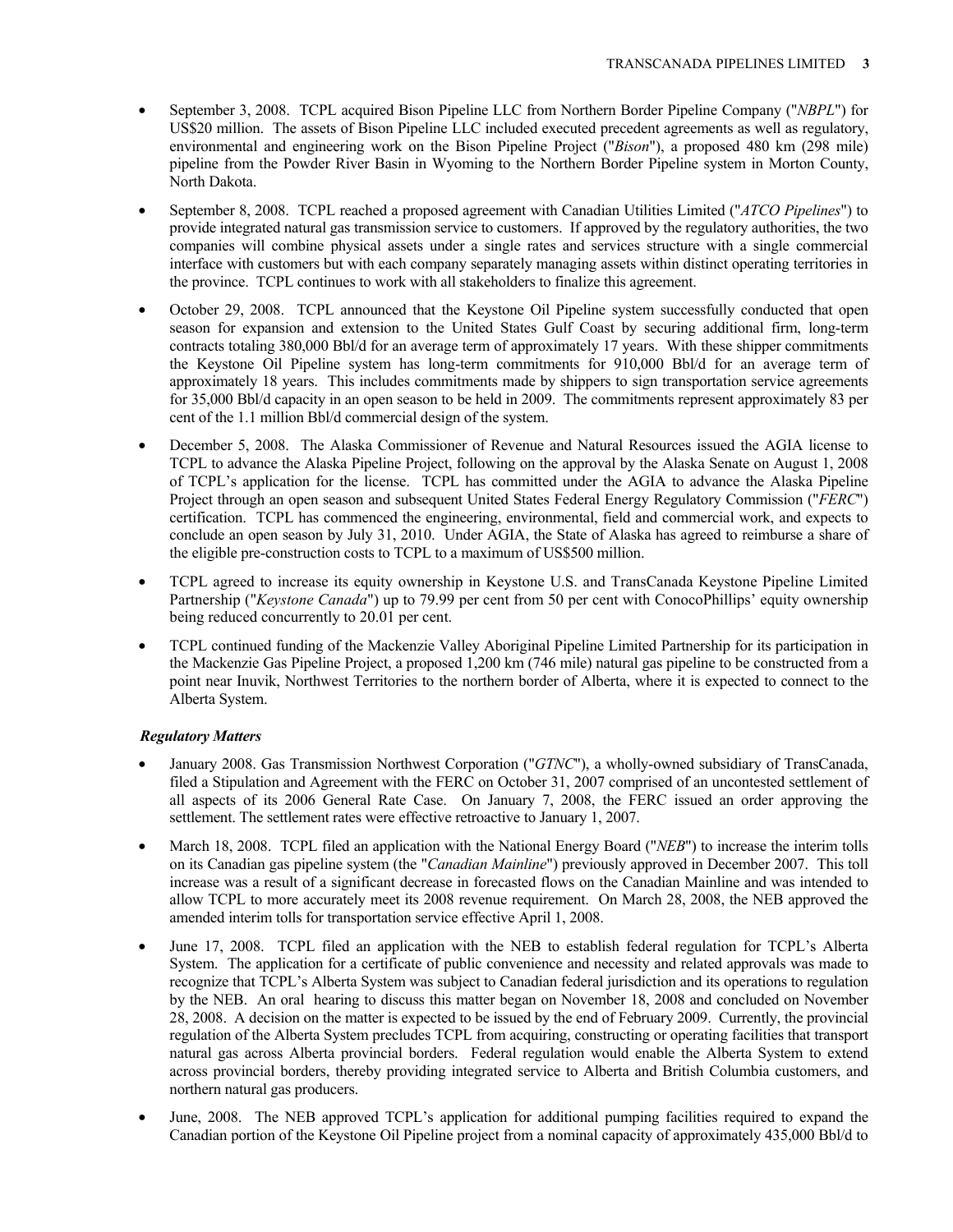590,000 Bbl/d to accommodate volumes to be delivered to the Cushing markets, after holding an oral hearing on April 8, 2008. The hearing and decision followed on an application filed by Keystone Canada with the NEB in November 2007.

- October 10, 2008. The Alberta Utilities Commission ("*AUC*") approved TCPL's application for a permit to construct the North Central Corridor expansion, at a cost of approximately \$925 million. The expansion comprises a 42-inch, 300 km (186 mile) natural gas pipeline and associated compression facilities on the northern section of the Alberta System. Construction on the project began in October 2008. The decision followed on a non-routine application filed with the Alberta Energy and Utilities Board ("*EUB*") on November 20, 2007.
- December 17, 2008. The AUC approved NGTL's 2008-2009 Revenue Requirement Settlement Application as filed, in its entirety. As part of the settlement, fixed costs were established for operation, maintenance and administration costs, return on equity and income taxes. Any variances between actual costs and those agreed to in the settlement accrue to TCPL, subject to a return on equity and income tax adjustment mechanism, which accounts for variances between actual and settlement rate base and income tax assumptions. The other cost elements of the settlement are treated on a flow-through basis. The AUC also approved the 2008 Interim Rates of NGTL on a final basis for the period January 1, 2008 to December 31, 2008.

Further information about these developments can be found in the MD&A under the headings "TCPL's Strategy", "Pipelines – Highlights", and "Pipelines – Opportunities and Developments".

# *2007*

# *Pipeline Developments*

- February 9, 2007. TCPL received approval from the NEB to transfer a section of its Canadian Mainline transmission facilities to the Keystone Oil Pipeline project to transport crude oil from Alberta to refining centres in the U.S. Midwest and to construct and operate new oil pipeline facilities in Canada. TCPL announced in January 2007 the start of a binding open season for an expansion and extension of the proposed Keystone Oil Pipeline. The purpose of the open season was to obtain binding commitments to support the expansion of the proposed Keystone Oil Pipeline from approximately 435,000 Bbl/d to 590,000 Bbl/d and the construction of a 468 kilometre extension of the U.S. portion of the pipeline.
- February 22, 2007. TCPL closed its acquisitions of American Natural Resources Company and ANR Storage Company (collectively, "*ANR*") and acquired an additional 3.6 per cent interest in Great Lakes Gas Transmission Partnership ("*Great Lakes*") from El Paso Corporation for a total of US\$3.4 billion, subject to certain post-closing adjustments, including approximately US\$491 million of assumed long-term debt. Additionally, TCPL increased its ownership in TC PipeLines, LP to 32.1 per cent in conjunction with the TC PipeLines, LP acquisition of a 46.4 per cent interest in Great Lakes. TCPL subsequently became the operator of NBPL and now operates all three TC PipeLines, LP investments. The acquisition was financed partly through an offering of 39,470,000 subscription receipts at \$38.00 per subscription receipt, which resulted in gross proceeds to TCPL of approximately \$1.725 billion including the exercise of an over-allotment option granted to the underwriters. Upon closing of the acquisition of ANR, the subscription receipts were automatically exchanged, without the payment of any additional consideration by the subscribers, on a one-to-one basis for common shares of TransCanada ("*Common Shares*").
- December 2007. ConocoPhillips contributed \$207 million to acquire a 50 per cent ownership interest in the Keystone Oil Pipeline. Affiliates of TCPL will be responsible for constructing and operating the Keystone Oil Pipeline.

# *Regulatory Matters*

- February 2007. TCPL received approval from the NEB to integrate its natural gas pipeline system in southern British Columbia with its natural gas pipeline systems in southern Alberta and southwestern Saskatchewan (collectively, the "*Foothills System*") effective April 1, 2007.
- May 2007. TCPL's five-year settlement with interested stakeholders for the years 2007 to 2011 on its Canadian Mainline was approved by the NEB. The settlement reflects, among other things, a deemed common equity ratio of 40 per cent.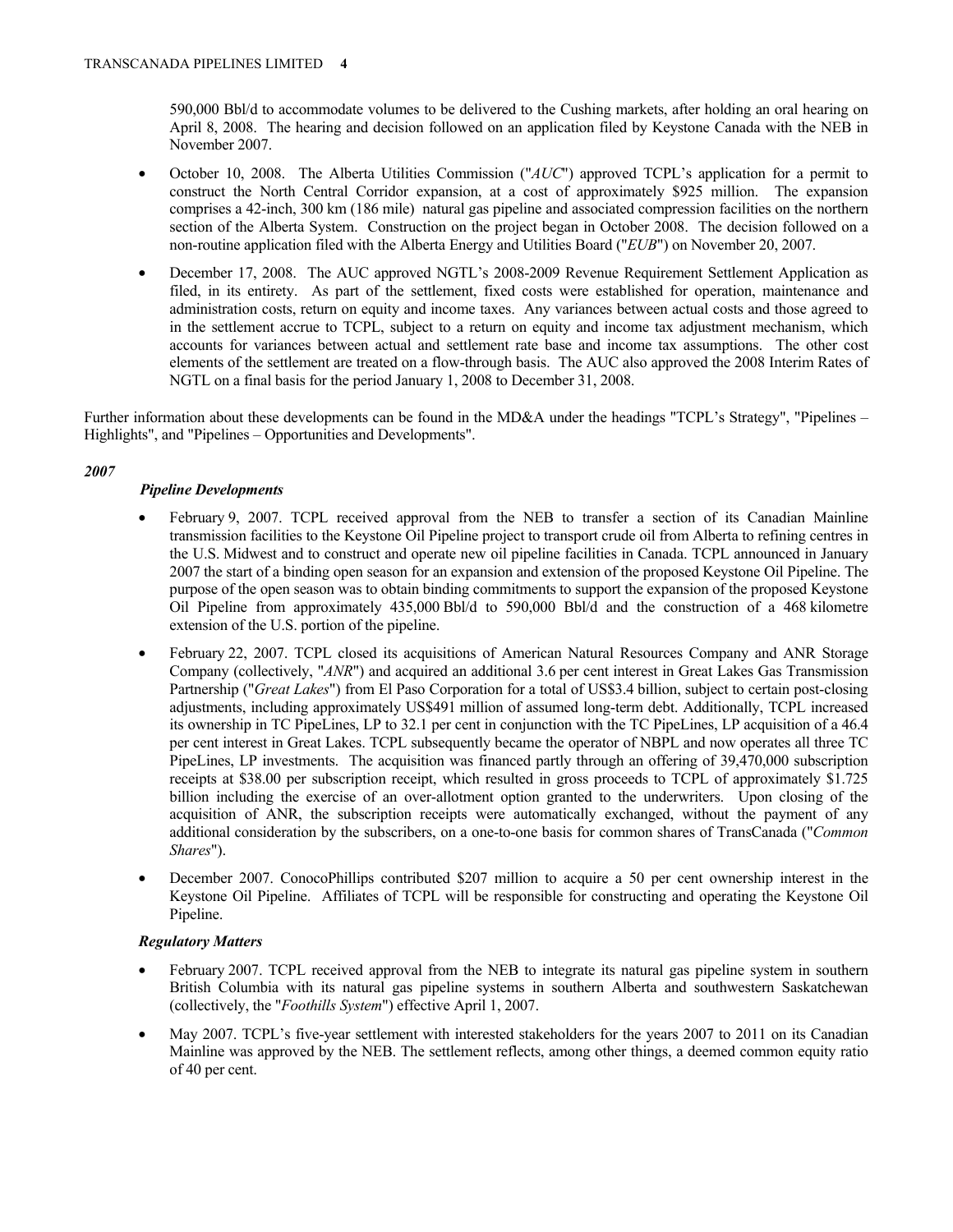#### *Pipeline Developments*

- April 2006. TC PipeLines, LP, an affiliate of TCPL, acquired an additional 20 per cent general partnership interest in NBPL for approximately US\$307 million which brought its total general partnership interest in NBPL owned by TC Pipelines, LP to 50 per cent. TC PipeLines, LP also indirectly assumed approximately US\$122 million of the debt of NBPL. TCPL is the parent company of TC PipeLines GP, Inc., the general partner of TC PipeLines, LP.
- April 2006. TCPL sold its 17.5 per cent general partner interest in Northern Border Partners, L.P. for proceeds of \$35 million, net of current taxes.
- December 2006. The 130 km Tamazunchale natural gas pipeline in east-central Mexico went into commercial service.
- December 2006. TC PipeLines, LP acquired an additional 49 per cent ownership interest in Tuscarora Gas Transmission Company ("*Tuscarora*"). TCPL became the operator of Tuscarora.

#### *Regulatory Matters*

- February 2006. TCPL filed an application with the FERC for a certificate for a two-phase expansion of its existing natural gas pipeline in southern California, the North Baja system ("*North Baja*") and the construction of a new lateral pipeline in California's Imperial Valley.
- April 2006. The NEB approved a negotiated settlement of the 2006 Canadian Mainline tolls which included an increase in the deemed common equity ratio to 36 per cent from 33 per cent and incentives for managing costs through fixing certain components of the revenue requirement.
- June 2006. TCPL filed an application with the NEB seeking approval to transfer a portion of TCPL's Canadian Mainline natural gas transmission facilities to the Keystone Oil Pipeline project which was approved by the NEB in February 2007. Additionally, in December 2006, TCPL filed an application with the NEB for approval to construct and operate the Canadian portion of the Keystone Oil Pipeline.

#### **Developments in the Energy Business**

TCPL has built a substantial energy business over the past decade and has achieved a significant presence in power generation in selected regions of Canada and U.S. More recently, TCPL has also developed a significant non-regulated natural gas storage business in Alberta. Summarized below are significant developments that have occurred in TCPL's energy business over the last three years.

#### *2009*

• February 19, 2009. The FERC approved two separate applications filed by TransCanada on December 19, 2008 requesting approval to charge negotiated rates and to proceed with an open season in the spring of 2009 for each of the Zephyr ("*Zephyr*") and Chinook ("*Chinook*") transmission line projects. Both projects are proposed 500 kilovolt high voltage direct current transmission projects. Zephyr is a proposed 1,760 km (1,100 mile) transmission line that would originate in Wyoming, and Chinook is a proposed 1,600 km (1,000 mile) project that would originate in Montana. Both projects would terminate in Nevada, and it is anticipated that each would deliver 3,000 MW of primarily wind generation resources to markets in the southwestern United States. Pending successful completion of the open seasons, regulatory work could commence later in 2009.

#### *2008*

### *Energy Developments*

• January 2008. A milestone in the Bruce Power A L.P. ("*Bruce A*") Units 1 and 2 refurbishment and restart project was completed when the sixteenth and final new steam generator was installed. With the completion of this stage of the project, the authorized funding for Units 1 and 2 was increased from \$2.75 billion to approximately \$3.0 billion. This process was expected to result in a further increase in the total project cost to complete the Unit 1 and 2 restart. Project cost increases are subject to the capital cost-risk and reward-sharing mechanism under the agreement with the Ontario Power Authority. Bruce A Units 1 and 2 are expected to produce an additional 1,500 megawatts ("*MW*") when completed in 2010.

#### *2006*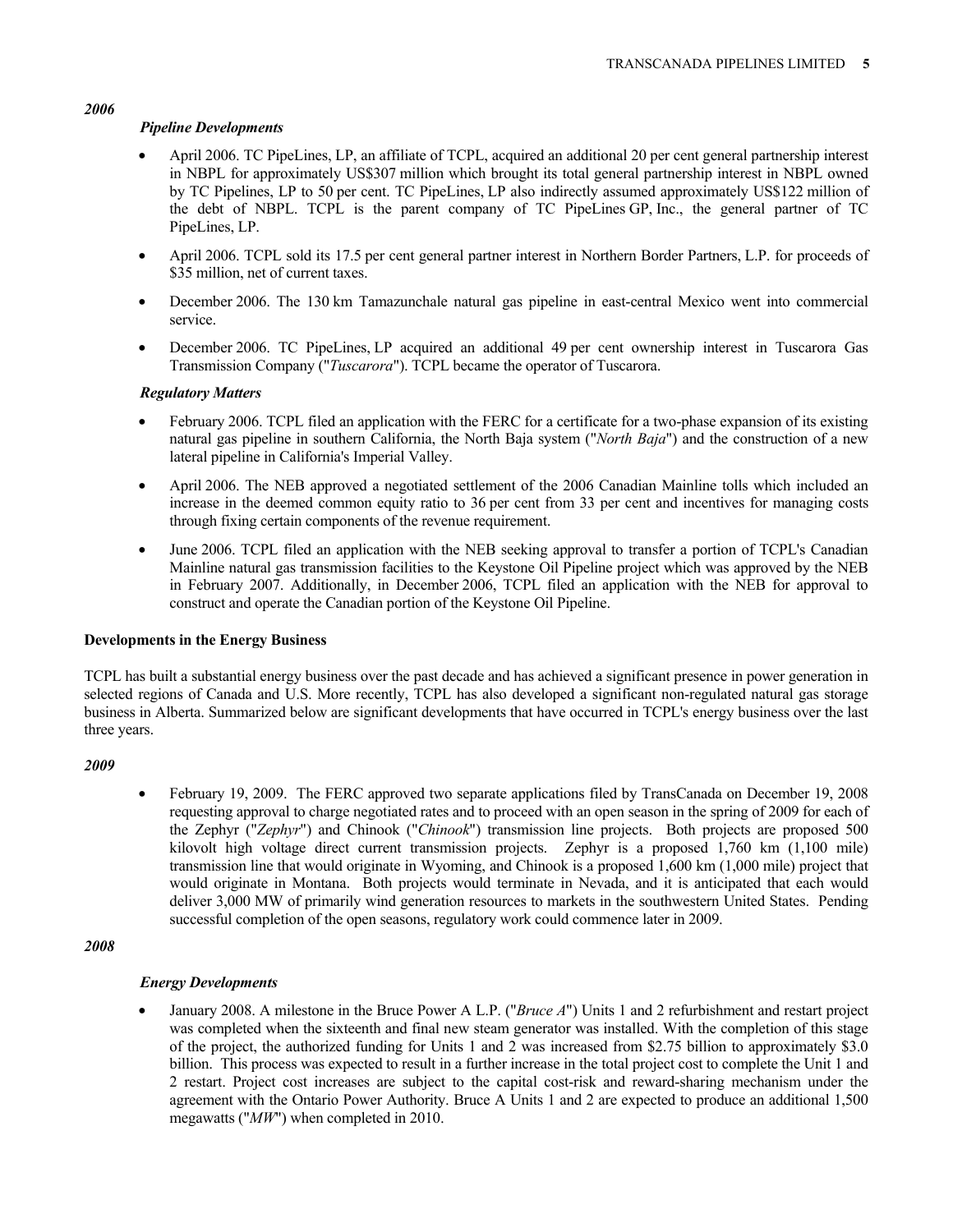- February 2008. The potential anchor LNG supplier for the Cacouna LNG project ("*Cacouna*") terminal in Québec announced it would no longer be pursuing the development of its LNG supply as originally planned. Although Cacouna received its primary regulatory approvals, project development has been suspended until alternate LNG supply is acquired and the North American market for LNG grows.
- April 2008. The comprehensive review of costs to complete the Bruce A Units 1 and 2 refurbishment and restart project was completed. Based on this assessment, the capital cost for the restart and refurbishment of Bruce A Units 1 and 2 is expected to be approximately \$3.4 billion, up from an original 2005 cost estimate of \$2.75 billion. TCPL's share is expected to be approximately \$1.7 billion compared to an original estimate of \$1.4 billion.
- May 12, 2008. TCPL announced that the Phoenix, Arizona based utility, Salt River Project, signed a 20 year power purchase agreement to secure 100 per cent of the output from the Coolidge Generating Station ("*Coolidge*"), a 575 MW simple-cycle natural gas-fired peaking power generation station currently in development to be located 72 km (45 miles) southeast of Phoenix in Coolidge, Arizona. In December 2008, the Arizona Corporation Commission granted a Certificate of Environmental Compatibility approving Coolidge. Construction is scheduled to begin in the summer of 2009, and the facility is expected to be commissioned in 2011.
- May 30, 2008. Portlands Energy Centre, a natural gas-fired combined-cycle power plant near downtown Toronto, Ontario ("*Portlands Energy Centre*") went into service in simple-cycle mode capable of delivering 340 MW of power during the summer of 2008. Portlands Energy Centre, which is 50 per cent owned by TCPL, is currently under construction and is expected to be fully commissioned in combined-cycle mode in first quarter 2009 with delivery capabilities of 550 MW of power.
- July 4, 2008. Hydro-Québec Distribution notified the Régie the L'énergie that it would exercise its option to extend the suspension of all electricity generation from TCPL's 550 MW Bécancour cogeneration power plant near Trois-Rivières, Québec ("*Bécancour*") throughout 2009. This followed on TCPL's agreement with Hydro-Québec Distribution to temporarily suspend all electricity generation from Bécancour during 2008. TCPL will continue to receive payments under the agreement similar to those that would have been received under the normal course of operation.
- July 9, 2008. TCPL announced that the Kibby Wind Power Project received unanimous final development plan approval from Maine's Land Use Regulation Commission. Construction on the project began in July 2008. The capital cost of the project is expected to be approximately US\$320 million with commissioning of the first phase expected to begin in fourth quarter 2009**.**
- August 26, 2008. TCPL completed its acquisition of the 2,480 MW Ravenswood Generating Station ("*Ravenswood*") located at Queen's, New York for US\$2.9 billion, subject to certain post-closing adjustments. The acquisition was completed pursuant to a membership interest and stock purchase agreement between KeySpan Corporation, KeySpan Energy Corporation and TransCanada Facility USA, Inc. dated March 31, 2008 (the "*Ravenswood Agreement*") whereby TransCanada Facility USA, Inc. agreed to acquire all of the outstanding membership interests of KeySpan-Ravenswood, LLC and all of the outstanding shares of KeySpan Ravenswood Services Corp. from National Grid plc. KeySpan-Ravenswood, LLC directly or indirectly owned or controlled Ravenswood. The acquisition was financed through a combination of equity and term debt offerings, funds drawn on a newly established bridge loan facility and cash on hand (see "Financing Activities" below).
- November 22, 2008. The Carleton wind farm, the third of six phases of a wind energy project contracted by Hydro-Québec Distribution in the Gaspé Region of Québec (the "*Cartier Wind Energy Project*"), went into service and is capable of generating 109 MW of power.
- In fourth quarter 2008, Bruce Power completed a review of the end of life estimates for Units 3 and 4. Unit 3 is now expected to be in commercial service until 2011, which provides the benefit of nearly two additional years of generation before the unit commences an expected 36-month refurbishment period. After the refurbishment period, the end of life estimate for Unit 3 is expected to increase from the originally expected date of 2037 to 2038. In addition, Unit 4 is now expected to be in commercial service until 2016, providing nearly seven years of generation before the unit commences a similar refurbishment period, after which, the end of life estimate for Unit 4 is expected to increase from the originally expected date of 2036 to 2042.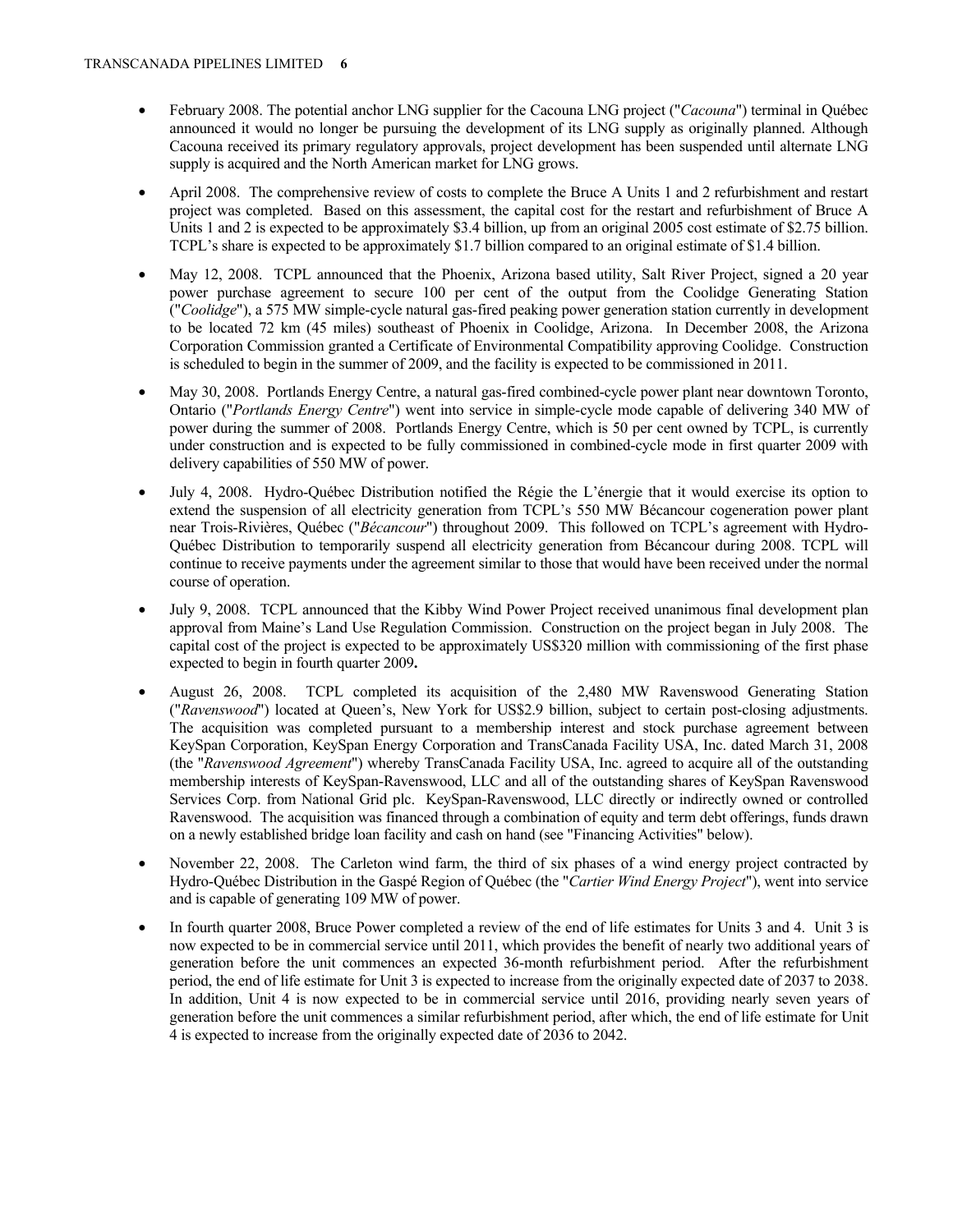# *Regulatory Matters*

- January 11, 2008. The FERC issued its FEIS for the Broadwater LNG project ("*Broadwater*"). A joint venture with Shell US Gas & Power LLC, Broadwater is a proposed offshore LNG facility in Long Island Sound, New York. The FEIS confirmed project need, supported the location of the project with acknowledgement of its target market and delivery goals, and found safety and security risks to be limited and acceptable. The FEIS concluded that with adherence to federal and state permit requirements and regulations, Broadwater's proposed mitigation measures and the FERC's recommendations, the project will not result in a significant impact on the environment.
- March 24, 2008. FERC authorized the construction and operation of Broadwater, subject to the conditions reflected in the authorization. On April 10, 2008, the New York State Department of State ("*NYSDOS*") determined that construction and operation of the project would not be consistent with the state's coastal zone policies. As a result of this unfavourable decision, TCPL wrote down \$27 million after tax of costs for Broadwater that had been capitalized to March 31, 2008. On June 6, 2008, Broadwater Energy, LLC filed an appeal with the United States Secretary of Commerce on the decision of the NYSDOS asking the Secretary of Commerce to override the NYSDOS decision on the basis that the project meets the criteria for approval under the *Coastal Zone Management Act* and applicable regulations. A decision is expected in early 2009.

Further information about each of these energy developments can be found in the MD&A under the headings "TCPL's Strategy", "Energy – Highlights" and "Energy – Opportunities and Developments".

# *2007*

# *Energy Developments*

- June 2007. Following public hearings in 2006, the Québec government granted a provincial decree approving Cacouna. Cacouna also received federal approvals pursuant to the Canadian Environmental Assessment Act.
- September 2007. Cacouna announced that it was delaying the planned in-service date for the regasification terminal from 2010 to 2012. This delay resulted from a need to assess impacts of permit conditions, to review the facility design in light of escalating costs and to align the schedule with potential LNG supply facilities.
- November 2007. The second phase of the Cartier Wind Energy Project, the 101 MW Anse-à-Valleau wind farm, was placed into service. In addition, the Cartier Wind Energy Project began construction of a third project, the 109 MW Carleton wind farm.

### *2006*

# *Energy Developments*

- TCPL continued construction of the Cartier Wind Energy Project, of which 62 per cent is owned by TCPL. The first of six proposed wind farm projects, Baie-des-Sables, went into commercial service in late 2006.
- September 2006. Portlands Energy Centre L.P., 50 per cent owned by TCPL, signed a 20-year Accelerated Clean Energy Supply contract with the Ontario Power Authority for Portlands Energy Centre.
- September 2006. Construction of Bécancour was completed and placed into service providing power to Hydro-Québec Distribution.
- November 2006. TCPL was awarded a 20-year Clean Energy Supply contract by the Ontario Power Authority to build, own and operate a 683 MW natural gas-fired power plant near the Town of Halton Hills, Ontario.
- December 2006. The Edson gas storage facility was placed in service.

### *Regulatory Matters*

- January 2006. TCPL, on behalf of Broadwater, filed an application with the FERC for approval of the LNG regasification project to be located in Long Island Sound, New York. Coincident with the FERC process, Broadwater applied to the NYSDOS for a determination that the project is consistent with New York's coastal zone policies.
- December 2006. A public hearing on Cacouna was held in May and June of 2006 and in December 2006 the Minister of the Environment for Québec and the federal Minister of the Environment, jointly released the report of the Joint Commission on Cacouna.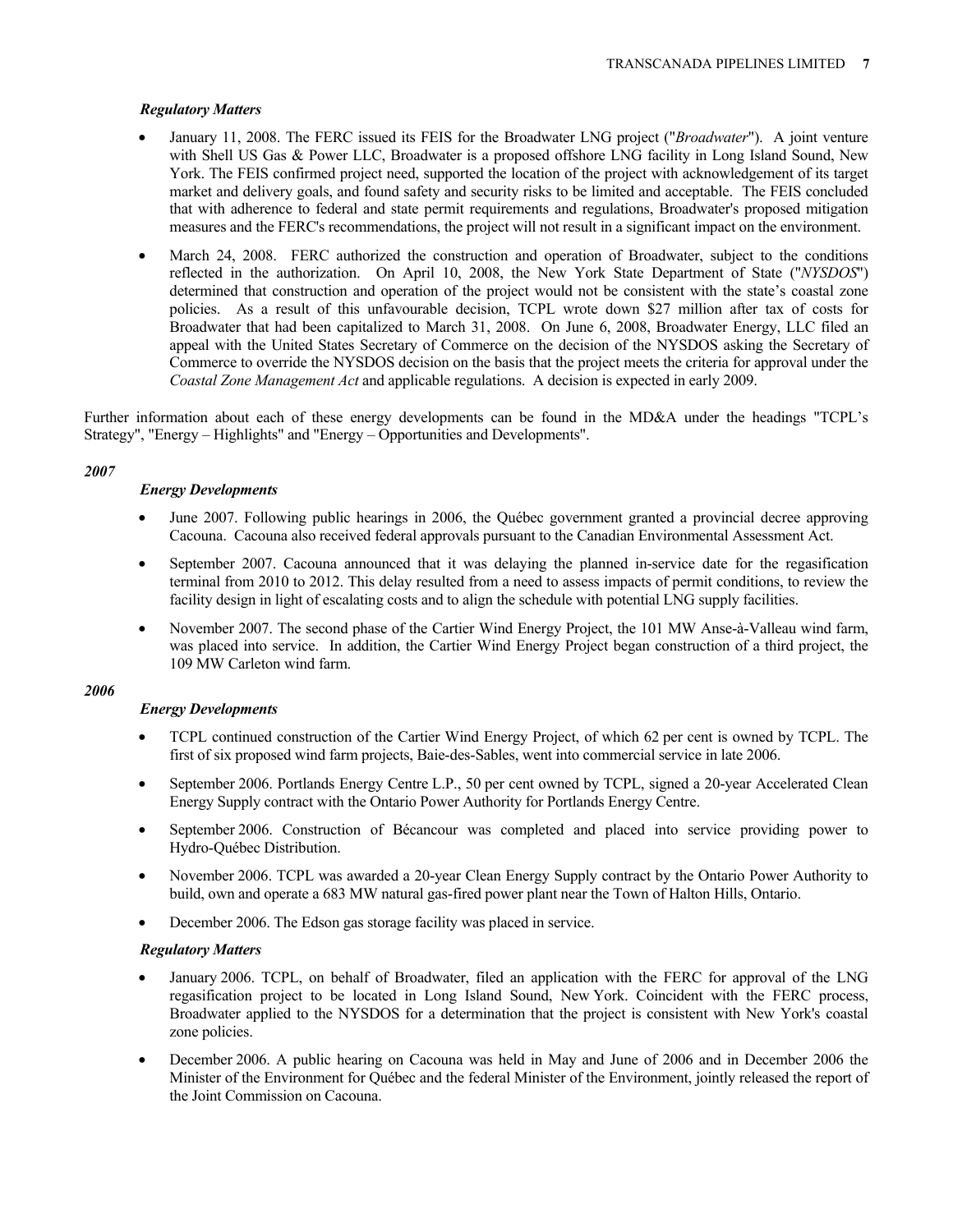### **Financing Activities**

#### *2009*

- January 6, 2009. TCPL entered into an underwriting agreement with a syndicate of underwriters led by Citigroup Global Markets Inc. and HSBC Securities (USA) Inc. under which the underwriters agreed to purchase from TCPL and sell to the public US\$750 million and US\$1.25 billion of Senior Unsecured Notes maturing on January 15, 2019 and January 15, 2039, respectively, and bearing interest at 7.125 per cent and 7.625 per cent, respectively. The offering was completed on January 9, 2009. The proceeds from these notes are expected to be used to partially fund TCPL's capital projects, retire maturing debt obligations and for general corporate purposes. These notes were issued under a US\$3.0 billion debt shelf prospectus filed on January 2, 2009.
- February 17, 2009. TCPL completed the issuance of \$300 million and \$400 million of Medium-Term Notes maturing on February 14, 2014 and February 17, 2039, respectively, and bearing interest at 5.05 per cent and 8.05 per cent, respectively. The proceeds from these notes are expected to be used to fund the Alberta System and Canadian Mainline rate bases. These notes were issued under a \$1.5 billion debt shelf prospectus filed in March, 2007.

#### *2008*

- May 5, 2008. TransCanada entered into an underwriting agreement with a syndicate of underwriters led by BMO Nesbitt Burns Inc., RBC Dominion Securities Inc., and TD Securities Inc. under which the underwriters agreed to purchase from TransCanada 30,200,000 Common Shares and sell the Common Shares to the public at a purchase price of \$36.50 per Common Share. The underwriters were also granted an over-allotment option to purchase an additional 4,530,000 Common Shares at the same price. The offering was completed on May 13, 2008 and together with the full exercise of the over-allotment option by the underwriters, 34,730,000 Common Shares were issued and resulted in gross proceeds to TCPL of approximately \$1.27 billion to be used by TCPL to partially fund acquisitions and capital projects of TCPL including, amongst others, the acquisition of Ravenswood, the construction of the Keystone Oil Pipeline, and for general corporate purposes. These Common Shares were issued under the base shelf prospectus filed in January, 2007.
- June 27, 2008. TCPL executed an agreement with a syndicate of banks for a US\$1.5 billion, committed, unsecured, one-year bridge loan facility, at a floating interest rate based on the London Interbank Offered Rate ("*LIBOR*") plus 30 basis points. The facility is extendible at the option of TCPL for an additional six month term at LIBOR plus 35 basis points. On August 25, 2008, TCPL utilized US\$255 million from this facility to fund a portion of the Ravenswood acquisition and cancelled the remainder of the commitment. At December 31, 2008, the US\$255 million remained outstanding on the facility.
- August 6, 2008. TCPL entered into an underwriting agreement with a syndicate of underwriters led by Citigroup Global Markets Inc. and J.P. Morgan Securities Inc. under which the underwriters agreed to purchase from TCPL and sell to the public US\$850 million and US\$650 million of Senior Unsecured Notes maturing on August 15, 2018 and August 15, 2038, respectively, and bearing interest at 6.5 per cent and 7.25 per cent, respectively. The offering was completed on August 11, 2008. The proceeds from these notes were used to partially fund the Ravenswood acquisition and for general corporate purposes. These notes were issued under a US\$2.5 billion debt shelf prospectus filed in September, 2007.
- August 20, 2008. TCPL completed an issuance of \$500 million of Medium-Term Notes maturing in August 2013 and bearing interest at 5.05 per cent. The proceeds from these notes were used to partially fund the Alberta System's capital program and for general corporate purposes. These notes were issued under the debt shelf prospectus filed in March, 2007.
- November 17, 2008. TransCanada entered into an underwriting agreement with a syndicate of underwriters led by RBC Dominion Securities Inc., BMO Nesbitt Burns Inc., and TD Securities Inc. under which the underwriters agreed to purchase from TransCanada 30,500,000 Common Shares and sell the Common Shares to the public at a purchase price of \$33.00 per Common Share. The underwriters were also granted an over-allotment option to purchase an additional 4,575,000 Common Shares at the same price. The offering was completed on November 25, 2008 and resulted in gross proceeds to TCPL of approximately \$1 billion to be used by TCPL to partially fund its capital projects, including the Keystone Oil Pipeline, for general corporate purposes and to repay short-term indebtedness. The syndicate of underwriters fully exercised the over-allotment option on December 5, 2008 for additional gross proceeds to TCPL of \$151 million. The Common Shares were issued under the base shelf prospectus filed in July, 2008.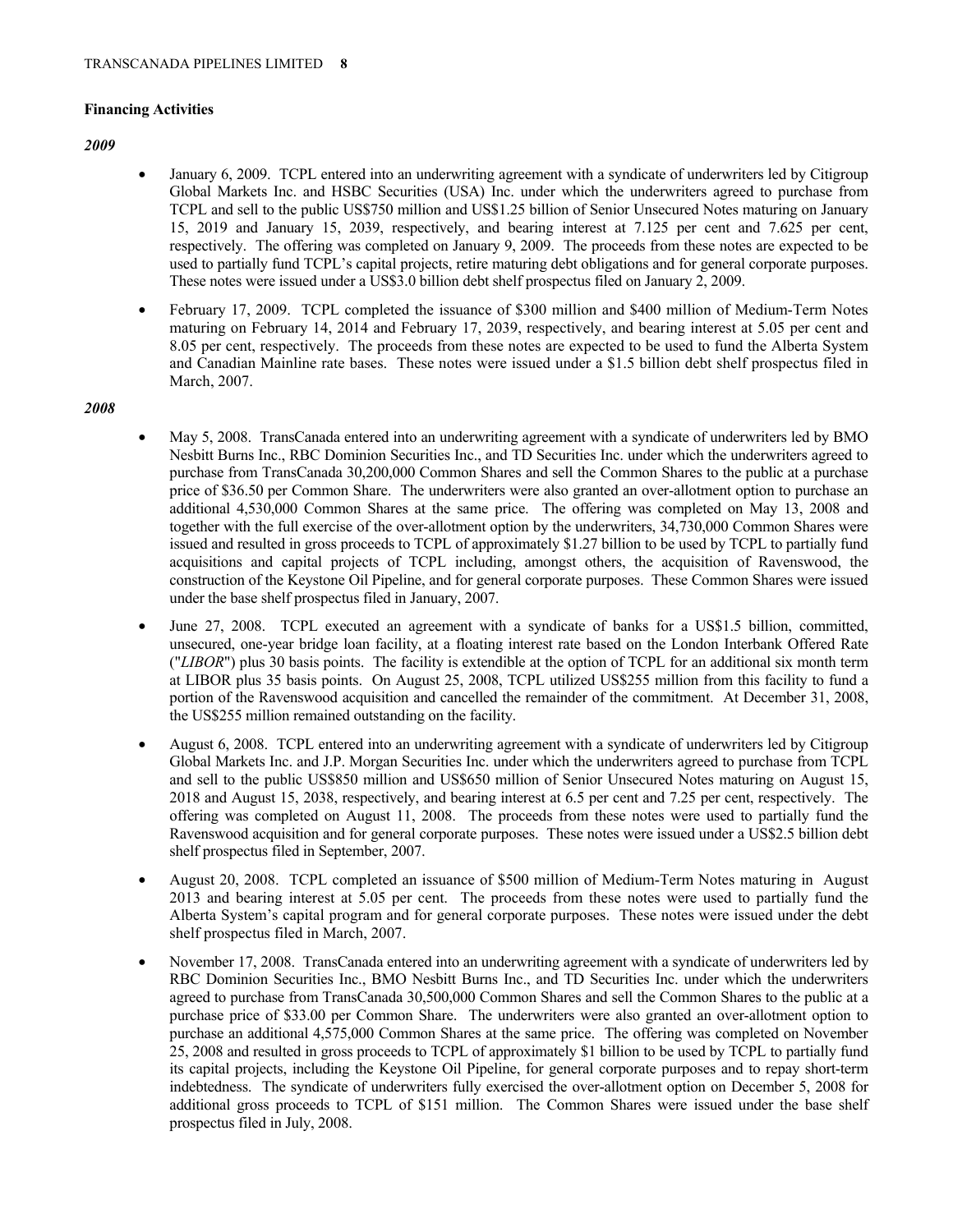• In November 2008, TCPL established a US\$1.0 billion committed, unsecured bank facility with a syndicate of banks. The facility bears interest at a floating rate plus a margin. The facility has an initial term of 364 days with a one-year renewal at the option of the borrower and will support a new commercial paper program dedicated to funding a portion of expenditures for the Keystone Oil Pipeline and for general partnership purposes. As at December 31, 2008, no draws had been made on this facility

Further information about financing activities can be found in the MD&A under the headings "Short-Term Debt Financing Activities", "2009 and 2008 Long-Term Debt Financing Activities", "2007 Long-Term Debt Financing Activities", "2006 Long-Term Debt Financing Activities", "2008 Equity Financing Activities" and "2007 Equity Financing Activities".

# **BUSINESS OF TCPL**

TCPL is a leading North American energy infrastructure company focused on pipelines and energy. At Year End, Pipelines accounted for approximately 54 per cent of revenues and 64 per cent of TCPL's total assets and Energy accounted for approximately 46 per cent of revenues and 30 per cent of TCPL's total assets. The following is a description of each of TCPL's two main areas of operation.

The following table shows TCPL's revenues from operations by segment, classified geographically, for the years ended December 31, 2008 and 2007.

| <b>Revenues From Operations</b> (millions of dollars) | 2008    | 2007    |
|-------------------------------------------------------|---------|---------|
| <b>Pipelines</b>                                      |         |         |
| Canada - Domestic                                     | \$2,005 | \$2,227 |
| Canada - $Export^{(1)}$                               | 1,123   | 1,003   |
| <b>United States</b>                                  | 1,522   | 1,482   |
|                                                       | 4,650   | 4,712   |
| Energy <sup>(2)</sup>                                 |         |         |
| Canada – Domestic                                     | 2,594   | 2,792   |
| Canada - $Export^{(1)}$                               |         |         |
| <b>United States</b>                                  | 1,373   | 1,321   |
|                                                       | 3,969   | 4,116   |
| Total Revenues <sup>(3)</sup>                         | \$8,619 | \$8,828 |

(1) Exports include pipeline revenues attributable to deliveries to U.S. pipelines and power deliveries to U.S. markets.

(2) Revenues include sales of natural gas.

Revenues are attributed to countries based on country of origin of product or service.

### **Pipelines Business**

TCPL is a leader in the responsible development and reliable operation of North American energy infrastructure including natural gas pipelines, regulated gas storage facilities and projects related to oil pipelines. TCPL's network of wholly owned pipelines extends more than 59,000 km (36,661 miles), tapping into virtually all major gas supply basins in North America.

TCPL has substantial Canadian and U.S. natural gas pipeline and related holdings, and one oil pipeline project, including those listed below.

#### *Canada*

- TCPL's Canadian Mainline is a 100 per cent owned 14,101 km (8,762 mile) natural gas transmission system in Canada that extends from the Alberta/Saskatchewan border east to the Québec/Vermont border and connects with other natural gas pipelines in Canada and the U.S.
- TCPL's Alberta System is a 100 per cent owned natural gas transmission system in Alberta gathers natural gas for use within the province and delivers it to provincial boundary points for connection with the Canadian Mainline and the Foothills System and with the natural gas pipelines of other companies. The 23,705 km (14,730 mile) system is one of the largest carriers of natural gas in North America.
- Keystone Oil Pipeline is a 3,456 km (2,147 mile) oil pipeline project currently under construction that will transport crude oil from Hardisty, Alberta to U.S. Midwest markets at Wood River and Patoka in Illinois, and to Cushing, Oklahoma. In addition, an expansion to the United States Gulf Coast is under development, which is expected to add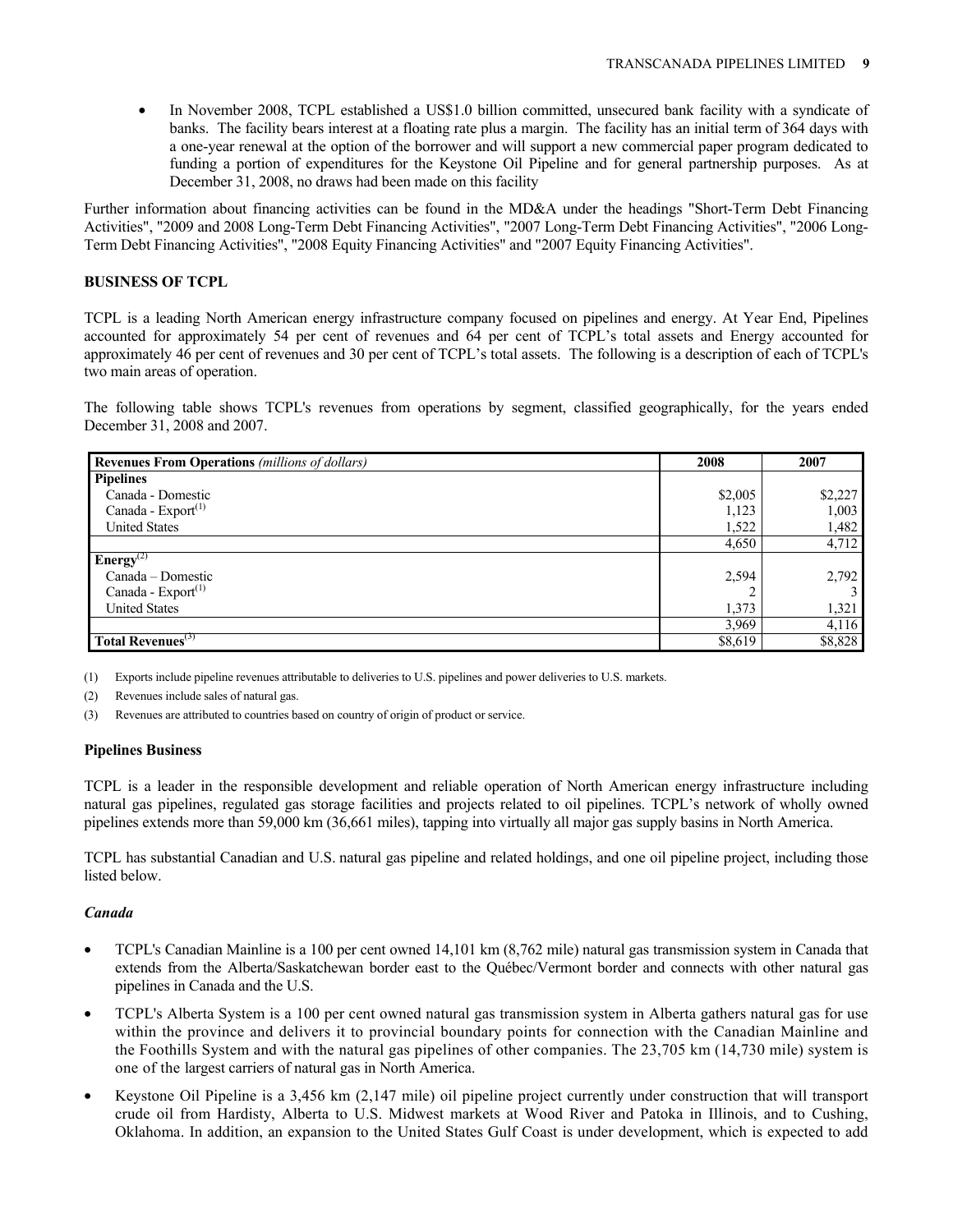approximately 2,720 km (1,690 miles) of pipe to the system. Commissioning of the segment to Wood River and Patoka is expected to begin in late 2009. Commissioning of the segment to Cushing is expected to begin in late 2010. The expansion to the United States Gulf Coast is expected to be commissioned in 2012, subject to regulatory approvals. Keystone Oil Pipeline was 62 per cent owned by TCPL as at December 31, 2008 and TCPL has agreed to increase its equity ownership in Keystone U.S. and Keystone Canada up to 79.99 per cent. In accordance with this agreement, TransCanada will fund 100 per cent of the construction expenditures until the participants' project capital contributions are aligned with the revised ownership interests. Certain parties that have made volume commitments to the Keystone Oil Pipeline expansion have an option to acquire up to a combined 15 per cent equity ownership in Keystone U.S. and Keystone Canada by end of first quarter 2009. If all of the options are exercised, TCPL's equity ownership would be reduced to 64.99 per cent.

- TCPL's Foothills System is a 100 per cent owned, 1,241 km (771 mile) natural gas transmission system in Western Canada which carries natural gas for export from central Alberta to the U.S. border to serve markets in the U.S. Midwest, Pacific Northwest, California and Nevada. Effective April 1, 2007, the B.C. System was integrated into the Foothills System.
- TransCanada Pipeline Ventures LP, which is 100 per cent owned by TCPL, owns a 161 km (100 mile) pipeline and related facilities that supply natural gas to the oil sands region of northern Alberta as well as a 27 km (17 mile) pipeline that supplies natural gas to a petrochemical complex at Joffre, Alberta.
- TransCanada Québec & Maritimes Pipeline Inc. ("*TQM*") is 50 per cent owned by TCPL. TQM is a 572 km (355 mile) pipeline system that connects with the Canadian Mainline and transports natural gas from Montréal to Québec City in Québec, and connects with the Portland System. TQM is operated by TCPL.

# *United States*

- TCPL's ANR System ("*ANR System*") is a 100 per cent owned 17,000 km (10,563 mile) natural gas transmission system which transports natural gas from producing fields located primarily in Texas and Oklahoma on its southwest leg and in the Gulf of Mexico and Louisiana on its southeast leg. The system extends to markets located mainly in Wisconsin, Michigan, Illinois, Ohio and Indiana. ANR's natural gas pipeline also connects with other natural gas pipelines providing access to diverse sources of North American supply, including Western Canada, and the midcontinent and Rocky Mountain supply regions, and a variety of markets in the Midwestern and northeastern U.S.
- Underground gas storage facilities owned and operated by ANR provide regulated gas storage services to customers on the ANR System and the Great Lakes Gas Transmission System ("*Great Lakes System*") in upper Michigan. In 2008, ANR completed its storage enhancement project and added 14 billion cubic feet ("*Bcf*") of storage. In total, the ANR business unit operates sixteen underground natural gas storage facilities throughout the State of Michigan with total natural gas storage capacity of 250 Bcf.
- The GTN System ("*GTN System*") is TCPL's 100 per cent owned natural gas transmission system which extends 2,174 km (1,351 miles) and links the Foothills System with Pacific Gas and Electric Company's California Gas Transmission System, with Williams Companies, Inc.'s Northwest Pipeline in Washington and Oregon, and with Tuscarora.
- Bison pipeline is a proposed 480 km (298 mile) pipeline from the Powder River Basin in Wyoming to the Northern Border Pipeline System in North Dakota. The Bison pipeline has shipping commitments for approximately 405 mmcf/d and is expected to be in-service in fourth quarter 2010. TCPL is continuing to work with prospective Bison shippers to advance this project.
- North Baja is TCPL's 100 per cent owned natural gas transmission system which extends 129 km (80 miles) from Ehrenberg in southwestern Arizona to a point near Ogilby, California on the California/Mexico border and connects with the Gasoducto Bajanorte natural gas pipeline system in Mexico.
- The Great Lakes System is owned 53.6 per cent by TCPL and 46.4 per cent by TC Pipelines, LP. The 3,404 km (2,115 mile) Great Lakes System connects with the Canadian Mainline at Emerson, Manitoba, and serves markets primarily in Central Canada and the Midwestern U.S. TCPL operates the Great Lakes System and effectively owns 68.5 per cent of the system through its 53.6 per cent ownership interest and its indirect ownership through its 32.1 per cent interest in TC Pipelines, LP.
- The Northern Border Pipeline System ("*NBPL System*") is 50 per cent owned by TC PipeLines, LP and is a 2,250 km (1,398 mile) natural gas transmission system, which serves the U.S. Midwest from a connection with the Foothills System near Monchy, Saskatchewan. TCPL operates and effectively owns 16.1 per cent of the NBPL System through its 32.1 per cent interest in TC PipeLines, LP.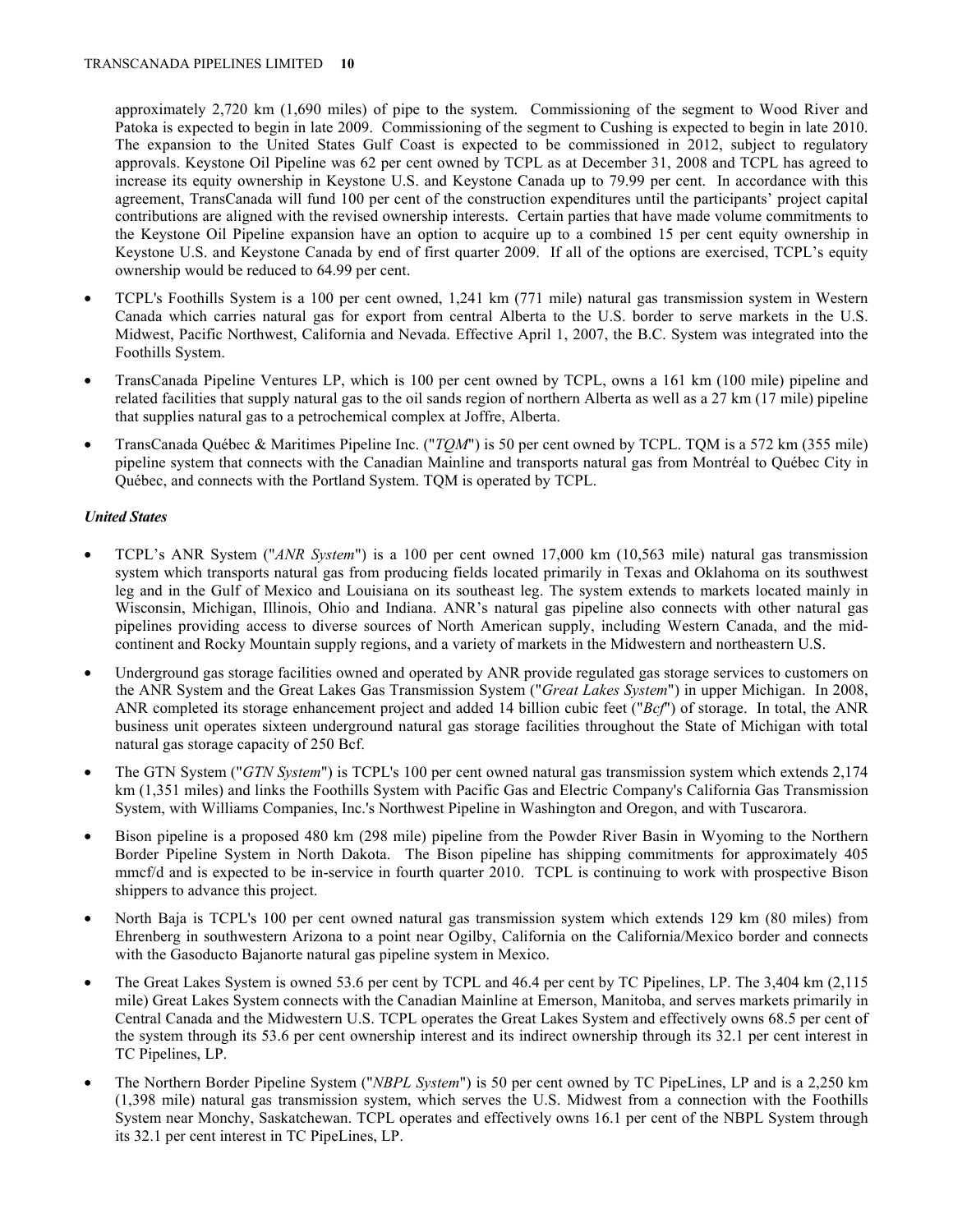- Tuscarora is 100 per cent owned by TC PipeLines, LP and has a 491 km (305 mile) pipeline system transporting natural gas from the GTN System at Malin, Oregon to Wadsworth, Nevada (the "*Tuscarora System*") with delivery points in northeastern California and northwestern Nevada. TCPL operates the Tuscarora System and effectively owns 32.1 per cent of the system through its 32.1 per cent interest in TC PipeLines, LP.
- The Iroquois Gas Transmission System ("*Iroquois System*") connects with the Canadian Mainline near Waddington, New York and delivers natural gas to customers in the northeastern U.S. TCPL has a 44.5 per cent ownership interest in this 666 km (414 mile) pipeline system.
- The Portland System is a 474 km (295 mile) pipeline that connects with TQM near East Hereford, Québec and delivers natural gas to customers in the northeastern U.S. TCPL has a 61.7 per cent ownership interest in the Portland System and operates this pipeline.
- TCPL holds a 32.1 per cent interest in TC PipeLines, LP, a publicly held limited partnership of which a subsidiary of TCPL acts as the general partner. The remaining interest of TC PipeLines, LP is widely held by the public. TC PipeLines, LP owns a 50 per cent interest in the NBPL System, the remaining 46.4 per cent in the Great Lakes System and 100 per cent of Tuscarora.
- The Palomar pipeline project is a proposed 349 km (217 mile) pipeline extending from the GTN System to the Columbia River northwest of Portland. In December 2008, Palomar Gas Transmission LLC filed with the FERC for a certificate to build this pipeline, which is a 50/50 joint venture of GTNC and Northwest Natural Gas Co.

# *International*

TCPL also has the following natural gas pipeline and related holdings in Mexico and South America:

- TransGas is a 344 km (214 mile) natural gas pipeline system which runs from Mariquita in the central region of Colombia to Cali in the southwest of Colombia. TCPL holds a 46.5 per cent ownership interest in this pipeline.
- Gas Pacifico is a 540 km (336 mile) natural gas pipeline extending from Loma de la Lata, Argentina to Concepción, Chile. INNERGY is an industrial natural gas marketing company based in Concepción that markets natural gas transported on Gas Pacifico. TCPL holds a 30 per cent ownership interest both in Gas Pacifico and INNERGY.
- Tamazunchale is a 100 per cent owned, 130 km (81 mile) natural gas pipeline in east-central Mexico which extends from the facilities of Pemex Gas near Naranjos, Veracruz to an electricity generating station near Tamazunchale, San Luis Potosi. This pipeline went into service on December 1, 2006.

Further information about TCPL's pipeline holdings, developments and opportunities and significant regulatory developments which relate to pipelines can be found in the MD&A under the headings "Pipelines", "Pipelines – Opportunities and Developments" and "Pipelines – Financial Analysis".

# **Regulation of the Pipeline Business**

# *Canada*

# CANADIAN MAINLINE, TQM AND FOOTHILLS SYSTEM

Under the terms of the *National Energy Board Act* (Canada), the Canadian Mainline, TQM and the Foothills Systems are regulated by the NEB. The NEB sets tolls which provide TCPL the opportunity to recover projected costs of transporting natural gas, including the return on the Canadian Mainline, TQM and Foothills Systems' average investment base. In addition, new facilities are approved by the NEB before construction begins and the NEB regulates the operation of the Canadian Mainline, TQM and Foothills Systems. Net earnings of the Canadian Mainline, TQM and Foothills Systems may be affected by changes in investment base, the allowed return on equity, the level of deemed common equity and any incentive earnings.

### ALBERTA SYSTEM

Effective January 1, 2008, the EUB was reorganized into the Energy Resources Conservation Board and the AUC. The AUC regulates all the physical and economic aspects of the Alberta System which were previously regulated by the EUB primarily under the provisions of the *Gas Utilities Act* ("*GUA*") and the *Pipeline Act*. Under the GUA, the Alberta System rates, tolls and other charges, and terms and conditions of services are subject to approval by the AUC. Under the provisions of the *Pipeline Act*, the AUC oversees various matters including the economic, orderly and efficient development of pipeline facilities, the operation and abandonment of the facilities and certain related pollution and environmental conservation issues. In addition to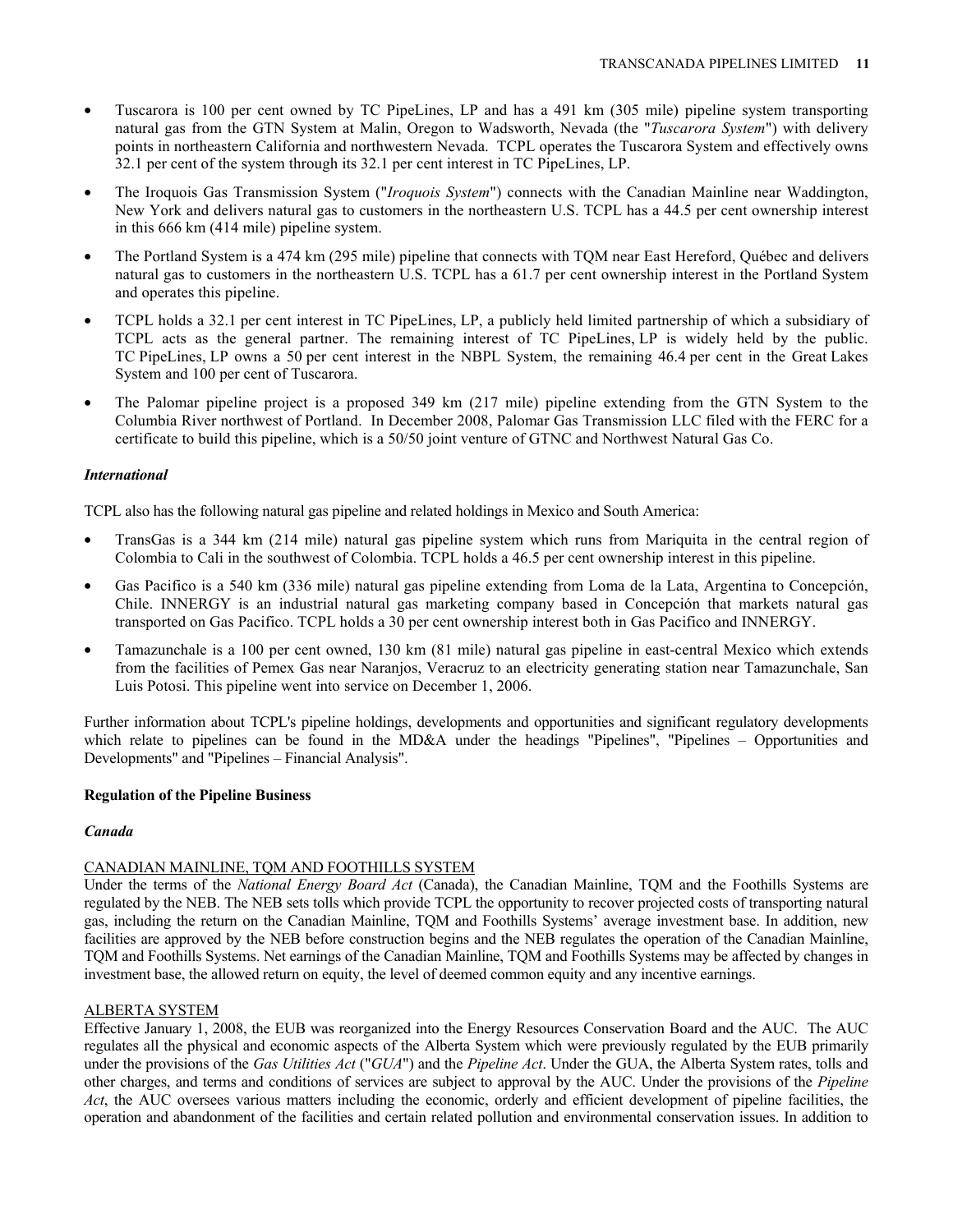requirements under the *Pipeline Act*, the construction and operation of natural gas pipelines in Alberta are subject to certain provisions of other provincial legislation such as the *Environmental Protection and Enhancement Act*.

In June 2008, TCPL filed an application with the NEB seeking a determination that the Alberta System is within Canadian federal jurisdiction and subject to regulation by the NEB. TCPL also requested approvals to operate the Alberta System under NEB regulation. A hearing on the application was held in November 2008 and a decision is expected by the end of February 2009.

# KEYSTONE OIL PIPELINE

TransCanada is presently constructing the Canadian and U.S. sections of the Keystone Oil Pipeline and expects to place the base facilities into service in late 2009. The NEB regulates the terms and conditions of service, including rates, and the physical operation of the Canadian portion of the pipeline. NEB approval is also required for facility additions, such as the Canadian portion of the proposed Gulf Coast expansion project.

# *United States*

TCPL's wholly owned and partially owned U.S. pipelines, including the ANR System, the GTN System, the Great Lakes System, the Iroquois System, the Portland System, the NBPL System, North Baja and the Tuscarora System, are "natural gas companies" operating under the provisions of the *Natural Gas Act of 1938* and the *Natural Gas Policy Act of 1978*, and are subject to the jurisdiction of the FERC. The *Natural Gas Act of 1938* grants the FERC authority over the construction and operation of pipelines and related facilities. The FERC also has authority to regulate rates for natural gas transportation and interstate commerce.

The FERC also regulates the terms and conditions of service, including rates, on the U.S. portion of the Keystone Oil Pipeline. However, primary approvals for any facility additions to the Keystone Oil Pipeline are obtained from state agencies.

### **Energy Business**

The Energy segment of TCPL's business includes the acquisition, development, construction, ownership and operation of electrical power generation plants, the purchase and marketing of electricity, the provision of electricity account services to energy and industrial customers, the development, construction, ownership and operation of non-regulated natural gas storage in Alberta, and LNG facilities in Canada and the U.S.

The electrical power generation plants and power supply that TCPL has an interest in, including those under development, in the aggregate, represent approximately 10,900 MW of power generation capacity. Power plants and power supply in Canada account for approximately 60 per cent of this total, and power plants in the U.S. account for the balance, being approximately 40 per cent.

TCPL owns and operates the following facilities:

- Ravenswood, located in Queen's, New York, is a 2,480 MW power plant that consists of multiple units employing steam turbine, combined cycle and combustion turbine technology. Ravenswood has the capacity to serve approximately 21 per cent of New York City's peak load.
- TC Hydro, TCPL's hydroelectric facilities located in New Hampshire, Vermont and Massachusetts on the Connecticut and Deerfield Rivers consist of 13 stations and associated dams and reservoirs with a total generating capacity of 583 MW.
- Ocean State Power, a 560 MW natural gas-fired, combined-cycle facility in Burrillville, Rhode Island.
- Bécancour, a 550 MW natural gas-fired cogeneration power plant located near Trois-Rivières, Québec. The entire power output is supplied to Hydro-Québec Distribution under a 20-year power purchase contract. Steam is also sold to an industrial customer for use in commercial processes.
- Natural gas-fired cogeneration plants in Alberta at Carseland (80 MW), Redwater (40 MW), Bear Creek (80 MW) and MacKay River (165 MW).
- Grandview, a 90 MW natural gas-fired cogeneration power plant located in Saint John, New Brunswick. Under a 20 year operating lease for tolls, Irving Oil Limited receives 100 per cent of the plant's heat and electricity output.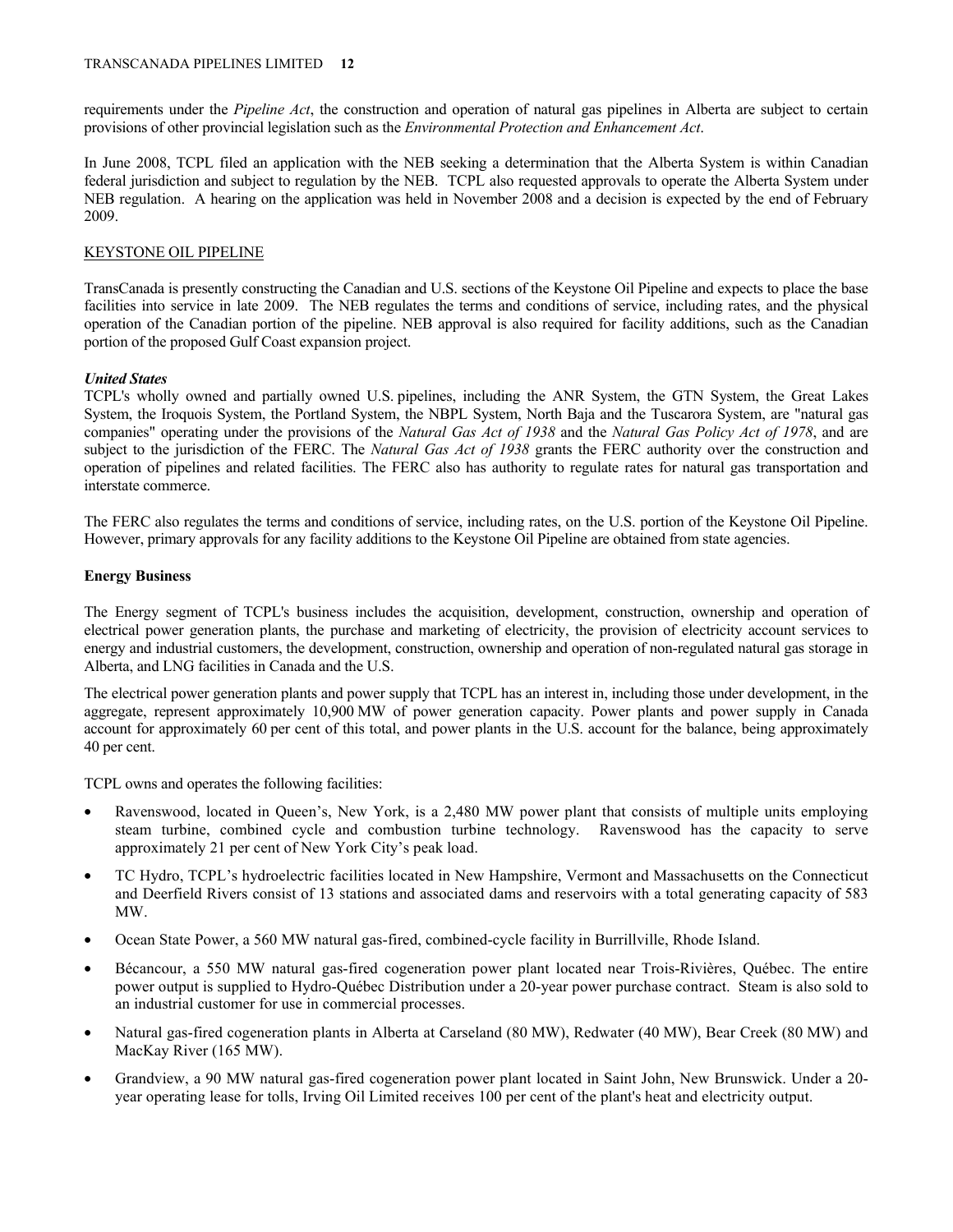- Cancarb, a 27 MW facility at Medicine Hat, Alberta fuelled by waste heat from TCPL's adjacent thermal carbon black facility.
- Edson, an underground natural gas storage facility connected to the Alberta System near Edson, Alberta. The facility's central processing system is capable of maximum injection and withdrawal rates of 725 million cubic feet per day ("*mmcf/d*") of natural gas. Edson has a working natural gas storage capacity of approximately 50 Bcf.

TCPL has the following long-term power purchase arrangements in place:

- TCPL has the rights to 100 per cent of the generating capacity of the 560 MW Sundance A coal-fired power generation facility under a Power Purchase Agreement ("*PPA*"), which expires in 2017. TCPL also has the rights to 50 per cent of the generating capacity of the 706 MW Sundance B facility under a PPA, which expires in 2020 ("*Sundance*"). The Sundance facilities are located in south-central Alberta.
- The Sheerness facility, which consists of two 390 MW coal-fired thermal power generating units, is located in southeastern Alberta. TCPL has the rights to 756 MW of generating capacity from the Sheerness PPA, which expires in 2020 ("*Sheerness*").

TCPL has interests in the following:

- Two generating stations, Bruce A which currently generates 1,500 MW and is expected to produce an additional 1,500 MW of power when restart of Units 1 and 2 is completed in 2010, and Bruce Power L.P. ("*Bruce B*") with approximately 3,200 MW of generating capacity. Bruce Power is a partnership with generating facilities and offices located on 2,300 acres northwest of Toronto, Ontario on which are housed Bruce A and Bruce B. TCPL owns 48.9 per cent of Bruce A which has four 750 MW reactors, two of which are currently being refurbished and are expected to restart in 2010. TCPL owns 31.6 per cent of Bruce B, which has four operating reactors.
- A 60 per cent ownership in CrossAlta, which is an underground natural gas storage facility connected to the Alberta System located near Crossfield, Alberta. CrossAlta has a working natural gas capacity of 54 Bcf with a maximum deliverability capability of 480 mmcf/d.
- A 62 per cent interest in the Carleton (109 MW), Anse-à-Valleau (101 MW), and Baie-des-Sables (110 MW) wind farms, the first three phases of the Cartier Wind Energy Project, which commenced commercial operation in November 2008, November 2007 and November 2006, respectively.

TCPL owns the following facilities which are under construction or development:

- The Cartier Wind Energy Project consists of six wind projects in the Gaspé region of Québec contracted by Hydro-Québec Distribution representing a total of 740 MW when all six wind projects are complete. Three of the wind farms are constructed and in service as noted above and the remaining three projects are under planning and development are expected to be constructed through 2012, subject to the necessary approvals. Cartier Wind is 62 per cent owned by TCPL.
- The Portlands Energy Centre, a 550 MW high efficiency, combined-cycle natural gas generation power plant located in Toronto, Ontario is 50 per cent owned by TCPL and is under construction. The plant went into service in simple-cycle mode, capable of delivering 340 MW of electricity in the summer of 2008. It is anticipated to be fully commissioned in its combined-cycle mode, with delivery capabilities of 550 MW of power in the first quarter of 2009.
- A 683 MW natural gas-fired power plant near the town of Halton Hills, Ontario is under construction and is expected to be placed in service in the third quarter of 2010.
- The Coolidge generating station is a simple-cycle, natural gas-fired peaking power generation station under development in Coolidge, Arizona. Based on optimal operating conditions, TCPL predicts an electrical output of approximately 575 MW from this facility, designed to provide a quick response to peak power demands. The project has received its required permits, and construction is expected to commence in the third quarter of 2009 with commissioning expected in 2011. When constructed, the power output will be supplied to Salt River Project Agricultural Improvement and Power District under a 20-year power purchase contract.
- The proposed 132 MW Kibby wind power project is under construction and is expected to include 44 turbines located in Kibby and Skinner townships in Maine. Construction began in July 2008 and commissioning of the first phase is expected to begin in fourth quarter 2009.

Further information about TCPL's energy holdings and significant developments and opportunities relating to energy can be found in the MD&A under the headings "Energy", "Energy – Financial Analysis" and "Energy – Opportunities and Developments".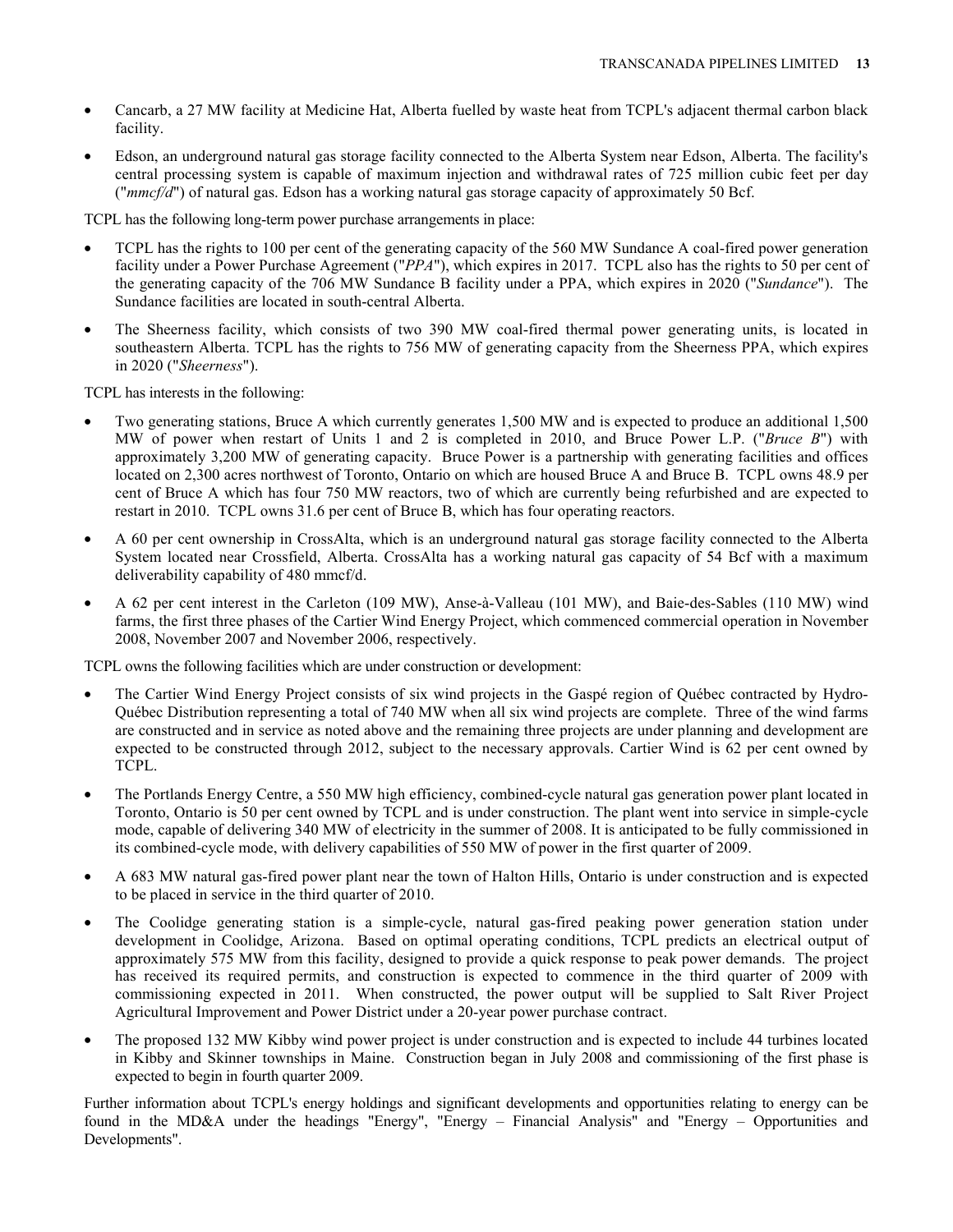# **GENERAL**

#### **Employees**

At Year End, TCPL had approximately 3,987 employees, substantially all of whom were employed in Canada and the U.S., as set forth in the following table.

| Western Canada            | 454                   |  |
|---------------------------|-----------------------|--|
| Calgary                   | 1,697                 |  |
| Eastern Canada            | 242                   |  |
| <b>U.S. West Coast</b>    | 146                   |  |
| U.S. Mid West             | 478                   |  |
| U.S. Northeast            | 379                   |  |
| U.S. Southeast/Gulf Coast | 246                   |  |
| Houston                   | 342                   |  |
| Mexico and Chile          |                       |  |
|                           | 3,987<br><b>Total</b> |  |

### **Social and Environmental Policies**

Health, safety and environment ("*HS&E*") is a priority in all of TCPL's operations and is guided by its HS&E Commitment Statement. The HS&E Commitment Statement outlines guiding principles for a safe and healthy environment for TCPL's employees, contractors and the public, and for the protection of the environment. All employees are held responsible and accountable for HS&E performance. Roles and responsibilities of employees are clearly defined to ensure appropriate financial, human and organizational resources are available to plan, implement and sustain the HS&E management system, and to ensure that each employee understands his or her role in HS&E management system implementation, success and continuous improvement. TCPL is committed to being an industry leader in conducting its business so that it meets or exceeds all applicable laws and regulations, and minimizes risk to people and the environment. TCPL is committed to tracking and improving its HS&E performance, and to promoting safety on and off the job, in the belief that all occupational injuries and illnesses are preventable. TCPL endeavors to do business with companies and contractors that share its perspective on HS&E performance, and to influence them to improve TCPL's collective performance. TCPL is committed to respecting the diverse environments and cultures in which it operates, and to supporting open communication with the public, policy makers, scientists and public interest groups with whom we share stewardship of the world we inhabit.

TCPL is committed to ensuring conformance with its internal policies and regulated requirements. The HS&E Committee of TCPL's board of directors (the "*Board*") monitors conformance with the Company's HS&E corporate policy through regular reporting. TCPL's HS&E management system is modeled on the International Organization of Standardization's ("*ISO*") standard for environmental management systems, ISO 14001, and focuses resources on the areas of significant risk to the organization's HS&E business activities. Management is informed regularly of all important HS&E operational issues and initiatives through formal reporting processes. TCPL's HS&E management system and performance are assessed by an independent outside firm every three years. The most recent assessment occurred in November 2006. The HS&E management system also is subject to ongoing internal review to ensure that it remains effective as circumstances change.

In 2008, employee and contractor health and safety performance continued to be a top priority. Overall safety rates continue to perform significantly better than most industry benchmarks. TCPL's assets were highly reliable in 2008 and there were no incidents that were material to TCPL's operations.

The safety of the public and integrity of our pipelines is a top priority of TransCanada. The Company expects to spend approximately \$185 million in 2009 for pipeline integrity on its wholly owned pipelines, which is higher than the amount spent in 2008 primarily due to increased levels of in-line pipeline inspection on all systems. Under the approved regulatory models in Canada, pipeline integrity expenditures on NEB and AUC regulated pipelines are treated on a flow-through basis and, as a result, have no impact on TCPL's earnings. Expenditures on the GTN System are also recovered through a cost recovery mechanism in its rates. Pipeline safety in 2008 continued to be very good. TCPL experienced one small-diameter pipeline failure in a remote part of east central Alberta. The line break resulted in minimal impact with no injuries or property damage. Spending associated with public safety on the Energy assets is focused primarily on hydro dams and associated equipment, and is consistent with previous years.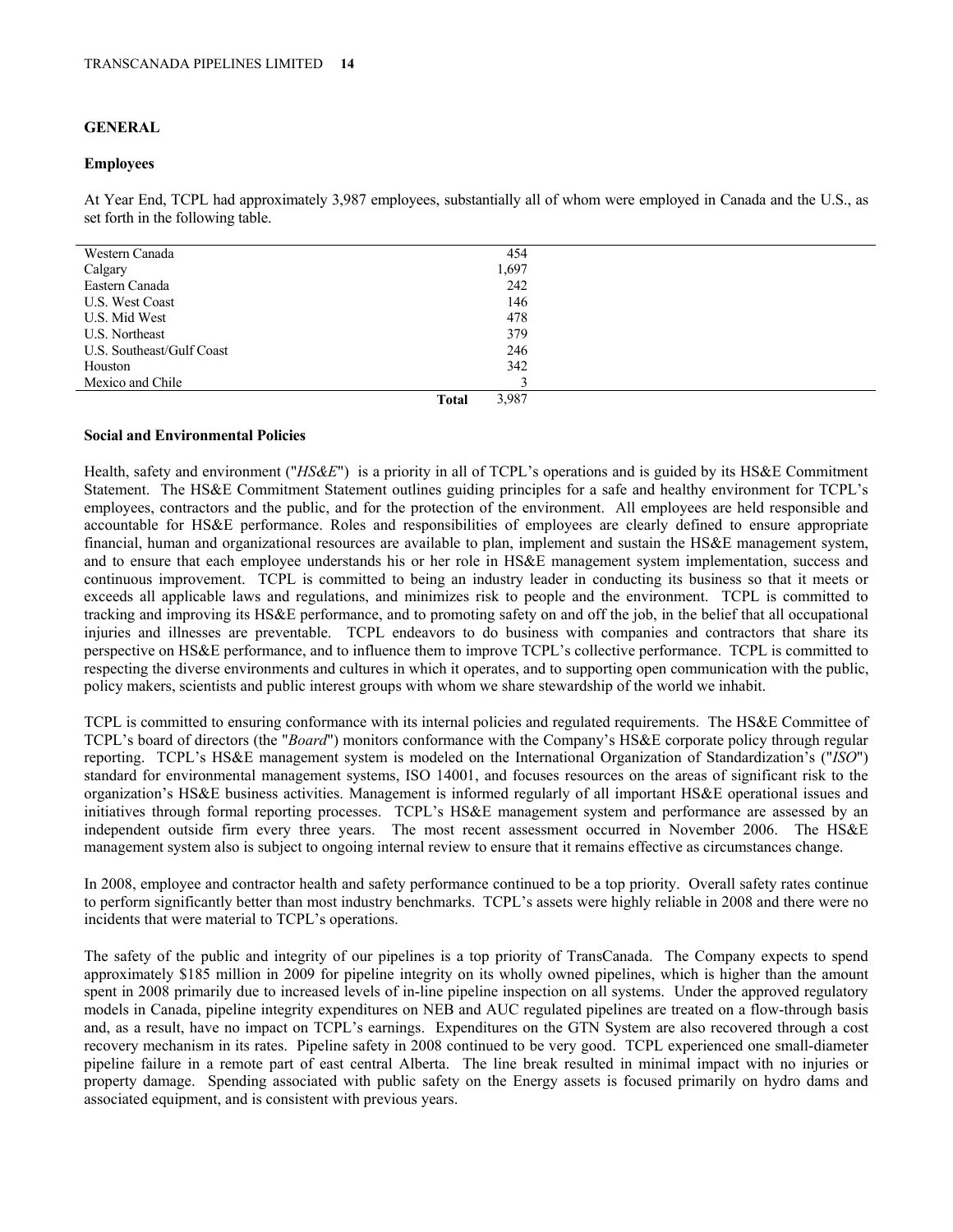#### **Environmental Protection**

TCPL's facilities are subject to various federal, provincial, state and local statutes and regulations regarding environmental quality and pollution control. Environmental risks from TCPL's operating facilities typically include: air emissions, such as nitrogen oxides ("*NOx*"), particulate matter and greenhouse gases; potential impacts on land, including land reclamation or restoration following construction; the use, storage or release of chemicals or hydrocarbons; the generation, handling and disposal of wastes and hazardous wastes; and water impacts such as uncontrolled water discharge. Environmental controls including physical design, programs, procedures and processes are in place to effectively manage these risks. TCPL has ongoing inspection programs designed to keep all of our facilities in compliance with environmental requirements and we are confident that our systems are in material compliance with the applicable requirements.

TCPL is not aware of any material outstanding orders, material claims or lawsuits against the Company in relation to the release or discharge of any material into the environment or in connection with environmental protection.

In 2008, TCPL conducted various environmental risk assessments and remediation work, resulting in total costs of approximately \$7.0 million for work conducted on TransCanada's Canadian facilities and US\$5.5 million for work conducted on our U.S. facilities. TCPL also conducted various retirement, reclamation and restoration work in 2008. Total costs were approximately \$7.3 million.

In North America, climate change policy continues to evolve at regional and national levels. In 2008, policies related to industrial greenhouse gas ("*GHG*") emissions were in effect in Alberta, British Columbia and Québec and affected TCPL's assets located in those jurisdictions as discussed below.

In Alberta, the Specified Gas Emitters Regulation ("*SGER*"), which came into effect in 2007, requires industrial facilities to reduce GHG emissions intensities on an annual basis by 12 per cent from the baseline period, which has been established as the average emissions intensities in 2003, 2004 and 2005. A number of compliance mechanisms are available for those facilities unable to meet this target. TCPL's Alberta-based pipe and power facilities are subject to this regulation, as are the Sundance and Sheerness coal-fired power facilities with which TCPL has commercial arrangements. The cost of compliance incurred by TCPL's Alberta-based facilities related to SGER was approximately \$12 million covering the period from July 1, 2007, the date of implementation of the SGER, to December 31, 2007. Costs for 2008 compliance are estimated to be \$28 million and will be finalized when compliance reports are submitted at the end of March 2009. Compliance costs of the Alberta System pipeline network are recovered through tolls paid by customers. Compliance costs for the Company's power generation facilities and interests in Alberta are partially recovered through contracts and the impact of increased operating costs on Alberta power market prices.

The hydrocarbon royalty in Québec is collected by the natural gas distributor on behalf of the Québec Government via a green fund contribution charge on gas consumed. In 2008, the cost to Bécancour was less than \$1.0 million as a result of an agreement between TCPL and Hydro-Québec Distribution to temporarily suspend the facility's power generation. The financial charges are expected to increase substantially in 2010 when the plant returns to service.

British Columbia's carbon tax, which came into effect in 2008, applies to carbon dioxide emissions arising from fossil fuel combustion. Compliance costs for fuel combustion at the Company's compressor and meter stations in British Columbia are recovered through tolls paid by customers. Costs related to the carbon tax for 2008 are approximately \$1 million. This cost is expected to increase over the next four years as the tax rate (charge per tonne carbon dioxide) increases by \$5 per tonne annually from the initial tax rate of \$10 per tonne carbon dioxide.

# **RISK FACTORS**

### **Environmental Risk Factors**

As indicated above, there are multiple environmental risks associated with TCPL's operating facilities and as a consequence TCPL's operations are subject to various environmental laws and regulations that establish compliance and remediation obligations. Compliance obligations can result in significant costs associated with installing and maintaining pollution controls, fines and penalties resulting from any failure to comply, and potential limitations on operations. Remediation obligations can result in significant costs associated with the investigation and remediation of contaminated properties (some of which have been designated as Superfund sites by the United States Environmental Protection Agency under the *Comprehensive Environmental Response, Compensation and Liability Act*), and with damage claims arising out of the contamination of properties or impact on natural resources. It is not possible for us to estimate exactly the amount and timing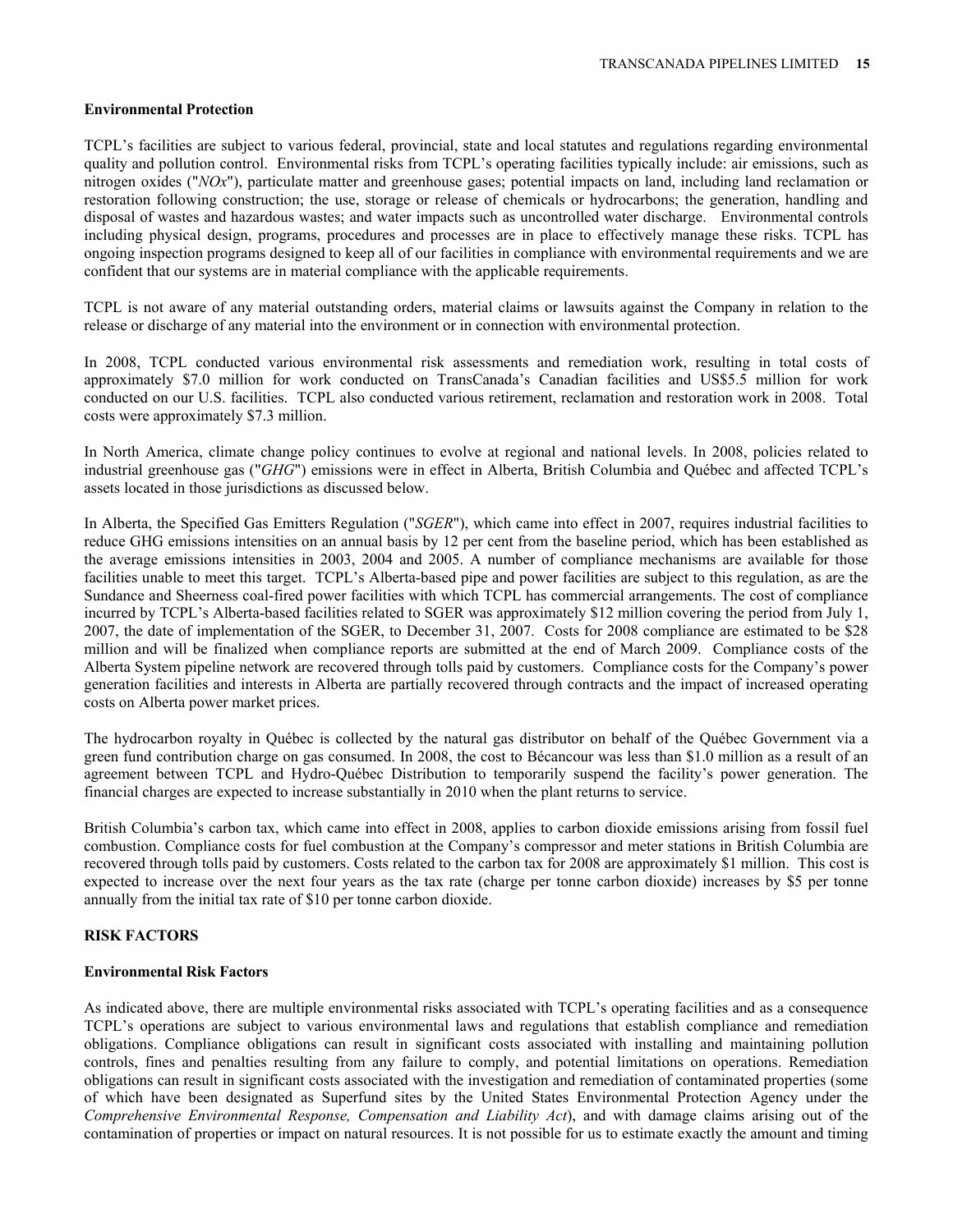of all future expenditures related to environmental matters due to:

- uncertainties in estimating pollution control and clean up costs, including sites where only preliminary site investigation or agreements have been completed;
- the potential discovery of new sites or additional information at existing sites;
- the uncertainty in quantifying liability under environmental laws that impose joint and several liability on all potentially responsible parties;
- the evolving nature of environmental laws and regulations, including the interpretation and enforcement thereof; and
- the potential for litigation on existing or discontinued assets.

At December 31, 2008, TCPL had accrued approximately \$86 million for compliance and remediation obligations. TCPL believes that it has considered all necessary contingencies and has established appropriate reserves for environmental liabilities; however there is the risk that unforeseen matters may arise requiring us to set aside additional monies.

In addition to those climate change policies already in force and which are described above under the heading "Environmental Protection", there are also several federal (Canada and U.S.), regional and provincial initiatives currently in development. While recent political and economic events may significantly impact the scope and timing of new measures that are put in place, TCPL anticipates that most of the Company's facilities in Canada and the United States will be captured under future regional and/or federal climate change regulations to manage industrial GHG emissions. Certain of these initiatives are outlined below.

TCPL expects a number of its facilities will be affected by future Canadian federal climate change regulations. In April 2007, the Government of Canada released the Regulatory Framework for Air Emissions ("*Framework*"). The Framework outlines short-, medium- and long-term objectives for managing both GHG emissions and air pollutants in Canada. It is not known at this time whether the impacts from the pending regulations will be material as draft regulations have not been released. The Canadian government has also recently expressed interest in pursuing the development of a North American cap and trade system for GHG emissions. It is uncertain how the Framework will fit within a North American cap and trade system and what the specific requirements for industrial emitters will be. In the U.S., climate change is a strategic issue for the new administration and federal policy to manage domestic GHG emissions will be a priority.

At a regional level, seven western states and four Canadian provinces (British Columbia, Manitoba, Ontario and Québec) are focused on the implementation of a cap and trade program under the Western Climate Initiative ("*WCI*"). In the northeastern U.S., states that are members of the Regional Greenhouse Gas Initiative ("*RGGI*") implemented a CO<sub>2</sub> cap and trade program for electricity generators effective January 1, 2009. Participants in the Midwestern Greenhouse Gas Reduction Accord, which involves six states and one province (Manitoba), are developing a regional strategy for reducing members' GHG emissions that will include a multi sector cap and trade mechanism.

At a provincial level, TCPL has assets located in Ontario and Manitoba, where the provincial governments have announced climate change strategies that will impact industrial sources of GHG emissions (as mentioned above, British Columbia, Alberta and Québec already have policies in place). Details of these programs and information about how provincial programs will align with the Canadian government's climate change policies are still not available.

The Company expects a number of its facilities will be affected by new legislative initiatives in the United States. Under RGGI, both Ravenswood and Ocean State Power generation facilities will be required to submit allowances shortly after December 31, 2011. It is expected that the costs will be recovered from the market and the net impact to TCPL will be minimal. Company assets located in WCI and Midwestern Greenhouse Gas Reduction Accord member states and in California will be covered by measures put in place in these states, however the level of impact is not known at this time as key policy details remain outstanding.

TCPL monitors climate change policy developments and, when warranted, participates in policy discussions in jurisdictions where the Company has operations. TCPL is also continuing its programs to manage GHG emissions from its facilities and to evaluate new processes and technologies that result in improved efficiencies and lower GHG emission rates.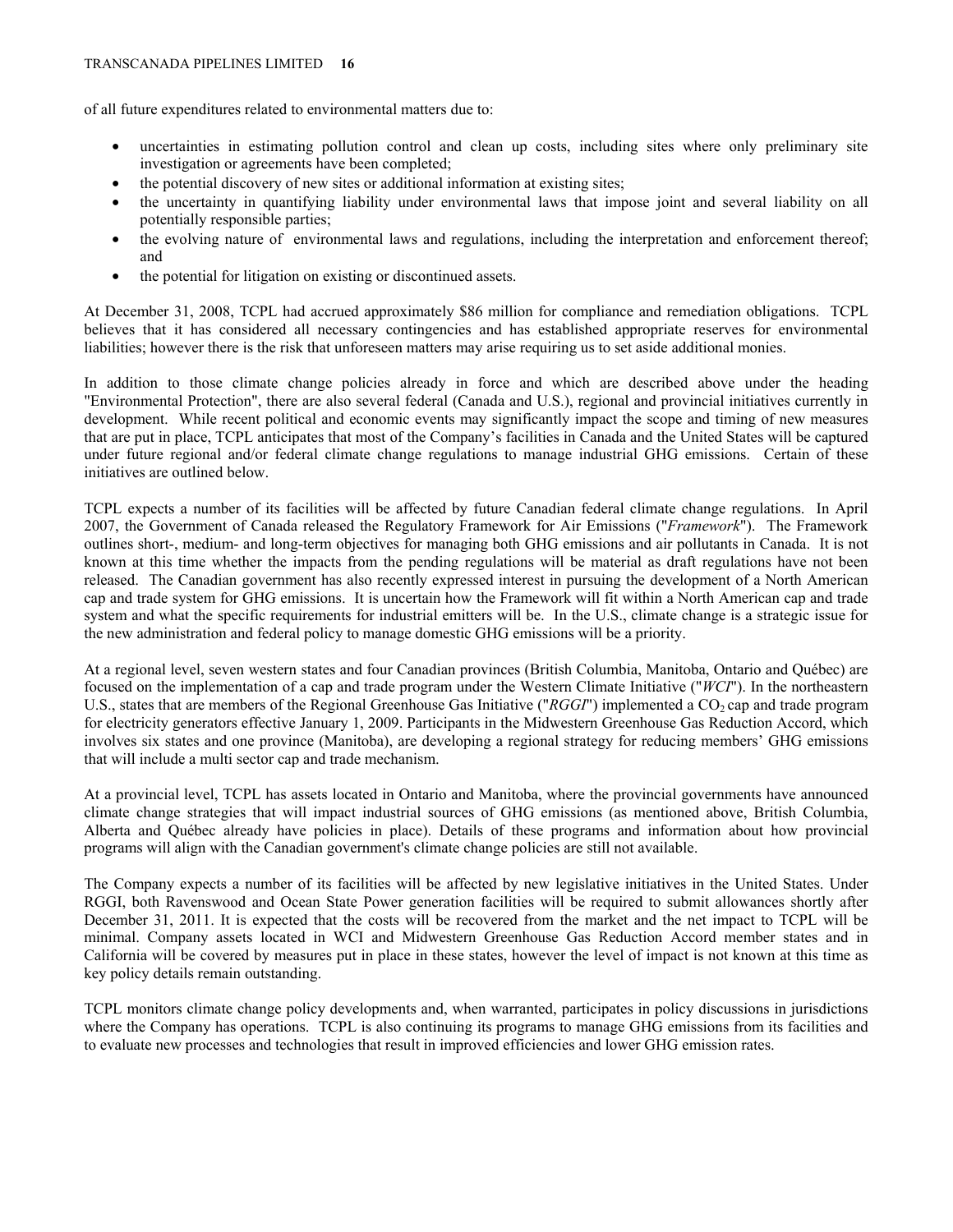#### **Other Risk Factors**

A discussion of the Company's risk factors can be found in the MD&A for the year ended December 31, 2008 under the headings "Pipelines - Opportunities and Developments", "Pipelines - Business Risks", "Pipelines – Outlook", "Energy - Opportunities and Developments", "Energy - Business Risks", "Energy – Outlook", "Corporate – Outlook" and "Risk Management and Financial Instruments".

# **DIVIDENDS**

All of TCPL's common shares are held by TransCanada and as a result, any dividends declared by TCPL on its common shares are paid to TransCanada. TCPL's Board has not adopted a formal dividend policy. The Board reviews the financial performance of TCPL quarterly and makes a determination of the appropriate level of dividends to be declared on its common shares in the following quarter. Provisions of various trust indentures and credit arrangements to which TCPL is a party, restrict TCPL's ability to declare and pay dividends to TransCanada and preferred shareholders under certain circumstances and, if such restrictions apply, they may, in turn, have an impact on TransCanada's ability to declare and pay dividends on its common and preferred shares. In the opinion of TCPL management, such provisions do not currently restrict or alter TCPL's ability to declare or pay dividends.

The dividends declared per share during the past three completed financial years are set forth in the following table.

|                                                  | 2008   | 2007   | 2006   |
|--------------------------------------------------|--------|--------|--------|
| Dividends declared on common shares"             | \$1.49 | \$1.39 | \$1.28 |
| Dividends declared on preferred shares, Series U | \$2.80 | \$2.80 | \$2.80 |
| Dividends declared on preferred shares, Series Y | \$2.80 | \$2.80 | \$2.80 |

(1) TCPL dividends on its common shares are declared in an amount equal to the aggregate cash dividend paid by TransCanada to its public shareholders. The amounts presented reflect the aggregate amount divided by the total outstanding common shares of TCPL.

# **DESCRIPTION OF CAPITAL STRUCTURE**

#### **Share Capital**

TCPL's authorized share capital consists of an unlimited number of common shares, of which 598,016,657 were issued and outstanding at Year End, and an unlimited number of first preferred shares and second preferred shares, issuable in series. There were 4,000,000 Series U and 4,000,000 Series Y first preferred shares issued and outstanding at Year End. The following is a description of the material characteristics of each of these classes of shares.

#### *Common Shares*

As the holder of all of TCPL's common shares, TransCanada holds all the voting rights in those common shares.

### *First Preferred Shares, Series U*

Subject to certain limitations, the Board may, from time to time, issue first preferred shares in one or more series and determine for any such series, its designation, number of shares and respective rights, privileges, restrictions and conditions. The first preferred shares as a class, have, among others, provisions to the following effect.

The holders of the first preferred shares, Series U are entitled to receive as and when declared by the Board, fixed cumulative preferential cash dividends at an annual rate of \$2.80 per share, payable quarterly.

The first preferred shares of each series shall rank on a parity with the first preferred shares of every other series, and shall be entitled to preference over the common shares and any other shares ranking junior to the first preferred shares with respect to the payment of dividends, the repayment of capital and the distribution of assets of TCPL in the event of a liquidation, dissolution or winding up of TCPL.

TCPL is entitled to purchase for cancellation, some or all of the first preferred shares, Series U outstanding at the lowest price which such shares are obtainable, in the opinion of the Board, but not exceeding \$50.00 per share plus costs of purchase. Furthermore, TCPL may redeem, on or after October 15, 2013, some or all of the first preferred shares, Series U upon payment for each share at \$50.00 per share.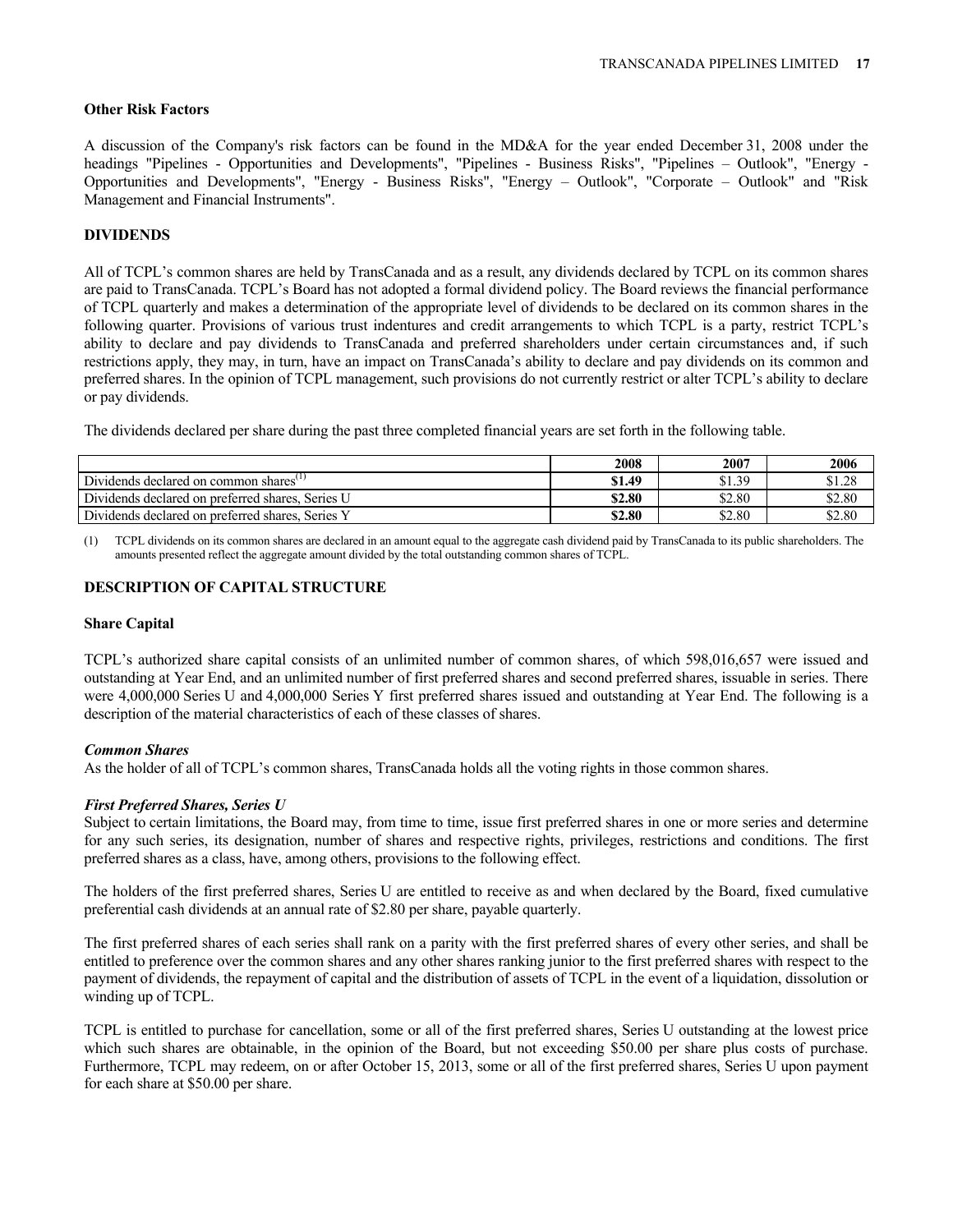Except as provided by the *Canada Business Corporations Act* or as referred to below, the holders of the first preferred shares will not have any voting rights nor will they be entitled to receive notice of or to attend shareholders' meetings unless and until TCPL fails to pay, in the aggregate, six quarterly dividends on the first preferred shares, Series U.

The provisions attaching to the first preferred shares as a class may be modified, amended or varied only with the approval of the holders of the first preferred shares as a class. Any such approval to be given by the holders of the first preferred shares may be given by the affirmative vote of the holders of not less than  $66\frac{2}{3}$  per cent of the first preferred shares represented and voted at a meeting or adjourned meeting of such holders.

# *First Preferred Shares, Series Y*

The rights, privileges, restrictions and conditions attaching to the first preferred shares, Series Y are substantially identical to those attaching to the first preferred shares, Series U except that the first preferred shares, Series Y are redeemable by TCPL after March 5, 2014.

# **Debt**

The following table sets out the issuances by TCPL of senior unsecured notes, medium term unsecured note debentures and junior subordinated notes with terms to maturity in excess of one year, during the 12 months ended December 31, 2008 and in 2009 up to the date of this AIF.

| <b>Date Issued</b>     | <b>Issue Price per</b><br>\$1,000 Principal<br><b>Amount of Notes</b> | <b>Aggregate</b><br><b>Issue Price</b> |
|------------------------|-----------------------------------------------------------------------|----------------------------------------|
| <b>August 11, 2008</b> | $US$999.26^{(1)}$                                                     | US\$849,371,000                        |
| August 11, 2008        | $US$999.62^{(1)}$                                                     | US\$649,753,000                        |
| <b>August 20, 2008</b> | \$998.69                                                              | \$499,345,000                          |
| January 9, 2009        | US\$999.77 <sup>(2)</sup>                                             | US\$749,827,500                        |
| January 9, 2009        | $US$991.48^{(2)}$                                                     | US\$1,239,350,000                      |
| February 17, 2009      | \$995.29                                                              | \$389,116,000                          |
| February 17, 2009      | \$997.17                                                              | \$299,151,000                          |

(1) These notes were issued under the same prospectus supplement. Notes maturing in 2018 were issued at 99.926% and notes maturing in 2038 were issued at 99.962%.

(2) These notes were issued under the same prospectus supplement. Notes maturing in 2019 were issued at 99.977% and notes maturing in 2039 were issued at 99.148%.

There are no provisions associated with this debt that entitle debt holders to voting rights. From time to time, TCPL issues commercial paper for terms not exceeding nine months.

# **CREDIT RATINGS**

The following table sets out the credit ratings assigned to those outstanding classes of securities of TCPL which have been rated by DBRS Limited ("*DBRS*"), Moody's Investors Service, Inc. ("*Moody's*") and Standard and Poor's ("*S&P*"):

|                             | <b>DBRS</b>   | Moody's | $S\&P$     |
|-----------------------------|---------------|---------|------------|
| Senior Unsecured Debt       |               |         |            |
| <i>Debentures</i>           |               | A3      | $A-$       |
| Medium-term Notes           |               | A3      | $A-$       |
| Junior Subordinated Notes   | BBB (high)    | Baa1    | <b>BBB</b> |
| <b>Preferred Shares</b>     | $Pfd-2$ (low) | Baa2    | BBB        |
| <b>Commercial Paper</b>     | $R-1$ (low)   |         |            |
| <b>Trend/Rating Outlook</b> | Stable        | Stable  | Stable     |

Credit ratings are intended to provide investors with an independent measure of credit quality of an issue of securities. Credit ratings are not recommendations to purchase, hold or sell securities and do not address the market price or suitability of a specific security for a particular investor. There is no assurance that any rating will remain in effect for any given period of time or that any rating will not be revised or withdrawn entirely by a rating agency in the future if, in its judgment, circumstances so warrant. A description of the rating agencies' credit ratings listed in the table above is set out below.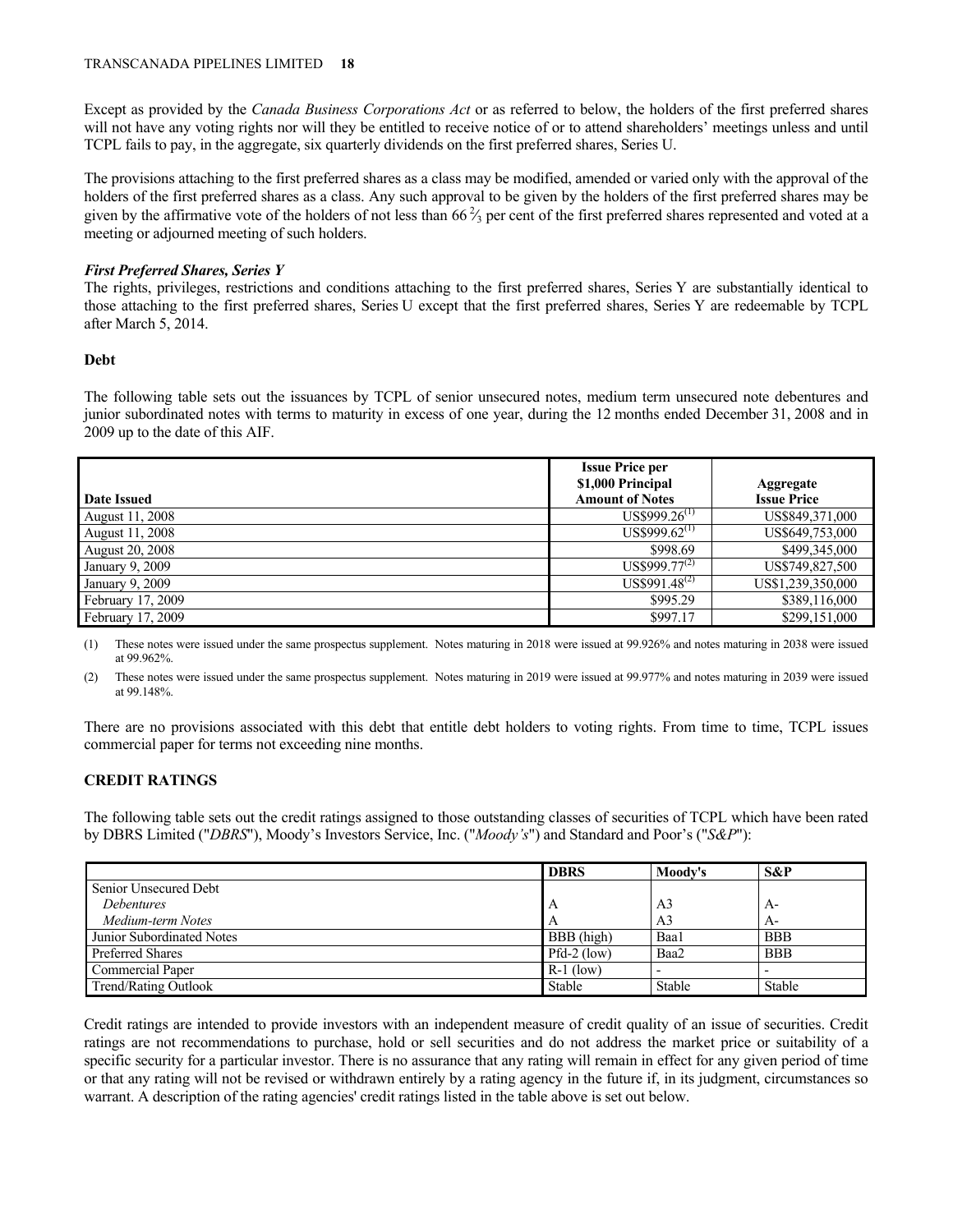#### **DBRS Limited (DBRS)**

DBRS has different rating scales for short and long-term debt and preferred shares. "High" or "low" grades are used to indicate the relative standing within a rating category. The absence of either a "high" or "low" designation indicates the rating is in the "middle" of the category. The R-1 (low) rating assigned to TCPL's short-term debt is the third highest of ten rating categories and indicates satisfactory credit quality. The overall strength and outlook for key liquidity, debt and profitability ratios is not normally as favourable as with higher rating categories, but these considerations are still respectable. Any qualifying negative factors that exist are considered manageable, and the entity is normally of sufficient size to have some influence in its industry. The A rating assigned to TCPL's senior unsecured debt is the third highest of ten categories for long-term debt. Long-term debt rated A is of satisfactory credit quality. Protection of interest and principal is still substantial, but the degree of strength is less than that of AA rated securities. While a respectable rating, entities in the A category are considered to be more susceptible to adverse economic conditions and have greater cyclical tendencies than higher rated entities. The BBB (high) rating assigned to junior subordinated notes is the fourth highest of the ten categories for long-term debt. Long-term debt rated BBB is of adequate credit quality. Protection of interest and principal is considered acceptable but there may be other adverse conditions present which reduce the strength of the entity and its rated securities. The Pfd-2 (low) rating assigned to TCPL's preferred shares is the second highest of six rating categories for preferred shares. Preferred shares rated Pfd-2 are of satisfactory credit quality. Protection of dividends and principal is still substantial; however, earnings, the balance sheet and coverage ratios are not as strong as Pfd-1 rated companies.

### **Moody's Investors Service, Inc. (Moody's)**

Moody's has different rating scales for short and long-term obligations. Numerical modifiers 1, 2 and 3 are applied to each rating classification, with 1 being the highest and 3 being the lowest. The A3 rating assigned to TCPL's senior unsecured debt is the third highest of nine rating categories for long-term obligations. Obligations rated A are considered upper-medium grade and are subject to low credit risk. The Baa rating assigned to TCPL's junior subordinated debt and preferred shares is the fifth highest of nine rating categories for long-term obligations, with the junior subordinated debt ranking slightly higher within the Baa rating category with a modifier of 1 as opposed to the modifier of 2 on the preferred shares. Obligations rated Baa are subject to moderate credit risk, are considered medium-grade, and as such, may possess certain speculative characteristics.

#### **Standard & Poor's (S&P)**

S&P has different rating scales for short and long-term obligations. Ratings may be modified by the addition of a plus (+) or minus (-) sign to show the relative standing within a particular rating category. The A- rating assigned to TCPL's senior unsecured debt is the third highest of ten rating categories for long-term obligations. An A rating indicates the obligor's capacity to meet its financial commitment is strong; however, the obligation is slightly more susceptible to the adverse effects of changes in circumstances and economic conditions than obligations in higher rated categories. The BBB ratings assigned to TCPL's Junior Subordinated Notes and preferred shares are the fourth highest of ten rating categories for long-term obligations. An obligation rated BBB exhibits adequate protection parameters. However, adverse economic conditions or changing circumstances are more likely to lead to a weakened capacity of the obligor to meet its financial commitment on the obligation.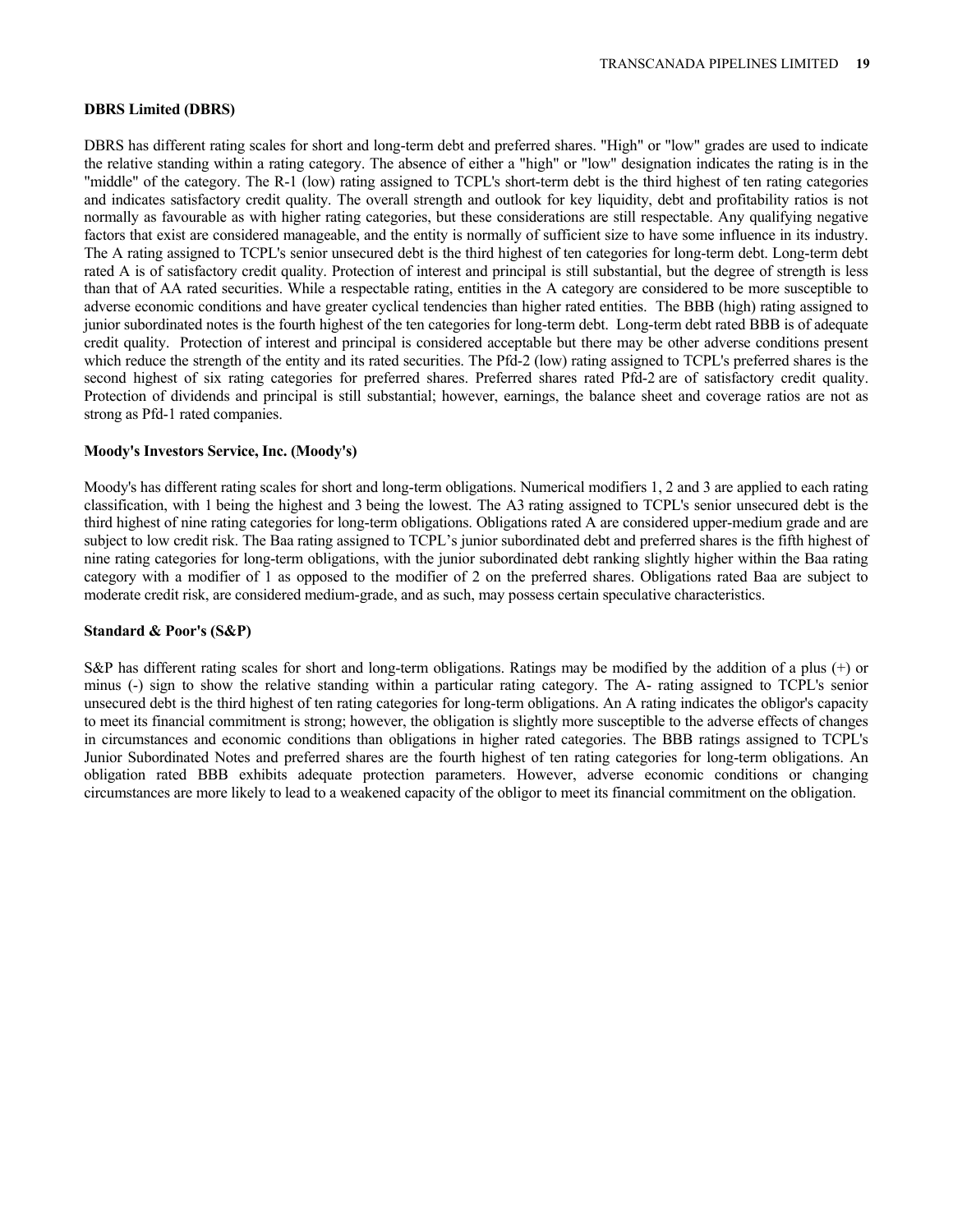# **MARKET FOR SECURITIES**

TransCanada holds all of the common shares of TCPL and these are not listed on a public market. During 2008, 66,340,502 common shares of TCPL were issued to TransCanada as set out in the following table:

| Date                   | <b>Number of TCPL Common Shares</b> | <b>Price per TCPL Common Share</b> | <b>Aggregate Issuance Price</b> |
|------------------------|-------------------------------------|------------------------------------|---------------------------------|
| December 8, 2008       | 4.421.212                           | \$33.00                            | \$145,900,000                   |
| November 25, 2008      | 24.518.932                          | \$32.22                            | \$790,000,000                   |
| October 31, 2008       | 1.331.521                           | \$36.80                            | \$49,000,000                    |
| <b>August 22, 2008</b> | 31.086.142                          | \$40.05                            | \$1,245,000,000                 |
| July 31, 2008          | 1.645.244                           | \$38.90                            | \$64,000,000                    |
| April 30, 2008         | 1.878.581                           | \$36.65                            | \$68,850,000                    |
| January 31, 2008       | 1.458.870                           | \$38.61                            | \$56,327,000                    |

TransCanada's common shares are listed on the Toronto Stock Exchange ("*TSX*") and the New York Stock Exchange ("*NYSE*"). The following table sets forth the reported monthly high and low trading prices and monthly trading volumes of the common shares of TransCanada on the TSX and the NYSE for the period indicated:

# **Common Shares**

|                  | <b>TSX (TRP)</b> |             |              |               | <b>NYSE (TRP)</b> |        |              |               |
|------------------|------------------|-------------|--------------|---------------|-------------------|--------|--------------|---------------|
|                  | High             | Low         | <b>Close</b> | Volume        | High              | Low    | <b>Close</b> | Volume        |
| <b>Month</b>     | <b>(\$)</b>      | <b>(\$)</b> | <b>(\$)</b>  | <b>Traded</b> | (US\$)            | (US\$) | (US\$)       | <b>Traded</b> |
| December 2008    | 34.50            | 31.53       | 33.17        | 43,677,420    | 27.82             | 24.97  | 27.14        | 5,101,834     |
| November 2008    | 37.45            | 30.29       | 32.70        | 46,435,859    | 32.59             | 23.52  | 26.37        | 5,418,243     |
| October 2008     | 39.26            | 29.42       | 36.42        | 69,562,035    | 36.33             | 24.45  | 30.30        | 6,675,763     |
| September 2008   | 40.60            | 35.95       | 38.17        | 49,809,072    | 37.96             | 34.01  | 36.15        | 3,557,196     |
| August 2008      | 40.65            | 38.50       | 40.27        | 28,550,772    | 39.18             | 35.99  | 37.97        | 2,467,304     |
| <b>July 2008</b> | 39.99            | 36.47       | 39.70        | 35,668,563    | 39.29             | 35.72  | 38.74        | 3,765,973     |
| <b>June 2008</b> | 40.71            | 37.79       | 39.50        | 34,833,031    | 40.08             | 37.39  | 38.77        | 2,381,500     |
| <b>May 2008</b>  | 40.04            | 36.77       | 39.16        | 44,457,100    | 40.64             | 35.94  | 39.38        | 2,978,200     |
| April 2008       | 38.90            | 35.98       | 36.90        | 54,718,260    | 37.70             | 35.33  | 36.74        | 3,467,500     |
| March 2008       | 40.60            | 36.97       | 39.55        | 28,273,379    | 41.25             | 36.38  | 38.53        | 2,852,100     |
| February 2008    | 40.50            | 38.70       | 39.54        | 27,480,832    | 41.53             | 38.54  | 40.09        | 2,390,000     |
| January 2008     | 40.97            | 36.21       | 39.57        | 30,366,638    | 41.31             | 35.60  | 39.23        | 3,438,700     |

In addition, TCPL's Cumulative Redeemable First Preferred Shares, Series U (the "*Series U Preferred Shares*") and Series Y (the "*Series Y Preferred Shares*") are listed on the TSX. The following table sets forth the reported monthly high and low trading prices and monthly trading volumes of the Series U Preferred Shares and the Series Y Preferred Shares.

### **Series U Preferred Shares and Series Y Preferred Shares**

|                  | Series U (TCA.PR.X) |             |              | Series Y (TCA.PR.Y) |       |             |              |               |
|------------------|---------------------|-------------|--------------|---------------------|-------|-------------|--------------|---------------|
|                  | High                | Low         | <b>Close</b> | Volume              | High  | Low         | <b>Close</b> | <b>Volume</b> |
| <b>Month</b>     | (S)                 | <b>(\$)</b> | (S)          | Traded              | (S)   | <b>(\$)</b> | $(S)$        | <b>Traded</b> |
| December 2008    | 44.20               | 38.92       | 41.66        | 136,613             | 41.83 | 39.31       | 41.63        | 109,874       |
| November 2008    | 46.49               | 40.00       | 40.35        | 60.801              | 46.00 | 40.05       | 41.10        | 118,067       |
| October 2008     | 47.41               | 44.00       | 44.95        | 51,869              | 47.10 | 42.40       | 45.49        | 152,091       |
| September 2008   | 48.04               | 46.51       | 46.99        | 40,642              | 48.45 | 46.50       | 46.99        | 143,130       |
| August 2008      | 48.00               | 47.00       | 47.50        | 31,191              | 48.90 | 47.25       | 47.85        | 61,989        |
| <b>July 2008</b> | 48.50               | 45.25       | 47.93        | 56,240              | 48.64 | 46.80       | 46.80        | 166,285       |
| <b>June 2008</b> | 49.39               | 48.20       | 48.50        | 47,835              | 49.14 | 48.03       | 48.48        | 173,118       |
| <b>May 2008</b>  | 49.33               | 47.76       | 48.84        | 39,370              | 49.34 | 48.09       | 48.86        | 43,593        |
| April 2008       | 50.34               | 48.18       | 48.95        | 34.870              | 50.09 | 48.00       | 48.30        | 40,184        |
| March 2008       | 51.00               | 49.81       | 50.19        | 48,975              | 51.05 | 49.80       | 50.08        | 29,537        |
| February 2008    | 51.40               | 50.00       | 50.85        | 41,536              | 51.24 | 50.20       | 51.00        | 33,462        |
| January 2008     | 52.00               | 47.00       | 50.48        | 41,152              | 51.40 | 49.10       | 50.30        | 47,823        |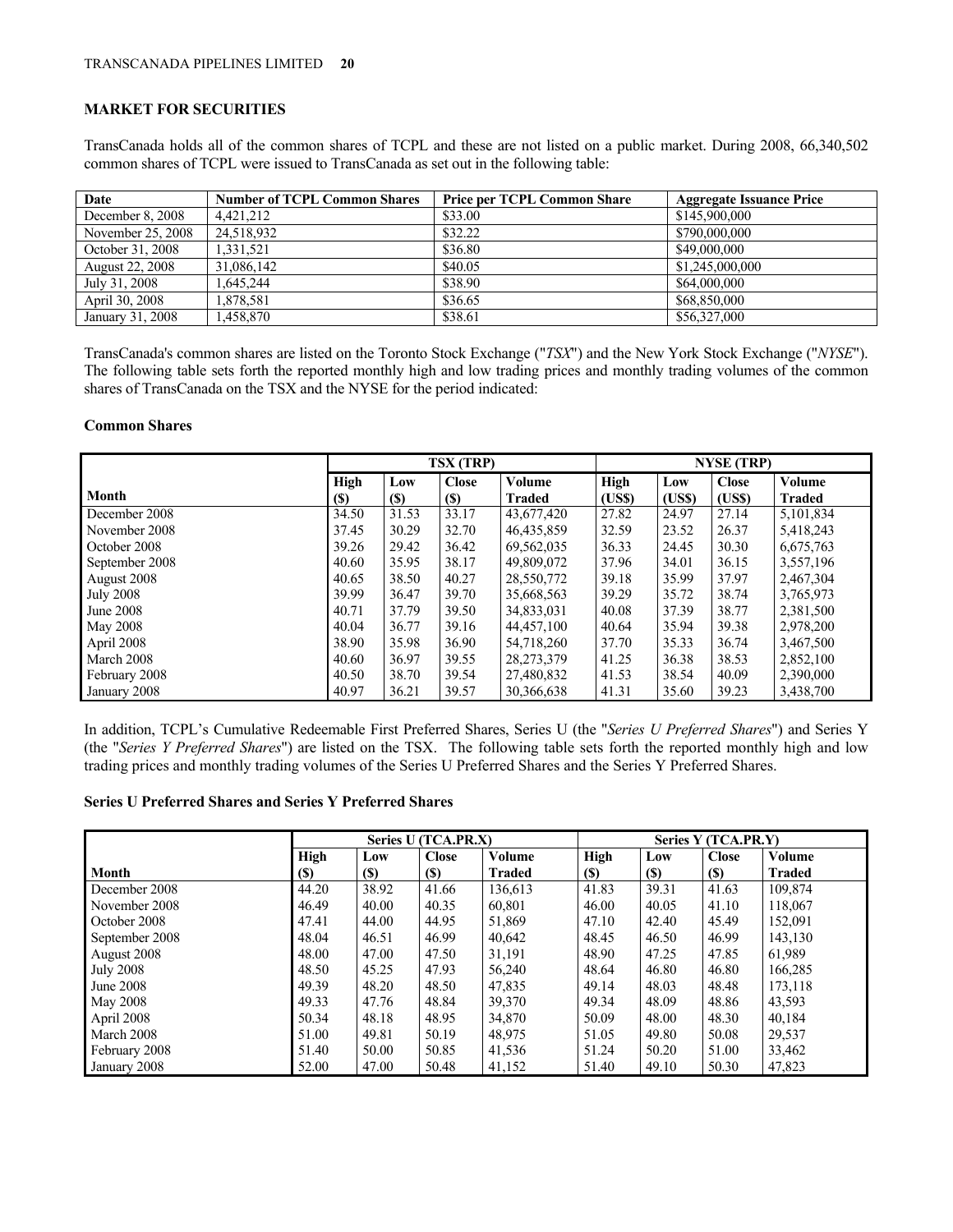#### **DIRECTORS AND OFFICERS**

As of February 23, 2009, the directors and officers of TransCanada as a group beneficially owned, or exercised control or direction, directly or indirectly, over an aggregate of 1,401,751 Common Shares of TransCanada. This constitutes less than one per cent of TransCanada's Common Shares. In addition, officers held exercisable options to acquire an aggregate of 1,777,523 additional Common Shares. TransCanada collects this information from its directors and officers but otherwise has no direct knowledge of individual holdings of its securities.

#### **Directors**

Set forth below are the names of the thirteen directors who served on the Board at Year End, together with their jurisdictions of residence, all positions and offices held by them with TCPL and its significant affiliates, their principal occupations or employment during the past five years and the year from which each director has continually served as a director of TCPL. Positions and offices held with TransCanada are also held by such person at TCPL. TransCanada will hold its annual meeting of common shareholders on Friday, May 1, 2009, and subject to the election of the thirteen nominees proposed for election to TransCanada's board of directors, these directors will be elected by the sole shareholder of TCPL as directors of TCPL on that date. Each director holds office until TCPL's next annual shareholder's meeting (or resolution of the sole shareholder) or until his or her successor is earlier elected or appointed.

| Name and                                                                       |                                                                                                                                                                                                                                                                                                                                                                                                                                                                                                                                                                         |                       |
|--------------------------------------------------------------------------------|-------------------------------------------------------------------------------------------------------------------------------------------------------------------------------------------------------------------------------------------------------------------------------------------------------------------------------------------------------------------------------------------------------------------------------------------------------------------------------------------------------------------------------------------------------------------------|-----------------------|
| <b>Place of Residence</b>                                                      | <b>Principal Occupation During the Five Preceding Years</b>                                                                                                                                                                                                                                                                                                                                                                                                                                                                                                             | <b>Director Since</b> |
| Kevin E. Benson <sup>(1)</sup>                                                 | President and Chief Executive Officer, Laidlaw International, Inc. (transportation services)                                                                                                                                                                                                                                                                                                                                                                                                                                                                            | 2005                  |
| Wheaton, Illinois                                                              | from June 2003 to October 2007, and Laidlaw, Inc. from September 2002 to June 2003.                                                                                                                                                                                                                                                                                                                                                                                                                                                                                     |                       |
| <b>United States</b>                                                           |                                                                                                                                                                                                                                                                                                                                                                                                                                                                                                                                                                         |                       |
| Derek H. Burney, O.C.<br>Ottawa, Ontario<br>Canada                             | Senior strategic advisor at Ogilvy Renault LLP (law firm), Chair, Canwest Global<br>Communications Corp. (communications) and Chair, International Advisory Board for<br>Garda World Consulting & Investigation, a division of Garda World Security Corporation.<br>Lead director at Shell Canada Limited (oil and gas) from April 2001 to May 2007.<br>President and Chief Executive Officer, CAE Inc. (technology) from October 1999 to<br>August 2004.                                                                                                               | 2005                  |
| Wendy K. Dobson<br>Uxbridge, Ontario<br>Canada                                 | Professor, Rotman School of Management and Director, Institute for International<br>Business, University of Toronto. Vice Chair and Chair of the audit committee, Canadian<br>Public Accountability Board from 2003 to 2009. Director, Toronto-Dominion Bank.<br>Member of the Advisory Committees of the Peterson Institute of International<br>Economics and the Canada Institute at the Woodrow Wilson International Centre.<br>Member of the International Advisory Committee of the Asia Society and a director of<br>the Stephen Leacock Foundation for Children. | 1992                  |
| E. Linn Draper<br>Lampasas, Texas<br><b>United States</b>                      | Director, Alliance Data Systems Corporation (data processing and services), Lead<br>Director, Alpha Natural Resources, Inc. (mining), NorthWestern Corporation (conducting<br>business as NorthWestern Energy) (oil and gas) and Lead Director of Temple-Inland Inc.<br>(materials). Chair, President and Chief Executive Officer of Columbus, Ohio-based<br>American Electric Power Co., Inc. from April 1993 to April 2004.                                                                                                                                           | 2005                  |
| The Hon. Paule Gauthier.<br>P.C., O.C., O.Q., Q.C.<br>Québec, Québec<br>Canada | Senior Partner, Stein Monast LLP (law firm). Director, Cossette Communication<br>Group Inc., Institut Québecois des Hautes Études Internationales, Laval University,<br>Metro Inc., RBC Dexia Investor Services Trust and Royal Bank of Canada.                                                                                                                                                                                                                                                                                                                         | 2002                  |
| Kerry L. Hawkins<br>Winnipeg, Manitoba<br>Canada                               | Director, NOVA Chemicals Corporation. President, Cargill Limited (agricultural) from<br>September 1982 to December 2005.                                                                                                                                                                                                                                                                                                                                                                                                                                                | 1996                  |
| S. Barry Jackson<br>Calgary, Alberta<br>Canada                                 | Chair of the Board, TCPL since April 2005. Director, Nexen Inc. (oil and gas). Director,<br>WestJet Airlines Ltd. Chair of Resolute Energy Inc. (oil and gas) from January 2002 to<br>April 2005 and Chair of Deer Creek Energy Limited (oil and gas) from April 2001 to<br>September 2005.                                                                                                                                                                                                                                                                             | 2002                  |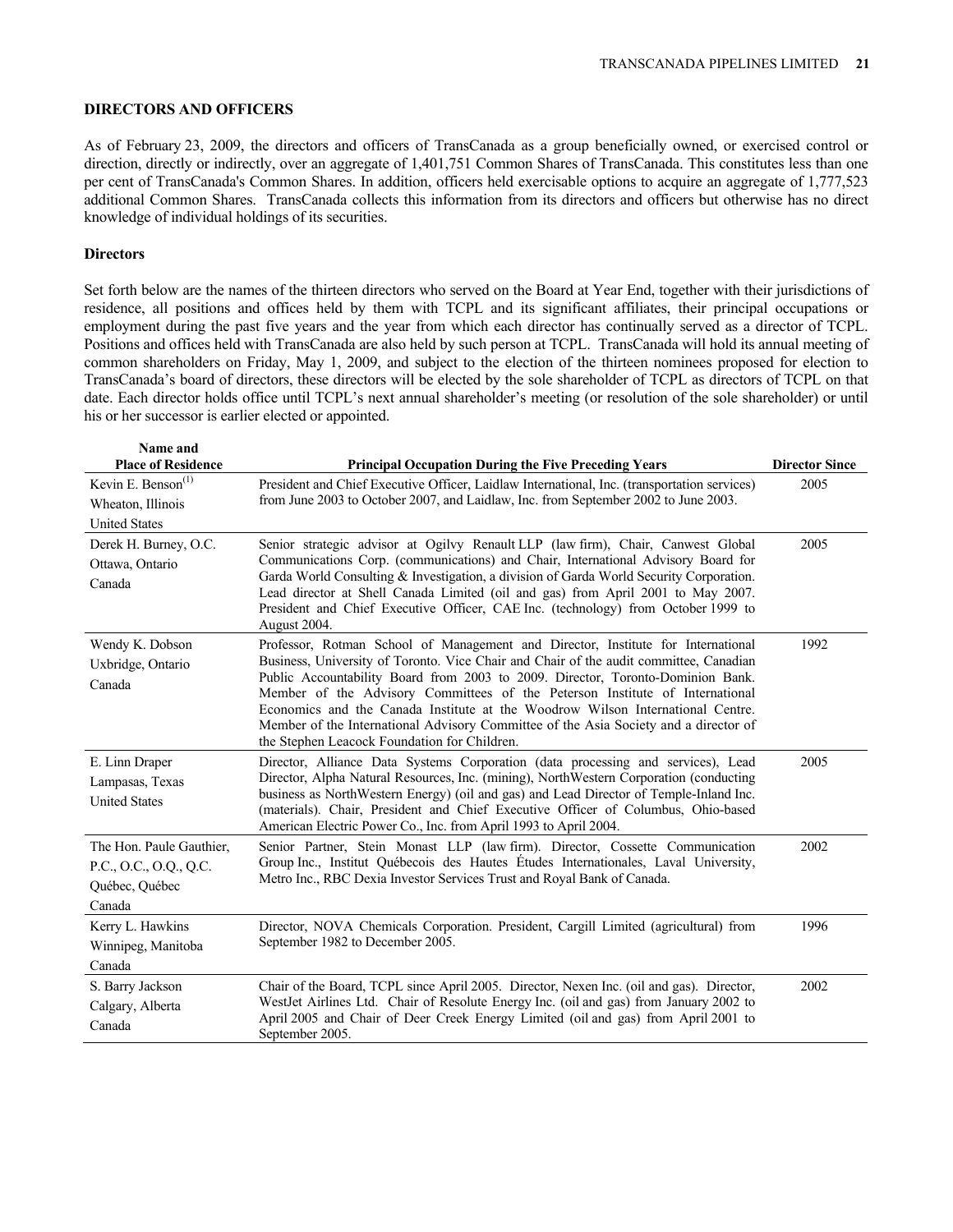#### TRANSCANADA PIPELINES LIMITED **22**

| Name and<br><b>Place of Residence</b>                                        | <b>Principal Occupation During the Five Preceding Years</b>                                                                                                                                                                                                                                                                                                                                                                                                                                                                                                                                                                                                                                                                                                                                               | <b>Director Since</b> |
|------------------------------------------------------------------------------|-----------------------------------------------------------------------------------------------------------------------------------------------------------------------------------------------------------------------------------------------------------------------------------------------------------------------------------------------------------------------------------------------------------------------------------------------------------------------------------------------------------------------------------------------------------------------------------------------------------------------------------------------------------------------------------------------------------------------------------------------------------------------------------------------------------|-----------------------|
| Paul L. Joskow<br>New York, New York<br><b>United States</b>                 | Economist and President of the Alfred P. Sloan Foundation. On leave from his position as<br>Professor of Economics and Management, Massachusetts Institute of Technology ("MIT")<br>where he has been on the faculty since 1972. Trustee of Yale University since July 1,<br>2008 and member of the Board of Overseers of the Boston Symphony Orchestra since<br>September 2005. Director of the MIT Center for Energy and Environmental Policy<br>Research from 1999 to 2007 and Director of National Grid plc from 2000 to 2007.<br>Director of Exelon Corporation (energy) since July 2007. Trustee of Putnam Mutual<br>Funds. President of the Yale University Council until July 1, 2006 and was on the Board<br>of Directors of the Whitehead Institute of Biological Research until February 2005. | 2004                  |
| Harold N. Kvisle<br>Calgary, Alberta<br>Canada                               | President and Chief Executive Officer of TCPL since May 2003 and TCPL since<br>May 2001. Director, Bank of Montreal.                                                                                                                                                                                                                                                                                                                                                                                                                                                                                                                                                                                                                                                                                      | 2001                  |
| John A. MacNaughton <sup>(2)</sup> ,<br>C.M.<br>Toronto, Ontario<br>Canada   | Chair of the Business Development Bank of Canada and of CNSX Markets Inc. (formerly<br>the Canadian Trading and Quotation System Inc. (stock exchange). Director, Nortel<br>Networks Corporation and Nortel Networks Limited (the principal operating subsidiary of<br>Nortel Networks Corporation) (technology). Appointed by the Minister of Human<br>Resources and Social Development as Nominating Committee Chair for the new Canada<br>Employment Insurance Financing Board in 2008.<br>Founding President and Chief<br>Executive Officer of the Canadian Pension Plan Investment Board from 1999 to 2005.                                                                                                                                                                                          | 2006                  |
| David P. O'Brien <sup>(3)</sup><br>Calgary, Alberta<br>Canada                | Chair, EnCana Corporation (oil and gas) since April 2002 and Chair, Royal Bank of<br>Canada since February 2004. Director, Molson Coors Brewing Company, Enerplus<br>Resources Fund and C.D. Howe Institute. Chancellor, Concordia University and a member<br>of the Science, Technology and Innovation Council of Canada.                                                                                                                                                                                                                                                                                                                                                                                                                                                                                | 2001                  |
| W. Thomas Stephens<br>Greenwood Village,<br>Colorado<br><b>United States</b> | Chair and Chief Executive Officer of Boise Cascade, LLC from November 2004 to<br>November 30, 2008. Director, Boise Inc.                                                                                                                                                                                                                                                                                                                                                                                                                                                                                                                                                                                                                                                                                  | $2007^{(4)}$          |
| D. Michael G. Stewart<br>Calgary, Alberta<br>Canada                          | Director, Canadian Energy Services Inc., Pengrowth Corporation and Orleans Energy Ltd.<br>Director of Esprit Exploration Ltd. (oil and gas) from May 2002 to September 2004; a<br>director of Canada Southern Petroleum Ltd. from June 2003 to August 2004; Chairman<br>and a trustee of Esprit Energy Trust (oil and gas) from August 2004 to October 2006; and<br>a director of Creststreet Power & Income General Partner Limited, the General Partner of<br>Creststreet Power & Income Fund L.P. (wind power) from December 2003 to<br>February 2006.                                                                                                                                                                                                                                                 | 2006                  |

(1) Mr. Benson was President and Chief Executive Officer of Canadian Airlines International Ltd. from July 1996 to February 2000. Canadian Airlines International Ltd. filed for protection under the *Companies' Creditors Arrangement Act* (Canada) and applicable bankruptcy protection statutes in the U.S. on March 24, 2000.

(2) Mr. MacNaughton was a director of Nortel Networks Corporation and Nortel Networks Limited (either, "*Nortel*") when they and certain other subsidiaries filed for creditor protection under the *Companies' Creditors Arrangement Act* (Canada) and applicable bankruptcy protection statutes in the U.S. and the United Kingdom on January 14, 2009. Mr. MacNaughton became a director of Nortel on June 29, 2005. Nortel was subject to a management cease trade order on April 10, 2006 issued by the Ontario Securities Commission ("*OSC*") and other provincial securities regulators. The cease trade order related to a delay in filing certain of Nortel's 2005 financial statements. The order was revoked by the OSC on June 8, 2006 and by the other provincial securities regulators very shortly thereafter.

(3) Mr. O'Brien was a director of Air Canada in April 2003 when Air Canada filed for protection under the *Companies' Creditors Arrangement Act* (Canada) and applicable bankruptcy protection statutes in the U.S.

(4) Mr. Stephens previously served on the Board from 2000 to 2005.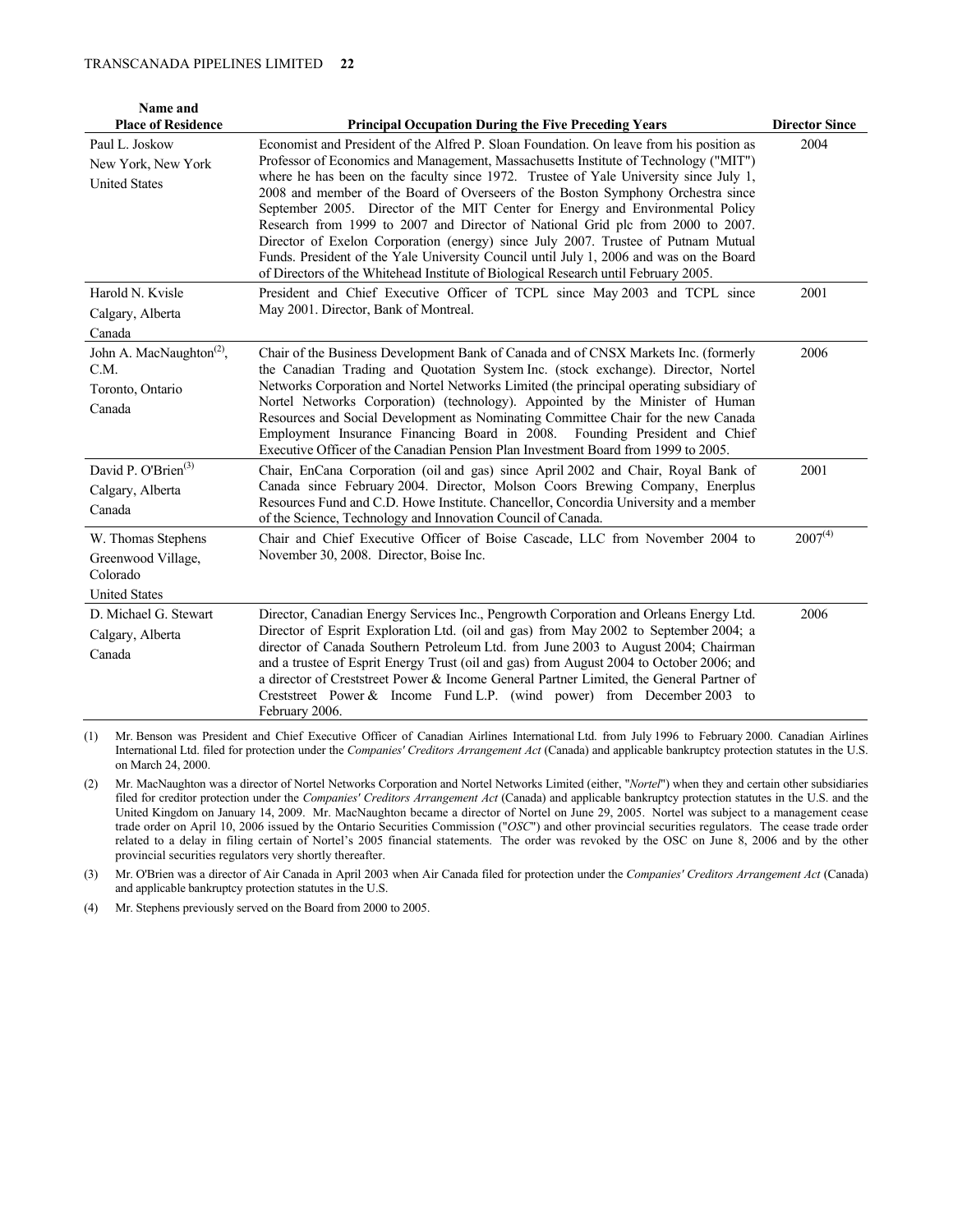# **Board Committees**

TCPL has four committees of the Board: the Audit Committee, the Governance Committee, the Health, Safety and Environment Committee and the Human Resources Committee. Mr. Jackson, the Chair of the Board, is a non-voting member of the Human Resources Committee and the Governance Committee. The voting members of each of these committees, as of Year End, are identified below:

| <b>Audit Committee</b> |                  | <b>Governance Committee</b> |                  | <b>Committee</b> | Health, Safety & Environment | <b>Human Resources Committee</b> |               |  |
|------------------------|------------------|-----------------------------|------------------|------------------|------------------------------|----------------------------------|---------------|--|
| Chair:                 | K.E. Benson      | Chair:                      | W.K. Dobson      | Chair:           | E.L. Draper                  | Chair:                           | W.T. Stephens |  |
| Members:               | D.H. Burney      | Members:                    | D.H. Burney      | Members:         | P. Gauthier                  | Members:                         | W.K. Dobson   |  |
|                        | P. Gauthier      |                             | P.L. Joskow      |                  | K.L. Hawkins                 |                                  | E.L. Draper   |  |
|                        | P.L. Joskow      |                             | J.A. MacNaughton |                  | W.T. Stephens                |                                  | K.L. Hawkins  |  |
|                        | J.A. MacNaughton |                             | D.P. O'Brien     |                  | D.M.G. Stewart               |                                  | D.P. O'Brien  |  |
|                        | D.M.G. Stewart   |                             |                  |                  |                              |                                  |               |  |

The charters of the Governance Committee, the Health, Safety & Environment Committee and the Human Resources Committee can be found on TransCanada's website under the Corporate Governance - Board Committees page located at www.transcanada.com. Information about the audit committee can be found in this AIF under the heading "Audit Committee" and the text of the Audit Committee Charter can be found at Schedule "C" attached to this AIF.

Further information about the Board committees and the text of the Charter of the Board of Directors can be found in Schedules "D" and "E", respectively, attached to this AIF and on TransCanada's website at www.transcanada.com. Information about the Company's corporate governance practices can be found at Schedule "B" attached to this AIF.

### **Officers**

All of the executive officers and corporate officers of TCPL reside in Calgary, Alberta, Canada. Current positions and offices held with TCPL are also held by such person at TransCanada. As of the date hereof, the officers of TCPL, their present positions within TCPL and their principal occupations during the five preceding years are as follows:

### *Executive Officers*

| <b>Name</b>           | <b>Present Position Held</b>                                                                      | <b>Principal Occupation During</b><br>the Five Preceding Years                                                                                                                                                                                                                                                                        |
|-----------------------|---------------------------------------------------------------------------------------------------|---------------------------------------------------------------------------------------------------------------------------------------------------------------------------------------------------------------------------------------------------------------------------------------------------------------------------------------|
| Harold N. Kvisle      | President and Chief Executive<br>Officer                                                          | President and Chief Executive Officer                                                                                                                                                                                                                                                                                                 |
| Russell K. Girling    | President, Pipelines                                                                              | Prior to June 2006, Executive Vice-President, Corporate Development<br>and Chief Financial Officer.                                                                                                                                                                                                                                   |
| Gregory A. Lohnes     | Executive Vice-President and Chief<br><b>Financial Officer</b>                                    | Prior to June 2006, President and Chief Executive Officer of Great<br>Lakes Gas Transmission Company.                                                                                                                                                                                                                                 |
| Dennis J. McConaghy   | Executive Vice-President,<br>Pipeline Strategy and Development                                    | Prior to June 2006, Executive Vice-President, Gas Development.                                                                                                                                                                                                                                                                        |
| Sean McMaster         | <b>Executive Vice-President, Corporate</b><br>and General Counsel and Chief<br>Compliance Officer | Prior to October 2006, General Counsel and Chief Compliance Officer.<br>Prior thereto, General Counsel since June 2006. Prior to June 2006,<br>Vice-President, Transactions, Power Division, TCPL and concurrently,<br>prior to August 2005, President TransCanada Power Services Ltd.,<br>general partner of TransCanada Power, L.P. |
| Alexander J. Pourbaix | President, Energy                                                                                 | Prior to June 2006, Executive Vice-President, Power.                                                                                                                                                                                                                                                                                  |
| Sarah E. Raiss        | <b>Executive Vice-President, Corporate</b><br><b>Services</b>                                     | Executive Vice-President, Corporate Services                                                                                                                                                                                                                                                                                          |
| Donald M. Wishart     | <b>Executive Vice-President,</b><br>Operations and Engineering                                    | Executive Vice-President, Operations and Engineering.                                                                                                                                                                                                                                                                                 |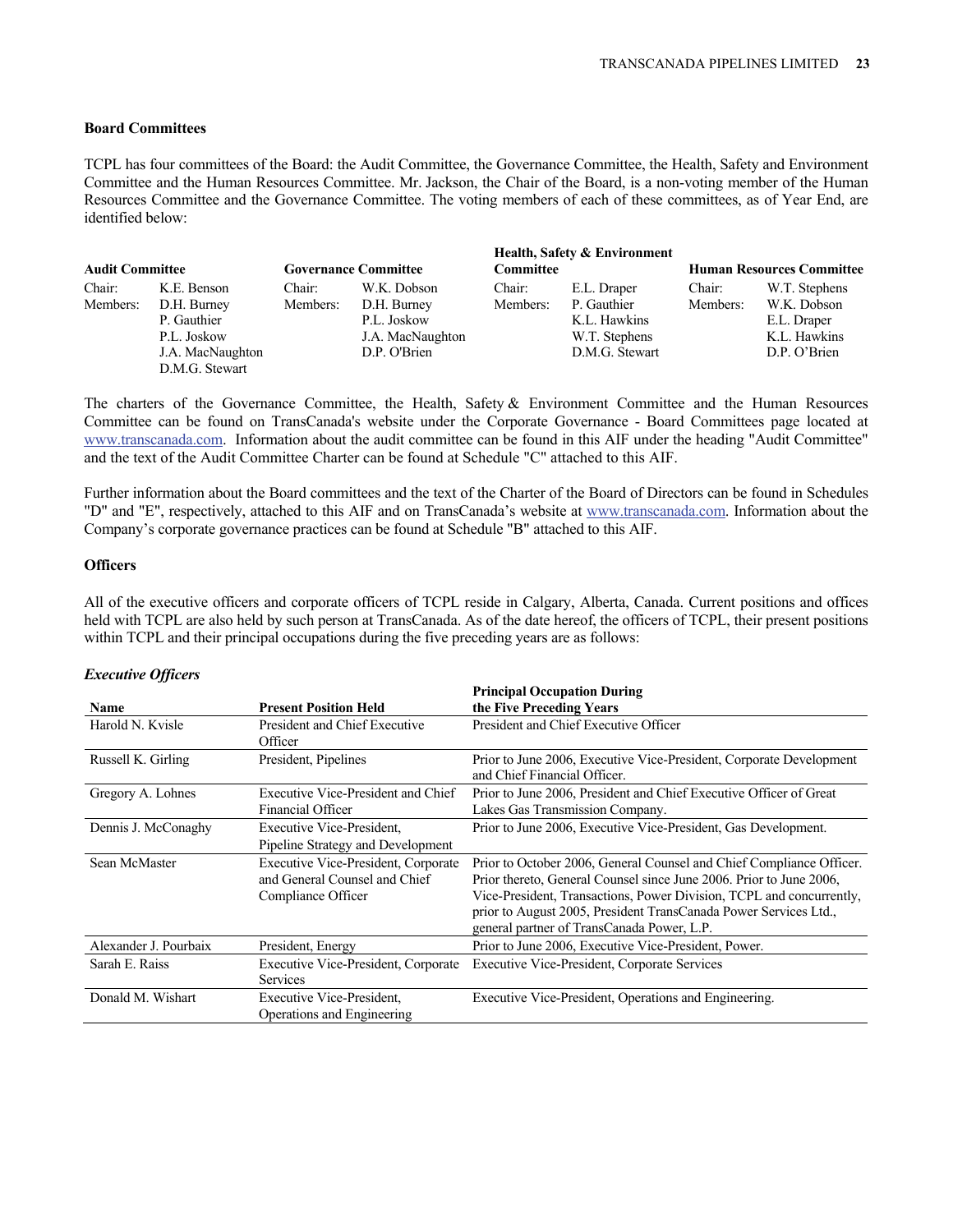|                     |                                 | <b>Principal Occupation During</b>                        |
|---------------------|---------------------------------|-----------------------------------------------------------|
| Name                | <b>Present Position Held</b>    | the Five Preceding Years                                  |
| Ronald L. Cook      | Vice-President, Taxation        | Vice-President, Taxation                                  |
| Donald J. DeGrandis | Corporate Secretary             | Prior to June 2006, Associate General Counsel, Corporate. |
| Garry E. Lamb       | Vice-President, Risk Management | Vice-President, Risk Management                           |
| Donald R. Marchand  | Vice-President, Finance and     | Vice-President, Finance and Treasurer                     |
|                     | Treasurer                       |                                                           |
| G. Glenn Menuz      | Vice President and Controller   | Prior to June 2006, Assistant Controller.                 |

#### *Corporate Officers*

### **Conflicts of Interest**

Directors and officers of TCPL and its subsidiaries are required to disclose the existence of existing or potential conflicts in accordance with TCPL policies governing directors and officers and in accordance with the *Canada Business Corporations Act*. Although some of the directors sit on boards or may be otherwise associated with companies that ship natural gas on TCPL's pipeline systems, TCPL, as a common carrier in Canada, cannot, under its tariff, deny transportation service to a credit-worthy shipper. Further, due to the specialized nature of the industry, TCPL believes that it is important for its Board to be composed of qualified and knowledgeable directors, so some of them must come from oil and gas producers and shippers; the Governance Committee closely monitors relationships among directors to ensure that business associations do not affect the Board's performance. In a circumstance where a director declares an interest in any material contract or material transaction being considered at a meeting, the director generally absents himself or herself from the meeting during the consideration of the matter, and does not vote on the matter.

# **CORPORATE GOVERNANCE**

The Board and the members of TCPL's management are committed to the highest standards of corporate governance. TCPL's corporate governance practices comply with the governance rules of the Canadian Securities Administrators ("*CSA*"), those of the NYSE applicable to foreign issuers and of the SEC, and those mandated by the U.S. *Sarbanes-Oxley Act of 2002*. As a non-U.S. company, TCPL is not required to comply with most of the NYSE corporate governance listing standards; however, except as summarized on our website at www.transcanada.com, the governance practices followed are in compliance with the NYSE standards for U.S. companies in all significant respects. TCPL is in compliance with the CSA's Multilateral Instrument 52- 110 pertaining to audit committees; National Policy 58-201, Corporate Governance Guidelines; and National Instrument 58-101, Disclosure of Corporate Governance Practices. Further information about TCPL's corporate governance can be found on TransCanada's website at www.transcanada.com under the heading "Corporate Governance".

### **Compliance with Canadian Governance Guidelines**

The "Disclosure of Corporate Governance Practices" addressing disclosure in accordance with the Canadian Governance Guidelines is attached to this AIF at Schedule "B". It has been approved by the Governance Committee and the Board.

# **AUDIT COMMITTEE**

TCPL has an Audit Committee which is responsible for assisting the Board in overseeing the integrity of TCPL's financial statements and compliance with legal and regulatory requirements and in ensuring the independence and performance of TCPL's internal and external auditors. The Charter of the Audit Committee can be found in Schedule "B" of this AIF and on TransCanada's website under the Corporate Governance - Board Committees page, at www.transcanada.com.

# **Relevant Education and Experience of Members**

The members of the Audit Committee at Year End were Kevin E. Benson (Chair), Derek H. Burney, Paule Gauthier, Paul L. Joskow, John A. MacNaughton and D. Michael G. Stewart.

The Board believes that the composition of the Audit Committee reflects a high level of financial literacy and expertise. Each member of the Audit Committee has been determined by the Board to be "independent" and "financially literate" within the meaning of the definitions under Canadian and U.S. securities laws and the NYSE rules. In addition, the Board has determined that Mr. Benson is an "Audit Committee Financial Expert" as that term is defined under U.S. securities laws. The Board has made these determinations based on the education and breadth and depth of experience of each member of the Audit Committee. The following is a description of the education and experience, apart from their respective roles as directors of TCPL, of each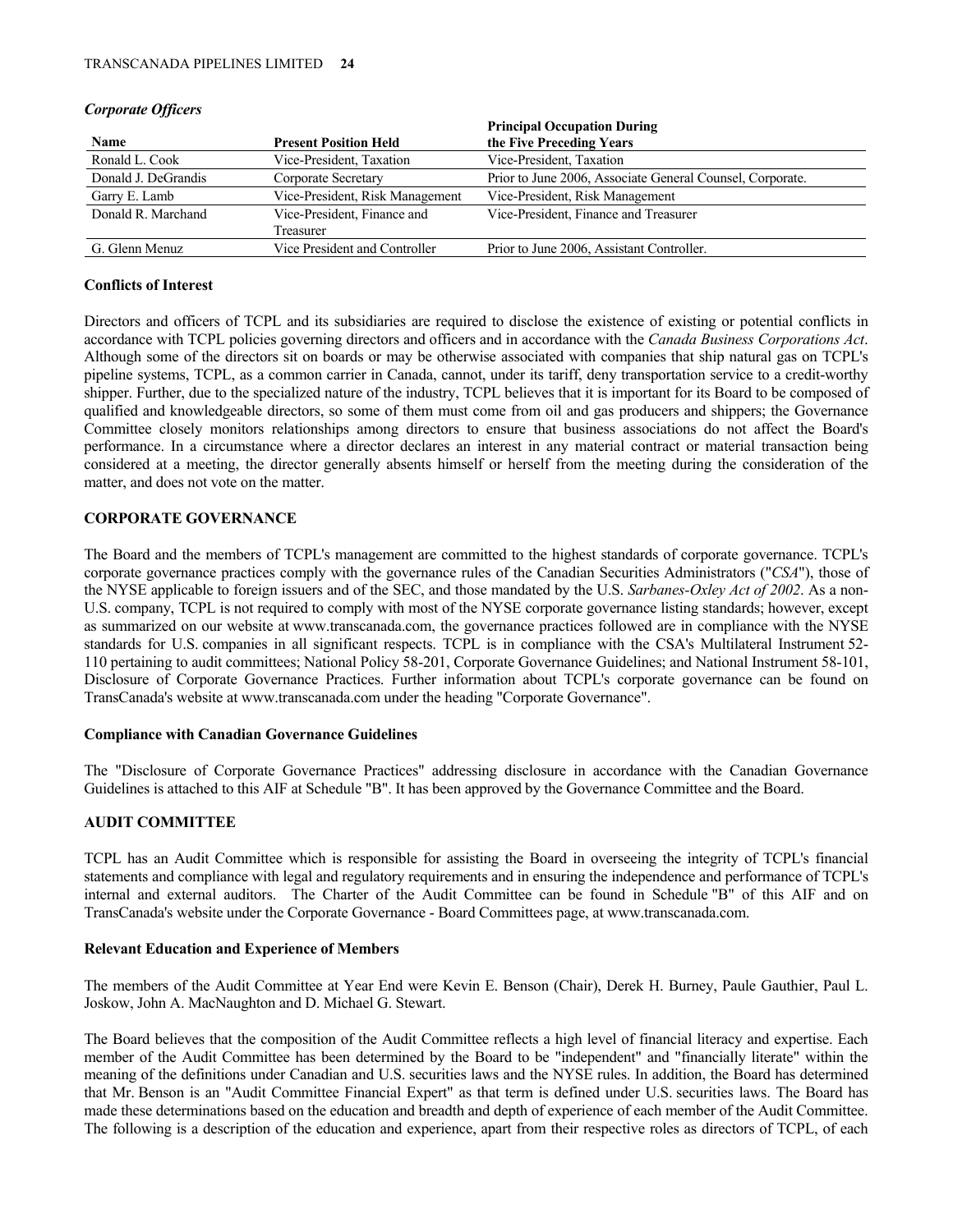member of the Audit Committee that is relevant to the performance of his or her responsibilities as a member of the Audit Committee:

#### *Kevin E. Benson*

Mr. Benson earned a Bachelor of Accounting from the University of Witwatersrand (South Africa) and was a member of the South African Society of Chartered Accountants. Mr. Benson was the President and Chief Executive Officer of Laidlaw International, Inc. until October, 2007. In prior years, he has held several executive positions including one as President and Chief Executive Officer of Canadian Airlines International Ltd. and has served on other public company boards.

### *Derek H. Burney*

Mr. Burney earned a Bachelor of Arts (Honours) and Master of Arts from Queen's University. He is currently a senior strategic advisor at Ogilvy Renault LLP. Mr. Burney previously served as President and Chief Executive Officer of CAE Inc. and as Chairman and Chief Executive Officer of Bell Canada International Inc. Mr. Burney was the lead director at Shell Canada Limited until May 2007 and is the Chairman of Canwest Global Communications Corp. He has served on one other organization's audit committee.

#### *Paule Gauthier*

Mme. Gauthier earned a Bachelor of Arts from the Collège Jésus-Marie de Sillery, a Bachelor of Laws from Laval University and a Master of Laws in Business Law (Intellectual Property) from Laval-University. She has served on the boards of several public companies and other organizations and on the audit committees of certain of those boards.

#### *Paul L. Joskow*

Mr. Joskow earned a Bachelor of Arts with Distinction in Economics from Cornell University, a Masters of Philosophy in Economics from Yale University, and Ph.D. in Economics from Yale University. He is currently the President of the Alfred P. Sloan Foundation and on leave from his position as a Professor of Economics and Management, MIT. He has served on the boards of several public companies and other organizations and on the audit committees of certain of those boards.

#### *John A. MacNaughton*

Mr. MacNaughton earned a Bachelor of Arts in Economics from the University of Western Ontario. Mr. MacNaughton is currently the Chairman of the Business Development Bank of Canada and of Canadian Trading and Quotation System Inc. In prior years, he has held several executive positions including founding President and Chief Executive Officer of the Canadian Pension Plan Investment Board and President of Nesbitt Burns Inc. He is currently the Chair of an audit committee of one other public company.

#### *D. Michael G. Stewart*

Mr. Stewart earned a Bachelor of Science (Honours) in Geological Science from Queen's University. Mr. Stewart has served and continues to serve on the boards of several public companies and other organizations and on the audit committees of certain of those boards. He has been active in the Canadian energy industry for over 35 years.

#### **Pre-Approval Policies and Procedures**

TCPL's Audit Committee has adopted a pre-approval policy with respect to permitted non-audit services. Under the policy, the Audit Committee has granted pre-approval for specified non-audit services. For engagements of \$25,000 or less which are not within the annual pre-approved limit, approval by the Audit Committee is not required, and for engagements between \$25,000 and \$100,000, approval of the Audit Committee Chair is required, and the Audit Committee is to be informed of the engagement at the next scheduled Audit Committee meeting. For all engagements of \$100,000 or more, pre-approval of the Audit Committee is required. In all cases, regardless of the dollar amount involved, where there is a potential for conflict of interest involving the external auditor to arise on an engagement, the Audit Committee Chair must pre-approve the assignment.

To date, TCPL has not approved any non-audit services on the basis of the de-minimus exemptions. All non-audit services have been pre-approved by the Audit Committee in accordance with the pre-approval policy described above.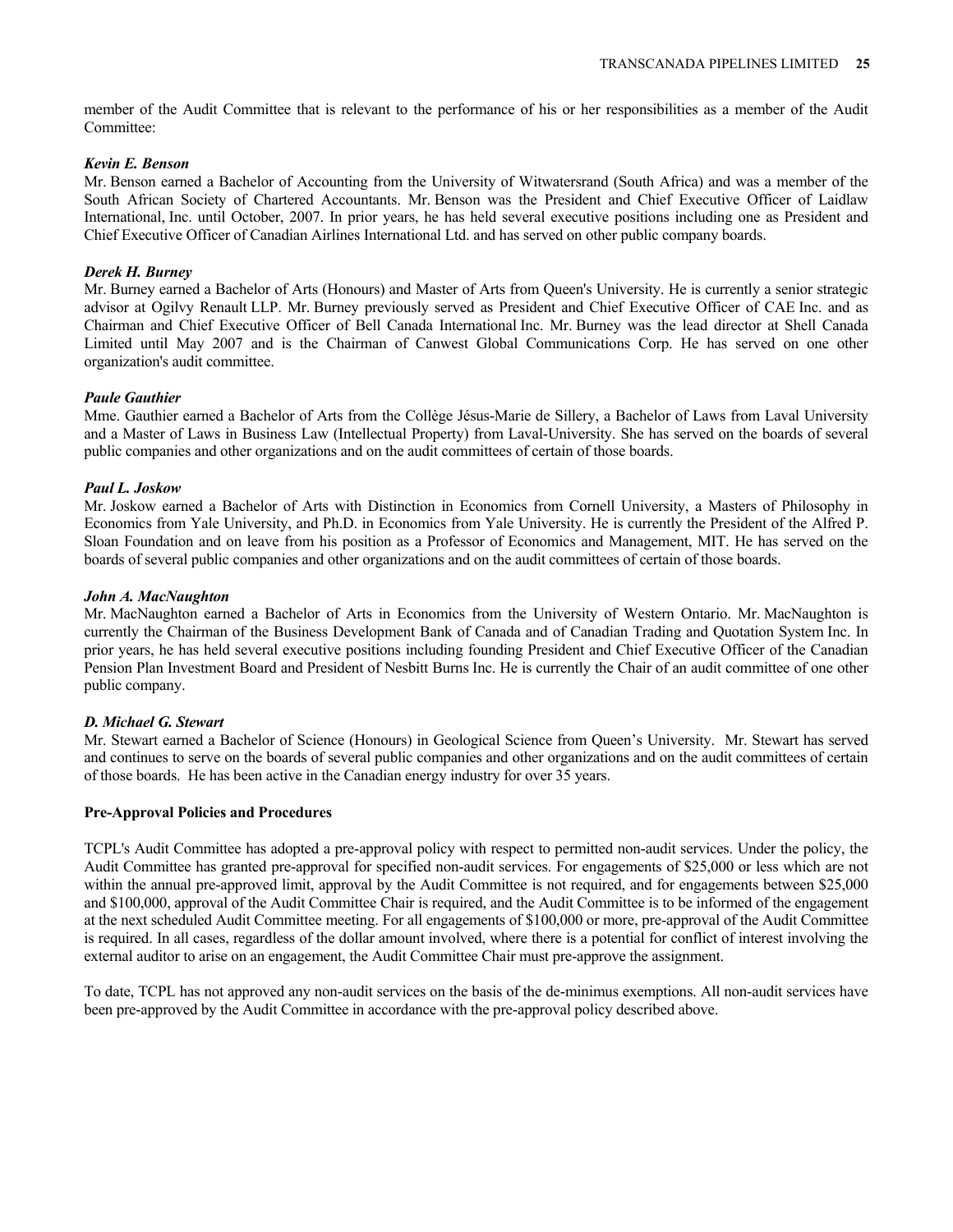# **External Auditor Service Fees**

The following table provides information about the fees paid by the Company to KPMG LLP, the external auditor of the TransCanada group of companies, for professional services rendered for the 2008 and 2007 fiscal years.

| <b>Fee Category</b>       | 2008   | 2007                  | <b>Description of Fee Category</b>                                                                                                                                                                                                                                                                                                                 |
|---------------------------|--------|-----------------------|----------------------------------------------------------------------------------------------------------------------------------------------------------------------------------------------------------------------------------------------------------------------------------------------------------------------------------------------------|
|                           |        | (millions of dollars) |                                                                                                                                                                                                                                                                                                                                                    |
| <b>Audit Fees</b>         | \$6.69 | \$6.27                | Aggregate fees for audit services rendered for the audit of the annual consolidated financial<br>statements or services provided in connection with statutory and regulatory filings or<br>engagements, the review of interim consolidated financial statements and information<br>contained in various prospectuses and other offering documents. |
| <b>Audit Related Fees</b> | 0.08   | 0.07                  | Aggregate fees for assurance and related services that are reasonably related to performance<br>of the audit or review of the consolidated financial statements and are not reported as Audit<br>Fees. The nature of services comprising these fees related to the audit of the financial<br>statements of certain pension plans.                  |
| Tax Fees                  | 0.14   | 0.06                  | Aggregate fees rendered for primarily tax compliance and tax advice. The nature of these<br>services consisted of: tax compliance including the review of income tax returns; and tax<br>items and tax services related to domestic and international taxation including income tax,<br>capital tax and Goods and Services Tax.                    |
| All Other Fees            | 0.37   | 0.00                  | Aggregate fees for products and services other than those reported elsewhere in this table.<br>The nature of these services consisted primarily of advice and training primarily related to<br>compliance with IFRS.                                                                                                                               |
| Total                     | \$7.28 | \$6.40                |                                                                                                                                                                                                                                                                                                                                                    |

# **INDEBTEDNESS OF DIRECTORS AND EXECUTIVE OFFICERS**

As at the date hereof and since the beginning of the most recently completed financial year, no executive officer, director, or former executive officer or director of TCPL or its subsidiaries, no proposed nominee for election as a director of TCPL, or any associate of any such director, executive officer or proposed nominee has been indebted to TCPL or any of its subsidiaries. There is no indebtedness of any such person to another entity that is the subject of a guarantee, support agreement, letter of credit or other similar arrangement or understanding provided by TCPL or any of its subsidiaries.

### **SECURITIES OWNED BY DIRECTORS**

The following table sets out the number of each class of securities of TCPL or any of its affiliates beneficially owned, directly or indirectly, or over which control or direction is exercised and the number of deferred share units credited to each director, as of February 23, 2009.

|                                            | <b>TransCanada</b>           | <b>Deferred Share</b> |
|--------------------------------------------|------------------------------|-----------------------|
| <b>Director</b>                            | Common Shares <sup>(1)</sup> | Units $^{(2)}$        |
| K. Benson                                  | 3,000                        | 19,848                |
| D. Burney                                  | 2,124                        | 18,194                |
| W. Dobson                                  | 3,000                        | 36,858                |
| E.L. Draper                                | $\theta$                     | 19,681                |
| P. Gauthier                                | 1,000                        | 30,707                |
| K. Hawkins <sup>(3)</sup>                  | 4,974                        | 46,080                |
| S.B. Jackson                               | 39,000                       | 36,030                |
| P.L. Joskow                                | 5,000                        | 16,456                |
| H. Kvisle <sup><math>(4)(5)</math></sup>   | 1,091,201                    | N/A                   |
| J. MacNaughton                             | 40,000                       | 14,094                |
| D. O'Brien                                 | 19,634                       | 30,707                |
| W. T. Stephens                             | 1,470                        | 5,482                 |
| D.M.G. Stewart <sup><math>(6)</math></sup> | 10,000                       | 8,341                 |

(1) The information as to shares beneficially owned or over which control or direction is exercised, not being within the knowledge of TCPL, has been furnished by each of the nominees. Except as indicated in these notes, the nominees have sole voting and dispositive power with respect to the securities listed above. As to each class of shares of TCPL, its subsidiaries and affiliates, the percentage of outstanding shares beneficially owned by any one director or nominee or by all directors and officers of TCPL as a group does not exceed 1% of the class outstanding.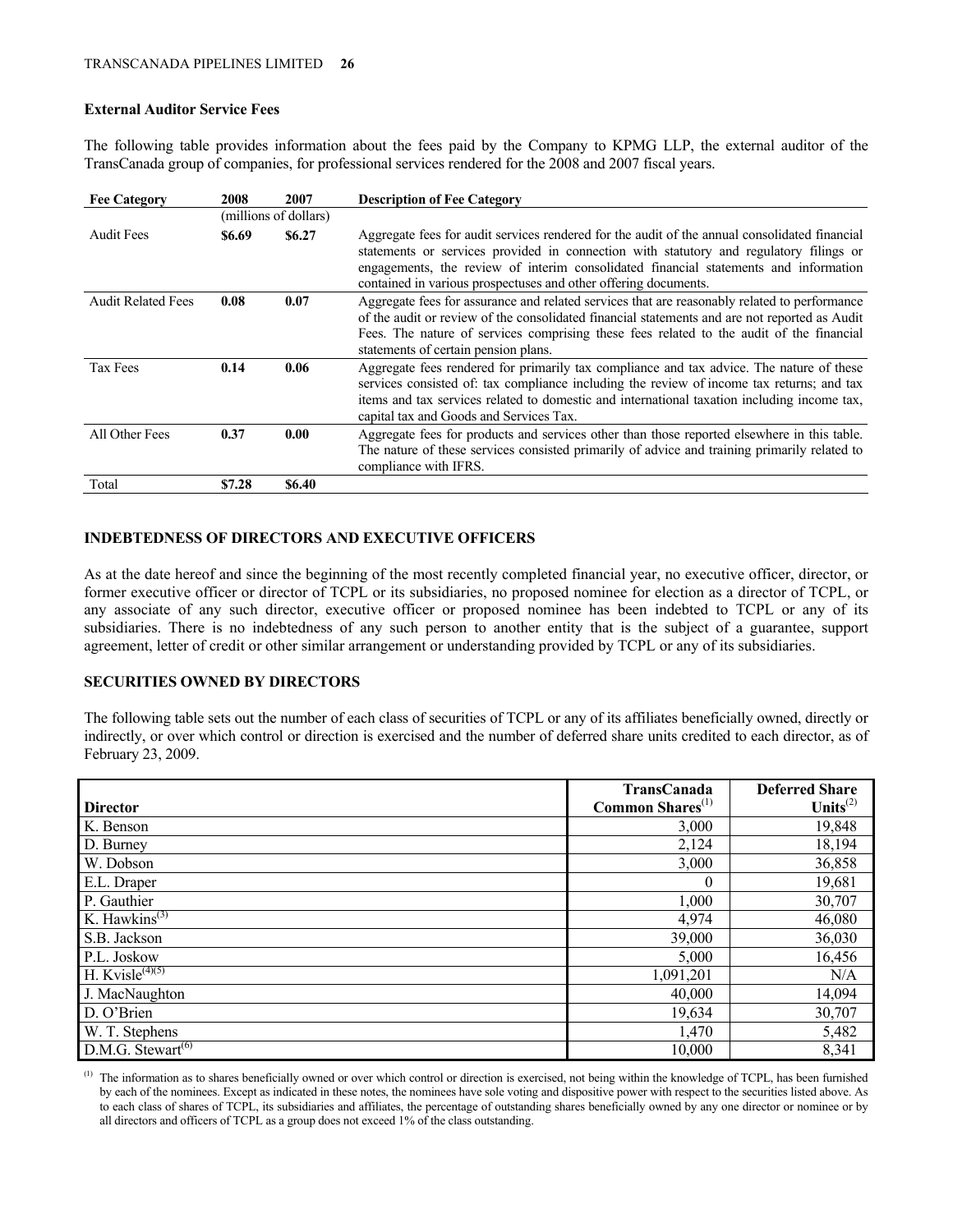- $^{(2)}$  The value of a deferred share unit is tied to the value of TransCanada's common shares. A deferred share unit is a bookkeeping entry, equivalent to the value of a TransCanada common share, and does not entitle the holder to voting or other shareholder rights, other than the accrual of additional deferred share units for the value of dividends. A director cannot redeem deferred share units until the director ceases to be a member of the Board. Canadian directors can then redeem their units for cash or shares while U.S. directors can only redeem their units for cash.
- (3) The shares listed include 3,500 shares held by Mr. Hawkins' wife.
- (4) Securities owned, controlled or directed include common shares that Mr. Kvisle has a right to acquire through the exercise of stock options that are vested under the Stock Option Plan, which is described elsewhere in this AIF. Directors as such do not participate in the Stock Option Plan. Mr. Kvisle, as an employee of TCPL, has the right to acquire 1,019,128 Common Shares under vested stock options, which amount is included in this column.
- <sup>(5)</sup> Mr. Kvisle is an employee of TCPL and participates is the ESU program; he does not participate in the DSU program.
- $(6)$  The shares listed include 500 shares held by Mr. Stewart's wife.

# **COMPENSATION OF DIRECTORS**

Unless as otherwise defined in the following sections, all capitalized terms used from herein shall have the same meaning ascribed to them in TransCanada's Management Proxy Circular (the "*Proxy Circular*"), dated February 23, 2009.

TransCanada's directors also serve as directors of TCPL. An aggregate fee is paid for serving on the Boards of TransCanada and TCPL. Since TransCanada does not hold any assets directly, other than the common shares of TCPL and receivables from certain of TransCanada's subsidiaries, all directors' costs are assumed by TCPL according to a management services agreement between the two companies. The meetings of the boards and committees of TransCanada and TCPL run concurrently.

TCPL's director compensation practices are designed to reflect the size and complexity of TCPL and to reinforce the emphasis we place on shareholder value by linking a portion of directors' compensation to the value of common shares. As a result, directors' compensation consists of annual retainers and meeting fees paid in cash and in equity-based compensation known as deferred share units ("*DSUs*").

The Governance Committee assesses the market competitiveness of our director compensation on an annual basis against publicly traded autonomous Canadian companies in the Comparator Group (as defined in Schedule "F" to this AIF) and a general industry sample of Canadian companies, using an analysis provided by an outside consultant. Our goal is to provide total compensation to directors that is generally targeted at the median of our peers in both level and form in order to attract and retain qualified individuals. This goal is reflected in our current compensation paid to directors. The compensation philosophy for directors' compensation is different that that for the executive officers discussed in Schedule "F" to this AIF in that it is not based on the performance of the Company.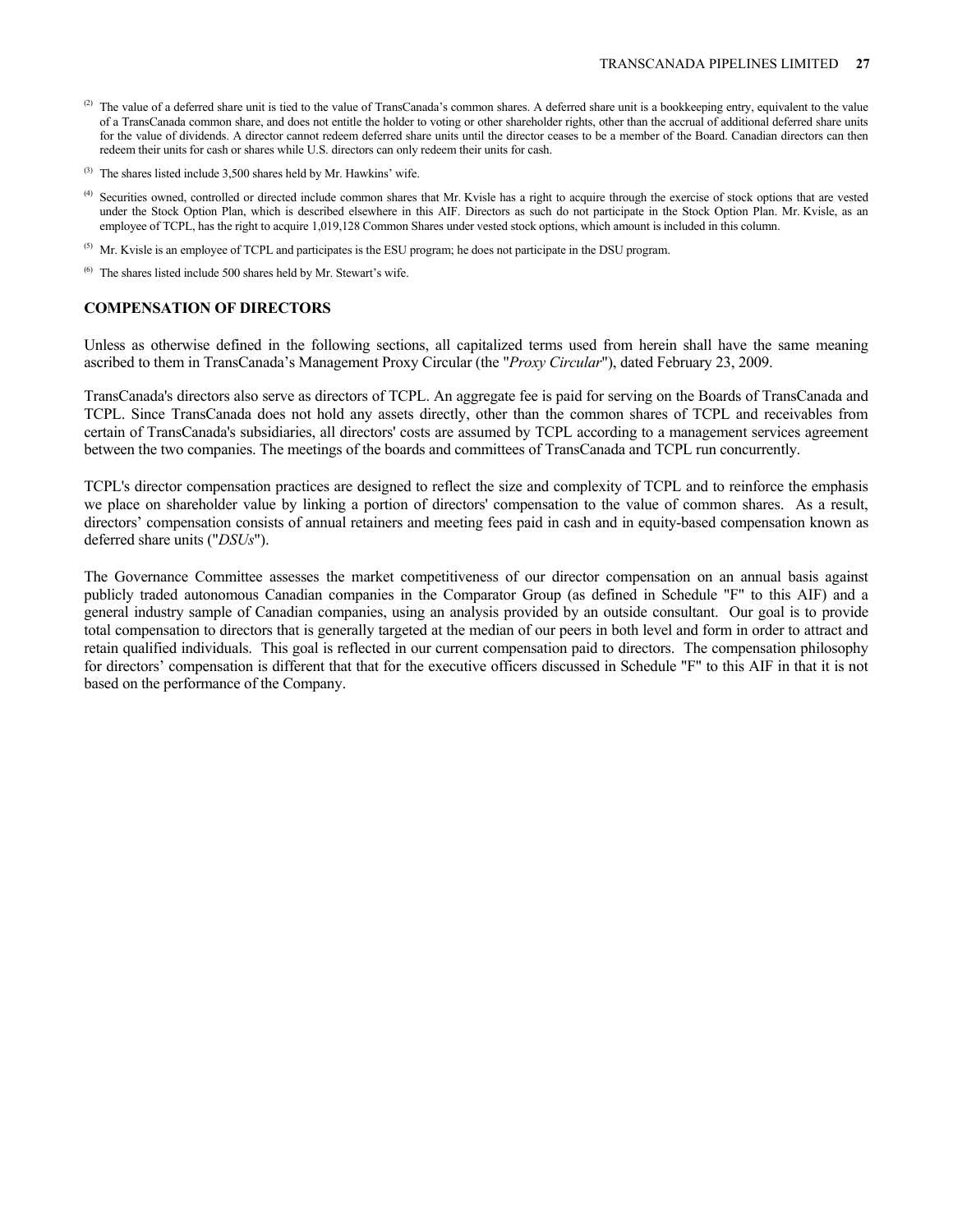# **DIRECTOR COMPENSATION TABLE**

The following table sets forth the total compensation paid by TCPL to directors in 2008.

|                             | Fees Earned $(1)$ | <b>Share-based</b><br>Awards $^{(2)}$ | <b>All Other</b><br>Compensation <sup>(3)</sup> | Total      |
|-----------------------------|-------------------|---------------------------------------|-------------------------------------------------|------------|
| Name                        | (S)               | <b>(S)</b>                            | (S)                                             | <b>(S)</b> |
| (a)                         | (b)               | (c)                                   | (d)                                             | (e)        |
| K.E. Benson                 | 201,500           |                                       | 1,415                                           | 202,915    |
| D.H. Burney                 | 194,500           | ۰                                     | 1,328                                           | 195,828    |
| W.K. Dobson                 | 194,000           |                                       | 507                                             | 194,507    |
| E.L. Draper                 | 198,500           | $\qquad \qquad \blacksquare$          | 1,413                                           | 199,913    |
| P. Gauthier                 | 193,000           | ۰                                     | 1,000                                           | 194,000    |
| <b>K.L. Hawkins</b>         | 193,253           |                                       | 1,342                                           | 194,595    |
| S.B. Jackson <sup>(4)</sup> | 396,000           | ۰                                     | 29,174                                          | 425,174    |
| P.L. Joskow                 | 190,000           |                                       | 525                                             | 190,525    |
| <b>J.A. MacNaughton</b>     | 190,000           |                                       | 1,314                                           | 191,314    |
| D.P. O'Brien                | 176,500           |                                       | 1,000                                           | 177,500    |
| W.T. Stephens               | 195,247           | -                                     | 525                                             | 195,772    |
| D.M.G. Stewart              | 183,254           | ۰                                     | 507                                             | 183,761    |

(1) Includes all annual Board and committee retainers and meeting fees, including the value of that portion of the Board retainer (\$72,000) and the Board Chair retainer (\$180,000) required to be paid in DSUs and the value of cash retainers, meeting fees and travel fees elected by the director to be paid in DSUs as described in more detail under the heading "Retainers and Fees Paid to Directors" below.

(2) Directors may be granted share-based awards in the form of DSUs as additional directors' compensation under the DSU Plan. There were no DSUs awarded to directors in separate grants in 2008.

(3) Amounts shown reflect value of DSUs credited during the year ended December 31, 2008 as a result of dividend value reinvestment from DSUs received in 2008 based on the quarterly dividend payable per common share of \$0.36 on June 30, 2008 and on September 30, 2008, and \$0.38 on December 31, 2008.

(4) The Chair was reimbursed for certain office and other expenses of approximately \$26,400 in 2008.

### **RETAINERS AND FEES PAID TO DIRECTORS**

Annual board and committee retainers are paid to each director who is not an employee of TCPL in quarterly installments, in arrears, and are pro-rated from the date of the director's appointment to the Board and the relevant committees. Each committee chair is entitled to claim a per diem for time spent on committee activities outside of the committee meetings. TCPL pays a travel fee of \$1,500 per meeting for which round trip travel time exceeds three hours, and reimburses the directors for out-ofpocket expenses incurred in attending such meetings.The retainers and fees paid to non-employee directors in 2008 are set forth in the following table and reflect changes approved by the Governance Committee effective January 1, 2008. Directors who are U.S. residents are paid the same amounts as outlined below in U.S. dollars.

| Board Chair retainer            | \$360,000 per annum (\$180,000 in cash + \$180,000 value of DSUs) <sup>(1)(2)</sup> |
|---------------------------------|-------------------------------------------------------------------------------------|
| Board Chair meeting fee         | \$3,000 per Chaired Board meeting <sup>(1)</sup>                                    |
| Board retainer                  | \$142,000 per annum (\$70,000 cash + \$72,000 value of DSUs) <sup>(2)</sup>         |
| Committee retainer              | \$4,500 per annum                                                                   |
| Committee Chair retainer        | \$5,500 per annum                                                                   |
| Board and Committee meeting fee | \$1,500 per meeting                                                                 |
| Committee Chair meeting fee     | \$1,500 per meeting                                                                 |

(1) The Chair is paid only the Board Chair retainer fee, the Board Chair meeting fee and the travel fee. The Chair does not receive any other retainers or meeting fees.

(2) The \$180,000 portion of the Board Chair retainer paid in DSUs and the \$72,000 portion of the Board retainer paid in DSUs are equal to an aggregate of 4,813 DSUs and 1,925 DSUs, respectively, which were granted quarterly, in arrears, based on the closing price of the common shares of TransCanada at the end of each quarter of \$39.55, \$39.50, \$38.17 and \$33.17, respectively.

Directors are entitled to direct all or a portion of their cash retainers, meeting fees and travel fees to be paid in DSUs. In 2008, Mr. Benson, Mr. Burney, Dr. Draper, Mr. Hawkins and Mr. MacNaughton directed all of their retainers, meeting fees and travel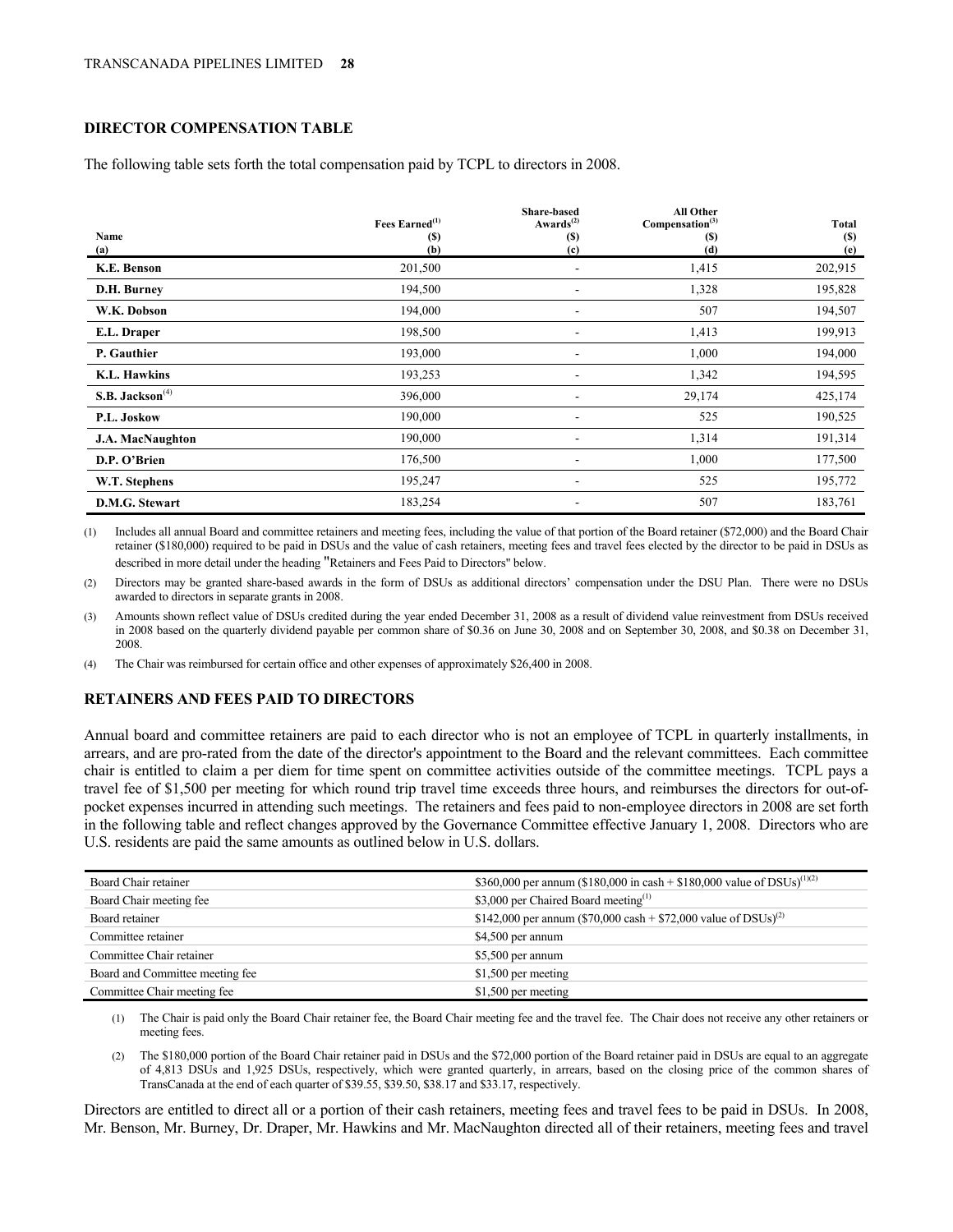**Total Cash** 

fees to be paid in DSUs. Ms. Gauthier and Mr. O'Brien directed their Board retainers to be paid in DSUs. In addition, Mr. Jackson directed the cash portion of his Chair retainer as well as his Board Chair meeting fee and travel fees to be paid in DSUs. For further information on the plan for DSUs, see the description under the heading "Share Unit Plan for Non-Employee Directors" below.

#### **2008 Retainers and Fees**

The following table sets out the total fees paid in cash and the value of the DSUs awarded or credited for each non-employee director in 2008 as at the date of the grant, unless otherwise stated. Mr. Kvisle, as an employee of TCPL, receives no cash fees or DSUs as a director.

| Name                                     | <b>Board</b><br><b>Retainer</b> | Committee<br>Retainer | Committee<br>Chair<br><b>Retainer</b> | Board<br>Meeting<br>Fee | Committee<br>Meeting<br>$\text{Fe}^{(1)}$ | <b>Travel</b><br>Fee | <b>Strategic</b><br>Planning<br><b>Sessions</b> | <b>Total Fees</b><br>Paid in Cash | <b>Total Value</b><br>of DSUs<br>Credicted <sup>(2)</sup> | TUTAI UASII<br>& Value of<br><b>DSUs</b><br>$Credited^{(3)}$ |
|------------------------------------------|---------------------------------|-----------------------|---------------------------------------|-------------------------|-------------------------------------------|----------------------|-------------------------------------------------|-----------------------------------|-----------------------------------------------------------|--------------------------------------------------------------|
| K.E. Benson <sup><math>(4)</math></sup>  | 142,000                         | 4,500                 | 5,500                                 | 15,000                  | 22,500                                    | 10,500               | 1,500                                           | $\mathbf{0}$                      | 201,500                                                   | 201,500                                                      |
| D.H. Burney                              | 142,000                         | 9,000                 | n/a                                   | 15,000                  | 16,500                                    | 10,500               | 1,500                                           | $\mathbf{0}$                      | 194,500                                                   | 194,500                                                      |
| W.K. Dobson                              | 142,000                         | 9,000                 | 5,500                                 | 13,500                  | 15,000                                    | 7,500                | 1,500                                           | 122,000                           | 72,000                                                    | 194,000                                                      |
| E.L. Draper <sup>(4)</sup>               | 142,000                         | 9,000                 | 5,500                                 | 15,000                  | 15,000                                    | 10,500               | 1,500                                           | $\mathbf{0}$                      | 198,500                                                   | 198,500                                                      |
| P. Gauthier                              | 142,000                         | 9,000                 | n/a                                   | 15,000                  | 16,500                                    | 9,000                | 1,500                                           | 51,000                            | 142,000                                                   | 193,000                                                      |
| K.L. Hawkins <sup><math>(5)</math></sup> | 142,000                         | 9,000                 | 1,753                                 | 15,000                  | 13,500                                    | 10,500               | 1,500                                           | $\mathbf{0}$                      | 193,253                                                   | 193,253                                                      |
| S.B. Jackson <sup>(6)</sup>              | 360,000                         | $\boldsymbol{0}$      | n/a                                   | 30,000                  | $\theta$                                  | 3,000                | 3,000                                           | $\mathbf{0}$                      | 396,000                                                   | 396,000                                                      |
| $P.L.$ Joskow <sup>(4)</sup>             | 142,000                         | 9,000                 | n/a                                   | 15,000                  | 16,500                                    | 6,000                | 1,500                                           | 118,000                           | 72,000                                                    | 190,000                                                      |
| <b>J.A. MacNaughton</b>                  | 142,000                         | 9,000                 | n/a                                   | 15,000                  | 15,000                                    | 7,500                | 1,500                                           | $\mathbf{0}$                      | 190,000                                                   | 190,000                                                      |
| D.P. O'Brien                             | 142,000                         | 9,000                 | n/a                                   | 13,500                  | 7,500                                     | 3,000                | 1,500                                           | 34,500                            | 142,000                                                   | 176,500                                                      |
| W.T. Stephens <sup>(4)(5)</sup>          | 142,000                         | 9,000                 | 3,747                                 | 15,000                  | 13,500                                    | 10,500               | 1,500                                           | 123,247                           | 72,000                                                    | 195,247                                                      |
| D.M.G. Stewart $(7)$                     | 142,000                         | 5,254                 | n/a                                   | 15,000                  | 16,500                                    | 3,000                | 1,500                                           | 111,254                           | 72,000                                                    | 183,254                                                      |

(1) Amounts shown represent \$1,500 per meeting attended paid to each committee member, including the committee chair, plus \$1,500 per meeting attended and chaired paid to committee chairs. This column also includes one training session in relation to International Financial Reporting Standards for the Audit Committee members where all members, including the Chair, were paid \$1,500.

(2) Amounts shown include the minimum required amount of Board retainers paid in DSUs (\$180,000 value of DSUs for the Chair, \$72,000 value of DSUs for other Board members) plus the value of the retainers, meeting fees and travel fees elected to be received in DSUs.

(3) Fees are aggregate amounts respecting duties performed on both TransCanada and TCPL Boards.

(4) Directors who are U.S. residents are paid or credited these amounts, including DSU equivalents, in U.S. dollars.

(5) Mr. Hawkins was Chair of the Human Resources Committee until April 25, 2008, then Mr. Stephens became Chair and Mr. Hawkins became a regular member. Their committee retainers have been prorated accordingly.

(6) Mr. Jackson's Board meeting fee includes the fee of \$3,000 for each Board meeting he chaired.

(7) Mr. Stewart was appointed to the Audit Committee on November 1, 2008. Prior to November 1, 2008, Mr. Stewart attended Audit Committee meetings as a guest and was paid committee meeting fees.

### **Minimum Share Ownership Guidelines**

The Board believes that directors can more effectively represent the interests of shareholders if they have a significant investment in the common shares of TransCanada, or their economic equivalent. As a result, TCPL requires each director (other than Mr. Kvisle who is subject to executive share ownership guidelines) to acquire and hold a minimum number of common shares, or their economic equivalent, equal in value to five times the director's annual cash portion of their Board retainer. Directors have a maximum of five years to reach this level of ownership. The level of ownership can be achieved by direct purchase of common shares, by participation in the TransCanada Dividend Reinvestment Plan or by means of directing all or a portion of their retainer fees, attendance fees and travel fees into DSUs as described under the heading "Share Unit Plan for Non-Employee Directors" below.

All of the directors have achieved the minimum share ownership.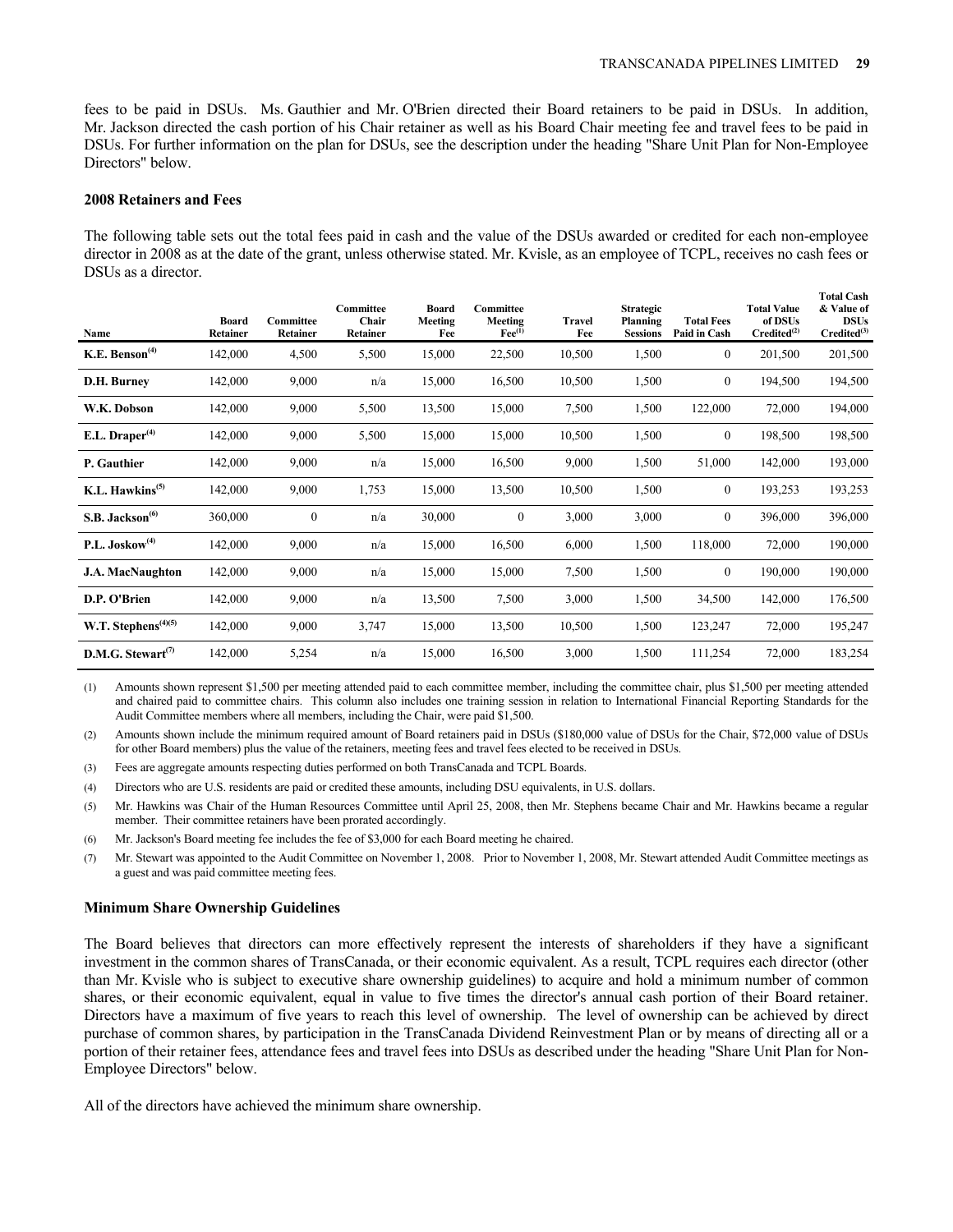#### **Share Unit Plan for Non-Employee Directors**

The Share Unit Plan for Non-Employee Directors (the "*DSU Plan*") was established in 1998. Pursuant to the DSU Plan, Board members are permitted to elect to receive any portion of their retainers and meeting fees paid in cash (including travel fees) in DSUs. The DSU Plan also allows the Governance Committee in its discretion, to grant units as additional compensation for directors.

Initially the value of a DSU is equal to the market value of a common share at the time the directors are credited with the units. The value of a DSU, when redeemed, is equivalent to the market value of a common share at the time the redemption takes place. In addition, at the time dividends are declared and paid on the common shares, each DSU accrues an amount equal to such dividends, which amount is then reinvested in additional DSUs at a price equal to the then market value of a common share. DSUs cannot be redeemed until the director ceases to be a member of the Board. Canadian directors may redeem DSUs for cash or common shares at their option. U.S. directors may only redeem DSUs for cash.

### **COMPENSATION DISCUSSION AND ANALYSIS**

Information relating to TCPL's executive compensation is provided in Schedule "F" to this AIF. The information is excerpted from TransCanada's Proxy Circular. Board and committee meetings of TransCanada and TCPL run concurrently. TCPL is the principal operating subsidiary of TransCanada.

Executive officers of TCPL also serve as executive officers of TransCanada. An aggregate remuneration is paid for serving as an executive of TCPL and for service as an executive officer of TransCanada. Since TransCanada does not hold any material assets directly other than the common shares of TCPL and receivables from certain of TransCanada's subsidiaries, all executive employee costs are assumed by TCPL according to a management services agreement between the two companies.

# **LEGAL PROCEEDINGS AND REGULATORY ACTIONS**

The Canadian Alliance of Pipeline Landowners' Association ("*CAPLA*") and two individual landowners commenced an action in 2003 under Ontario's *Class Proceedings Act*, 1992, against TCPL and Enbridge Inc. for damages of \$500 million alleged to arise from the creation of a control zone within 30 metres of a pipeline pursuant to Section 112 of the *National Energy Board Act.* On November 20, 2006, TCPL and Enbridge Inc. were granted a dismissal of the case but CAPLA appealed that decision. The appeal was heard on December 18, 2007. On April 3, 2008, the Ontario Court of Appeal dismissed CAPLA's appeal. The decision of the Ontario Court of Appeal is final and binding as CAPLA did not seek any further appeal within the time frame allowed.

TCPL and its subsidiaries are subject to various other legal proceedings and regulatory actions arising in the normal course of business. While the final outcome of such legal proceedings and regulatory actions cannot be predicted with certainty and there can be no assurance that such matters will be resolved in TCPL's favour, it is the opinion of TCPL's management that the resolution of such proceedings and regulatory actions will not have a material impact on TransCanada's consolidated financial position, results of operations or liquidity.

# **MATERIAL CONTRACTS**

The Ravenswood Agreement as described in this AIF under the heading "General Development of the Business – Developments in the Energy Business" is available on SEDAR at www.sedar.com under TransCanada's profile.

The underwriting agreement between TCPL and Citigroup Global Markets Inc., J.P. Morgan Securities Inc., Deutsche Bank Securities Inc., HSBC Securities (USA) Inc., Lazard Capital Markets LLC, Mizuho Securities USA Inc. and SG Americas Securities, LLC, as underwriters, dated August 6, 2008 as described in this AIF under the heading "General Development of the Business – Financing Activities" is available on SEDAR at www.sedar.com under TCPL's profile.

The underwriting agreement between TCPL and Citigroup Global Markets Inc., HSBC Securities (USA) Inc., Deutsche Bank Securities Inc., J.P. Morgan Securities Inc., Mitsubishi UFJ Securities International plc, Mizuho Securities USA Inc., and SG Americas Securities, LLC, as underwriters, dated January 6, 2009 as described in this AIF under the heading "General Development of the Business – Financing Activities" is available on SEDAR at www.sedar.com under TCPL's profile.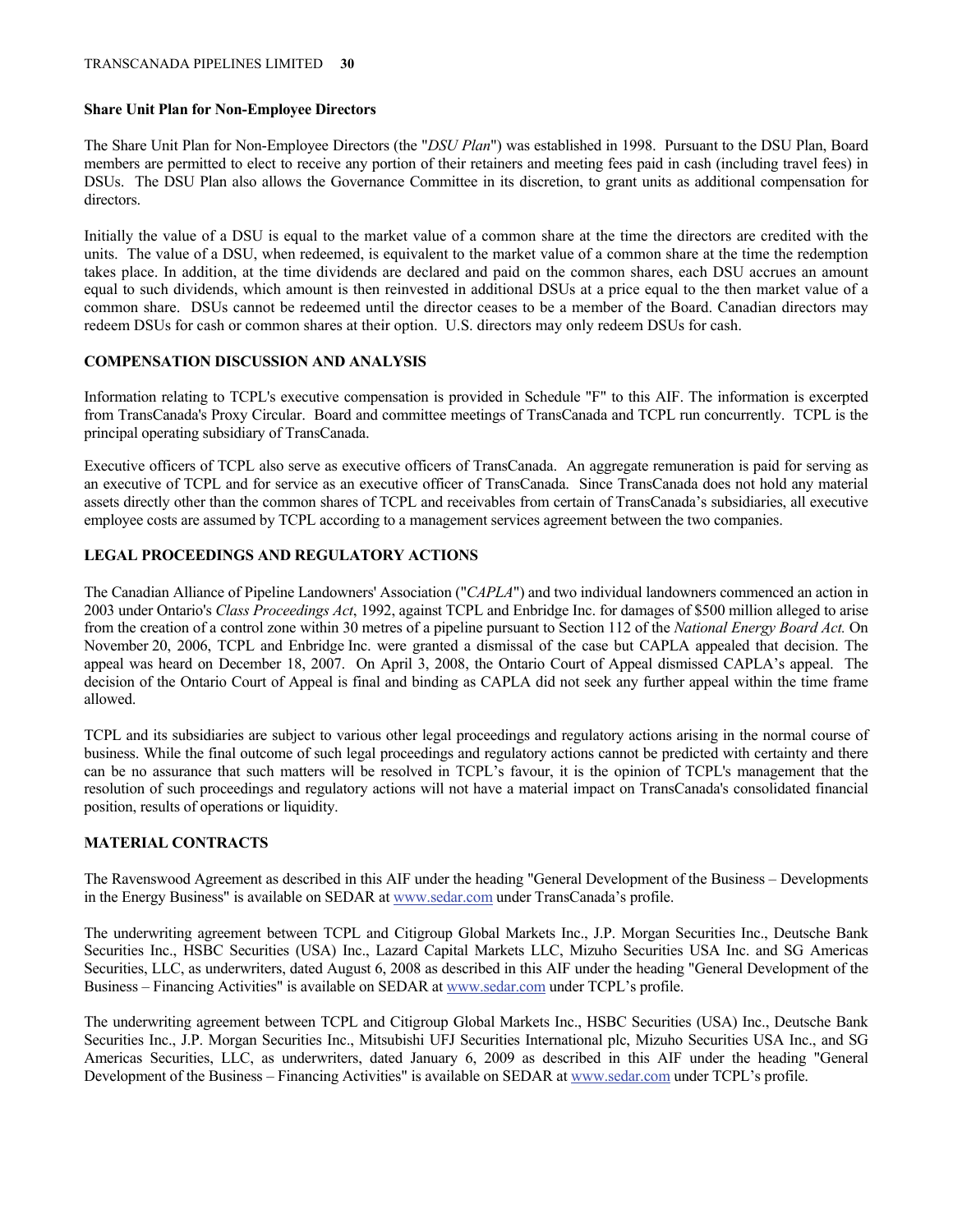### **TRANSFER AGENT AND REGISTRAR**

TCPL's transfer agent and registrar is Computershare Trust Company of Canada with transfer facilities in the Canadian cities of Vancouver, Calgary, Winnipeg, Toronto, Montréal and Halifax.

# **INTEREST OF EXPERTS**

TCPL's auditors, KPMG LLP, have confirmed that they are independent within the meaning of the Rules of Professional Conduct of the Institute of Chartered Accountants of Alberta.

### **ADDITIONAL INFORMATION**

- 1. Additional information in relation to TCPL may be found under TCPL's profile on SEDAR at www.sedar.com.
- 2. Additional financial information is provided in TCPL's audited consolidated financial statements and MD&A for its most recently completed financial year.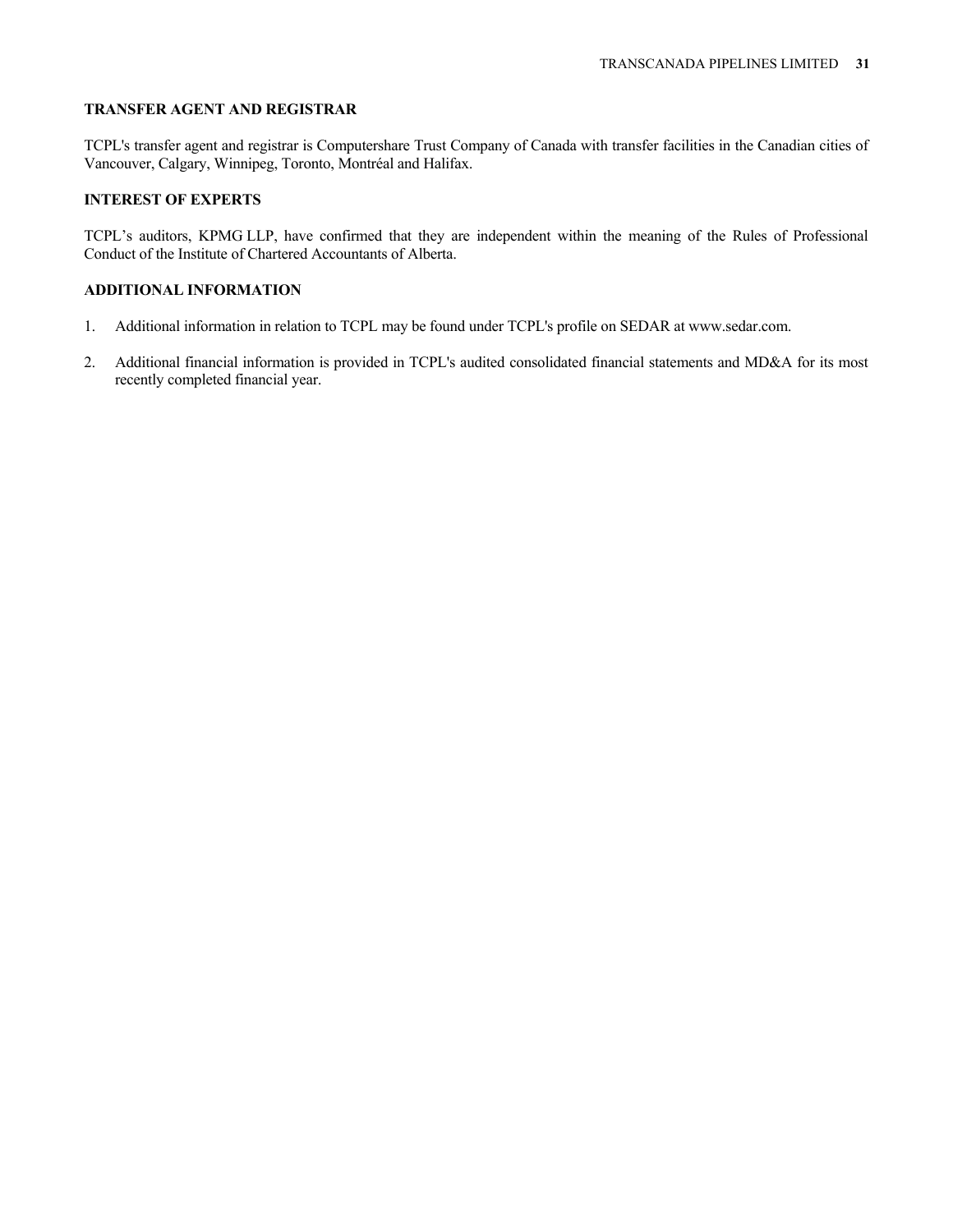# **GLOSSARY**

| AcSB                           | <b>Accounting Standards Board</b>                                                                                                                                                                                         | Iroquois System<br>ISO     | A natural gas pipeline system in New York and Connecticut                                                                                                                                                                                |
|--------------------------------|---------------------------------------------------------------------------------------------------------------------------------------------------------------------------------------------------------------------------|----------------------------|------------------------------------------------------------------------------------------------------------------------------------------------------------------------------------------------------------------------------------------|
| AGIA<br>AIF                    | Alaska Gasline Inducement Act                                                                                                                                                                                             |                            | International Organization of Standardization<br>TransCanada Keystone Pipeline Limited Partnership                                                                                                                                       |
|                                | Annual Information Form of TransCanada PipeLines Limited dated<br>February 23, 2009                                                                                                                                       | Keystone Canada            |                                                                                                                                                                                                                                          |
| Alberta System                 | A natural gas transmission system throughout the province of Alberta                                                                                                                                                      | Keystone Oil<br>Pipeline   | A 3,456 km (2,147 mile) oil pipeline project currently under<br>construction that will initially transport crude oil from Hardisty,<br>Alberta to U.S. Midwest markets at Wood River and Patoka in<br>Illinois, and to Cushing, Oklahoma |
| <b>ANR</b>                     | American Natural Resources Company and ANR Storage Company                                                                                                                                                                | Keystone U.S.              | TransCanada Keystone Pipeline, LP                                                                                                                                                                                                        |
| <b>ANR</b> System              | A natural gas transmission system which extends approximately<br>17,000 km from producing fields in Louisiana, Oklahoma, Texas and the<br>Gulf of Mexico to markets in Wisconsin, Michigan, Illinois, Ohio and<br>Indiana | <b>LNG</b>                 | Liquefied Natural Gas                                                                                                                                                                                                                    |
| <b>ATCO</b> Pipelines          | Canadian Utilities Limited                                                                                                                                                                                                | MD&A                       | TCPL's Management's Discussion and Analysis dated February 23,<br>2009                                                                                                                                                                   |
| AUC                            | Alberta Utilities Commission                                                                                                                                                                                              | mmcf/d                     | Million cubic feet per day                                                                                                                                                                                                               |
| Bbl/d                          | Barrels per day                                                                                                                                                                                                           | Moody's                    | Moody's Investors Service, Inc.                                                                                                                                                                                                          |
| Bcf                            | Billion cubic feet                                                                                                                                                                                                        | MW                         | Megawatts                                                                                                                                                                                                                                |
| Bécancour                      | A power plant near Trois-Rivières, Québec                                                                                                                                                                                 | <b>NBPL</b>                | Northern Border Pipeline Company                                                                                                                                                                                                         |
| Bison                          | The Bison Pipeline Project, a proposed 298-mile pipeline from the<br>Powder River Basin in Wyoming to the NBPL System                                                                                                     | <b>NBPL</b> System         | A natural gas transmission system located in the upper Midwestern<br>portion of the U.S.                                                                                                                                                 |
| Board                          | <b>TCPL's Board of Directors</b>                                                                                                                                                                                          | <b>NEB</b>                 | National Energy Board                                                                                                                                                                                                                    |
| <b>Broadwater</b>              | A proposed offshore LNG facility in Long Island Sound, New York                                                                                                                                                           | <b>NGTL</b>                | Nova Gas Transmission Limited                                                                                                                                                                                                            |
| Bruce A                        | Bruce Power A L.P.                                                                                                                                                                                                        | North Baja                 | A natural gas pipeline in southern California                                                                                                                                                                                            |
| Bruce B                        | Bruce Power L.P.                                                                                                                                                                                                          | NO <sub>x</sub>            | Nitrogen oxides                                                                                                                                                                                                                          |
| Cacouna                        | The Cacouna Energy LNG facility in Cacouna, Québec                                                                                                                                                                        | <b>NYSDOS</b>              | New York Department of State                                                                                                                                                                                                             |
| Calpine                        | Calpine Corporation                                                                                                                                                                                                       | <b>NYSE</b>                | New York Stock Exchange                                                                                                                                                                                                                  |
| Canadian Mainline              | A natural gas pipeline system running from the Alberta border east to<br>delivery points in eastern Canada and along the U.S. border                                                                                      | Portland System            | A natural gas pipeline that runs through Maine and New Hampshire<br>into Massachusetts                                                                                                                                                   |
| <b>CAPLA</b>                   | Canadian Alliance of Pipeline Landowner's Association                                                                                                                                                                     | Portlands Energy<br>Centre | A natural gas-fired combined-cycle power plant near downtown<br>Toronto, Ontario                                                                                                                                                         |
| Cartier Wind Energy<br>Project | Six wind energy projects contracted by Hydro-Québec Distribution<br>representing a total of 740 MW in the Gaspé region of Québec                                                                                          | <b>PPA</b>                 | Power Purchase Arrangement                                                                                                                                                                                                               |
| CO <sub>2</sub>                | Carbon dioxide                                                                                                                                                                                                            | Proxy Circular             | TransCanada's Management Proxy Circular dated February 23, 2009                                                                                                                                                                          |
| Common Shares                  | Common shares of TransCanada                                                                                                                                                                                              | Ravenswood                 | Ravenswood Generating Station                                                                                                                                                                                                            |
| Coolidge                       | Coolidge Generating Station                                                                                                                                                                                               | Ravenswood<br>Agreement    | Membership interest and stock purchase agreement between<br>KeySpan Corporation, TransCanada Facility USA, Inc. and<br>KeySpan Energy Corporation dated March 31, 2008                                                                   |
| <b>CSA</b>                     | Canadian Securities Administrators                                                                                                                                                                                        | RGGI                       | Regional Greenhouse Gas Initiative                                                                                                                                                                                                       |
| <b>DBRS</b>                    | <b>DBRS</b> Limited                                                                                                                                                                                                       | S&P                        | Standard and Poor's                                                                                                                                                                                                                      |
| <b>EUB</b>                     | Alberta Energy and Utilities Board                                                                                                                                                                                        | SEC                        | United States Securities and Exchange Commission                                                                                                                                                                                         |
| <b>FEIS</b>                    | <b>Final Environment Impact Statement</b>                                                                                                                                                                                 | <b>SGER</b>                | Specified Gas Emitters Regulation                                                                                                                                                                                                        |
| <b>FERC</b>                    | Federal Energy Regulatory Commission (USA)                                                                                                                                                                                | Sheerness                  | A power plant consisting of two 390 MW coal-fired thermal<br>powered generating units                                                                                                                                                    |
| Framework                      | The Regulatory Framework for Air Emissions                                                                                                                                                                                | Sundance                   | Two coal fired electrical generating facilities which produce 560<br>MW and 706 MW, respectively                                                                                                                                         |
| Foothills System               | A natural gas pipeline system in southeastern B.C., southern Alberta and<br>southwestern Saskatchewan                                                                                                                     | TCPL or the<br>Company     | TransCanada PipeLines Limited                                                                                                                                                                                                            |
| GHG                            | Greenhouse gas                                                                                                                                                                                                            | <b>TQM</b>                 | Trans Québec & Maritimes Pipeline Inc.                                                                                                                                                                                                   |
| <b>GTNC</b>                    | Gas Transmission Northwest Corporation                                                                                                                                                                                    | TransCanada                | TransCanada Corporation                                                                                                                                                                                                                  |
| <b>GTN</b> System              | A natural gas transmission system running from northwestern Idaho,<br>through Washington and Oregon to the California border                                                                                              | <b>TSX</b>                 | Toronto Stock Exchange                                                                                                                                                                                                                   |
| <b>Great Lakes</b>             | Great Lakes Gas Transmission Limited Partnership                                                                                                                                                                          | Tuscarora                  | Tuscarora Gas Transmission Company                                                                                                                                                                                                       |
| Great Lakes System             | A natural gas pipeline system in the north central U.S., roughly parallel<br>to the Canada-U.S. Border                                                                                                                    | Tuscarora System           | A natural gas pipeline that runs from Oregon through northeast<br>California to Reno, Nevada                                                                                                                                             |
| GUA                            | Gas Utilities Act (Alberta)                                                                                                                                                                                               | U.S.                       | <b>United States</b>                                                                                                                                                                                                                     |
| HS&E                           | Health, Safety and Environment                                                                                                                                                                                            | WCI                        | Western Climate Initiative                                                                                                                                                                                                               |
| <b>IFRS</b>                    | <b>International Financial Reporting Standards</b>                                                                                                                                                                        | Year End                   | December 31, 2008                                                                                                                                                                                                                        |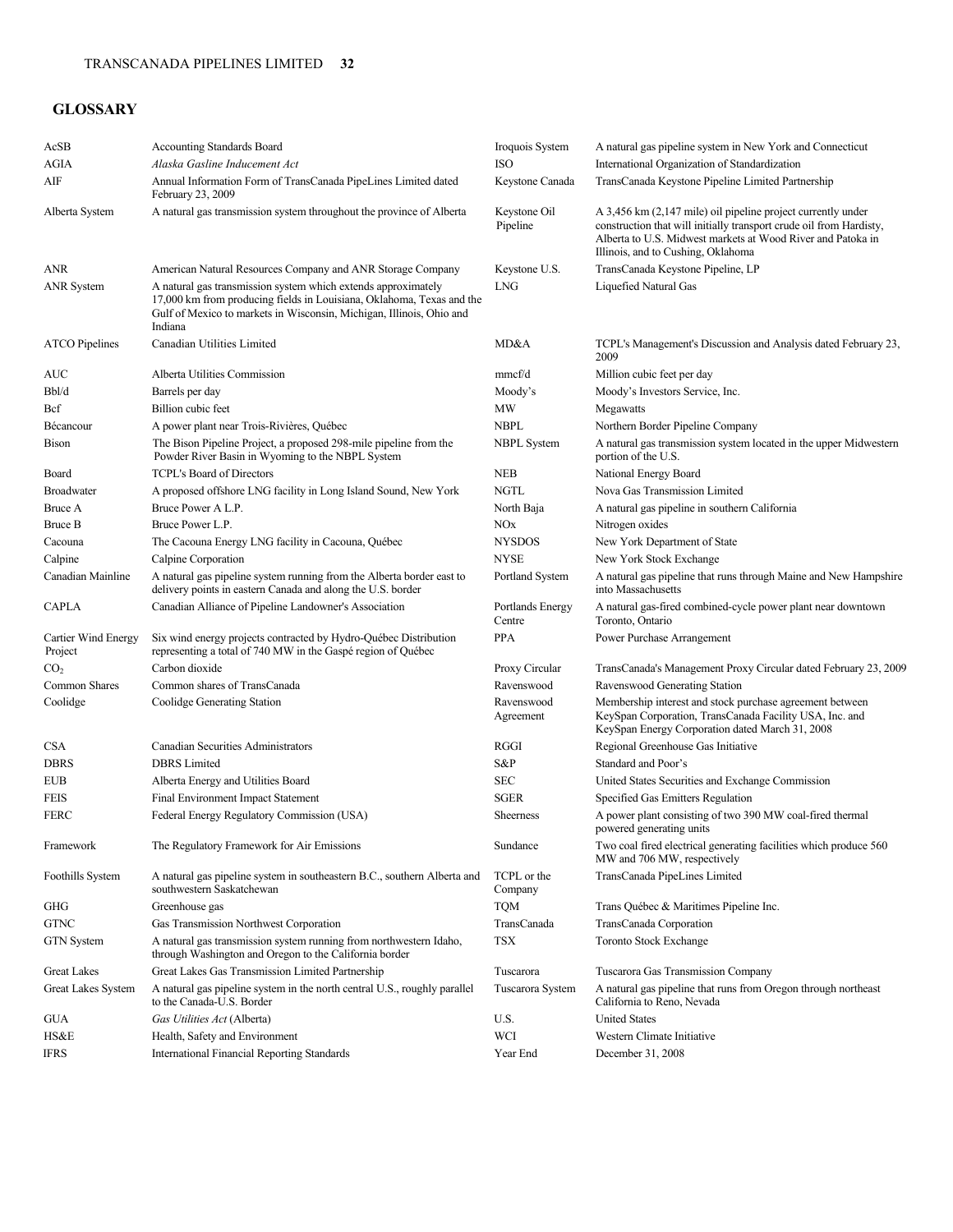# **SCHEDULE "A"**

# **METRIC CONVERSION TABLE**

The conversion factors set out below are approximate factors. To convert from Metric to Imperial multiply by the factor indicated. To convert from Imperial to Metric divide by the factor indicated.

| Metric          | <b>Imperial</b>               | Factor                                     |
|-----------------|-------------------------------|--------------------------------------------|
| Kilometres (km) | Miles                         | 0.62                                       |
| Millimetres     | Inches                        | 0.04                                       |
| Gigajoules      | Million British thermal units | 0.95                                       |
| Cubic metres*   | Cubic feet                    | 35.3                                       |
| Kilopascals     | Pounds per square inch        | 0.15                                       |
| Degrees Celsius | Degrees Fahrenheit            | to convert to Fahrenheit multiply by 1.8,  |
|                 |                               | then add 32 degrees; to convert to Celsius |
|                 |                               | subtract 32 degrees, then divide by 1.8    |

\* The conversion is based on natural gas at a base pressure of 101.325 kilopascals and at a base temperature of 15 degrees Celsius.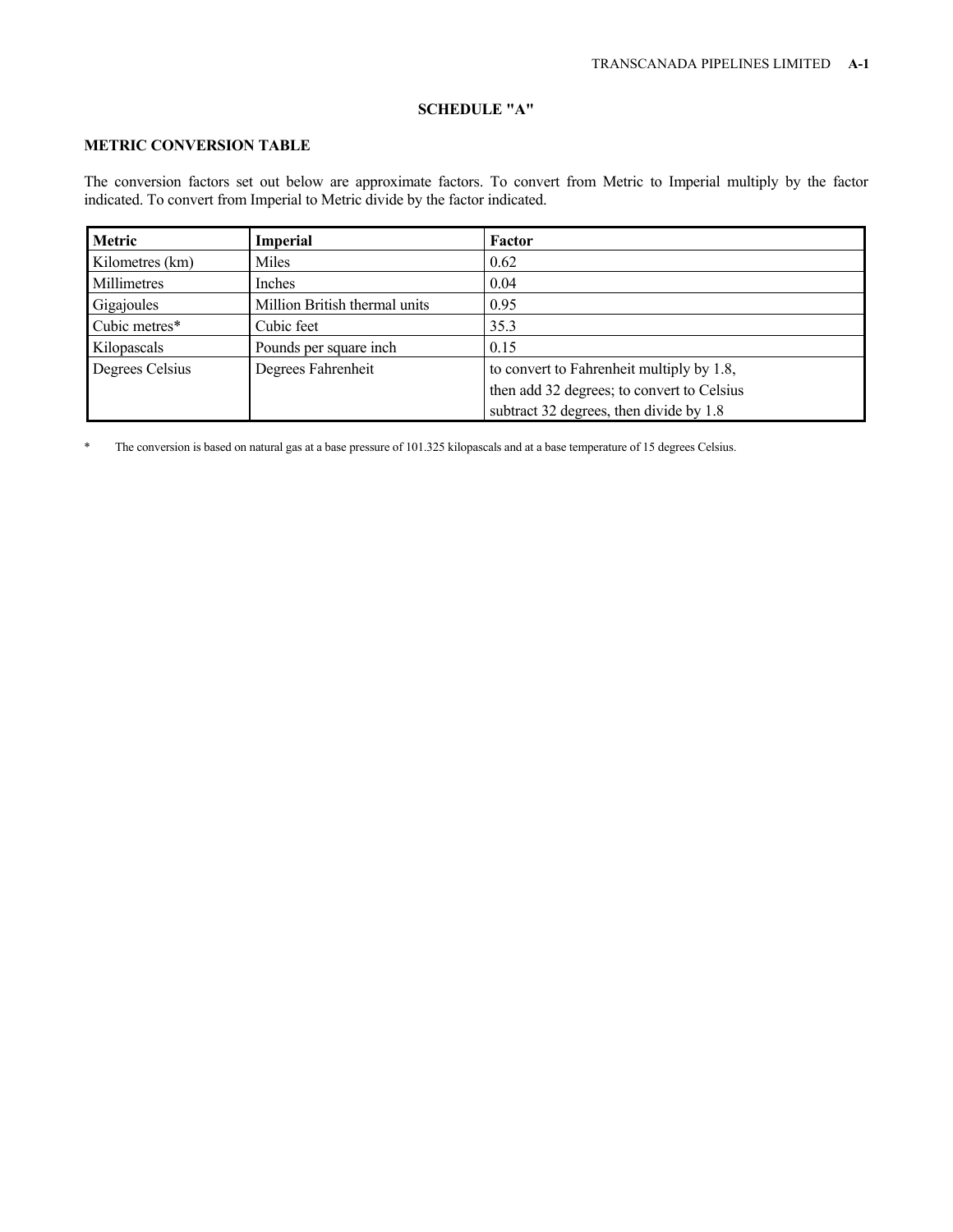#### **SCHEDULE "B"**

#### **DISCLOSURE OF CORPORATE GOVERNANCE PRACTICES**

The Board and the members of TCPL's management are committed to the highest standards of corporate governance. TCPL's corporate governance practices comply with the governance rules of the Canadian Securities Administrators ("*CSA*"), those of the New York Stock Exchange ("*NYSE*") applicable to foreign issuers and of the U.S. Securities and Exchange Commission ("*SEC*"), and those mandated by the United States Sarbanes-Oxley Act of 2002 ("*SOX*"). As a non-U.S. company, TCPL is not required to comply with most of the NYSE corporate governance listing standards; however, except as summarized on our website at www.transcanada.com, the governance practices followed are in compliance with the NYSE standards for U.S. companies in all significant respects. TCPL is in compliance with the CSA's Multilateral Instrument 52-110 pertaining to audit committees ("*Canadian Audit Committee Rules*"); National Policy 58-201, Corporate Governance Guidelines; and National Instrument 58-101, Disclosure of Corporate Governance Practices (collectively, the "*Canadian Governance Guidelines*"). At TCPL, we believe that the principal objective in directing and managing its business and affairs is to enhance shareholder value. TCPL believes that effective corporate governance improves corporate performance and benefits all shareholders. We believe that honesty and integrity are vital factors in ensuring good corporate governance. The discussion that follows relates primarily to the Canadian Governance Guidelines and highlights various elements of the Company's corporate governance program. It has been approved by the Governance Committee and by the Board.

### **Board of Directors**

The Board believes that, as a matter of policy, there should be a majority of independent directors on TCPL's Board. The Board is charged with making this determination based on the annual review conducted by the Governance Committee. The Board is currently comprised of 13 directors, of whom 12 (92%) were determined by the Board in 2008 to be independent directors. Thirteen nominees are being put forward for election at the Meeting, 12 (92%) of whom have been determined by the Board to be independent. The Board annually determines the independent status of each of its members and each nominee for election, based on a written set of criteria developed in accordance with the definition of "independent" in the Canadian Audit Committee Rules and the Canadian Governance Guidelines. The independence criteria also conforms with the applicable rules of the SEC, the NYSE and those set out under SOX. The Board has determined that none of the nominees for director, with the exception of Mr. Kvisle, have a direct or indirect material relationship with TCPL that could interfere with their ability to act in the best interests of TCPL. Mr. Kvisle, as the President and CEO of TCPL, is not independent.

The Governance Committee reviews, at least annually, the existence of any relationship between each director and TCPL to ensure that the majority of directors are independent of TCPL.

Further, the Board considered whether directors serving on boards of non-profit organizations which receive donations from TCPL pose any potential conflict. The Board determined that such relationships, where they exist, do not interfere with any such director's ability to act in the best interests of TCPL, as all decisions on making donations to non-profit organizations are made by a management committee on which no directors serve. The Board also considered family relationships and possible associations with companies which have relationships with TCPL, in its determination of independence.

Although some of the proposed nominees sit on boards or may be otherwise associated with companies that ship natural gas on TCPL's pipeline systems, TCPL as a common carrier in Canada cannot, under its tariff, deny transportation service to a credit-worthy shipper. Further, due to the specialized nature of the industry, TCPL believes that it is important for its Board to be composed of qualified and knowledgeable directors, so some of them must come from the oil and gas producer and shipper community; the Governance Committee monitors relationships among directors to ensure that business associations do not affect the Board's performance. In a circumstance where a director declares an interest in any material contract or material transaction being considered at a meeting, the director will absent himself or herself from the meeting during the consideration of the matter, and does not vote on the matter.

All reporting issuers of which the nominees are presently directors of, are set out in the table in TransCanada's Proxy Circular under the heading "Nominees for Election to the Board of Directors" under the headings "Other Public Board Directorships" and "Other Public Board Committee Memberships". TCPL believes that due to the specialized nature of the industry, it is important for its Board to be composed of qualified and knowledgeable directors.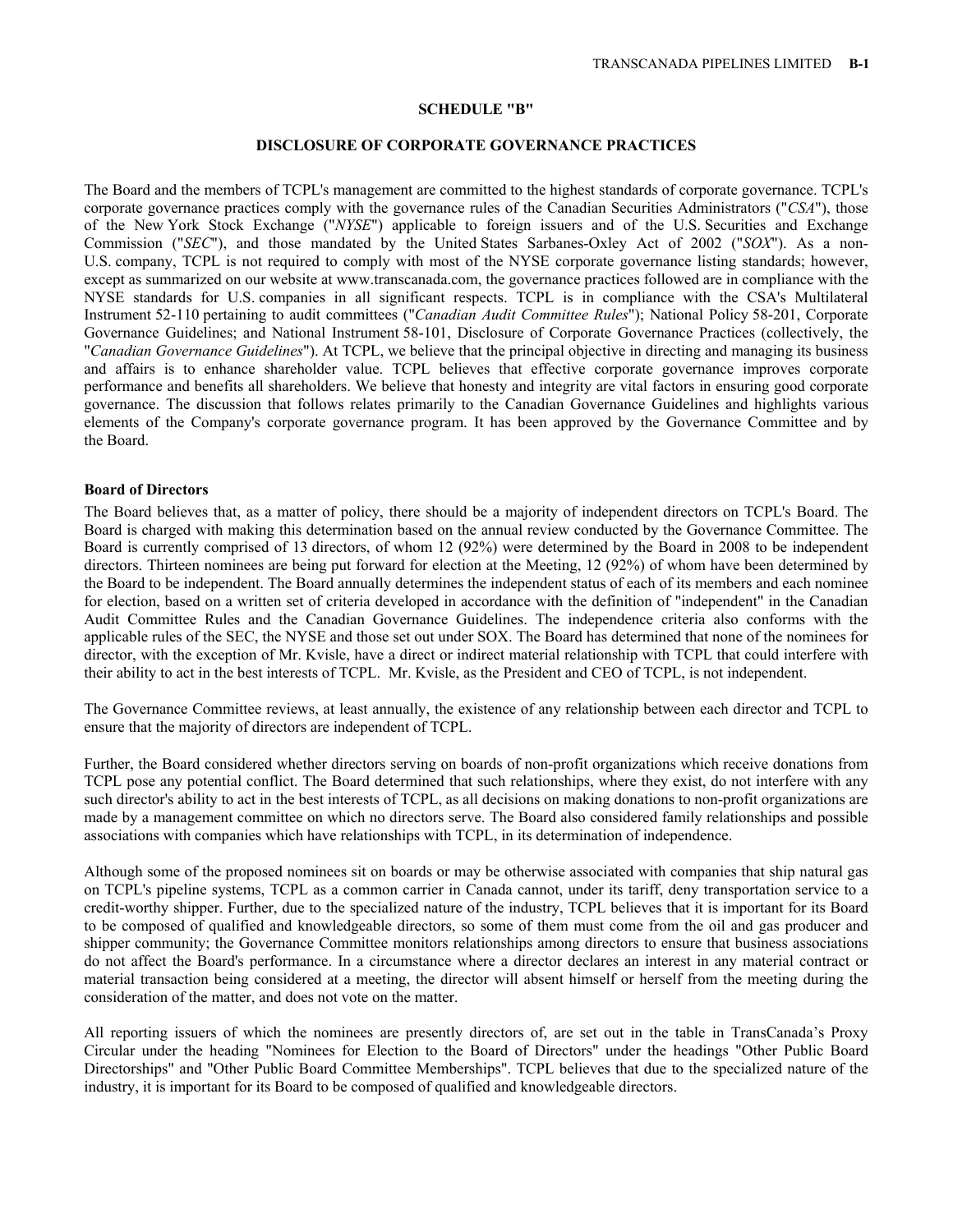In 2008, independent directors of the Board met separately after every regularly scheduled meeting. There were eight such meetings during 2008. In addition, all of the directors are available to meet with management as required.

Mr. Jackson has served as the non-executive Chair of TCPL since April 30, 2005. He has also acted as chair-person for Deer Creek Energy Limited (from 2001 to 2005) and Resolute Energy Inc. (from 2002 to 2005).

Director attendance at Board and committee meetings has been excellent and during 2008, all directors demonstrated a strong commitment to their roles and responsibilities. The overall attendance rate was 99% at Board meetings and an average of 95% at committee meetings. Specific attendance statistics are set out with each director's biography in TransCanada's Proxy Circular under the heading "Nominees for Election to the Board of Directors".

## **Board Mandate**

The Board discharges its responsibilities directly and through committees. At regularly scheduled meetings, members of the Board and management discuss a broad range of issues relevant to TCPL's strategy and business interests and the Board is responsible for the approval of TCPL's strategic plan. In addition, the Board receives reports from management on TCPL's operational and financial performance. The Board had eight scheduled meetings in 2008. Unscheduled meetings are held from time to time as required; there were two unscheduled meetings of the Board in 2008. There were also two strategic issue sessions and one full-day strategic planning session of the Board held in 2008.

The Board operates under a written charter while retaining plenary power. Any responsibility not delegated to management or a committee of the Board remains with the Board. The Charter of the Board of Directors addresses Board composition and organization, and the Board's duties and responsibilities for managing the affairs of TCPL and its oversight responsibilities with respect to: management and human resources; strategy and planning; financial and corporate issues; business and risk management; policies and procedures; compliance reporting and corporate communications; and general legal obligations, including the ability to use independent advisors as necessary. The charter is available on TransCanada's website at www.transcanada.com and is attached to TCPL's AIF as Schedule "E".

The Board also closely oversees any potential conflicts of interest between the Company and its affiliates including TC PipeLines, LP, a public limited partnership.

Charters have been adopted for each of the committees outlining their principal responsibilities. The Board and each committee reviews its charter annually to ensure it is in line with the current developments in corporate governance. The Board and each committee is responsible to update its respective charter. All charters are available on TransCanada's website at www.transcanada.com.

### **Position Descriptions**

The Board has developed written position descriptions for its chair, the chair of each of the Board committees and for the CEO. The responsibilities of each committee chair are set out in each respective committee's Charter. The written position descriptions and the committee charters are available on TransCanada's website at www.transcanada.com.

The Human Resources Committee and the Board annually review and approve the CEO's personal performance objectives and review with him his performance against the previous year's objectives. The Human Resources Committee's compensation discussion and analysis can be found attached to TCPL's AIF at Schedule "F" under the heading "Compensation Discussion and Analysis".

### **Orientation and Continuing Education**

New directors are provided with an orientation and education program that includes a directors' manual containing information about the duties and obligations of directors, the business and operations of TCPL, copies of governance charters, copies of past public filings and documents from recent Board meetings. New directors are given additional historical and financial information, a session on corporate strategy, are provided opportunities to visit TCPL's facilities and project sites, and are provided with opportunities for meetings and discussions with the executive leadership team and other directors. Briefing sessions are also held for new committee members, as appropriate. The directors' manual and the director induction and continuing education process are reviewed annually by the Governance Committee. The details of the orientation of each new director are tailored to each director's individual needs and expressed areas of interest. In 2008, Audit Committee members received a special tutorial in International Financial Reporting Standards.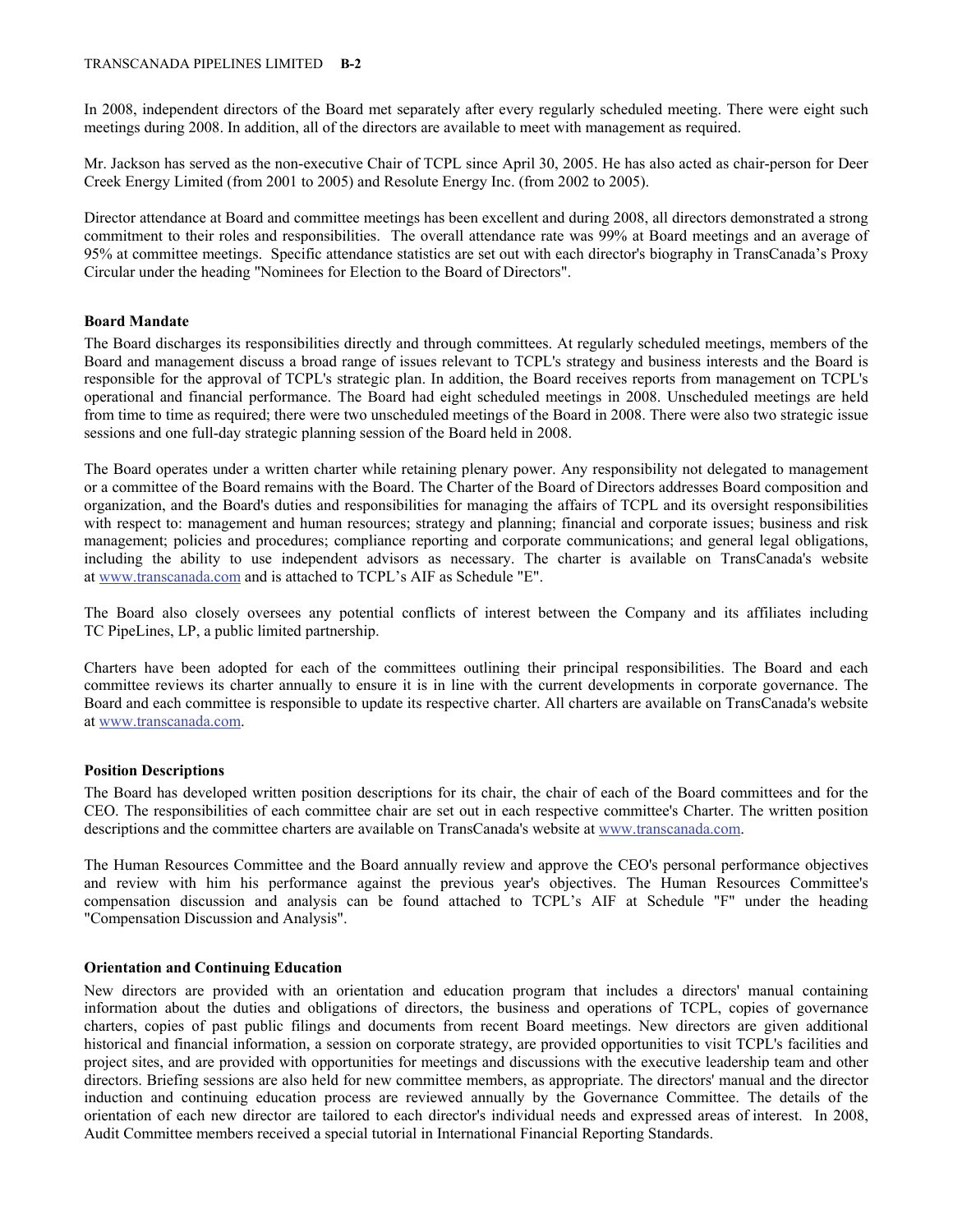Senior management as well as external experts make presentations to the Board and to its committees periodically on various business-related topics and on changes in legal, regulatory and industry requirements. Directors tour certain of TCPL operating facilities and project sites on an annual basis. TCPL encourages continuing education for its directors, periodically suggests programs which may be relevant to the directors and provides funding for director education where appropriate. All Canadian directors are members of the Canadian Institute of Corporate Directors which provides another source of director education.

### **Board Access to Senior Management**

Board members have complete access to the Company's management, subject to reasonable advance notice to the Company and reasonable efforts to avoid disruption to the Company's management, business and operations. The Board encourages management to include key managers in Board meetings who can share their expertise with respect to matters before the Board. This also enables the Board to gain exposure to key managers with future potential in the Company.

## **Ethical Business Conduct**

The Board has formally adopted and published a set of Corporate Governance Guidelines, which affirms TCPL's commitment to maintaining a high standard of corporate governance. The guidelines address the structure and composition of the Board and its committees and also provide guidance to both the Board and management in clarifying their respective responsibilities. The Board's strengths include: an independent, non-executive Chair; well informed and experienced directors who ensure that standards exist to promote ethical behaviour throughout TCPL; an effective board size; alignment with shareholders through director share ownership requirements; and annual assessments of Board, committee and individual director effectiveness. TCPL's Corporate Governance Guidelines are available on TransCanada's website at www.transcanada.com.

The Board has also adopted a code of business ethics for directors which incorporates as its basis, principles of good conduct and highly ethical behaviour. TCPL has adopted a code of business ethics for its employees and separate codes applicable to its CEO, Chief Financial Officer and Controller, all of which are certified on an annual basis. Compliance with the Company's various codes is monitored by the Audit Committee and reported to the Board. Any waiver of the codes of business ethics by executive officers or directors must be approved by the Board or appropriate committee and disclosed. There have been no material departures from these codes in 2008. TCPL's codes of business ethics may be viewed on TransCanada's website at www.transcanada.com.

### **Nomination of Directors**

The Governance Committee, which is composed entirely of independent directors, is responsible for proposing new nominees to the Board, which in turn is responsible for identifying suitable candidates for election by the shareholders. The Governance Committee annually reviews the qualifications of persons proposed for election to the Board and submits its recommendations to the Board for consideration. The objective of this review is to maintain the composition of the Board in a way that provides the best mix of skills and experience to guide TCPL's long-term strategy and ongoing business operations. New nominees must have experience in the industries in which TCPL participates or experience in general business management of corporations that are a similar size and scope to TCPL, the ability to devote the time required, and a willingness to serve. The Governance Committee also advises the Board on the criteria for, and determination of, the independence of each director.

The Governance Committee regularly assesses the skill set of current board members against a list of potentially desirable skills and experience to be sought when recruiting new directors to the Board.

The Board has determined that no person shall stand for election or re-election to the Board if he or she attains the age of 70 years on or before the date of the annual meeting held in relation to the election of directors; provided however, that if a director attains the age of 70 before serving a full seven consecutive years on the Board, that director may stand for reelection, upon the recommendation of the Board each year until that director has served a full seven years on the Board.

Further information relating to the Governance Committee can be found attached to TCPL's AIF at Schedule "D" under the heading "Board Committees and Their Charters - Governance Committee".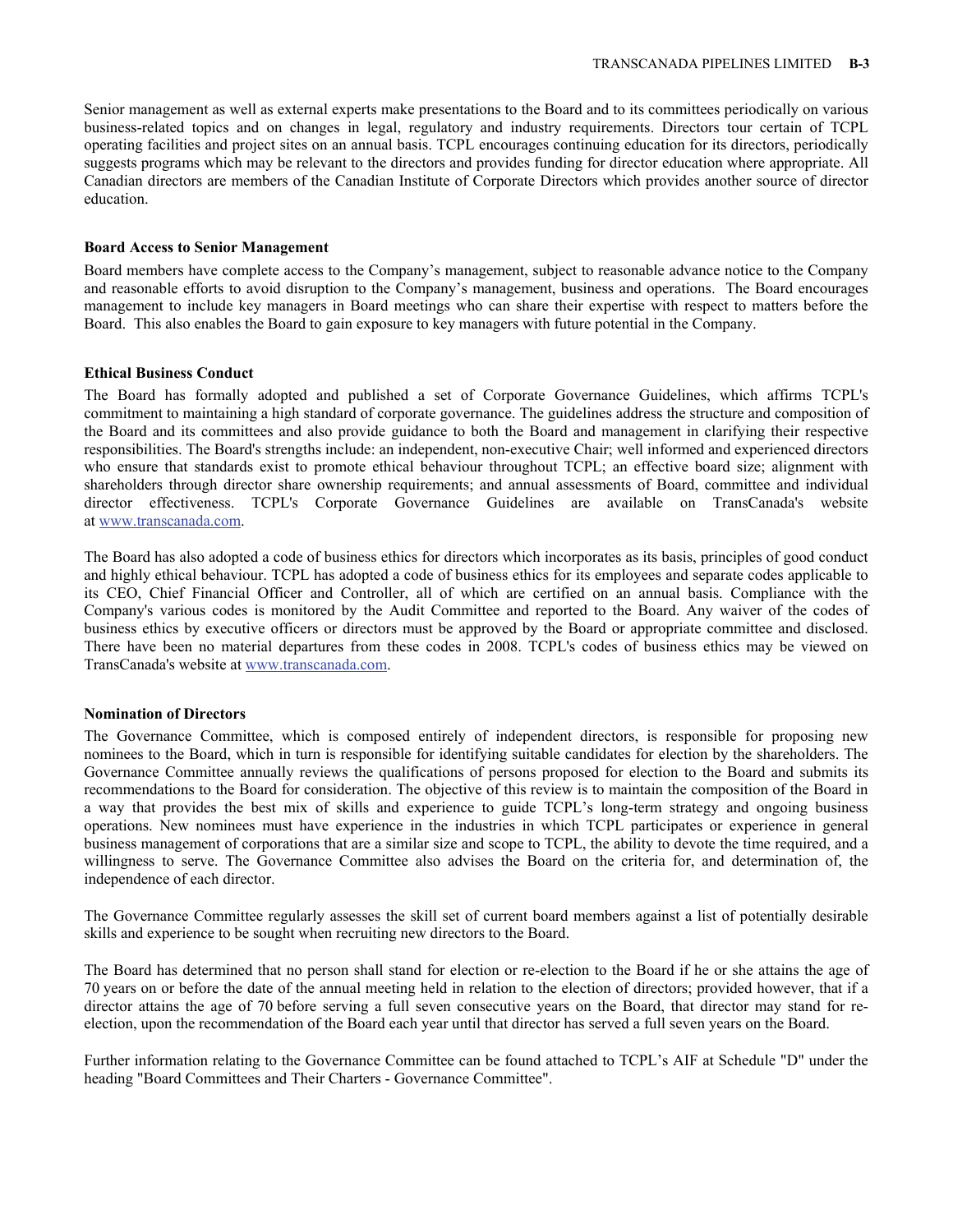## **Compensation**

The Governance Committee, which is composed entirely of independent directors, reviews the compensation of the directors on an annual basis, taking into account such matters as time commitment, responsibility, and compensation provided by comparable companies, and makes an annual recommendation to the Board for consideration. Towers Perrin provides an annual report on directors' compensation paid by comparable companies to facilitate the Governance Committee's review of director compensation. Directors may receive their annual retainer, committee and/or chair fees in the form of cash and/or Deferred Share Units. With the exception of Mr. Kvisle, who follows the Share Ownership Guidelines for executives, Directors must hold a minimum of five times their annual cash retainer fee in common shares or related Deferred Share Units of TransCanada. Directors have a maximum of five years from the time they join the Board to reach this level of share ownership. The value of ownership levels is recalibrated when the annual cash retainer is increased.

The Human Resources Committee, which is composed entirely of independent directors, is accountable, on behalf of the Board to determine the compensation for the executive officers of TCPL and to recommend to the Board the remuneration package for the CEO. The Human Resources Committee reviews the executive compensation disclosure prior to publicly disclosing this information. The process the Human Resources Committee uses for these determinations can be found in TCPL's AIF under Schedule "F" under the heading "Compensation Discussion and Analysis".

Further information relating to the Human Resources Committee can be found in TCPL's AIF at Schedule "D" under the heading "Board Committees and Their Charters - Human Resources Committee".

Information relating to compensation consulting services provided by Towers Perrin during the 2008 financial year can be found in TCPL's AIF at Schedule "F" under the heading "Compensation Discussion and Analysis – The Role of the External Compensation Consultant".

### **Other Board Committees**

The Board has the following Committees: Audit; Health, Safety and Environment; Governance; and Human Resources. Details relating to these committees can be found in TCPL's AIF at Schedule "D" under the heading "Description of Board Committees and Their Charters".

### **Assessments**

The Governance Committee is responsible for making an annual assessment of the overall performance of the Board, its committees and its individual members, and reporting its findings to the Board. An annual questionnaire is utilized as part of this process. This questionnaire is circulated to each of the directors and is administered by the Corporate Secretary.

The questionnaire examines the effectiveness of the Board as a whole, and of each committee, and solicits input on areas of potential vulnerability or areas that members believe could be improved or enhanced to ensure the continued effectiveness of the Board and its committees. The questionnaire also includes questions regarding personal and peer individual performance. Each committee also conducts an annual self-assessment, based on specific questions in the annual questionnaire. Responses are provided to the Chair and collated results are distributed to directors and discussed at the Board.

The annual questionnaire and individual director's terms of reference are then used in the evaluation of the contribution of individual directors. Formal interviews with each director and each member of TCPL's executive leadership team are carried out annually by the Chair. The Chair of the Governance Committee also interviews each director annually on his or her assessment of the Chair's performance. Each of these assessments are reported annually to the full Board. The Governance Committee monitors and discusses external assessments of Board governance and regularly monitors the literature on evolving best practice in corporate governance.

### **Financial Literacy of Directors**

The Board has determined that all of the members of its Audit Committee are financially literate. An individual is financially literate if he or she has the ability to read and understand a set of financial statements that present a breadth and level of complexity of accounting issues that are generally comparable to the breadth and complexity of the issues that can reasonably be expected to be raised by TCPL's financial statements.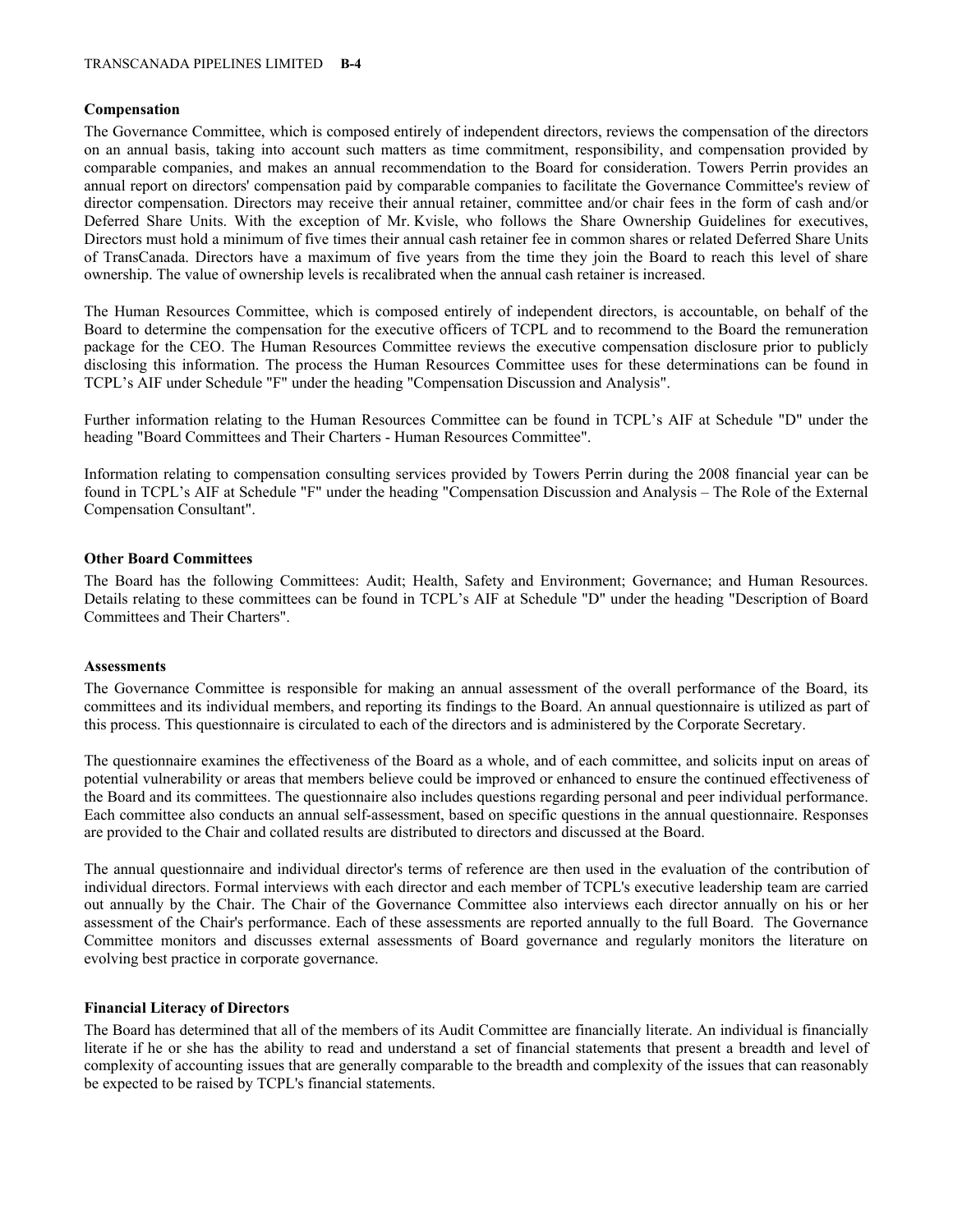## **Majority Voting for Directors**

TCPL has adopted a policy whereby, at any meeting where the number of nominees for election is the same as the number of director positions on the Board, if proxy votes withheld for the election of any particular director are greater than 5% of the votes cast by proxy, a ballot pertaining to the election of each of the directors will be held at that meeting. A director is required to tender his resignation if the director receives more votes "withheld" than "for" that director's election when such ballot is held. In the absence of extenuating circumstances, the Board is expected to accept that resignation within 90 days. The Board may fill a vacancy in accordance with TCPL's by-laws and the Canada Business Corporations Act. The policy does not apply in the event of a proxy contest with respect to the election of directors. This policy is part of TCPL's Corporate Governance Guidelines which are published on its website at www.transcanada.com.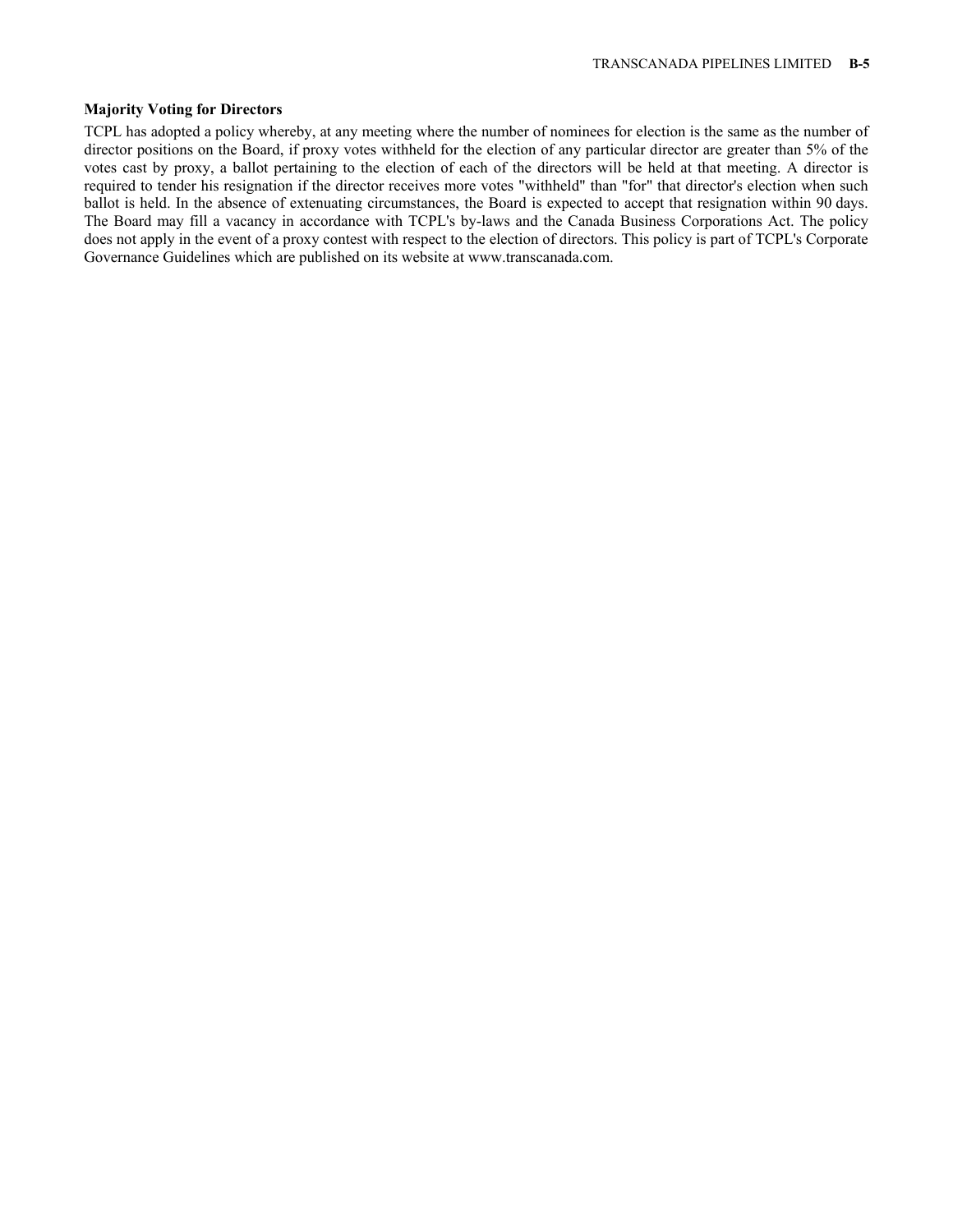# **SCHEDULE "C"**

# **CHARTER OF THE AUDIT COMMITTEE**

# **1. Purpose**

The Audit Committee shall assist the Board of Directors (the "Board") in overseeing and monitoring, among other things, the:

- Company's financial accounting and reporting process;
- integrity of the financial statements;
- Company's internal control over financial reporting;
- external financial audit process:
- compliance by the Company with legal and regulatory requirements; and
- independence and performance of the Company's internal and external auditors.

To fulfill its purpose, the Audit Committee has been delegated certain authorities by the Board of Directors that it may exercise on behalf of the Board.

# **2. Roles and Responsibilities**

# *I. Appointment of the Company's External Auditors*

Subject to confirmation by the external auditors of their compliance with Canadian and U.S. regulatory registration requirements, the Audit Committee shall recommend to the Board the appointment of the external auditors, such appointment to be confirmed by the Company's shareholders at each annual meeting. The Audit Committee shall also recommend to the Board the compensation to be paid to the external auditors for audit services and shall pre-approve the retention of the external auditors for any permitted non-audit service and the fees for such service. The Audit Committee shall also be directly responsible for the oversight of the work of the external auditor (including resolution of disagreements between management and the external auditor regarding financial reporting) for the purpose of preparing or issuing an audit report or related work. The external auditor shall report directly to the Audit Committee.

The Audit Committee shall also receive periodic reports from the external auditors regarding the auditors' independence, discuss such reports with the auditors, consider whether the provision of non-audit services is compatible with maintaining the auditors' independence and the Audit Committee shall take appropriate action to satisfy itself of the independence of the external auditors.

# *II. Oversight in Respect of Financial Disclosure*

The Audit Committee, to the extent it deems it necessary or appropriate, shall:

- (a) review, discuss with management and the external auditors and recommend to the Board for approval, the Company's audited annual financial statements, annual information form including management discussion and analysis, all financial statements in prospectuses and other offering memoranda, financial statements required by regulatory authorities, all prospectuses and all documents which may be incorporated by reference into a prospectus, including without limitation, the annual proxy circular, but excluding any pricing supplements issued under a medium term note prospectus supplement of the Company;
- (b) review, discuss with management and the external auditors and recommend to the Board for approval the release to the public of the Company's interim reports, including the financial statements, management discussion and analysis and press releases on quarterly financial results;
- (c) review and discuss with management and external auditors the use of "pro forma" or "adjusted" non-GAAP information and the applicable reconciliation;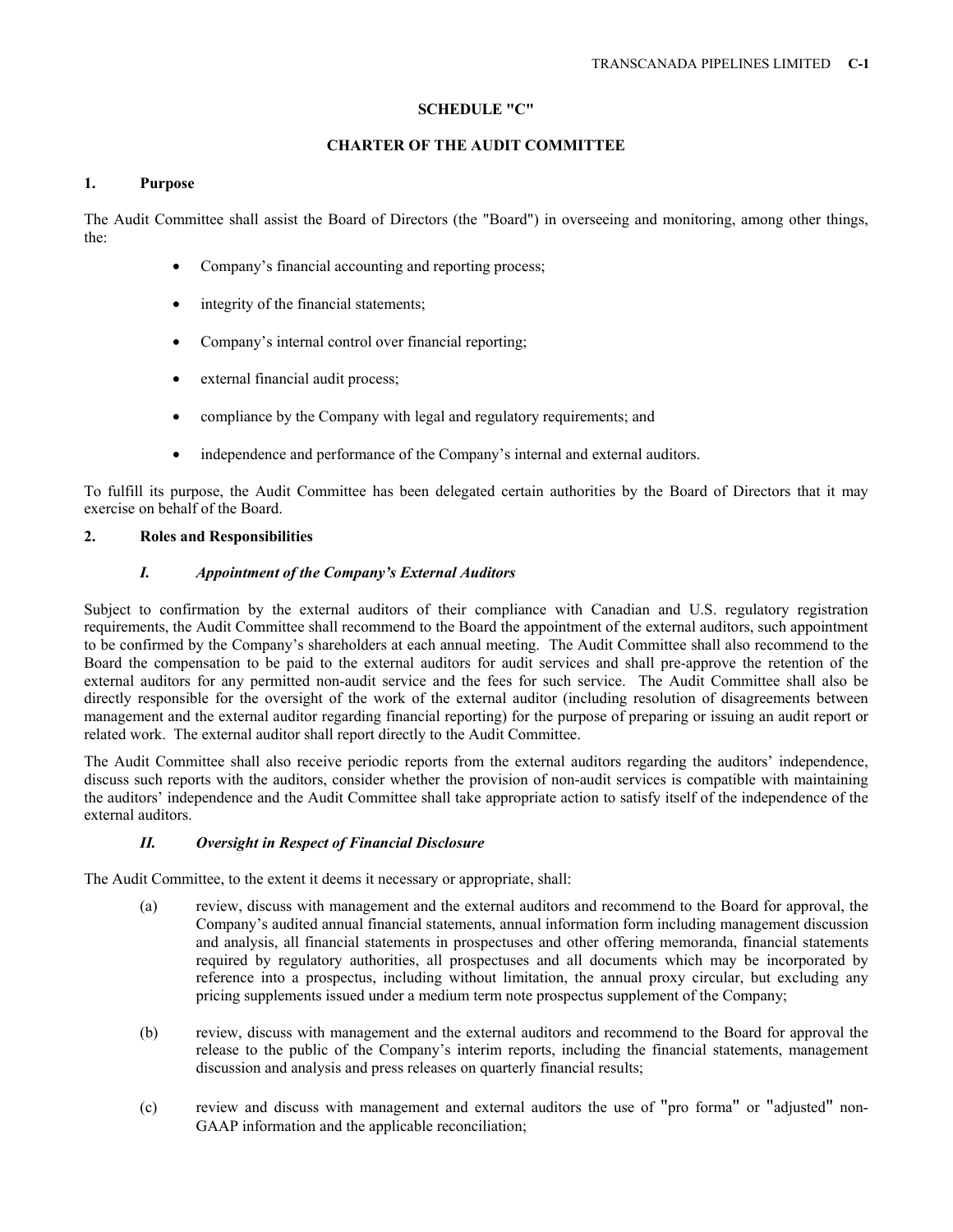- (d) review and discuss with management and external auditors financial information and earnings guidance provided to analysts and rating agencies; provided, however, that such discussion may be done generally (consisting of discussing the types of information to be disclosed and the types of presentations to be made). The Audit Committee need not discuss in advance each instance in which the Company may provide earnings guidance or presentations to rating agencies;
- (e) review with management and the external auditors major issues regarding accounting and auditing principles and practices, including any significant changes in the Company's selection or application of accounting principles, as well as major issues as to the adequacy of the Company's internal controls and any special audit steps adopted in light of material control deficiencies that could significantly affect the Company's financial statements;
- (f) review and discuss quarterly reports from the external auditors on:
	- (i) all critical accounting policies and practices to be used;
	- (ii) all alternative treatments of financial information within generally accepted accounting principles that have been discussed with management, ramifications of the use of such alternative disclosures and treatments, and the treatment preferred by the external auditor;
	- (iii) other material written communications between the external auditor and management, such as any management letter or schedule of unadjusted differences;
- (g) review with management and the external auditors the effect of regulatory and accounting initiatives as well as off-balance sheet structures on the Company's financial statements;
- (h) review with management, the external auditors and, if necessary, legal counsel, any litigation, claim or contingency, including tax assessments, that could have a material effect upon the financial position of the Company, and the manner in which these matters have been disclosed in the financial statements;
- (i) review disclosures made to the Audit Committee by the Company's CEO and CFO during their certification process for the periodic reports filed with securities regulators about any significant deficiencies in the design or operation of internal controls or material weaknesses therein and any fraud involving management or other employees who have a significant role in the Company's internal controls;
- (j) discuss with management the Company's material financial risk exposures and the steps management has taken to monitor and control such exposures, including the Company's risk assessment and risk management policies;

## *III. Oversight in Respect of Legal and Regulatory Matters*

(a) review with the Company's General Counsel legal matters that may have a material impact on the financial statements, the Company's compliance policies and any material reports or inquiries received from regulators or governmental agencies.

# *IV. Oversight in Respect of Internal Audit*

- (a) review the audit plans of the internal auditors of the Company including the degree of coordination between such plan and that of the external auditors and the extent to which the planned audit scope can be relied upon to detect weaknesses in internal control, fraud or other illegal acts;
- (b) review the significant findings prepared by the internal auditing department and recommendations issued by the Company or by any external party relating to internal audit issues, together with management's response thereto;
- (c) review compliance with the Company's policies and avoidance of conflicts of interest;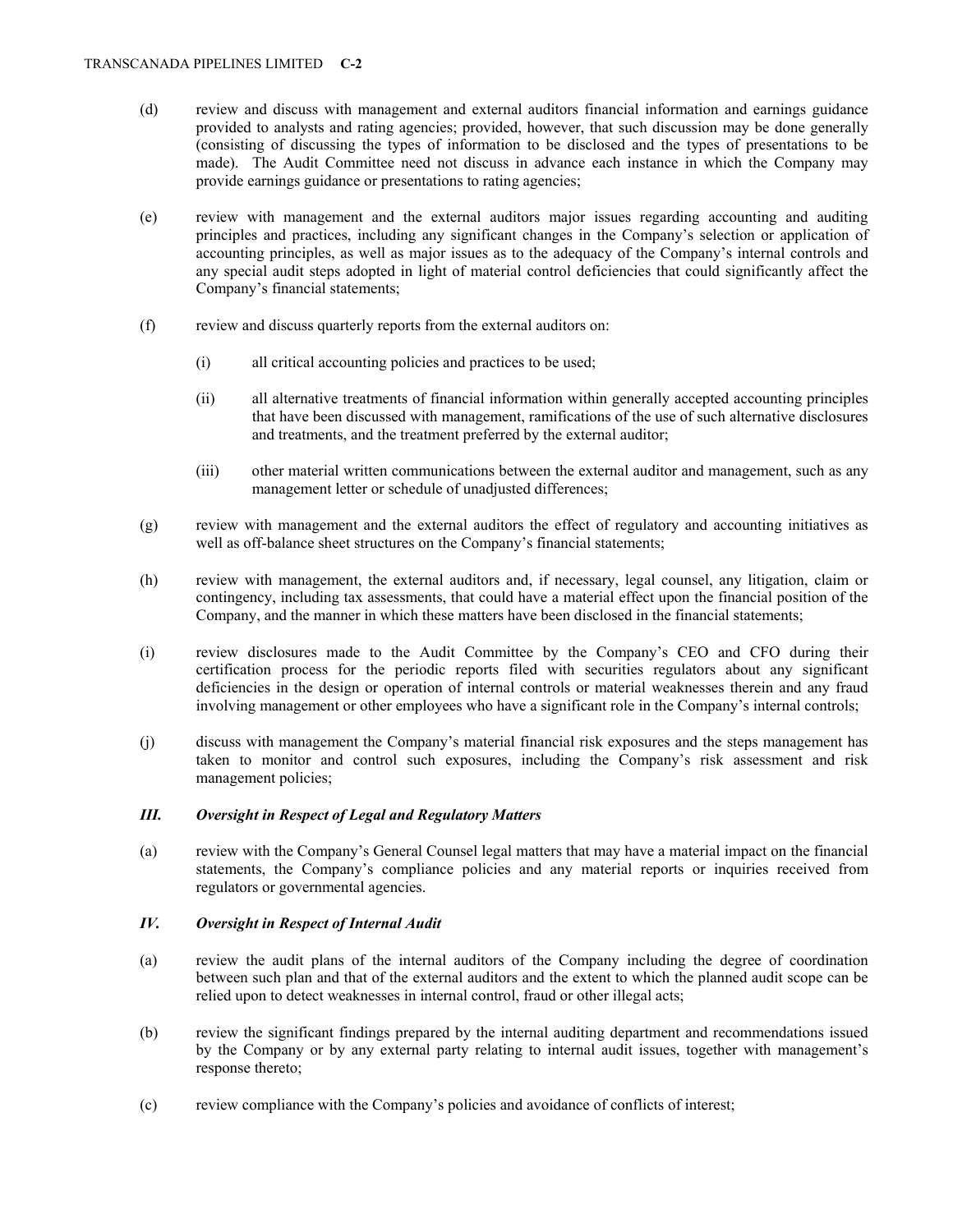- (d) review the adequacy of the resources of the internal auditor to ensure the objectivity and independence of the internal audit function, including reports from the internal audit department on its audit process with associates and affiliates;
- (e) ensure the internal auditor has access to the Chair of the Audit Committee and of the Board and to the Chief Executive Officer and meet separately with the internal auditor to review with him any problems or difficulties he may have encountered and specifically:
	- (i) any difficulties which were encountered in the course of the audit work, including restrictions on the scope of activities or access to required information, and any disagreements with management;
	- (ii) any changes required in the planned scope of the internal audit; and
	- (iii) the internal audit department responsibilities, budget and staffing;

and to report to the Board on such meetings;

(f) bi-annually review officers' expenses and aircraft usage reports;

# *V. Insight in Respect of the External Auditors*

- (a) review the annual post-audit or management letter from the external auditors and management's response and follow-up in respect of any identified weakness, inquire regularly of management and the external auditors of any significant issues between them and how they have been resolved, and intervene in the resolution if required;
- (b) review the quarterly unaudited financial statements with the external auditors and receive and review the review engagement reports of external auditors on unaudited financial statements of the Company;
- (c) receive and review annually the external auditors' formal written statement of independence delineating all relationships between itself and the Company;
- (d) meet separately with the external auditors to review with them any problems or difficulties the external auditors may have encountered and specifically:
	- (i) any difficulties which were encountered in the course of the audit work, including any restrictions on the scope of activities or access to required information, and any disagreements with management; and
	- (ii) any changes required in the planned scope of the audit;

and to report to the Board on such meetings;

- (e) review with the external auditors the adequacy and appropriateness of the accounting policies used in preparation of the financial statements;
- (f) meet with the external auditors prior to the audit to review the planning and staffing of the audit;
- (g) receive and review annually the external auditors' written report on their own internal quality control procedures; any material issues raised by the most recent internal quality control review, or peer review, of the external auditors, or by any inquiry or investigation by governmental or professional authorities, within the preceding five years, and any steps taken to deal with such issues;
- (h) review and evaluate the external auditors, including the lead partner of the external auditor team;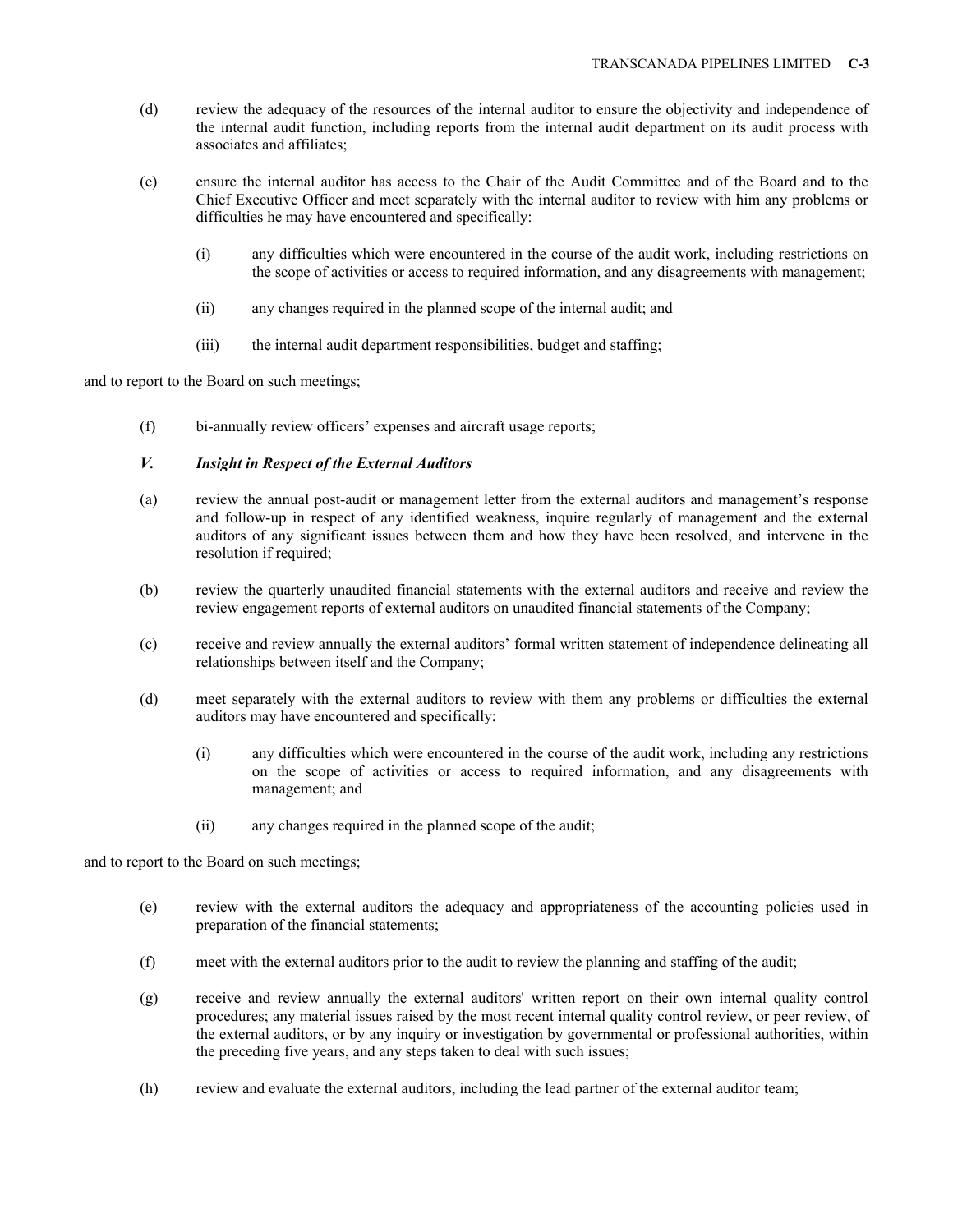(i) ensure the rotation of the lead (or coordinating) audit partner having primary responsibility for the audit and the audit partner responsible for reviewing the audit as required by law, but at least every five years;

# *VI. Oversight in Respect of Audit and Non-Audit Services*

- (a) pre-approve all audit services (which may entail providing comfort letters in connection with securities underwritings) and all permitted non-audit services, other than non-audit services where:
	- (i) the aggregate amount of all such non-audit services provided to the Company constitutes not more than 5% of the total fees paid by the Company and its subsidiaries to the external auditor during the fiscal year in which the non-audit services are provided;
	- (ii) such services were not recognized by the Company at the time of the engagement to be non-audit services; and
	- (iii) such services are promptly brought to the attention of the Audit Committee and approved prior to the completion of the audit by the Audit Committee or by one or more members of the Audit Committee to whom authority to grant such approvals has been delegated by the Audit Committee;
- (b) approval by the Audit Committee of a non-audit service to be performed by the external auditor shall be disclosed as required under securities laws and regulations;
- (c) the Audit Committee may delegate to one or more designated members of the Audit Committee the authority to grant pre-approvals required by this subsection. The decisions of any member to whom authority is delegated to pre-approve an activity shall be presented to the Audit Committee at its first scheduled meeting following such pre-approval;
- (d) if the Audit Committee approves an audit service within the scope of the engagement of the external auditor, such audit service shall be deemed to have been pre-approved for purposes of this subsection;

## *VII. Oversight in Respect of Certain Policies*

- (a) review and recommend to the Board for approval policy changes and program initiatives deemed advisable by management or the Audit Committee with respect to the Company's codes of business conduct and ethics;
- (b) obtain reports from management, the Company's senior internal auditing executive and the external auditors and report to the Board on the status and adequacy of the Company's efforts to ensure its businesses are conducted and its facilities are operated in an ethical, legally compliant and socially responsible manner, in accordance with the Company's codes of business conduct and ethics;
- (c) establish a non-traceable, confidential and anonymous system by which callers may ask for advice or report any ethical or financial concern, ensure that procedures for the receipt, retention and treatment of complaints in respect of accounting, internal controls and auditing matters are in place, and receive reports on such matters as necessary;
- (d) annually review and assess the adequacy of the Company's public disclosure policy;
- (e) review and approve the Company's hiring policies for partners, employees and former partners and employees of the present and former external auditors (recognizing the Sarbanes-Oxley Act of 2002 does not permit the CEO, controller, CFO or chief accounting officer to have participated in the Company's audit as an employee of the external auditors' during the preceding one-year period) and monitor the Company's adherence to the policy;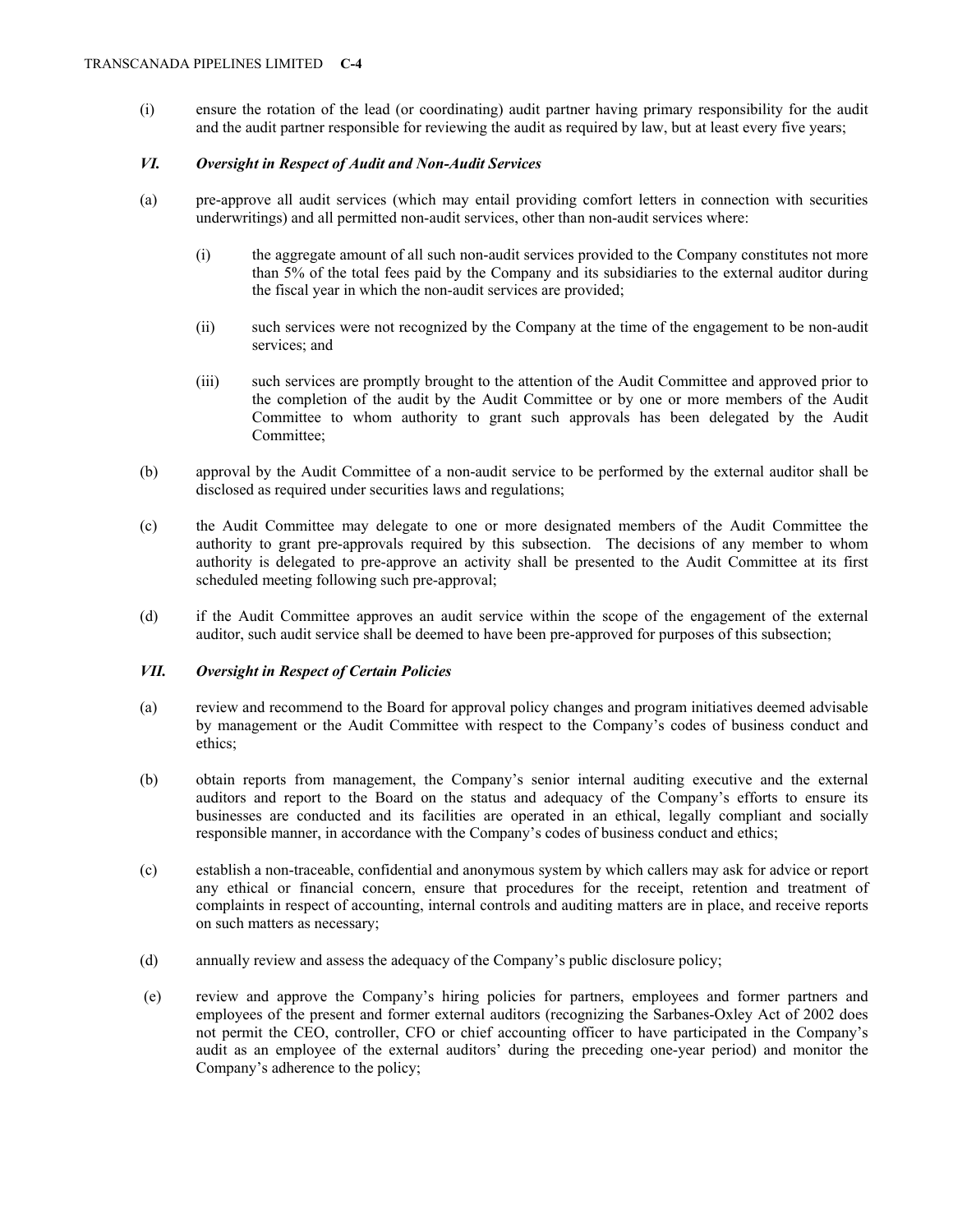# *VIII. Oversight in Respect of Financial Aspects of the Company's Pension Plans, specifically***:**

- (a) provide advice to the Human Resources Committee on any proposed changes in the Company's pension plans in respect of any significant effect such changes may have on pension financial matters;
- (b) review and consider financial and investment reports and the funded status relating to the Company's pension plans and recommend to the Board on pension contributions;
- (c) receive, review and report to the Board on the actuarial valuation and funding requirements for the Company's pension plans;
- (d) review and approve annually the Statement of Investment Policies and Procedures (" $SIP\&P$ ");
- (e) approve the appointment or termination of auditors and investment managers;

## *IX. Oversight in Respect of Internal Administration*

- (a) review annually the reports of the Company's representatives on certain audit committees of subsidiaries and affiliates of the Company and any significant issues and auditor recommendations concerning such subsidiaries and affiliates;
- (b) review the succession plans in respect of the Chief Financial Officer, the Vice President, Risk Management and the Director, Internal Audit;
- (c) review and approve guidelines for the Company's hiring of partners, employees and former partners and employees of the external auditors who were engaged on the Company's account;

## *X. Oversight Function*

While the Audit Committee has the responsibilities and powers set forth in this Charter, it is not the duty of the Audit Committee to plan or conduct audits or to determine that the Company's financial statements and disclosures are complete and accurate or are in accordance with generally accepted accounting principles and applicable rules and regulations. These are the responsibilities of management and the external auditors. The Audit Committee, its Chair and any of its members who have accounting or related financial management experience or expertise, are members of the Board, appointed to the Audit Committee to provide broad oversight of the financial disclosure, financial risk and control related activities of the Company, and are specifically not accountable nor responsible for the day to day operation of such activities. Although designation of a member or members as an "audit committee financial expert" is based on that individual's education and experience, which that individual will bring to bear in carrying out his or her duties on the Audit Committee, designation as an "audit committee financial expert" does not impose on such person any duties, obligations or liability that are greater than the duties, obligations and liability imposed on such person as a member of the Audit Committee and Board in the absence of such designation. Rather, the role of any audit committee financial expert, like the role of all Audit Committee members, is to oversee the process and not to certify or guarantee the internal or external audit of the Company's financial information or public disclosure.

### **3. Composition of Audit Committee**

The Audit Committee shall consist of three or more Directors, a majority of whom are resident Canadians (as defined in the Canada Business Corporations Act), and all of whom are unrelated and/or independent for the purposes of applicable Canadian and United States securities law and applicable rules of any stock exchange on which the Company's shares are listed. Each member of the Audit Committee shall be financially literate and at least one member shall have accounting or related financial management expertise (as those terms are defined from time to time under the requirements or guidelines for audit committee service under securities laws and the applicable rules of any stock exchange on which the Company's securities are listed for trading or, if it is not so defined as that term is interpreted by the Board in its business judgment).

### **4. Appointment of Audit Committee Members**

The members of the Audit Committee shall be appointed by the Board from time to time, on the recommendation of the Governance Committee and shall hold office until the next annual meeting of shareholders or until their successors are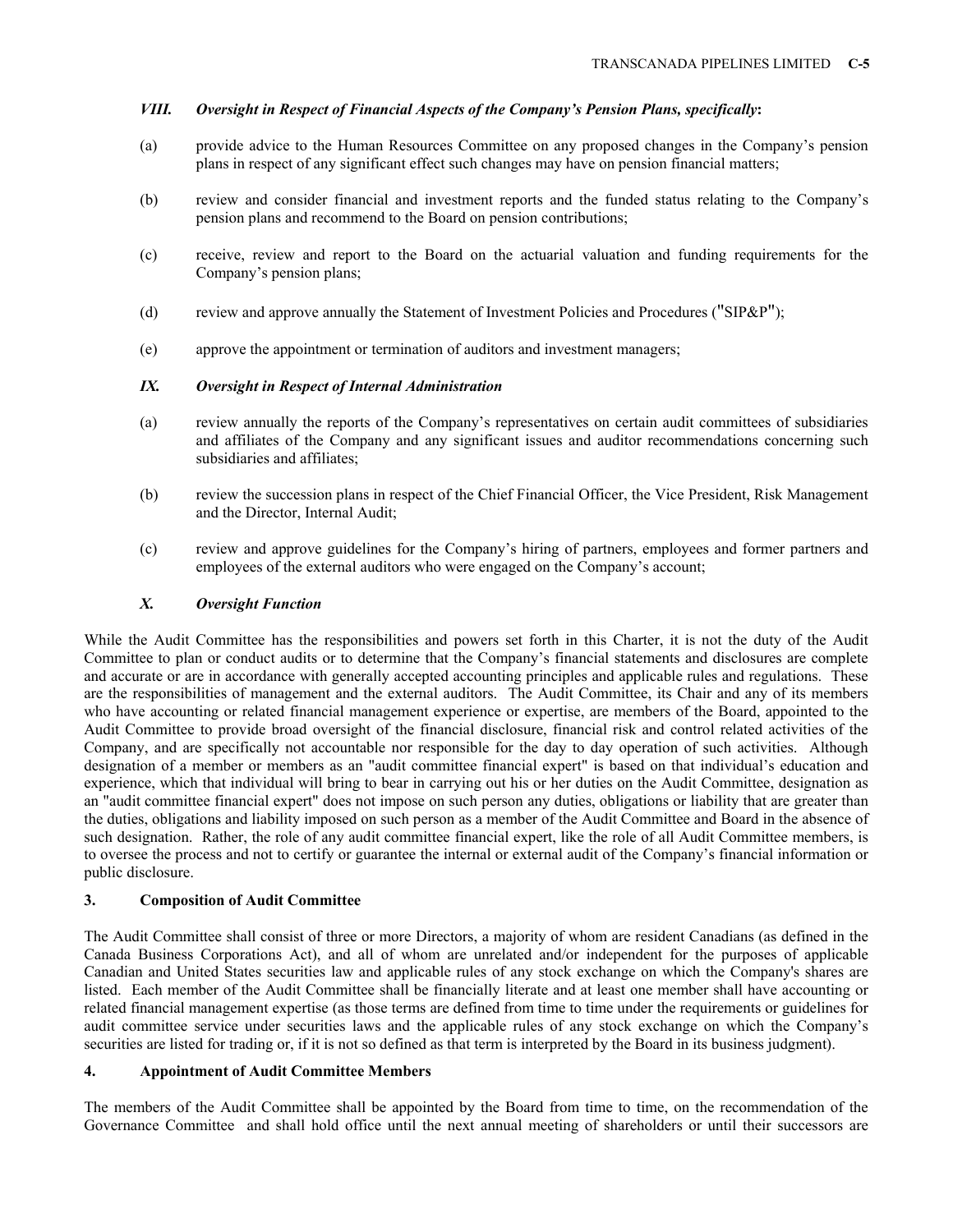earlier appointed or until they cease to be Directors of the Company.

## **5. Vacancies**

Where a vacancy occurs at any time in the membership of the Audit Committee, it may be filled by the Board on the recommendation of the Governance Committee.

## **6. Audit Committee Chair**

The Board shall appoint a Chair of the Audit Committee who shall:

- (a) review and approve the agenda for each meeting of the Audit Committee and as appropriate, consult with members of management;
- (b) preside over meetings of the Audit Committee;
- (c) ensure the Committee has sufficient information to permit it to properly discharge its duties and responsibilities;
- (d) report to the Board on the activities of the Audit Committee relative to its recommendations, resolutions, actions and concerns; and
- (e) meet as necessary with the internal and external auditors.

## **7. Absence of Audit Committee Chair**

If the Chair of the Audit Committee is not present at any meeting of the Audit Committee, one of the other members of the Audit Committee present at the meeting shall be chosen by the Audit Committee to preside at the meeting.

## **8. Secretary of Audit Committee**

The Corporate Secretary shall act as Secretary to the Audit Committee.

### **9. Meetings**

The Chair, or any two members of the Audit Committee, or the internal auditor, or the external auditors, may call a meeting of the Audit Committee. The Audit Committee shall meet at least quarterly. The Audit Committee shall meet periodically with management, the internal auditors and the external auditors in separate executive sessions.

### **10. Quorum**

A majority of the members of the Audit Committee, present in person or by telephone or other telecommunication device that permit all persons participating in the meeting to speak to each other, shall constitute a quorum.

# **11. Notice of Meetings**

Notice of the time and place of every meeting shall be given in writing or facsimile communication to each member of the Audit Committee at least 24 hours prior to the time fixed for such meeting; provided, however, that a member may in any manner waive a notice of a meeting. Attendance of a member at a meeting is a waiver of notice of the meeting, except where a member attends a meeting for the express purpose of objecting to the transaction of any business on the grounds that the meeting is not lawfully called.

# **12. Attendance of Company Officers and Employees at Meeting**

At the invitation of the Chair of the Audit Committee, one or more officers or employees of the Company may attend any meeting of the Audit Committee.

# **13. Procedure, Records and Reporting**

The Audit Committee shall fix its own procedure at meetings, keep records of its proceedings and report to the Board when the Audit Committee may deem appropriate but not later than the next meeting of the Board.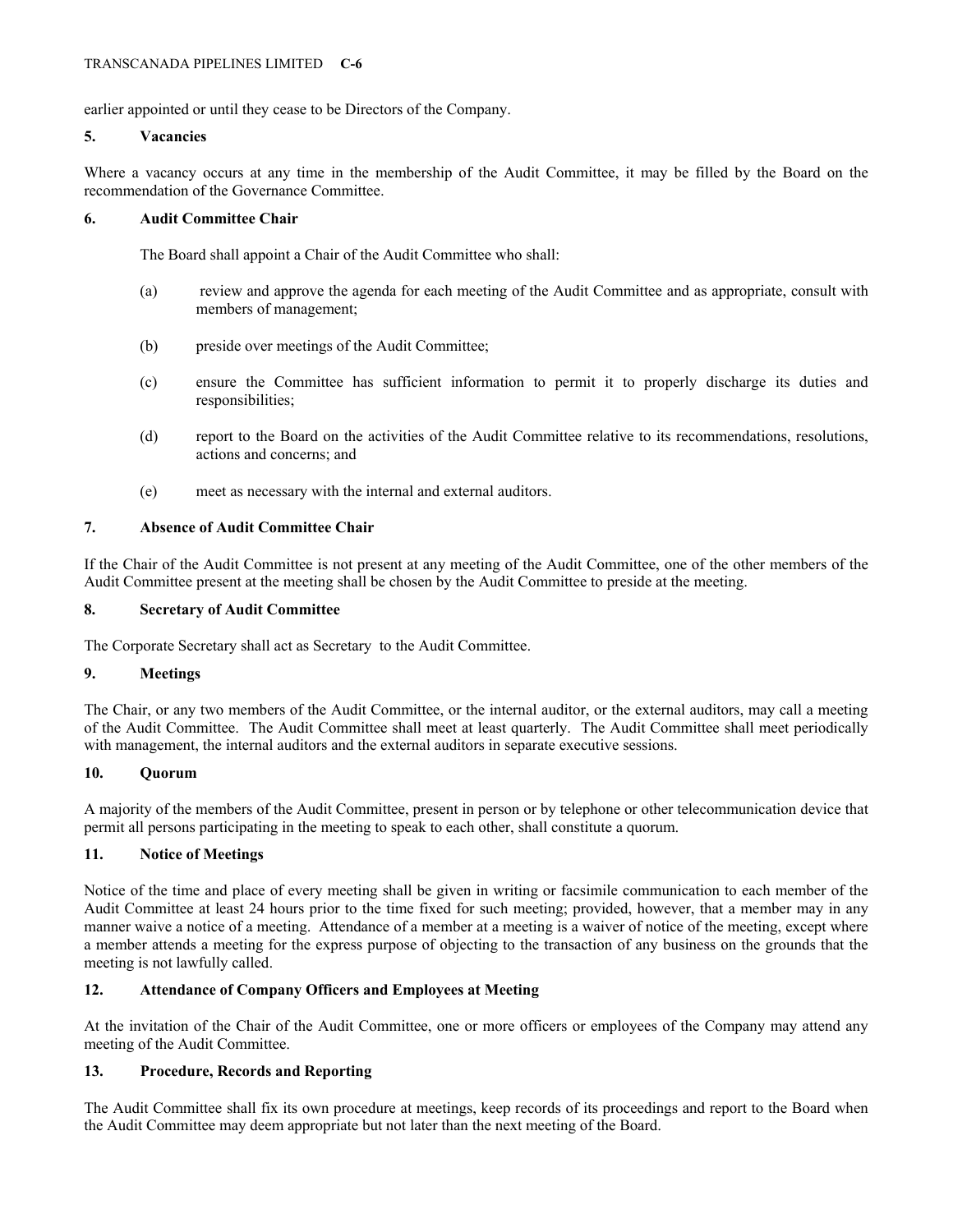### **14. Review of Charter and Evaluation of Audit Committee**

The Audit Committee shall review its Charter annually or otherwise, as it deems appropriate, and if necessary propose changes to the Governance Committee and the Board. The Audit Committee shall annually review the Audit Committee's own performance.

#### **15. Outside Experts and Advisors**

The Audit Committee is authorized, when deemed necessary or desirable, to retain and set and pay the compensation for independent counsel, outside experts and other advisors, at the Company's expense, to advise the Audit Committee or its members independently on any matter.

### **16. Reliance**

Absent actual knowledge to the contrary (which shall be promptly reported to the Board), each member of the Audit Committee shall be entitled to rely on (i) the integrity of those persons or organizations within and outside the Company from which it receives information, (ii) the accuracy of the financial and other information provided to the Audit Committee by such persons or organizations and (iii) representations made by Management and the external auditors, as to any information technology, internal audit and other non-audit services provided by the external auditors to the Company and its subsidiaries.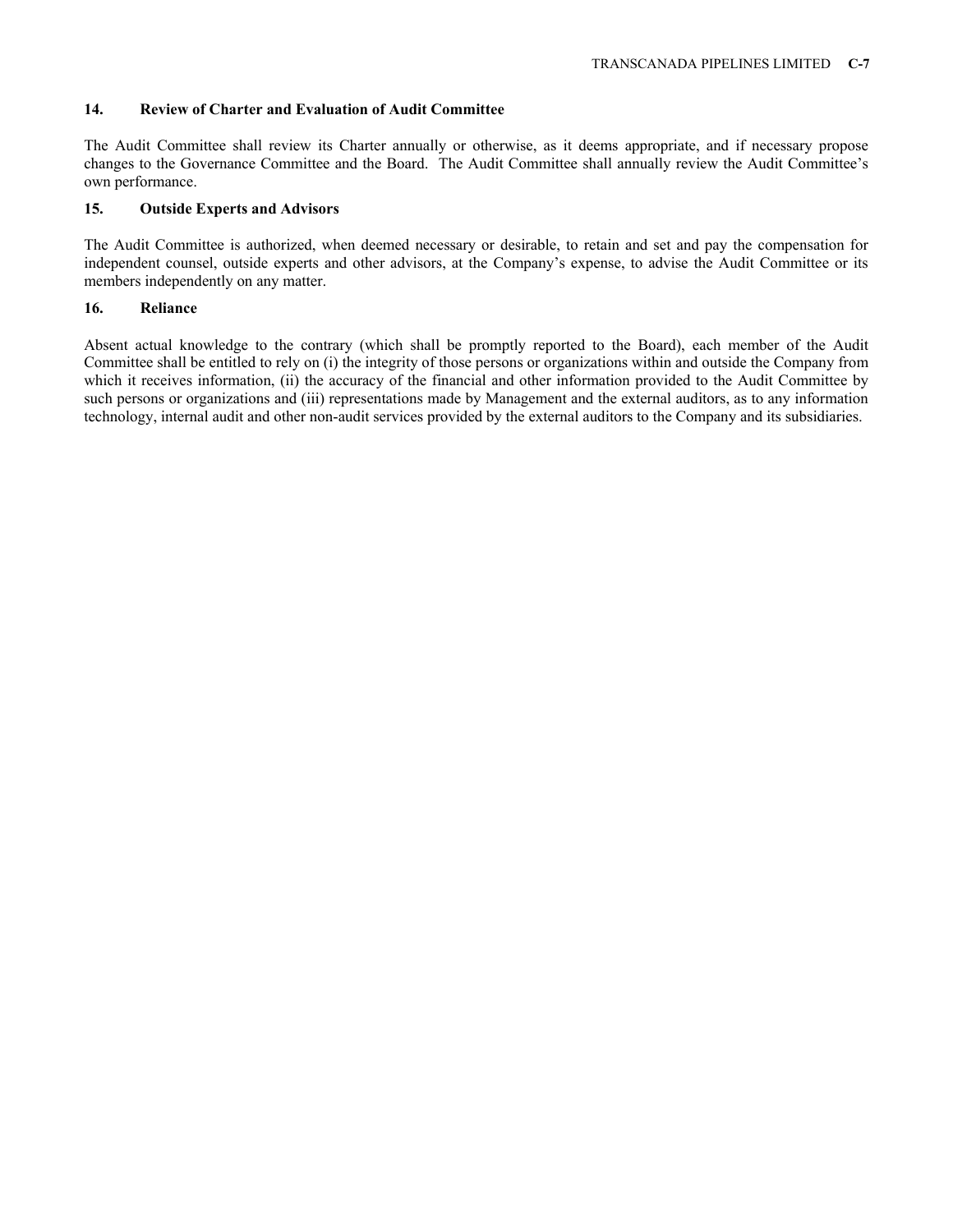### **SCHEDULE "D"**

### **DESCRIPTION OF BOARD COMMITTEES AND THEIR CHARTERS**

The Board has four standing committees: the Audit Committee; the Governance Committee; the Health, Safety and Environment Committee; and the Human Resources Committee. The Board does not have an Executive Committee. The Audit, Human Resources and Governance committees are required to be composed entirely of independent directors. The Health, Safety and Environment Committee is required to have a majority of independent directors.

Each of the committees has the authority to retain advisors to assist in the discharge of its respective responsibilities. Each of the committees reviews its respective charter at least annually and, as required, recommends changes to the Governance Committee and to the Board. Each of the committees also reviews its respective performance annually.

Each of the committees has a charter which is published on TransCanada's website at www.transcanada.com.

# **CHAIR'S PARTICIPATION IN COMMITTEES**

Mr. S.B. Jackson, the Chair of the Board, is an independent director. The Chair is appointed by the Board and serves in a nonexecutive capacity. The Chair was a non-voting member of all committees of the Board up until October 29, 2007. After that date, the Board adopted the practice of holding simultaneous meetings of certain committees and as a result, the Chair remained a non-voting member of the Governance and Human Resources Committees. The simultaneous sitting of certain committees allows more time to be available for each committee to focus on its respective responsibilities.

# **AUDIT COMMITTEE**

*Chair: K.E. Benson Members: D.H. Burney, P. Gauthier, P.L. Joskow, J.A. MacNaughton, D.M.G. Stewart* 

This committee is comprised of six independent directors and is mandated to assist the Board in monitoring, among other things, the integrity of the financial statements of TCPL, the compliance by TCPL with legal and regulatory requirements, and the independence and performance of TCPL's internal and external auditors. The committee is also mandated to review and recommend to the Board approval of TCPL's audited annual and unaudited interim consolidated financial statements and related management discussion and analysis, and other corporate disclosure documents including information circulars, the annual information form, all financial statements in prospectuses and other offering memoranda, any financial statements required by regulatory authorities and all prospectuses and documents which may be incorporated by reference into a prospectus, before they are released to the public or filed with the appropriate regulatory authorities. In addition, the committee reviews and recommends to the Board the appointment and compensation of the external auditor, oversees the accounting, financial reporting, control and audit functions, and recommends funding of TCPL's pension plans.

Audit Committee information as required under the Canadian Audit Committee Rules (as defined in Schedule "A" of this Proxy Circular) is contained in TCPL's Annual Information Form for the year ending December 31, 2008 in the section "Corporate Governance - Audit Committee". Audit committee information includes the charter, committee composition, relevant education and experience of each member, reliance on exemptions, financial literacy of each member, committee oversight, pre-approval policies and procedures, and external auditor service fees by category. The Annual Information Form is available on SEDAR at www.sedar.com under TCPL's profile and is published on TransCanada's website at www.transcanada.com.

The committee oversees the operation of an anonymous and confidential toll-free telephone number for employees, contractors and the public to call with respect to perceived accounting irregularities and ethical violations, and has set up a procedure for the receipt, retention, treatment and regular review of any such reported activities. This telephone number is published on TransCanada's website at www.transcanada.com, on its intranet for employees and in the Company's Annual Report to shareholders.

The committee reviews the audit plans of the internal and external auditors and meets with them at the time of each committee meeting, in each case both with and without the presence of management. The committee annually receives and reviews the external auditor's formal written statement of independence delineating all relationships between itself and TCPL and its report on recommendations to management regarding internal controls and procedures, and ensures the rotation of the lead audit partner having primary responsibility for the audit as required by law. The committee pre-approves all audit services and all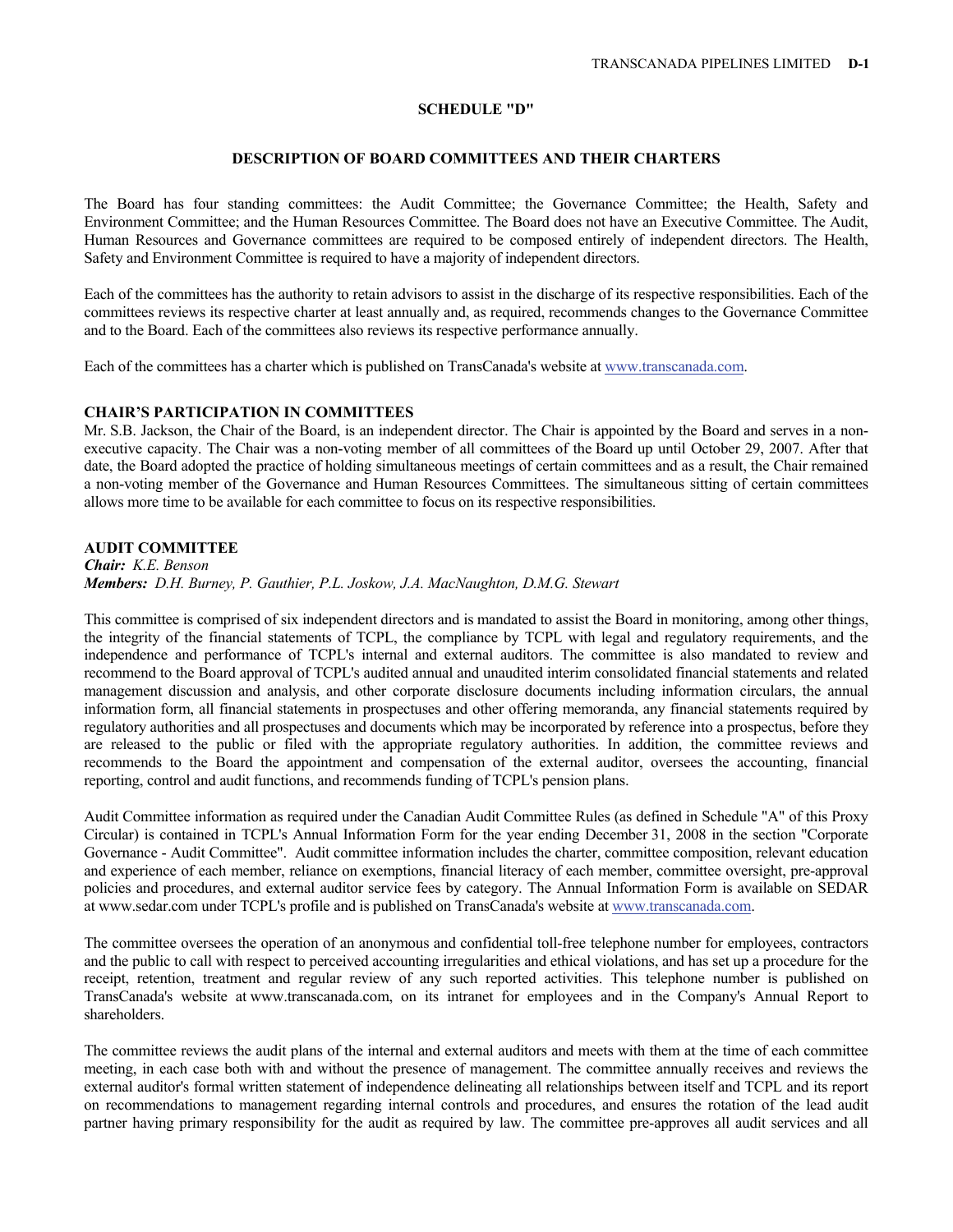#### TRANSCANADA PIPELINES LIMITED **D-2**

permitted non-audit services. In addition, the committee discusses with management TCPL's material financial risk exposures and the actions management has taken to monitor and control such exposures, reviews the internal control procedures to oversee their effectiveness, monitors compliance with TCPL's policies and codes of business ethics, and reports on these matters to the Board. The committee reviews and approves the investment objectives and choice of investment managers for the Canadian pension plans and considers and approves any significant changes to those plans relating to financial matters.

There were eight meetings of the Audit Committee in 2008 (seven regularly scheduled, one special and one training session in relation to International Financial Reporting Standards (IFRS)).

### **GOVERNANCE COMMITTEE**

*Chair: W.K. Dobson Members: D.H. Burney, P.L. Joskow, J.A. MacNaughton, D.P. O'Brien* 

This committee is comprised of five independent directors and is mandated to enhance TCPL's governance through a continuing assessment of TCPL's approach to corporate governance. The committee is mandated to identify qualified individuals to become Board members, to recommend to the Board nominees for election as directors at each annual meeting of shareholders and to annually recommend to the Board placement of directors on committees. The committee annually reviews the independence status of each director in accordance with written criteria in order to provide the Board with guidance for its annual determination of director independence and for the placement of members on committees. The committee also oversees the risk management activities of TCPL. The committee monitors, reviews with management and makes recommendations related to TCPL's risk management programs and policies on an ongoing basis.

The committee reviews and reports to the Board on the performance of individual directors, the Board as a whole and each of the committees, in conjunction with the Chair of the Board. The committee also monitors the relationship between management and the Board, and reviews TCPL's structures to ensure that the Board is able to function independently of management. The committee chair annually reviews the performance of the Chair of the Board. The committee is also responsible for an annual review of director compensation and for the administration of the Share Unit Plan for Non-Employee Directors (1998).

The committee monitors best governance practice and ensures any corporate governance concerns are raised with management. The committee ensures the Company has a best practice orientation package and monitors continuing education for all directors. In addition, the Committee has responsibility for oversight of the Company's Strategic Planning process.

There were three meetings of the Governance Committee in 2008.

# **HUMAN RESOURCES COMMITTEE**

*Chair: W.T. Stephens Members: W.K. Dobson, E.L. Draper, K.L. Hawkins, D.P. O'Brien* 

This committee is comprised of five independent directors and is mandated to review the Company's human resources policies and plans, monitor succession planning and to assess the performance of the Chief Executive Officer and other senior officers of TCPL against pre-established performance objectives. The committee approves the salary and other remuneration to be awarded to senior executive officers of TCPL. A report on senior management development and succession is prepared annually for presentation to the Board. The committee reports to the Board with recommendations on the remuneration package for the CEO and reviews the CEO's objectives on an annual basis. The committee approves all longer-term compensation including stock options and any major changes to TCPL's compensation and benefit plans. The committee considers and approves any changes to TCPL's pension plans relating to benefits provided under these plans. The Committee is also responsible for the review of the executive share ownership levels.

There were four meetings of the Human Resources Committee in 2008.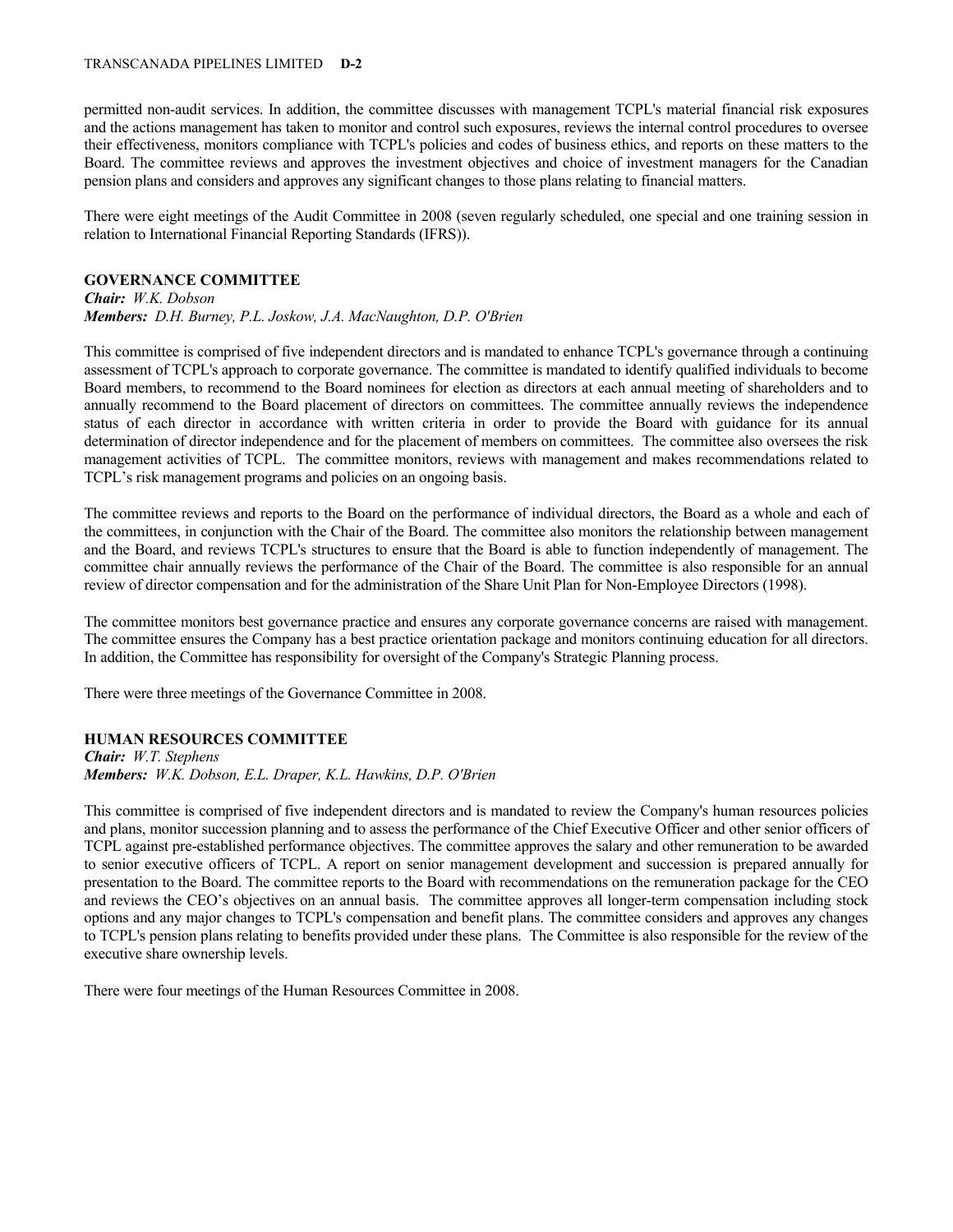# **HEALTH, SAFETY AND ENVIRONMENT COMMITTEE**

*Chair: E.L. Draper* 

*Members: P. Gauthier, K.L. Hawkins, W.T. Stephens, D.M.G. Stewart* 

This committee is comprised of five independent directors and is mandated to monitor the health, safety, security and environmental practices and procedures of TCPL and its subsidiaries for compliance with applicable legislation, conformity with industry standards and prevention or mitigation of losses. The committee also considers whether the implementation of TCPL's policies related to health, safety, security and environmental matters are effective, including policies and practices to prevent loss or injury to TCPL's employees and its assets, networks or infrastructure from malicious acts, natural disasters or other crisis situations. The committee reviews reports and, when appropriate, makes recommendations to the Board on TCPL's policies and procedures related to health, safety, security and the environment. This committee meets separately with officers of TCPL and its business units who have responsibility for these matters and reports to the Board on such meetings.

There were three meetings of the Health, Safety and Environment Committee in 2008.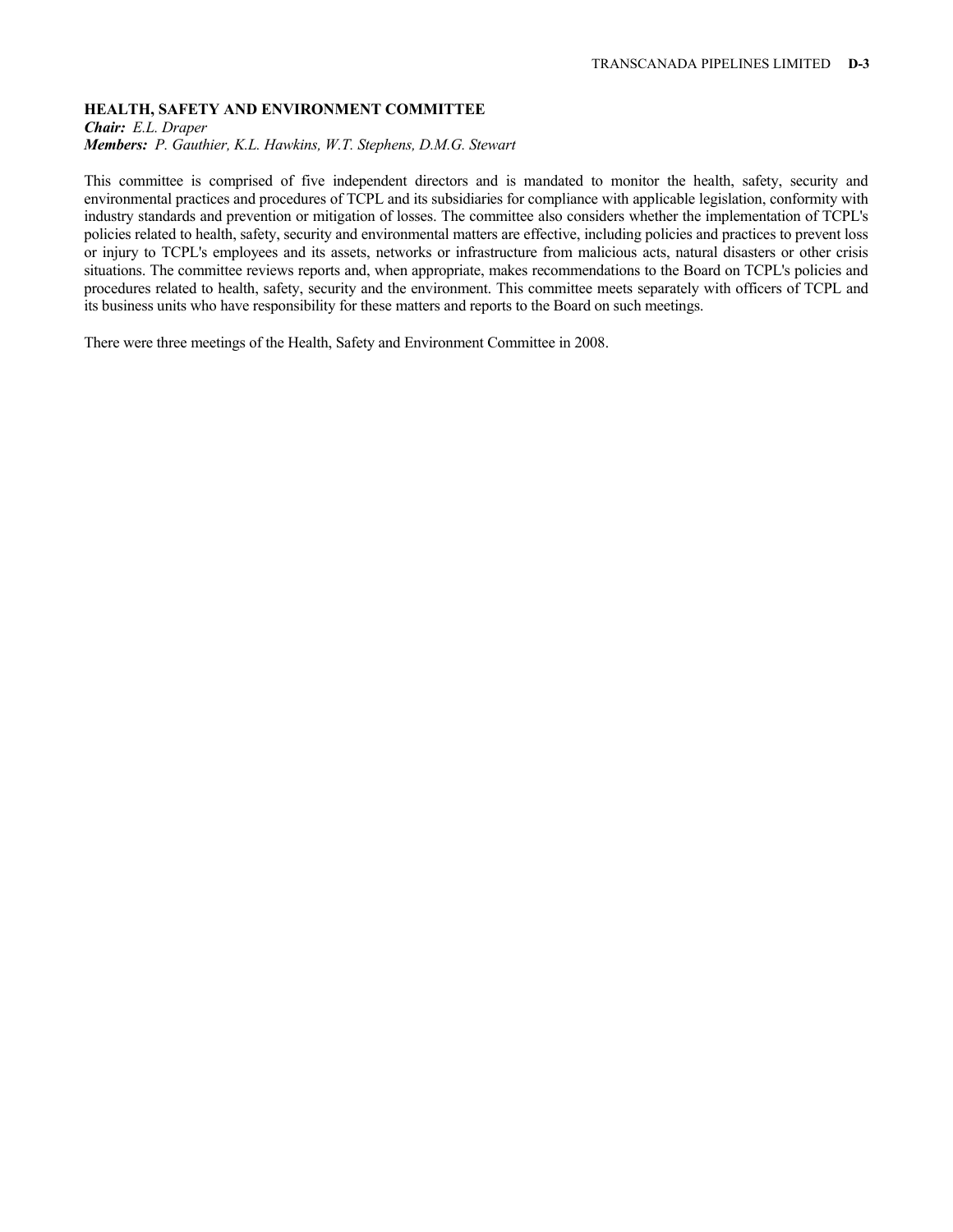#### **SCHEDULE "E"**

# **CHARTER OF THE BOARD OF DIRECTORS**

#### **I. INTRODUCTION**

- A. The Board's primary responsibility is to foster the long-term success of the Company consistent with the Board's fiduciary responsibility to the shareholders to maximize shareholder value.
- B. The Board of Directors has plenary power. Any responsibility not delegated to management or a committee of the Board remains with the Board. This Charter is prepared to assist the Board and management in clarifying responsibilities and ensuring effective communication between the Board and management.

## **II. COMPOSITION AND BOARD ORGANIZATION**

- A. Nominees for directors are initially considered and recommended by the Governance Committee of the Board, approved by the entire Board and elected annually by the shareholders of the Company.
- B. The Board must be comprised of a majority of members who have been determined by the Board to be independent. A member is independent if the member has no direct or indirect relationship which could, in the view of the Board, reasonably interfere with the exercise of a member's independent judgment.
- C. Directors who are not members of management will meet on a periodic basis to discuss matters of interest independent of any influence from management.
- D. Certain of the responsibilities of the Board referred to herein may be delegated to committees of the Board. The responsibilities of those committees will be as set forth in their Charter, as amended from time to time.

### **III. DUTIES AND RESPONSIBILITIES**

### **A. Managing the Affairs of the Board**

 The Board operates by delegating certain of its authorities, including spending authorizations, to management and by reserving certain powers to itself. Certain of the legal obligations of the Board are described in detail in Section IV. Subject to these legal obligations and to the Articles and By-laws of the Company, the Board retains the responsibility for managing its own affairs, including:

- i) planning its composition and size;
- ii) selecting its Chair;
- iii) nominating candidates for election to the Board;
- iv) determining independence of Board members;
- v) approving committees of the Board and membership of directors thereon;
- vi) determining director compensation; and
- vii) assessing the effectiveness of the Board, committees and directors in fulfilling their responsibilities.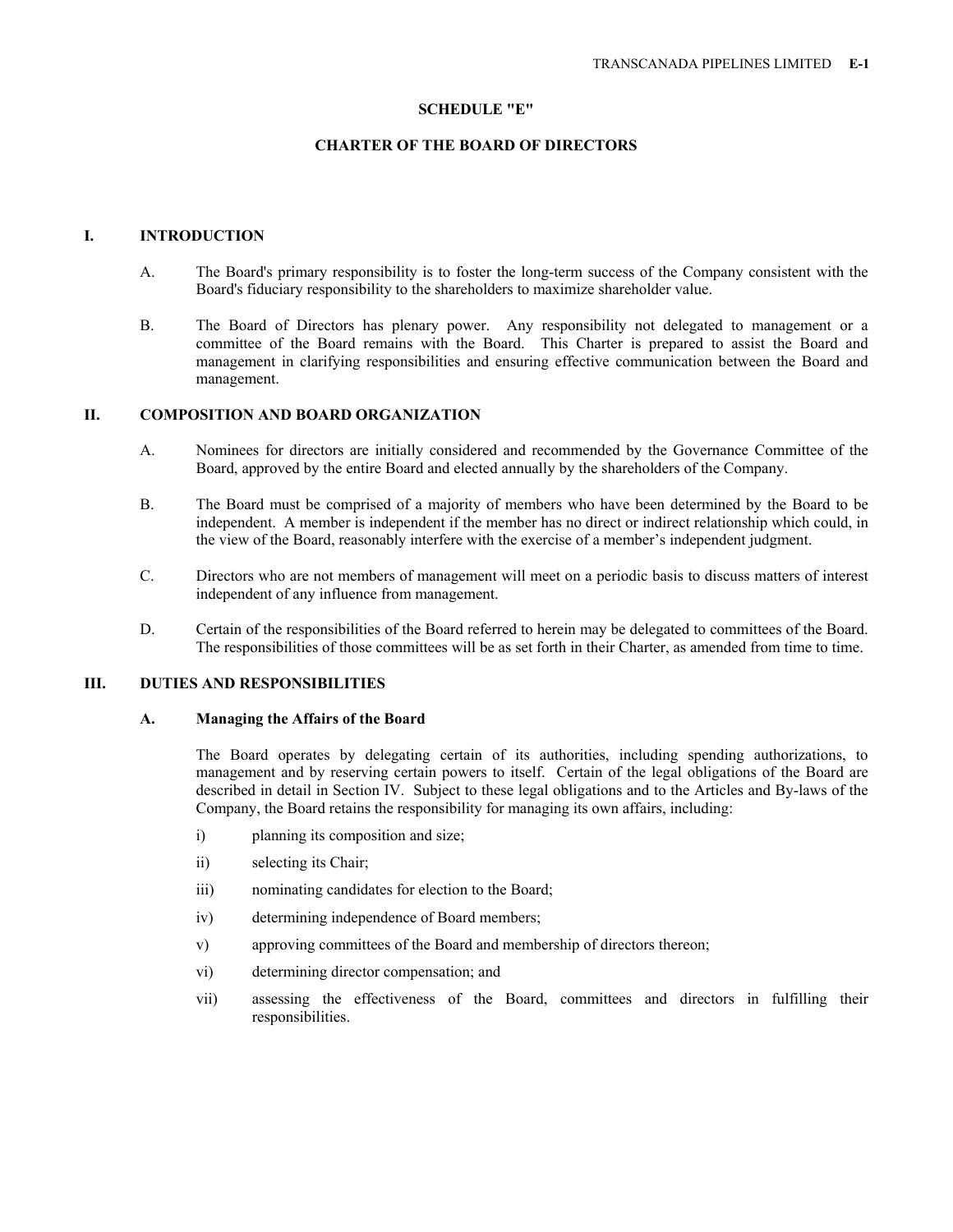### **B. Management and Human Resources**

The Board has the responsibility for:

- i) the appointment and succession of the Chief Executive Officer (CEO) and monitoring CEO performance, approving CEO compensation and providing advice and counsel to the CEO in the execution of the CEO's duties;
- ii) approving a position description for the CEO;
- iii) reviewing CEO performance at least annually, against agreed-upon written objectives;
- iv) approving decisions relating to senior management, including the:
	- a) appointment and discharge of officers of the Company and members of the senior leadership team;
	- b) compensation and benefits for members of the senior leadership team;
	- c) acceptance of outside directorships on public companies by executive officers (other than not-for-profit organizations);
	- d) annual corporate and business unit performance objectives utilized in determining incentive compensation or other awards to officers; and
	- e) employment contracts, termination and other special arrangements with executive officers, or other employee groups if such action is likely to have a subsequent material<sup>1</sup> impact on the Company or its basic human resource and compensation policies.
- v) taking all reasonable steps to ensure succession planning programs are in place, including programs to train and develop management;
- vi) approving certain matters relating to all employees, including:
	- a) the annual salary policy/program for employees;
	- b) new benefit programs or changes to existing programs that would create a change in cost to the Company in excess of \$10,000,000 annually;
	- c) pension fund investment guidelines and the appointment of pension fund managers; and
	- d) material benefits granted to retiring employees outside of benefits received under approved pension and other benefit programs.

# **C. Strategy and Plans**

 $\overline{a}$ 

The Board has the responsibility to:

- i) participate in strategic planning sessions to ensure that management develops, and ultimately approve, major corporate strategies and objectives;
- ii) approve capital commitment and expenditure budgets and related operating plans;
- iii) approve financial and operating objectives used in determining compensation;
- iv) approve the entering into, or withdrawing from, lines of business that are, or are likely to be, material to the Company;
- v) approve material divestitures and acquisitions; and
- vi) monitor management's achievements in implementing major corporate strategies and objectives, in light of changing circumstances.

<sup>&</sup>lt;sup>1</sup>For purposes of this Charter, the term "material" includes a transaction or a series of related transactions that would, using reasonable business judgment and assumptions, have a meaningful impact on the Corporation. The impact could be relative to the Corporation's financial performance and liabilities as well as its reputation.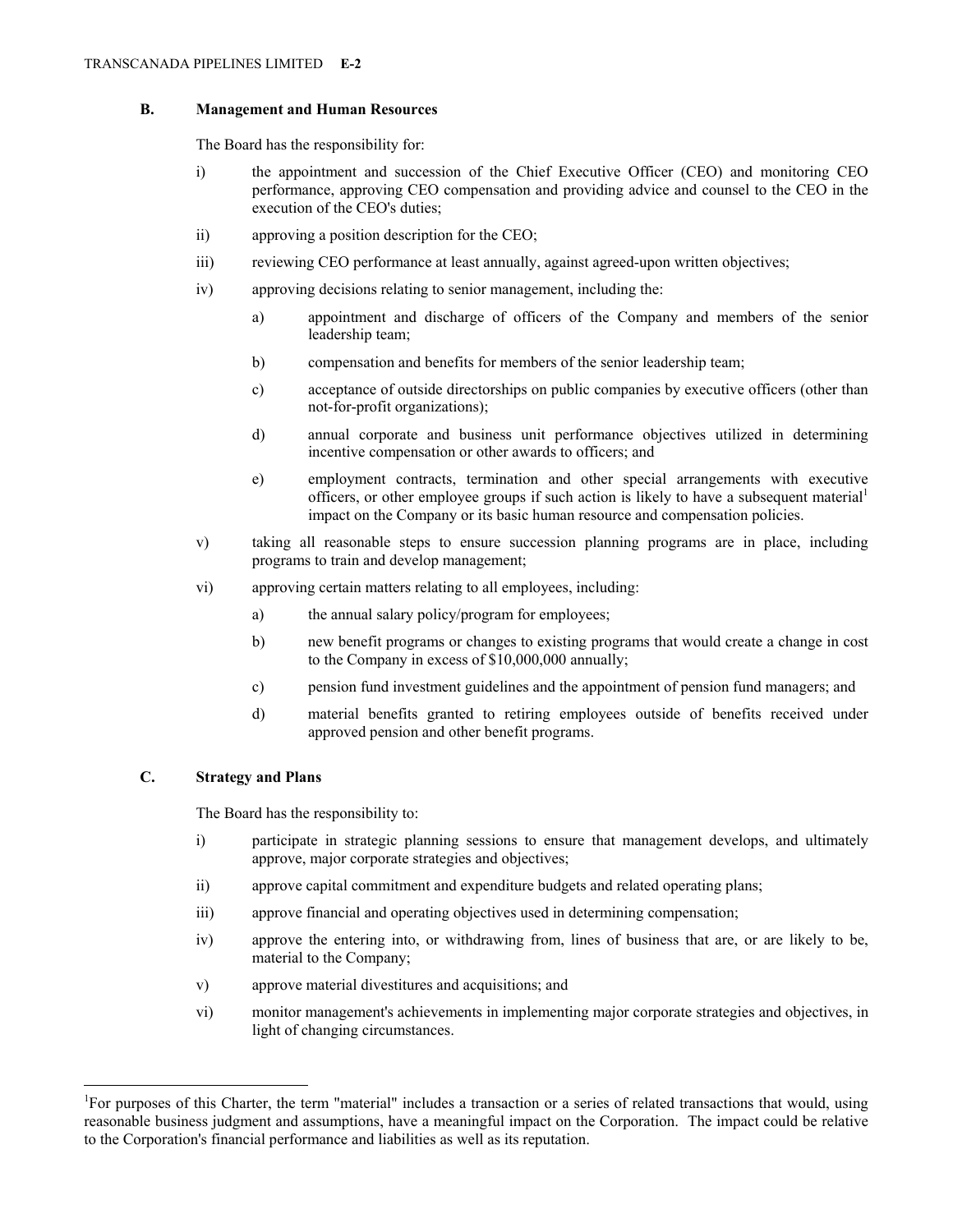## **D. Financial and Corporate Issues**

The Board has the responsibility to:

- i) take reasonable steps to ensure the implementation and integrity of the Company's internal control and management information systems;
- ii) monitor operational and financial results;
- iii) approve annual financial statements and related Management's Discussion and Analysis, review quarterly financial results and approve the release thereof by management;
- iv) approve the Management Proxy Circular, Annual Information Form and documents incorporated by reference therein;
- v) declare dividends;
- vi) approve financings, changes in authorized capital, issue and repurchase of shares, issue and redemption of debt securities, listing of shares and other securities, issue of commercial paper, and related prospectuses and trust indentures;
- vii) recommend appointment of external auditors and approve auditors' fees;
- viii) approve banking resolutions and significant changes in banking relationships;
- ix) approve appointments, or material changes in relationships with corporate trustees;
- x) approve contracts, leases and other arrangements or commitments that may have a material impact on the Company;
- xi) approve spending authority guidelines; and
- xii) approve the commencement or settlement of litigation that may have a material impact on the Company.

### **E. Business and Risk Management**

The Board has the responsibility to:

- i) take reasonable steps to ensure that management has identified the principal risks of the Company's business and implemented appropriate strategies to manage these risks, understands the principal risks and achieves a proper balance between risks and benefits;
- ii) review reports on capital commitments and expenditures relative to approved budgets;
- iii) review operating and financial performance relative to budgets or objectives;
- iv) receive, on a regular basis, reports from management on matters relating to, among others, ethical conduct, environmental management, employee health and safety, human rights, and related party transactions; and
- v) assess and monitor management control systems by evaluating and assessing information provided by management and others (e.g. internal and external auditors) about the effectiveness of management control systems.

# **F. Policies and Procedures**

The Board has responsibility to:

- i) monitor compliance with all significant policies and procedures by which the Company is operated;
- ii) direct management to ensure the Company operates at all times within applicable laws and regulations and to the highest ethical and moral standards;
- iii) provide policy direction to management while respecting its responsibility for day-to-day management of the Company's businesses; and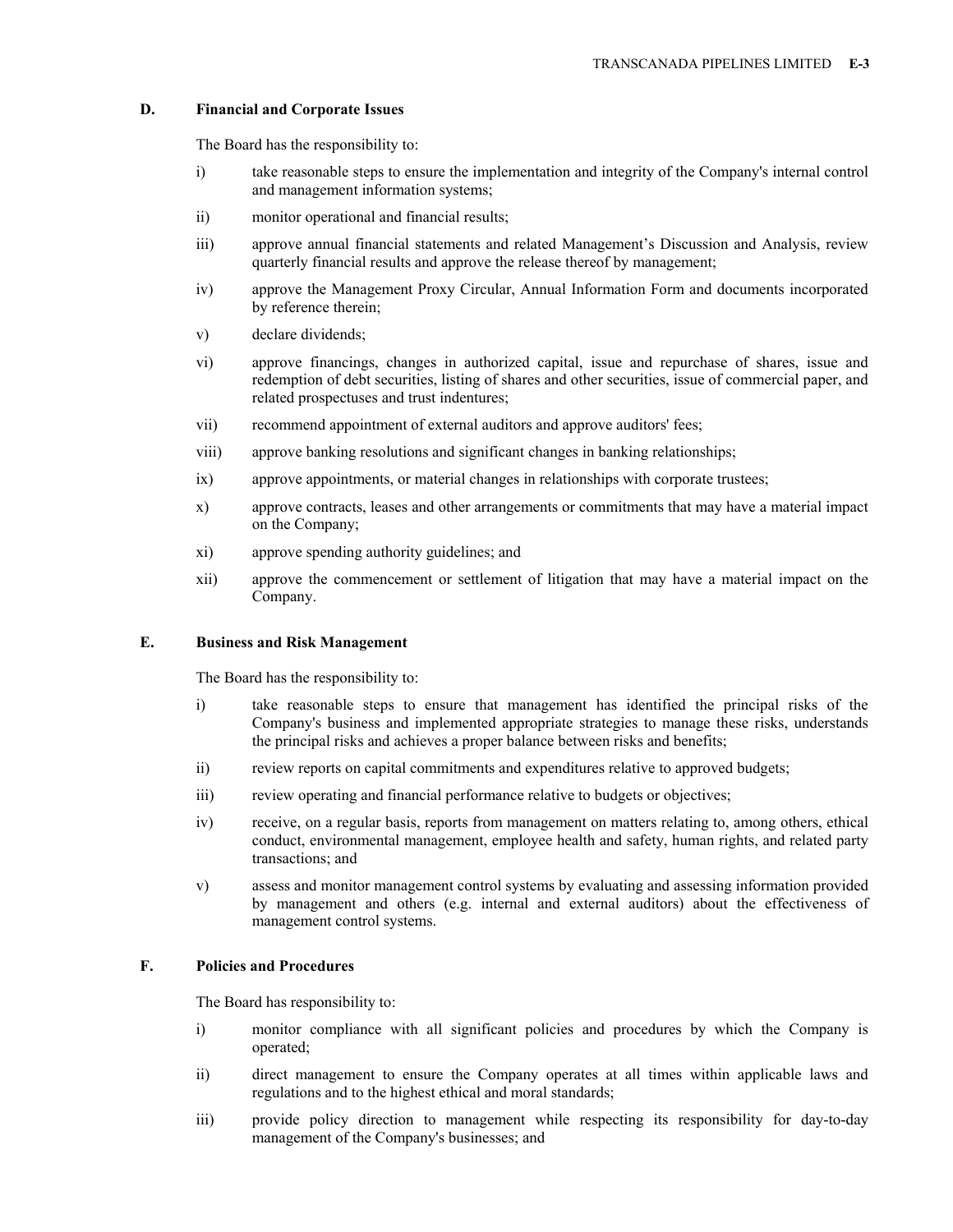iv) review significant new corporate policies or material amendments to existing policies (including, for example, policies regarding business conduct, conflict of interest and the environment).

# **G. Compliance Reporting and Corporate Communications**

The Board has the responsibility to:

- i) take all reasonable steps to ensure the Company has in place effective disclosure and communication processes with shareholders and other stakeholders and financial, regulatory and other recipients;
- ii) approve interaction with shareholders on all items requiring shareholder response or approval;
- iii) take all reasonable steps to ensure that the financial performance of the Company is adequately reported to shareholders, other security holders and regulators on a timely and regular basis;
- iv) take all reasonable steps to ensure that financial results are reported fairly and in accordance with generally accepted accounting principles;
- v) take all reasonable steps to ensure the timely reporting of any other developments that have significant and material impact on the Company; and
- vi) report annually to shareholders on the Board's stewardship for the preceding year (the Annual Report).

# **IV. GENERAL LEGAL OBLIGATIONS OF THE BOARD OF DIRECTORS**

- A. The Board is responsible for:
	- i) directing management to ensure legal requirements have been met and documents and records have been properly prepared, approved and maintained;
	- ii) approving changes in the By-laws and Articles of Incorporation, matters requiring shareholder approval, and agendas for shareholder meetings;
	- iii) approving the Company's legal structure, name, logo, mission statement and vision statement; and
	- iv) performing such functions as it reserves to itself or which cannot, by law, be delegated to Committees of the Board or to management.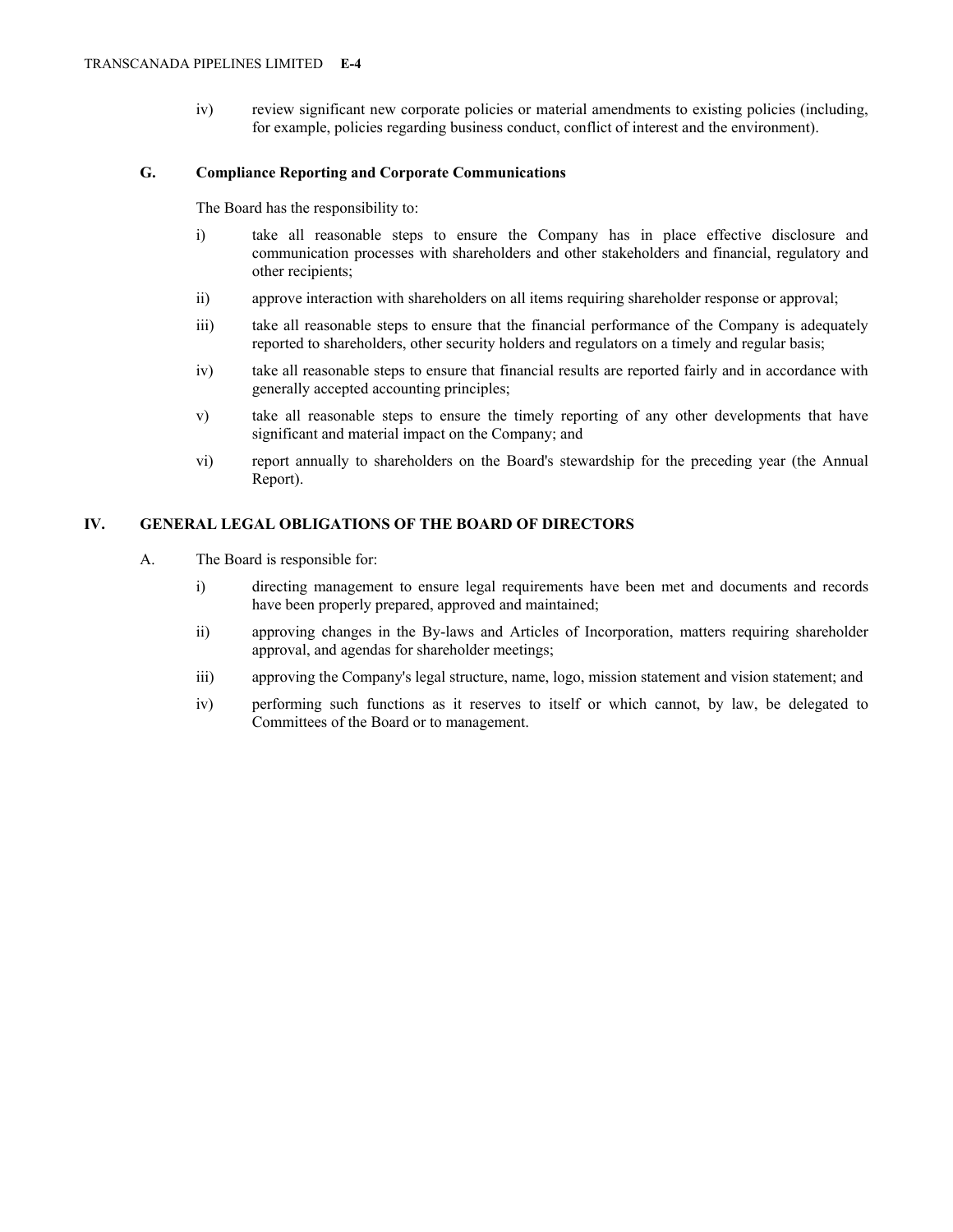## **SCHEDULE "F"**

### **COMPENSATION DISCUSSION AND ANALYSIS**

The following information is excerpted from TransCanada's Proxy Circular. Unless as otherwise defined in this Schedule "F", all capitalized terms used from herein shall have the same meaning ascribed to them in TransCanada's Proxy Circular.

This section explains how our executive compensation program is designed and operated with respect to our President and CEO (referred to as "CEO" in the narrative discussion in this section and under the section entitled "Executive Compensation Tables"), Chief Financial Officer ("CFO"), and the three other most highly compensated executives included in this reported financial year (collectively referred to as our "Executive Officers"). This section also identifies the objectives and material elements of compensation awarded to the Executive Officers and the reasons supporting such awards. For a complete understanding of our executive compensation program, this Compensation Discussion and Analysis should be read in conjunction with the Summary Compensation Table and other executive compensation-related disclosure included in this Schedule "F".

## **SUMMARY FOR 2008**

The Human Resources Committee of the Board of Directors (the "HR Committee") utilizes a pay-for-performance philosophy to determine market competitive Total Direct Compensation for our Executive Officers that is commensurate with results generated by the Company for its shareholders. Total Direct Compensation represents the combined value of fixed compensation and performance-based variable incentive compensation. To attract and retain top talent, fixed compensation is generally targeted at the median of our comparator market and performance recognition occurs through the delivery of variable short and longer-term incentive compensation.

In evaluating 2008 corporate performance, the HR Committee considered a number of qualitative and quantitative factors including financial results, the quality of earnings, execution of on-going projects and transactions, safety, operational performance and progress on key growth initiatives. For 2008, the HR Committee determined the overall corporate performance rating to be "above target". This rating did not trigger any specific awards but rather served to provide general context for the HR Committee's subsequent review of the Executive Officers' individual performance. The Total Direct Compensation decisions made by the HR Committee in 2009 following the assessment of performance in 2008 are noted in the section "Compensation Decisions Made for 2008 – Total Direct Compensation Awards", below.

Additionally, the 2006 performance share unit grant vested on December 31, 2008. The HR Committee considered the results achieved against the pre-established three-year performance objectives for that grant and determined that 100% of outstanding units would vest for payment. This represents a level of performance that is "at target". More information regarding the 2006 performance share unit grant is noted in the section "Compensation Decisions Made for 2008 – Mid-term Incentive Performance", below.

# **COMPENSATION PHILOSOPHY**

TransCanada's executive compensation program has the following objectives:

- to provide a compensation package that proportionally rewards individual contributions in light of overall business results;
- to be competitive in level and form with the external market;
- to align executives' interests with shareholders and customers; and
- to support the attraction, engagement and retention of executives.

### **Market Benchmarking**

Market competitive compensation is a key objective of the executive compensation program. During compensation deliberations, the HR Committee considers comparable market data from Canadian-based energy companies that are generally of similar size and scope to TransCanada, and represent the market in which TransCanada may compete for talent (the "Comparator Group").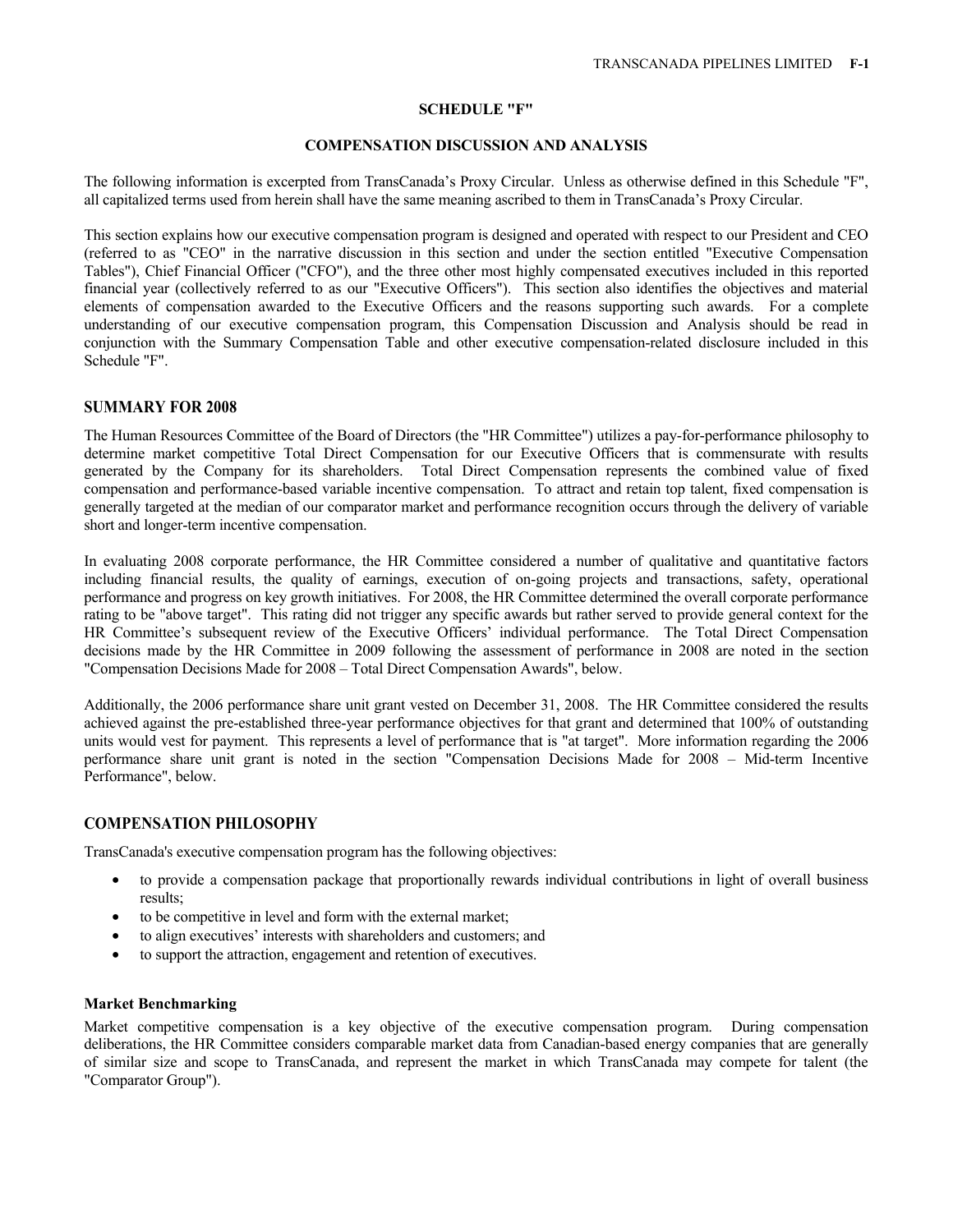The composition of the Comparator Group is reviewed annually by the HR Committee for its on-going business relevance to TransCanada. An overview of the 2008 characteristics of the Comparator Group, as compared to TransCanada's 2008 characteristics, is provided in the following table:

|                                                | <b>TRANSCANADA</b>              |                                                             | <b>COMPARATOR GROUP</b> |
|------------------------------------------------|---------------------------------|-------------------------------------------------------------|-------------------------|
| <b>INDUSTRY</b>                                | North American Pipelines, Power | Canadian Oil and Gas, Pipelines, Power,<br><b>Utilities</b> |                         |
| <b>LOCATION</b>                                | Calgary                         | Principally Alberta                                         |                         |
|                                                |                                 | <b>MEDIAN</b>                                               | <b>75th PERCENTILE</b>  |
| REVENUE <sup>(1)</sup>                         | \$8.8 billion                   | \$7.7 billion                                               | $$15.3$ billion         |
| <b>MARKET</b><br>CAPITALIZATION <sup>(2)</sup> | \$19.2 billion                  | \$14.7 billion                                              | \$26.4 billion          |
| ASSETS <sup>(1)</sup>                          | \$30.3 billion                  | \$13.5 billion                                              | \$21.6 billion          |
| EMPLOYEES <sup>(1)</sup>                       | Approximately 3,600             | 2,795                                                       | 5,397                   |

(1) Revenue, assets and number of employees reflect 2007 information.

(2) Market Capitalization value noted is calculated as at December 31, 2008 by multiplying the monthly closing price by the quarterly common shares outstanding for the most recently available quarter.

The members of the Compensation Comparator Group for 2008 were as follows:

| Alliance Pipeline Ltd.                  | Fortis Inc.               |
|-----------------------------------------|---------------------------|
| ATCO Ltd. & Canadian Utilities Limited  | Husky Energy Inc.         |
| BP Canada Energy Company                | Imperial Oil Ltd.         |
| Canadian Natural Resources Ltd.         | Kinder Morgan Canada Inc. |
| Chevron Texaco Canada Resources         | Nexen Inc.                |
| ConocoPhillips Canada Resources Ltd.    | Petro-Canada              |
| Devon Canada Corporation                | Shell Canada Ltd.         |
| Emera Inc.                              | Spectra Energy            |
| Enbridge Inc. / Enbridge Pipelines Inc. | Suncor Energy Inc.        |
| <b>EnCana Corporation</b>               | Syncrude Canada Ltd.      |
| EPCOR Utilities Inc.                    | Talisman Energy Inc.      |
| ExxonMobil Canada                       | TransAlta Corporation     |
|                                         |                           |

The compensation data from the Comparator Group (the "Comparator Market Data") provides the initial reference point for the HR Committee. The annual Total Direct Compensation value an Executive Officer is awarded will vary based on an assessment of their individual performance (as described below) and in accordance with the following guidelines:

| IF PERFORMANCE            |               | TOTAL DIRECT COMPENSATION                                                             |
|---------------------------|---------------|---------------------------------------------------------------------------------------|
| meets objectives          | →             | will be comparable to median Total Direct Compensation market data                    |
| exceeds objectives        | $\rightarrow$ | will be comparable to above-median market data <sup>(1)</sup>                         |
| falls short of objectives | →             | market positioning will be adjusted downward from the previous<br>year <sup>(2)</sup> |

(1) The degree to which an Executive Officer's Total Direct Compensation value is positioned above the median is relative to his or her assessed individual performance level.

(2) The degree to which the pay is adjusted downward is also relative to individual performance. The adjustment is typically made through variable rather than fixed compensation.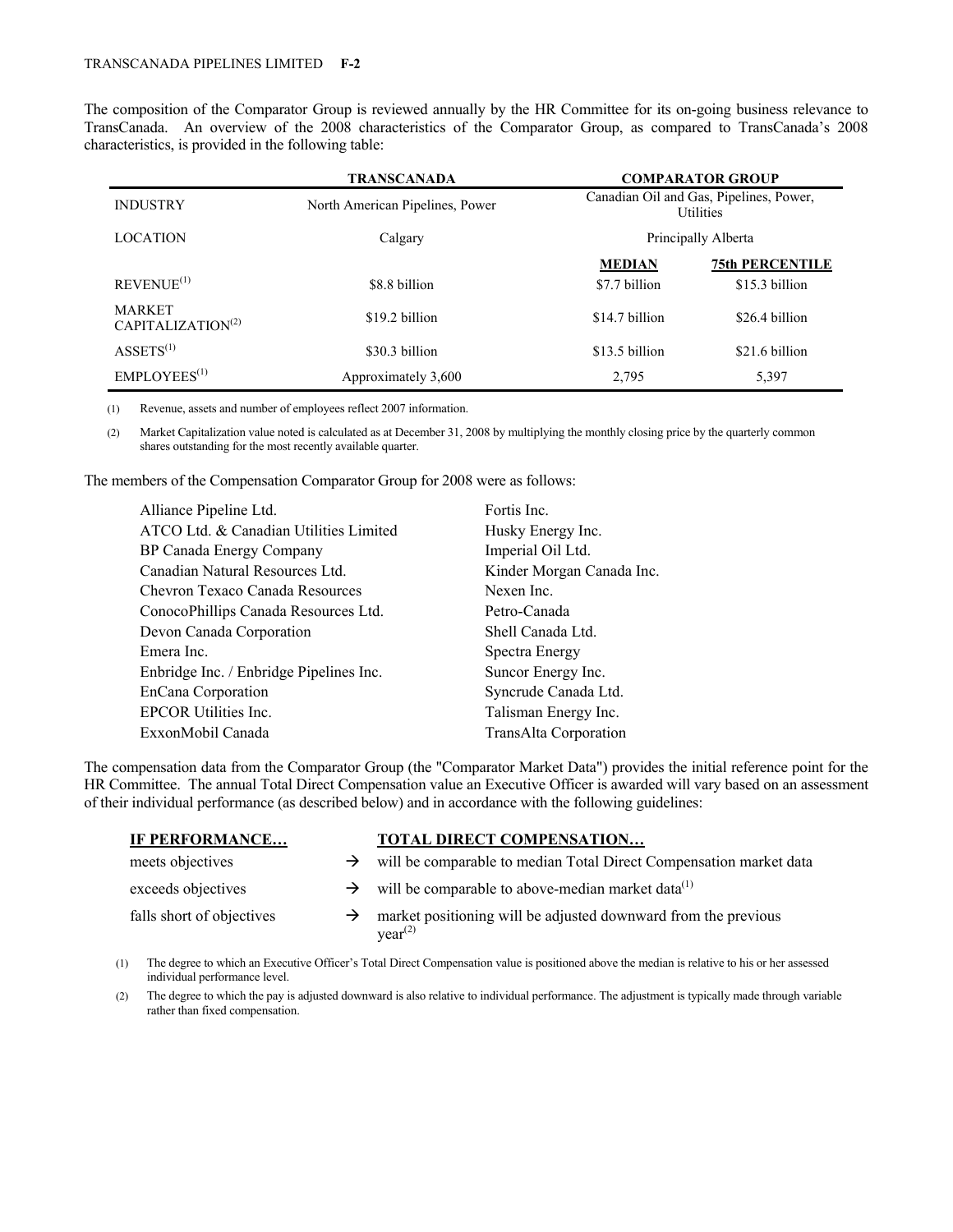# **COMPENSATION DECISION-MAKING PROCESS**

#### **The Role of the HR Committee**

The HR Committee approves, or recommends for approval, all remuneration to be awarded through the executive compensation program to the Executive Officers. The HR Committee directs management to gather information on its behalf, and provide initial analysis and commentary. The HR Committee reviews this material along with other information received from external advisors in its deliberations before considering or rendering decisions. The HR Committee has full discretion to adopt or alter management recommendations or to consult its own external advisors.

The HR Committee recognizes the importance of maintaining sound governance practices for the development and administration of executive compensation and benefit programs, and has instituted processes that enhance the HR Committee's ability to effectively carry out its responsibilities. Examples of processes that the HR Committee uses include:

- holding in-camera sessions without Company management present prior to and following every regularly scheduled HR Committee meeting;
- hiring external consultants and advisors and requiring their attendance at specified HR Committee meetings;
- annually approving a checklist that sets out the timetable of all regularly occurring accountabilities for the HR Committee which provides context for the discussion of related items; and
- using a two-step review process where items are provided for the HR Committee's initial review at a meeting prior to the approval meeting.

## **The Role of Management**

Executive management plays an important role in our executive compensation decision-making process, due to their direct involvement in and knowledge of the business goals, strategies, experiences and performance of the Company and its various key business areas. The HR Committee engages in active discussions with the CEO concerning the determination of performance objectives, including individual goals and initiatives for Executive Officers who directly report to the CEO. Further discussions consider whether, and to what extent, criteria for the previous year have been achieved for those individuals. The CEO may also provide a self-assessment of his own individual performance objectives and/or results achieved, if requested by the HR Committee.

The CEO makes recommendations to the HR Committee regarding the level and form of compensation awards for his direct reports. The CEO does not engage in discussions with the HR Committee regarding his own Total Direct Compensation. Human Resources management provides the HR Committee and the Chair of the Board with relevant market data and other information as requested, in order to support the HR Committee's deliberations regarding the CEO's Total Direct Compensation and subsequent recommendation to the Board.

### **The Role of the External Compensation Consultant**

The HR Committee engages the services of an individual consultant (the "Consultant") from Towers Perrin to provide executive compensation consulting services. The mandate of the Consultant is to provide an assessment of management's proposals relating to the compensation of the Executive Officers, attend all HR Committee meetings (unless otherwise requested by the HR Committee Chair), and, at the request of the HR Committee Chair, provide data, analysis or opinion on compensationrelated matters under consideration by the HR Committee.

In 2008, the Consultant provided services to the HR Committee in accordance with this mandate and attended portions of all HR Committee meetings, as requested by the Chair of the HR Committee. The fees paid to Towers Perrin in 2008 for the Consultant's services to the HR Committee were approximately \$81,000. The performance of the Consultant is reviewed and the engagement is approved by the HR Committee on an annual basis.

Under the mandate, the Consultant could also provide advice to management on significant changes to compensation philosophy or programs, or other compensation matters of the Company if the work was directed or approved by the Chair of the HR Committee. These additional services were not provided by the Consultant to TransCanada in 2008. In 2008, other consultants employed by Towers Perrin provided the Company with executive and non-executive compensation analysis, Board compensation analysis, benefit and pension actuarial consulting services for both U.S. and Canadian operations and the fees paid for these services were approximately \$2.1 million. All service fees and related expenses paid to Towers Perrin, including those for the services of the Consultant, are reviewed by the HR Committee.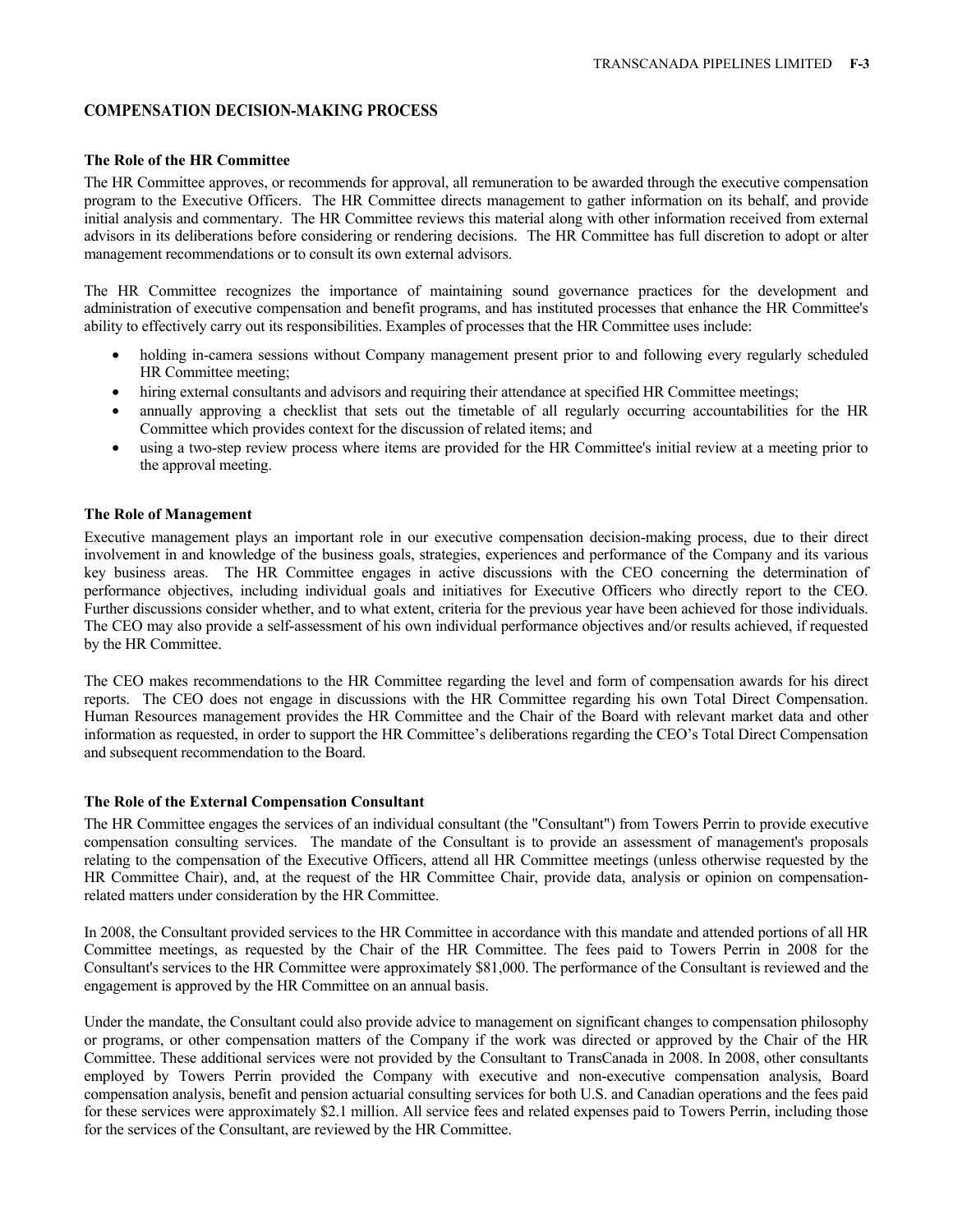### **Performance Assessment**

For Executive Officers, the HR Committee intentionally uses a compensation program premised on the sound judgment and absolute discretion of the HR Committee. The HR Committee is of the view that formulas and weightings applied to forwardlooking annual and longer-term performance objectives may lead to unintended consequences for compensation purposes. For this reason, there are no pre-established weightings applied to objectives or formulaic calculations used to determine compensation awards for Executive Officers.

The HR Committee's comprehensive assessment of the overall business performance of TransCanada, including corporate performance against objectives (both quantitative and qualitative), business circumstances and, where appropriate, relative performance against peers, provides the context for individual Executive Officer evaluations for all direct compensation awards.

### *Corporate Performance*

TransCanada's Board approves annual corporate objectives aligned with achieving the annual results required to deliver on TransCanada's key longer-term strategies for growth and value creation. These quantitative and qualitative objectives are captured, at a high level, in a corporate objectives summary document which is utilized by the HR Committee as a reference for compensation decision-making. The corporate objectives summary includes specific corporate financial objectives and captures the general qualitative objectives for key business areas.

At the end of each year, the HR Committee reviews the results achieved and discusses them with management. For the purposes of Total Direct Compensation deliberations, the HR Committee then determines an overall rating for actual corporate performance relative to an expected level of performance. This overall corporate performance rating provides general context for the HR Committee's review of individual performance by the Executive Officers.

A summary of the 2008 corporate performance results are noted in the section "Compensation Decisions Made for 2008 – Overall Corporate Performance", below.

### *Individual Performance*

The HR Committee approves annual individual performance objectives for the Executive Officers that are intended to align with the corporate objectives and reflect "key performance areas" for each executive relative to their specific role. As with the corporate objectives, individual Executive Officer's performance objectives may include a combination of quantitative and qualitative measures with no pre-determined weightings.

The HR Committee, in consultation with the CEO, reviews the achievements and overall contribution of each individual Executive Officer who reports to the CEO. The Board Chair and HR Committee have in-camera discussions to complete an independent assessment of the performance of the CEO. The HR Committee then determines an overall individual performance rating for each individual Executive Officer and considers this rating in determining Total Direct Compensation.

### **Internal Equity and Retention Value**

Executive Officer pay relative to other executives ("internal equity") is generally considered in establishing compensation levels. The difference between the CEO's compensation, the compensation of the Presidents and that of the other Executive Officers reflects, in part, the difference in their relative responsibilities. The CEO's responsibility for the management and oversight of the enterprise is greater than each of the President's respective business area portfolios. However, the Presidents' responsibilities are greater than those of other Executive Officers. As a result, the compensation level for our CEO is higher than for our Presidents, who in turn, have higher compensation levels than other Executive Officers.

The HR Committee also considers the retentive potential of its compensation decisions. Retention of the Executive Officers is critical to business continuity and succession planning.

### **Previously Awarded Compensation**

The HR Committee approves or recommends compensation awards which are not contingent on the number, term or current value of other outstanding compensation previously awarded to the individual. The HR Committee believes that reducing or limiting current stock option grants, performance share units or other forms of compensation because of prior gains realized by an Executive Officer would unfairly penalize the officer and reduce the motivation for continued high achievement. Similarly, the HR Committee does not purposefully increase long-term incentive award values in a given year to offset less-than-expected returns from previous grants.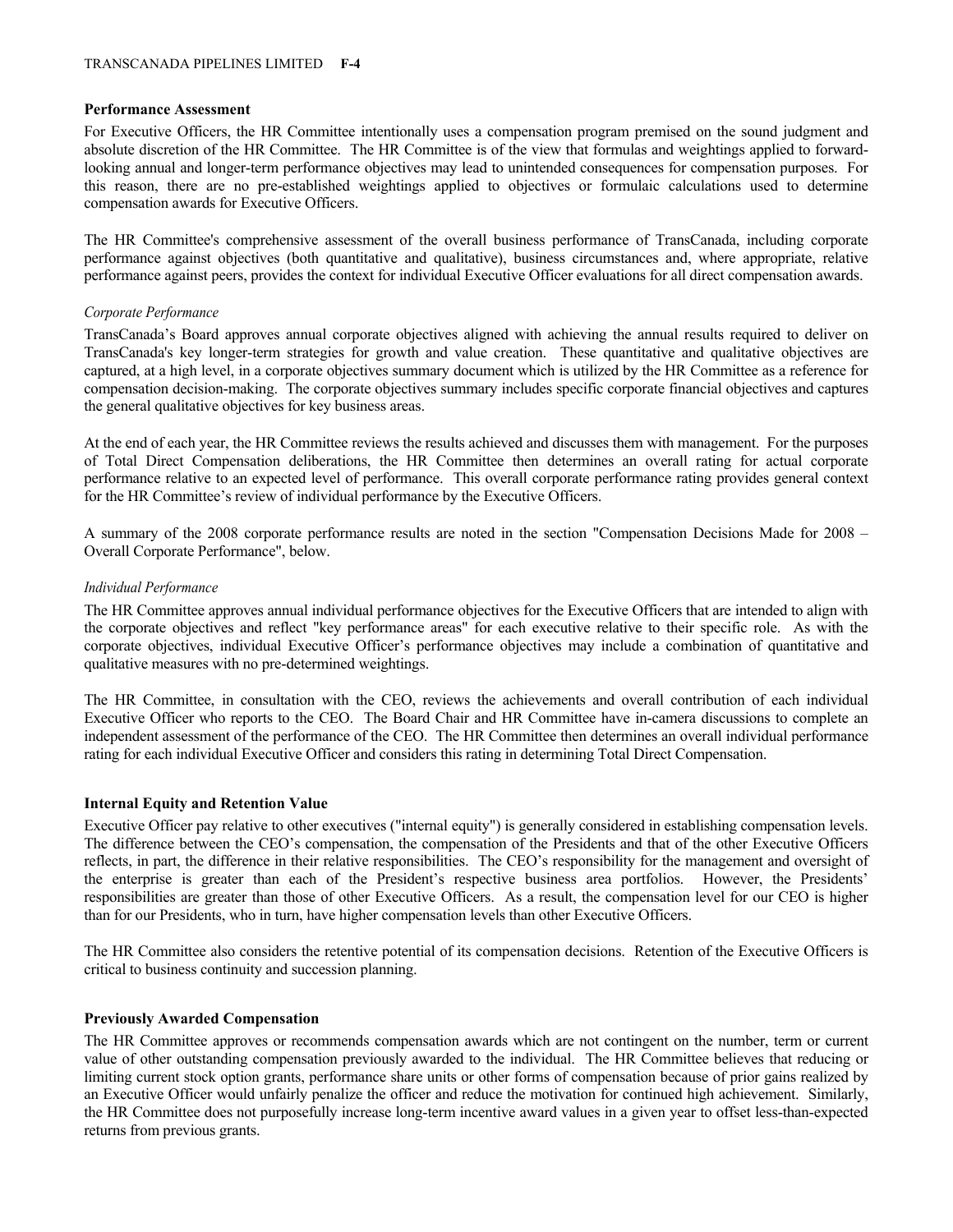During the annual Total Direct Compensation deliberations, the HR Committee is provided with summaries of the three-year history of each Executive Officer's previously awarded Total Direct Compensation. These summaries help the HR Committee to track changes in an Executive Officer's Total Direct Compensation from year to year and to remain aware of the historical compensation for each individual.

To ensure that the Company's longer-term compensation programs are effective in delivering on the objectives of the compensation philosophy, the HR Committee annually reviews modeled compensation scenarios for the Executive Officers that illustrate the impact of various future corporate performance outcomes on previously awarded and outstanding compensation (i.e., "wealth accumulation analysis"). Following their review of this material in 2008, the HR Committee found that the relationship between pay and corporate performance was appropriate for all of the Executives and that, in aggregate, the resulting compensation modeled under various corporate performance scenarios was reasonable and delivered the intended differentiation of compensation value based on performance.

#### **Share Ownership Guidelines**

In support of the Company's compensation philosophy, the HR Committee believes that executives can more effectively represent the interests of shareholders if they have a considerable investment in the common shares of TransCanada, or their economic equivalent. The HR Committee has instituted share ownership guidelines (the "Guidelines") which encourage executives to achieve an ownership level in the Company that the HR Committee views as significant in relation to each executive's base salary.

The level of ownership can be achieved through the purchase of common shares, by participation in the TransCanada Dividend Reinvestment Plan or through unvested performance share units. The Guidelines require that at least 50% of the ownership level be in "actual shares" (i.e., TransCanada common shares or units of any TransCanada sponsored limited partnership). Unvested performance share units only count to a maximum of 50% of the ownership level.

Executives generally have five years to meet their ownership requirements based on either the date they are initially included under the Guidelines or when there is a material amendment made to the Guidelines. The HR Committee receives annual updates on executive ownership levels and conformity with the Guidelines. The following table sets out the Guideline ownership levels for the Executive Officers relative to their base salary as of December 31, 2008 and the 20-day volumeweighted average closing price of TransCanada's common shares at year end which was \$32.97:

| Name                 | <b>Minimum</b><br>Ownership<br>Level <sup>(1)</sup> | <b>Minimum</b><br>Ownership<br>Value (\$) | <b>Value from Performance</b><br>Share Unit Plan $Grants^{(2)}$<br><b>(S)</b> | Value from Common<br><b>Shares or LP Units</b><br>(S) | <b>Total Value</b><br>(S) | <b>Multiple of</b><br><b>Base Salary</b> |
|----------------------|-----------------------------------------------------|-------------------------------------------|-------------------------------------------------------------------------------|-------------------------------------------------------|---------------------------|------------------------------------------|
| H.N. Kvisle $^{(3)}$ | 3x                                                  | 3,750,000                                 | 1,875,000                                                                     | 2,357,619                                             | 4,232,619                 | 3.4                                      |
| G.A. Lohnes          | 2 x                                                 | 860,000                                   | 430,000                                                                       | 439,292                                               | 869,292                   | 2.0                                      |
| R.K. Girling         | 2 x                                                 | 0.400,000                                 | 700,000                                                                       | 730,022                                               | 1,430,022                 | 2.0                                      |
| A.J. Pourbaix        | 2x                                                  | 0.400,000                                 | 700,000                                                                       | 691,612                                               | 1,391,612                 | 2.0                                      |
| D.M. Wishart         | 2 x                                                 | 1.100.000                                 | 550,000                                                                       | 1,135,619                                             | 1,685,619                 | 3.1                                      |

# **ACTUAL GUIDELINE OWNERSHIP VALUE AS AT DECEMBER 31, 2008**

(1) Minimum ownership requirement is a multiple of base salary depending on the role of the executive. Other select executives of TransCanada have a minimum ownership requirement of either one-time or two-times base salary.

(2) Under the Guidelines, the value from unvested units from the performance share unit plan is counted only to a maximum of 50% of the minimum ownership requirement.

(3) Mr. Kvisle, Director, President and Chief Executive Officer, held 71,508 common shares as of TransCanada as of December 31, 2008.

The HR Committee annually reviews a summary of ownership levels under the Guidelines and in 2008, noted that all Executive Officers had met their minimum ownership requirements. Once an executive is deemed to have reached the minimum ownership requirement, the HR Committee uses discretion in the maintenance of this level in the event of subsequent share price fluctuations.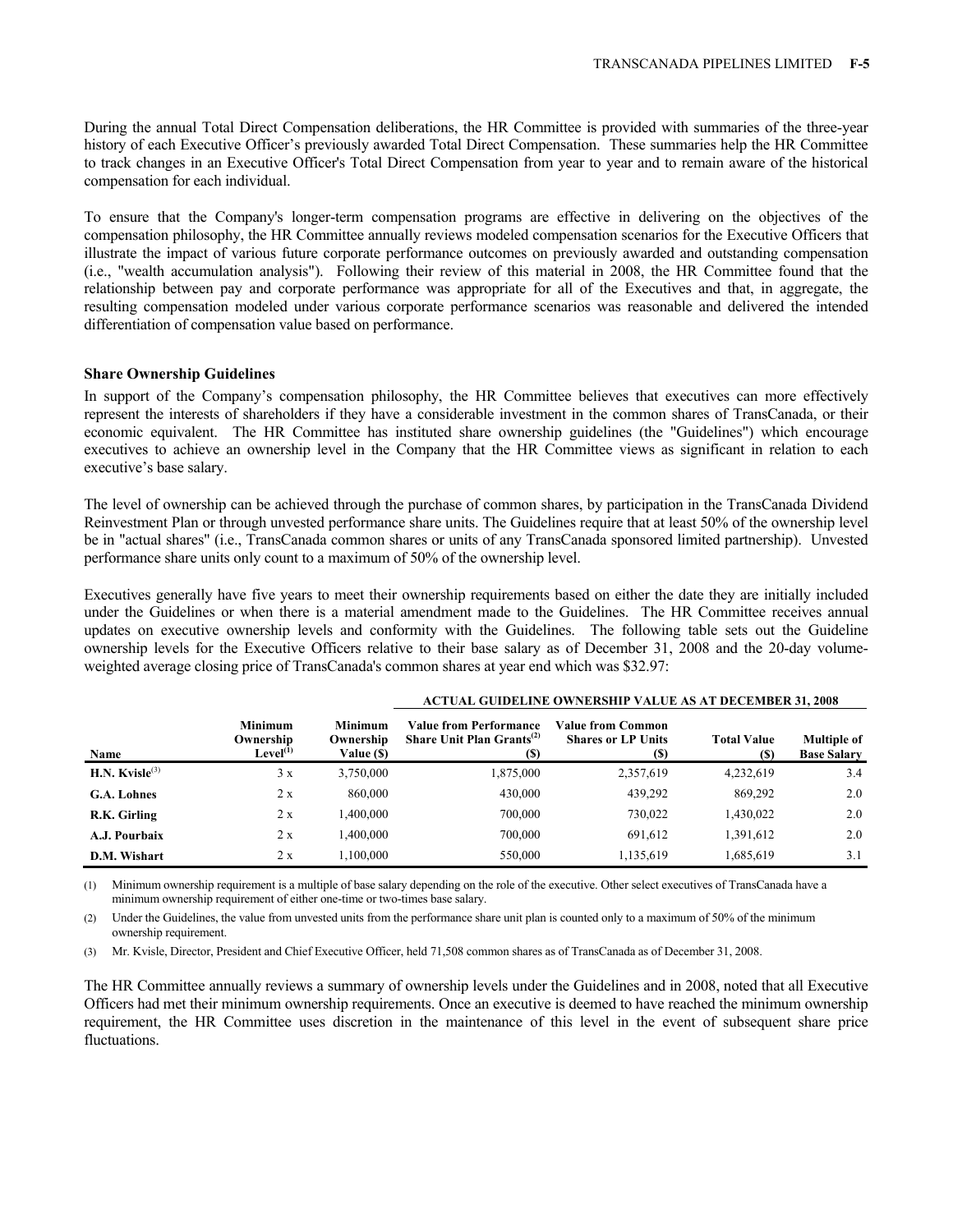# **ELEMENTS OF COMPENSATION**

Total Direct Compensation represents the combined value of fixed compensation and performance-based variable incentive compensation. Once determined, the value of Total Direct Compensation is allocated to four direct compensation elements: base salary, short-term incentive in the form of an annual cash bonus, mid-term incentives in the form of performance share units and long-term incentives in the form of stock options.

The allocation of Total Direct Compensation value to these different compensation elements is not based on a formula, but rather is intended to reflect market practices as well as the HR Committee's discretionary assessment of an Executive Officer's past contribution and ability to contribute to future short, medium and long-term business results.

| <b>Component of Total</b><br><b>Direct Compensation</b> | Type of<br>Compensation | Element                | Form                    | <b>Performance Period</b>                                             |
|---------------------------------------------------------|-------------------------|------------------------|-------------------------|-----------------------------------------------------------------------|
| <b>FIXED</b>                                            | Annual                  | Base salary            | Cash                    | l year                                                                |
|                                                         | Annual                  | Short-term incentive   | Annual cash bonus       | l year                                                                |
| <b>VARIABLE</b>                                         | Longer-term             | Medium-term incentives | Performance share units | Up to 3 years with vesting at end.<br>of term                         |
|                                                         |                         | Long-term incentives   | Stock options           | Vesting $33\frac{1}{3}\%$ each year for<br>3 years with a 7 year term |

## **Overview of Compensation Elements**

**Component of Total** 

## *Base Salary*

Base salary is the fixed portion of Total Direct Compensation and is designed to provide income certainty and to attract and retain executives. Base salaries for Executive Officers are reviewed annually and typically are positioned to align with the median of the Comparator Market Data. Variances from the median are determined by the HR Committee and may be based on individual performance, the scope of the executive's role within TransCanada, retention considerations and/or material differences in an Executive Officer's responsibilities compared with similar roles in the Comparator Group.

### *Short-term Incentives*

The annual cash bonus is a short-term incentive that is intended to reward each Executive Officer for their yearly individual contribution and performance of personal objectives in the context of overall annual corporate performance. Target payout values are not pre-established by the HR Committee but consideration is given to Comparator Market Data when determining the payout amount. The annual cash bonus is designed to motivate executives to annually achieve personal business objectives, to be accountable for their relative contribution to the Company's performance, as well as to attract and retain executives.

### *Mid-term Incentives*

Mid-term incentive compensation is provided through the granting of performance share units. This incentive arrangement is designed to motivate executives to achieve mid-term corporate objectives, align their interests with those of our shareholders and to attract and retain executives.

Executives receive a provisional grant of notional share units that is based on an allocated value of Total Direct Compensation divided by the price of TransCanada's common shares at the time of grant. During the three year grant term, granted share units accrue an amount equal to the aggregate value of quarterly dividends per common share declared and paid by TransCanada which is then reinvested in participants' accounts as additional share units. The vesting of these additional share units is subject to the same performance criteria as those units from the original grant.

The number of units that vest for payout is subject to the attainment of three-year corporate business performance objectives set by the HR Committee at the time of grant. The performance measures that will be used by the HR Committee to determine the vesting of the 2008 grant are:

- TransCanada's absolute total shareholder return ("TSR");
- relative TSR as compared to specified companies with which TransCanada may compete for capital;
- funds generated from operations per share; and
- earnings per share.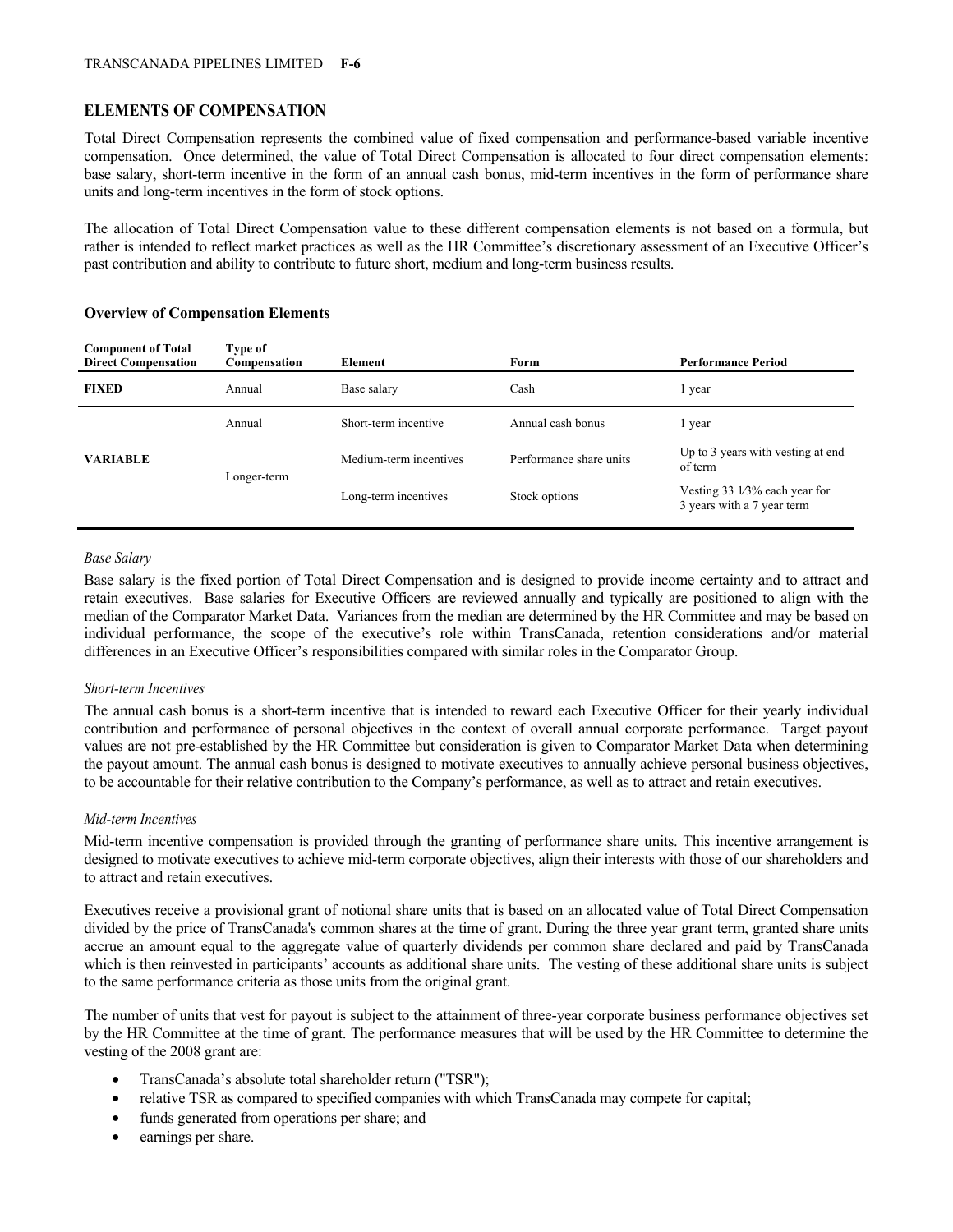There are no pre-established weightings applied to these criteria nor are there formulaic calculations used to create the final performance achievement for the grant. The HR Committee uses judgment and discretion to assess overall performance in the context of the stated criteria and business circumstances surrounding the performance achieved.

At the end of the grant term, actual results are compared against the performance objectives and participant unit totals are adjusted as follows, based on this assessment:

| PERFORMANCE LEVEL   |               | UNITS VESTING <sup>(1)</sup>        |
|---------------------|---------------|-------------------------------------|
| Below threshold     | $\rightarrow$ | zero units vest; no payment is made |
| At threshold        | $\rightarrow$ | 50% of units vest for payment       |
| At target           | $\rightarrow$ | 100% of units vest for payment      |
| At or above maximum | $\rightarrow$ | 150% of units vest for payment      |
|                     |               |                                     |

(1) If the actual performance achievement is determined by the HR Committee to align at a point between threshold and target, or target and maximum levels, the HR Committee will determine the number of units that vest on a *pro-rata* basis.

The resulting total vested units are then valued based on the price of TransCanada's common shares at the time of vesting. Executive Officers receive a cash payment, less statutory withholdings, for the total value of the vested units at the end of the grant term.

#### *Long-term Incentives*

Long-term incentive compensation is provided through the granting of stock options. This incentive arrangement is designed to motivate executives to achieve longer-term sustainable business results, align their interests with those of our shareholders and to attract and retain executives. Participants benefit only if the market value of TransCanada's common shares at the time of stock option exercise is greater than the exercise price of the stock options at the time of grant. Unless otherwise specified by the HR Committee at the time of grant, stock options vest 33 1⁄3% on each anniversary of the grant date for a period of three years and expire seven years from the grant date.

### **Stock Option Plan Information**

#### *Stock Option Granting Process*

Generally, stock option grants are determined as part of the annual deliberation regarding Total Direct Compensation. The CEO makes recommendations to the HR Committee regarding individual stock option awards for all recipients. The CEO does not engage in discussions with the HR Committee regarding his own stock option grants. Human Resources management provides the HR Committee and the Chair of the Board with relevant market data and other information in order to support the HR Committee's deliberation regarding the CEO's stock option grant recommendation to the Board.

The HR Committee reviews the appropriateness of the stock option grant recommendations from the CEO for all eligible employees and accepts or adjusts these recommendations. The HR Committee is responsible for approving all individual stock option grants, including, on rare occasions, grants that are awarded outside the annual compensation deliberation process for such things as promotions or new hires. The HR Committee is also responsible for recommending to the Board for their approval any stock option grants for the CEO.

The HR Committee approves or recommends compensation awards, including stock option grants, which are not contingent on the number, term or current value of other outstanding compensation previously awarded to the individual.

#### *Stock Option Plan Amendments*

The HR Committee has the authority to suspend or discontinue the stock option plan at any time without shareholder approval. The HR Committee may also make certain amendments to the plan without shareholder approval, including such items as setting the vesting date of a given grant and changing the expiry date of an outstanding stock option which does not entail an extension beyond the original expiry date. No amendments can be made to the stock option plan that adversely affect the rights of any option holder regarding any previously granted options without the consent of the option holder.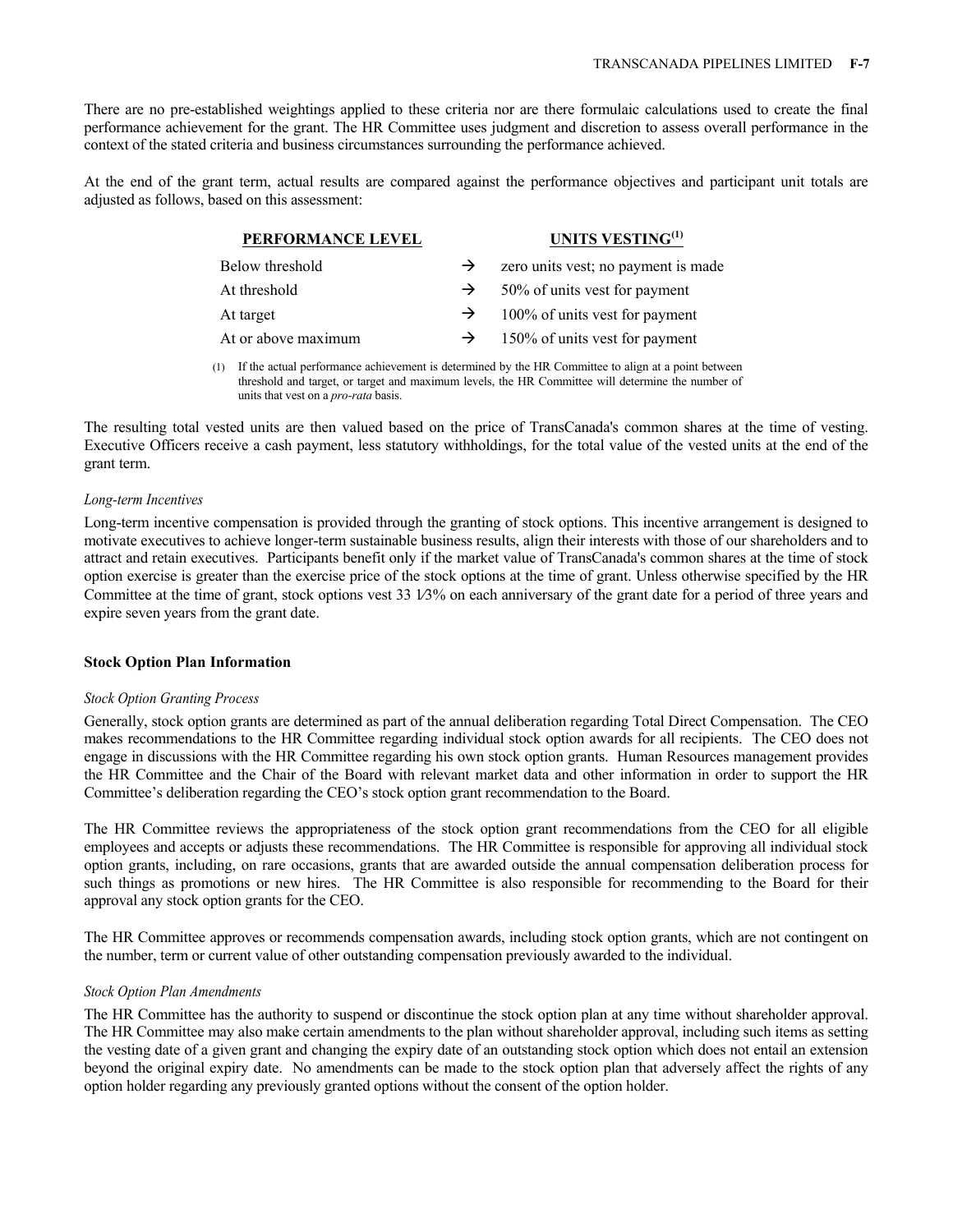#### TRANSCANADA PIPELINES LIMITED **F-8**

Management does not have a right to amend, suspend or discontinue the stock option plan. The stock option plan also provides that certain amendments be approved by the shareholders of TransCanada as provided by the rules of the Toronto Stock Exchange ("TSX"). Among other things, shareholder approval is required to increase the number of shares available for issuance under the stock option plan, to lower the exercise price of a previously granted option, to cancel and reissue an option and to extend the expiry date of an option beyond its original expiry date. In 2008, the HR Committee approved various minor changes to improve the administrative efficiency of the stock option plan which did not require shareholder approval.

## **Other Compensation**

Executive Officers receive other benefits that the Company believes are reasonable and consistent with its overall executive compensation program. These benefits, which are based on competitive market practices, support the attraction and retention of Executive Officers. Benefits include a defined benefit pension plan (as described below), traditional health and welfare programs and executive perquisites.

Our perquisite policy provides a limited number of perquisites to our Executive Officers. The Company normally gives each officer a specified dollar amount (also known as an allowance) which is received as a lump-sum cash payment and can be used for any purpose at the discretion of the Executive Officer. In 2008 the dollar amount of this allowance was \$4,500 for each of the Executive Officers including the CEO. Executive Officers are also provided with memberships to a limited number of luncheon and/or recreation clubs.

Executive Officers who work at the Company's head office are eligible for a company-paid reserve parking stall which in 2008 was valued at \$5,352. They also receive either an annual car allowance valued at \$18,000, or a similarly-valued capital allowance towards a leased vehicle and reimbursement of associated operating expenses. Any non-policy perquisites are outlined in the discussion following the Summary Compensation Table (below).

# **COMPENSATION DECISIONS MADE FOR 2008**

### **Overall Corporate Performance**

For the purposes of Total Direct Compensation deliberations, the HR Committee reviewed the 2008 corporate performance results, including the information noted below. The HR Committee used this information to determine an overall rating to provide general context for the review of individual performance by the Executive Officers.

The following outlines key financial results and common share statistics for 2008. All values are expressed in Canadian dollars:

| Key Financial Results (millions of dollars)                                           | 2008       | 2007       |
|---------------------------------------------------------------------------------------|------------|------------|
| Net Income                                                                            | \$1,440    | \$1,223    |
| Comparable Earnings $^{(1)}$                                                          | \$1,279    | \$1,100    |
| Funds Generated From Operations <sup>(1)</sup>                                        | \$3,021    | \$2,621    |
| <b>Common Share Statistics</b>                                                        | 2008       | 2007       |
| Net Income Per Share - Basic                                                          | \$2.53     | \$2.31     |
| Comparable Earnings Per Share - Basic <sup>(1)</sup>                                  | \$2.25     | \$2.08     |
| Funds Generated From Operations Per Share -<br>Basic <sup>(1)</sup>                   | \$5.30     | \$4.95     |
| Dividends Declared Per Share                                                          | \$1.44     | \$1.36     |
| Basic Common Shares Outstanding (millions)<br>Average for the period<br>End of period | 570<br>616 | 530<br>540 |
| TSR (1 year)                                                                          | $(15.1\%)$ | $3.3\%$    |
| TSR (3 year)                                                                          | $0.8\%$    | 51.5%      |

(1) Refer to the "Non-GAAP Measures" section of the 2008 Management Discussion & Analysis disclosure document for a further discussion of comparable earnings, comparable earnings per share and funds generated from operations.

Net income was \$1.4 billion in 2008 or \$2.53 per share which was an increase of approximately nine per cent on a per share basis compared to 2007. Comparable earnings for 2008 were \$1.3 billion or \$2.25 per share which was an increase of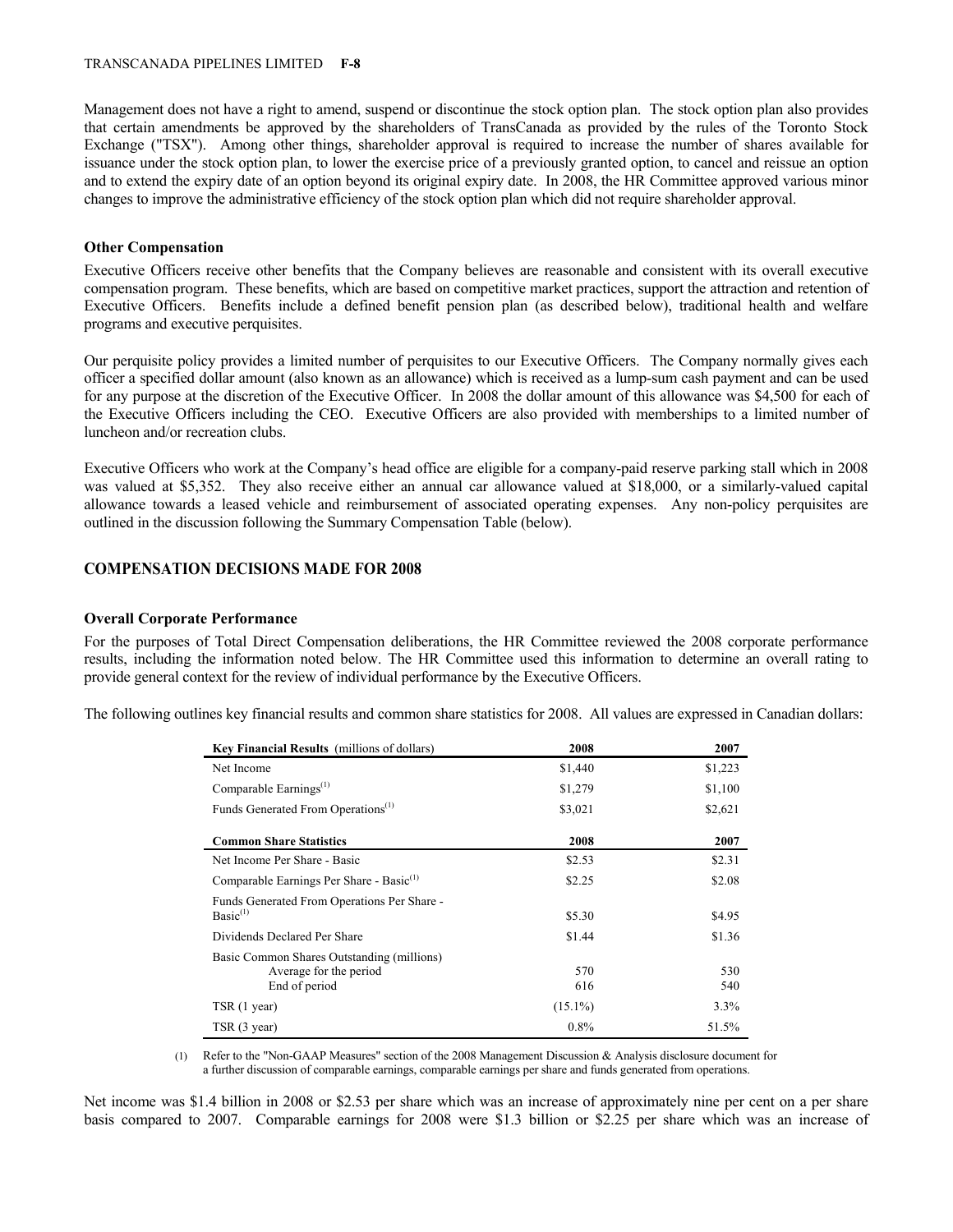approximately eight per cent on a per share basis compared to 2007. Total funds generated from operations were \$3.0 billion in 2008 or \$5.30 per share which was an increase of approximately seven per cent on a per share basis compared to 2007.

Other notable accomplishments reviewed by the HR Committee included:

- Pipeline development achievements including significant advancement on the engineering, procurement and construction activities for the initial phase of the Keystone Oil Pipeline as well as the granting by the Alaska Commissioner of Revenue and Natural Resources of a license to TransCanada under the Alaska Gasline Inducement Act to advance the Alaska Pipeline project through an open season and subsequent Federal Energy Regulatory Commission certification;
- The acquisition by TransCanada of all the outstanding membership interests of the 2,480 MW Ravenswood Generating Facility in New York City from National Grid for US\$2.8 billion, subject to certain post-closing adjustments; and
- The successful public offerings throughout 2008 of just under 65.3 million common shares that generated proceeds of approximately \$2.4 billion that will be used to partially fund acquisitions and capital projects of the Company including, amongst others, the acquisition of the Ravenswood Generating Facility, the construction of the Keystone Oil Pipeline, for general corporate purposes and to repay short-term indebtedness.

Further information regarding TransCanada's corporate financial and business performance can be found in the "2008 Management Discussion and Analysis" disclosure document.

The HR Committee noted that although one-year and three-year TSR results were below expected levels, TransCanada's financial performance was strong in 2008 and demonstrated the Company's ability to generate significant earnings and cash flow during uncertain economic times. The cash flow generated by the Company's operating assets, along with recently completed debt and common share issuances, means TransCanada is well positioned to fund its sizable capital program. The HR Committee agreed that looking forward, TransCanada should be in a position to generate strong, long-term financial returns for shareholders as a result of the growing portfolio of high-quality energy infrastructure assets, proven project development and execution capabilities and the Company's strong financial position.

After considering these performance results, the HR Committee determined that overall corporate performance in 2008 was "above target" and that this rating would serve to provide context for the 2009 review of compensation for the Executive Officers. Individual performance of the Executive Officers is assessed based on the individual Executive Officer's contribution to the overall corporate performance level, relative to their specific role. There are no specific weightings or formulas used in the assessment of individual performance of the Executive Officers.

Although the Company demonstrated strong financial performance in 2008, the uncertainties in the global economy and volatility in the world stock markets present challenges for many companies, including TransCanada. In consideration of these market conditions, our HR Committee decided to use the following guiding principles during their 2009 Total Direct Compensation deliberations:

- no increases in base salaries for the Executive Officers:
- 2008 annual bonus payments that are reflective of each Executive Officer's contribution to TransCanada's strong overall corporate performance for the year; and
- no increase in overall long-term incentive value, except in cases where an increase is deemed warranted by the HR Committee.

In addition, the HR Committee approved 2009 corporate performance objectives that continue to focus on achieving the annual results required to deliver on TransCanada's key longer-term strategies for growth and value creation.

### **Mid-term Incentive Performance**

The 2006 performance share unit grant vested on December 31, 2008. As noted in the section above entitled, "Overview of Compensation Elements – Mid-term Incentives", the plan provides for payouts from zero to 150% of units based on the HR Committee's assessment of performance over the course of the three-year grant term. Based on the following results, the HR Committee determined a final performance rating of "at target" which meant that 100% of each participant's total performance share units were vested for payout:

• absolute TSR over the course of the grant term was below target performance;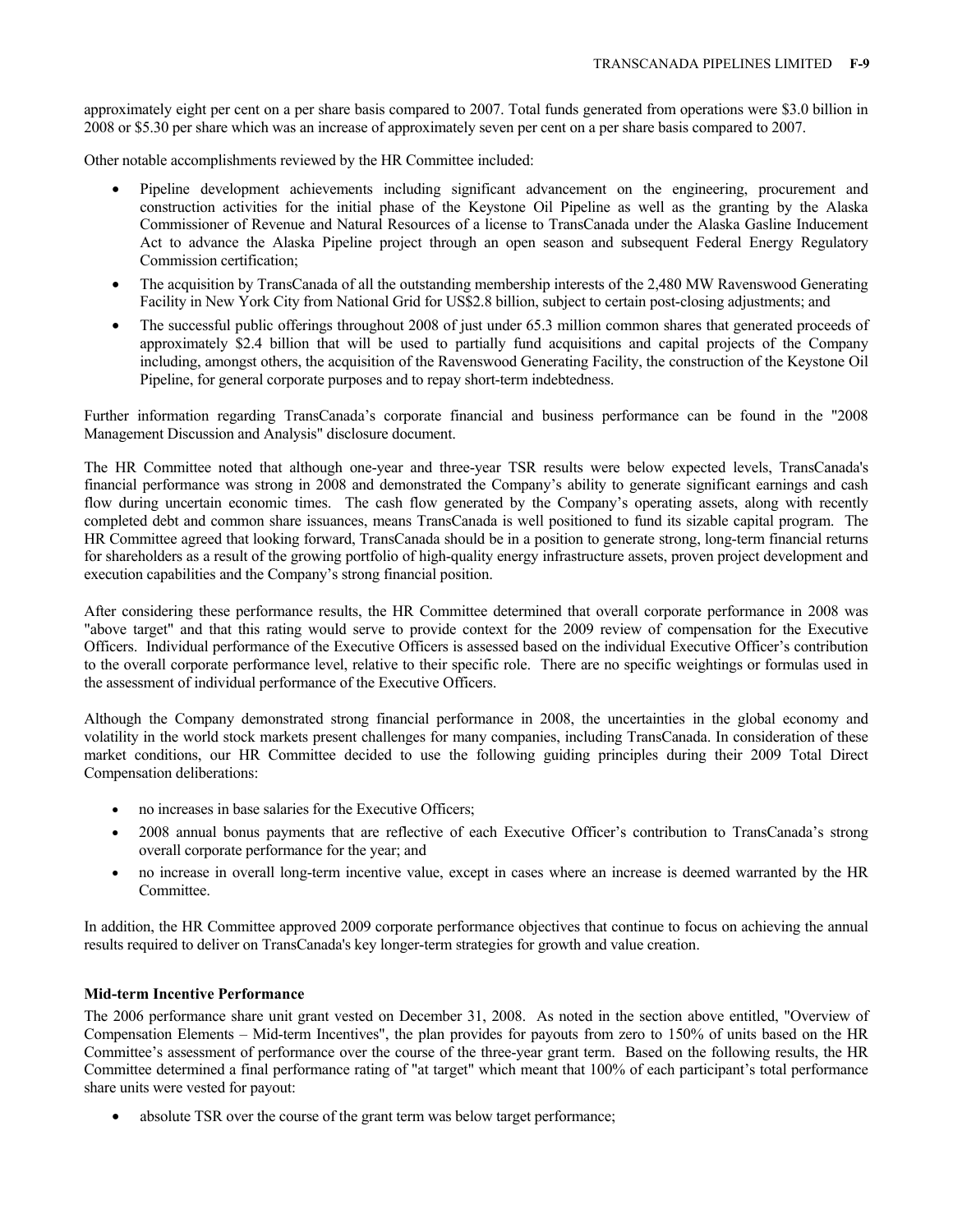- TransCanada's relative TSR performance was below target;
- results for funds generated from operations were significantly above target; and
- earnings per share performance was significantly above target.

More information regarding the performance share unit payout for the Named Executive Officers can be found in the "Value Vested During the Year" table, below.

# **Total Direct Compensation Awards**

The following tables outline the compensation awarded to the Executive Officers in 2009 and 2008 for overall performance in 2008 and 2007 respectively, as determined by the HR Committee during the annual deliberations regarding Total Direct Compensation. This information is supplemental to that which is required in the Summary Compensation Table.

|                    |                                 | <b>FIXED</b><br><b>COMPENSATION (\$)</b> |                         | <b>VARIABLE</b><br><b>COMPENSATION (\$)</b> |                         |                                           | <b>TOTAL DIRECT</b><br><b>COMPENSATION (TDC)</b><br>(5) |                                        |                         |            |                         |
|--------------------|---------------------------------|------------------------------------------|-------------------------|---------------------------------------------|-------------------------|-------------------------------------------|---------------------------------------------------------|----------------------------------------|-------------------------|------------|-------------------------|
| Name               | Year Of<br>Award <sup>(1)</sup> | Annual<br><b>Base Salary</b><br>(2)      | $\frac{0}{0}$<br>Change | Annual<br><b>Cash Bonus</b><br>(3)          | $\frac{0}{0}$<br>Change | Performance<br><b>Share Unit</b><br>Grant | $\frac{0}{0}$<br>Change                                 | <b>Stock</b><br><b>Option</b><br>Grant | $\frac{0}{0}$<br>Change | <b>TDC</b> | $\frac{0}{0}$<br>Change |
| H.N. Kvisle        | 2009                            | 1,250,000                                | 0%                      | 1,850,000                                   | 19%                     | 3,040,000                                 | 1%                                                      | 960,000                                | (4%)                    | 7,100,000  | 4%                      |
|                    | 2008                            | 1,250,000                                |                         | 1,550,000                                   |                         | 3,000,000                                 |                                                         | 1,000,000                              |                         | 6,800,000  |                         |
|                    |                                 |                                          |                         |                                             |                         |                                           |                                                         |                                        |                         |            |                         |
| G.A. Lohnes        | 2009                            | 430,000                                  | 0%                      | 550,000                                     | 12%                     | 584,000                                   | 7%                                                      | 216,000                                | 18%                     | 1,780,000  | 8%                      |
|                    | 2008                            | 430,000                                  |                         | 490,000                                     |                         | 547,500                                   |                                                         | 182,500                                |                         | 1,650,000  |                         |
|                    |                                 |                                          |                         |                                             |                         |                                           |                                                         |                                        |                         |            |                         |
| <b>R.K Girling</b> | 2009                            | 700,000                                  | 0%                      | 950,000                                     | 6%                      | 1,520,000                                 | 1%                                                      | 480,000                                | (4%)                    | 3,650,000  | 1%                      |
|                    | 2008                            | 700,000                                  |                         | 900,000                                     |                         | 1,500,000                                 |                                                         | 500,000                                |                         | 3,600,000  |                         |
|                    |                                 |                                          |                         |                                             |                         |                                           |                                                         |                                        |                         |            |                         |
| A.J.               | 2009                            | 700,000                                  | 0%                      | 900,000                                     | 0%                      | 1,520,000                                 | 1%                                                      | 480,000                                | (4%)                    | 3,600,000  | 0%                      |
| <b>Pourbaix</b>    | 2008                            | 700,000                                  |                         | 900,000                                     |                         | 1,500,000                                 |                                                         | 500,000                                |                         | 3,600,000  |                         |
|                    |                                 |                                          |                         |                                             |                         |                                           |                                                         |                                        |                         |            |                         |
| D.M.               | 2009                            | 550,000                                  | 0%                      | 600,000                                     | 9%                      | 1,014,000                                 |                                                         | 336,000                                |                         | 2,500,000  |                         |
| Wishart            | 2008                            | 550,000                                  |                         | 550,000                                     |                         | 900,000                                   | 13%                                                     | 300,000                                | 12%                     | 2,300,000  | 9%                      |

(1) The year when compensation is awarded following the assessment of performance from the prior year (e.g., 2009 Total Direct Compensation awards are made following an assessment of the performance results achieved in 2008).

(2) This column represents the annual base salary rate that is effective as at April 1 of the noted year.

(3) The total lump-sum cash award made for performance attributable to the prior year, and paid in the first quarter of the noted year.

# **Total Direct Compensation Pay Mix**

The following table provides the "pay mix" of the Total Direct Compensation awarded in 2009 and 2008 for each of the Executive Officers. "Pay mix" is the resulting relative value of each compensation element following the allocation of Total Direct Compensation value. It is expressed as percentage of Total Direct Compensation.

| Name               | Year of<br>Award <sup>(1)</sup> | % of TDC from<br><b>Annual Base</b><br>Salary $(2)$ | % of TDC from<br><b>Annual Cash</b><br>Bonus <sup>(3)</sup> | % of TDC from<br>Performance<br><b>Share Unit Grant</b> | % of TDC from<br><b>Stock Option</b><br>Grant |
|--------------------|---------------------------------|-----------------------------------------------------|-------------------------------------------------------------|---------------------------------------------------------|-----------------------------------------------|
| H.N. Kvisle        | 2009                            | 18                                                  | 26                                                          | 42                                                      | 14                                            |
|                    | 2008                            | 18                                                  | 23                                                          | 44                                                      | 15                                            |
| <b>G.A. Lohnes</b> | 2009                            | 24                                                  | 31                                                          | 33                                                      | 12                                            |
|                    | 2008                            | 26                                                  | 30                                                          | 33                                                      | 11                                            |
| <b>R.K Girling</b> | 2009                            | 19                                                  | 26                                                          | 42                                                      | 13                                            |
|                    | 2008                            | 19                                                  | 25                                                          | 42                                                      | 14                                            |
| A.J. Pourbaix      | 2009                            | 19                                                  | 25                                                          | 43                                                      | 13                                            |
|                    | 2008                            | 19                                                  | 25                                                          | 42                                                      | 14                                            |
| D.M. Wishart       | 2009                            | 22                                                  | 24                                                          | 41                                                      | 13                                            |
|                    | 2008                            | 24                                                  | 24                                                          | 39                                                      | 13                                            |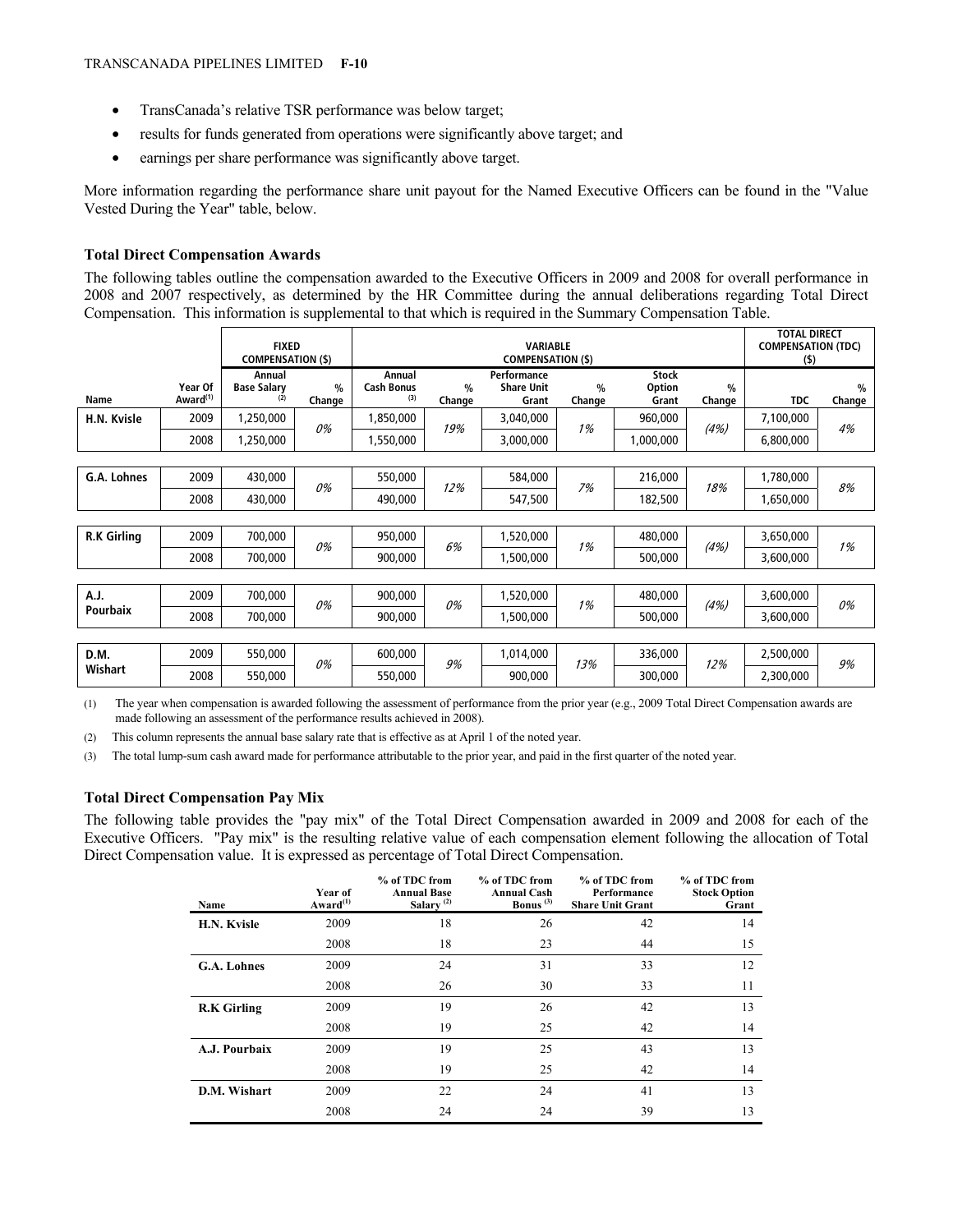- (1) The year when compensation is awarded as a result of performance assessed from the prior year (e.g., 2009 Total Direct Compensation awards are pursuant to performance results achieved in 2008).
- (2) This column represents the annual base salary rate that is effective as at April 1 of the noted year.
- (3) The total lump-sum cash award made for performance attributable to the prior year, and paid in the first quarter of the noted year.

### **PERFORMANCE GRAPH**

The following chart compares TransCanada's five-year cumulative TSR to the S&P/TSX composite index (assuming reinvestment of dividends and considering a \$100 investment on December 31, 2003 in TransCanada's common shares).



As noted above, the HR Committee considers a number of factors and performance elements when determining compensation for the Executive Officers. Although TSR is one performance measure that is reviewed, it is not the only consideration in executive compensation deliberations. As a result, a direct correlation between TSR over a given period and executive compensation levels is not anticipated.

#### **EXECUTIVE COMPENSATION TABLES**

All compensation values disclosed in this section, unless otherwise noted, are expressed in Canadian dollars and are generally derived from compensation plans and programs that are described in detail under the section "Compensation Discussion and Analysis" or from retirement arrangements reported under the section "Pension and Retirement Benefits" in this Proxy Circular.

The Executive Officers also serve as executive officers of TCPL. An aggregate remuneration is paid for serving as an executive of TransCanada and for service as an executive officer of TCPL. Since TransCanada does not hold any material assets directly other than the common shares of TCPL and receivables from certain of TransCanada's subsidiaries, all executive employee costs are assumed by TCPL according to a management services agreement between the two companies.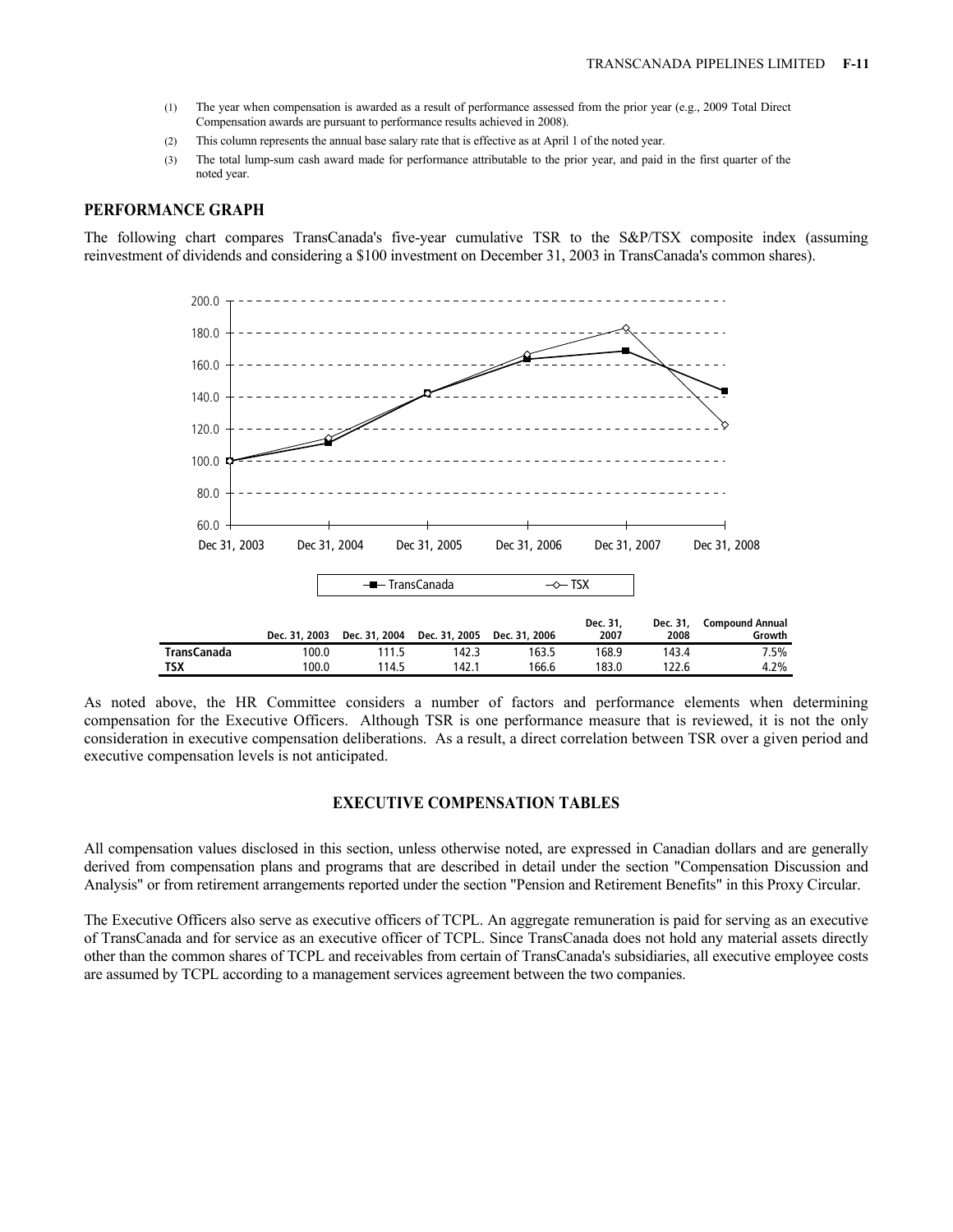## **SUMMARY COMPENSATION TABLE**

The following table outlines the summary of compensation received by the Executive Officers during or for the 2008, 2007, and 2006 financial years:

|                                                     |              |                                                           |                                                               |                                                         | <b>Non-equity Incentive Plan</b><br>Compensation                  |                                                               |                                                      |                                                                |                                                   |
|-----------------------------------------------------|--------------|-----------------------------------------------------------|---------------------------------------------------------------|---------------------------------------------------------|-------------------------------------------------------------------|---------------------------------------------------------------|------------------------------------------------------|----------------------------------------------------------------|---------------------------------------------------|
| <b>Name and Principal</b><br><b>Position</b><br>(a) | Year<br>(b)  | Salary $(4)$<br><b>(S)</b><br>$\left( \mathbf{c} \right)$ | Share-<br>based<br>Awards <sup>(5)</sup><br><b>(S)</b><br>(d) | Option-<br>based<br>Awards <sup>(6)</sup><br>(S)<br>(e) | Annual<br><b>Incentive</b><br>Plans <sup>(7)</sup><br>(S)<br>(f1) | Long-term<br><b>Incentive</b><br>$Plans^{(8)}$<br>(S)<br>(f2) | <b>Pension</b><br>Value <sup>(9)</sup><br>(S)<br>(g) | <b>All Other</b><br>Compensation <sup>(10)</sup><br>(S)<br>(h) | <b>Total</b><br>Compensation<br><b>(S)</b><br>(i) |
| H.N. Kvisle                                         | 2008         | 1,237,503                                                 | 3,000,000                                                     | 1,000,000                                               | 1,850,000                                                         | 702,000                                                       | 753,000                                              | 12,354                                                         | 8,554,857                                         |
| President &<br><b>Chief Executive</b>               | 2007         | 1,175,001                                                 | 2,378,696                                                     | 771,304                                                 | 1,550,000                                                         | 663,000                                                       | 1,324,000                                            | 11,708                                                         | 7,873,709                                         |
| Officer                                             | 2006         | 1,100,004                                                 | 1,917,500                                                     | 782,500                                                 | 1,500,000                                                         | 619,125                                                       | 713,000                                              | 11,000                                                         | 6,643,129                                         |
| <b>G.A. Lohnes</b>                                  | 2008         | 415,008                                                   | 547,500                                                       | 182,500                                                 | 550,000                                                           | 79,200                                                        | 349,000                                              | 110,682                                                        | 2,233,890                                         |
| <b>Executive Vice-</b><br>President & Chief         | 2007         | 362,508                                                   | 422,878                                                       | 137,122                                                 | 490,000                                                           | 104,742                                                       | 181,000                                              | 158,061                                                        | 1,856,311                                         |
| Financial Officer                                   | $2006^{(1)}$ | 318,829                                                   | 141,164                                                       | 186,320                                                 | 320,001                                                           | 97,810                                                        | 626,000                                              | 267,429                                                        | 1,957,553                                         |
| R.K. Girling                                        | 2008         | 682,506                                                   | 1,500,000                                                     | 500,000                                                 | 950,000                                                           | 396,000                                                       | 352,000                                              | 6,796                                                          | 4,387,302                                         |
| President, Pipelines                                | 2007         | 602,502                                                   | 1,261,088                                                     | 408,912                                                 | 900,000                                                           | 408,220                                                       | 594,000                                              | 5,979                                                          | 4,180,702                                         |
|                                                     | $2006^{(2)}$ | 498,346                                                   | 618,300                                                       | 566,700                                                 | 700,000                                                           | 381,206                                                       | 384,000                                              | 28,192                                                         | 3,176,744                                         |
| A.J. Pourbaix                                       | 2008         | 682,506                                                   | 1,500,000                                                     | 500,000                                                 | 900,000                                                           | 255,600                                                       | 343,000                                              | 66,796                                                         | 4,247,902                                         |
| President, Energy                                   | 2007         | 602,502                                                   | 1,261,088                                                     | 408,912,                                                | 900,000                                                           | 241,400                                                       | 575,000                                              | 61,479                                                         | 4,050,381                                         |
|                                                     | $2006^{(3)}$ | 494,172                                                   | 618,300                                                       | 566,700                                                 | 700,000                                                           | 225,425                                                       | 393,000                                              | 71,065                                                         | 3,068,662                                         |
| D.M. Wishart                                        | 2008         | 537,507                                                   | 900,000                                                       | 300,000                                                 | 600,000                                                           | 180,000                                                       | 277,000                                              | 26,354                                                         | 2,820,861                                         |
| <b>Executive Vice-</b><br>President.                | 2007         | 475,005                                                   | 755,143                                                       | 244,857                                                 | 550,000                                                           | 204,220                                                       | 467,000                                              | 46,708                                                         | 2,742,934                                         |
| Operations $\&$<br>Engineering                      | 2006         | 395,007                                                   | 327,850                                                       | 172,150                                                 | 500,000                                                           | 190,706                                                       | 154,000                                              | 24,942                                                         | 1,764,655                                         |

(1) Mr. Lohnes was appointed Executive Vice-President and Chief Financial Officer for TransCanada in June 2006 and continued in his role as President of Great Lakes Transmission Company ("Great Lakes") until September 1, 2006. As such, the values denoted for the 2006 financial year represent compensation earned in this position for a four month period, combined with compensation earned for eight months in his previous position as President and Chief Executive Officer of Great Lakes. With the exception of the values noted in column  $(2)$  and column  $(g)$ , the compensation Mr. Lohnes received during his tenure as President and Chief Executive Officer of Great Lakes was provided in U.S. dollars (or equivalent value) but has been expressed here in Canadian dollars based on the Bank of Canada's average annual exchange rate for 2006 of 1.134.

(2) Mr. Girling was appointed President, Pipelines in June 2006. As such, values denoted for the 2006 financial year represent compensation earned in this position for a seven month period, combined with compensation earned for five months in his previous position as Executive Vice-President, Corporate Development and Chief Financial Officer for TransCanada.

(3) Mr. Pourbaix was appointed President, Energy in June 2006. As such, values denoted for the 2006 financial year represent compensation earned in this position for a seven month period, combined with compensation earned for five months in his previous position as Executive Vice-President, Power.

(4) This column reflects actual base salary earnings during the noted financial year. Base salary rates are reviewed annually as part of Total Direct Compensation deliberation and changes, if any, are typically effective April 1.

- (5) This column shows the Total Direct Compensation value that was allocated to performance share units. The number of share units awarded is created by taking the value noted and dividing it by the valuation price at the time of grant, namely \$39.87 for 2008, \$40.45 for 2007 and \$36.60 for 2006. The valuation price is based on the volume-weighted average trading price of TransCanada's common shares during the five trading days immediately prior to and including the grant date.
- (6) This column shows the total compensation value of stock options granted to the Executive Officers during each of the financial years noted. Only executive level employees received grants from the Stock Option Plan in 2008. For 2008, the exercise price of a stock option granted to Canadian executives was \$39.75, which represented the closing market price of TransCanada common shares on the TSX for the last trading day immediately preceding the award date of the option.

In conjunction with a corporate restructuring, there was a special grant of stock options made to certain Executive Officers in June 2006 that was in addition to those granted earlier in the year during the annual determination of Total Direct Compensation. Specifically, Mr. Lohnes received an additional 50,000 options with a compensation value of \$142,500, Mr. Girling and Mr. Pourbaix each received an additional 100,000 options with a compensation value of \$285,000.

- Amounts referred to in this column are paid as annual cash bonuses and are attributable to the noted financial year. These payments are generally made by March 15 following the completion of the financial year.
- (8) This column contains the value awarded from a grandfathered dividend-value plan under which grants are no longer made. The HR Committee determined an annual unit value of \$1.44 per unit for 2008, \$1.36 per unit for 2007 and \$1.27 per unit for 2006 be awarded for all outstanding units held under the plan. Further information regarding this plan is noted in the narrative discussion for the Summary Compensation Table, below.
- (9) This column includes the annual compensatory value from the defined benefit pension plan. This value, along with further explanation regarding the plan can be found in column (e) of the Defined Benefit Pension Plan Table below.
- (10) The value in this column includes all other compensation not reported in any other column of the table for each of the Executive Officers and includes the following: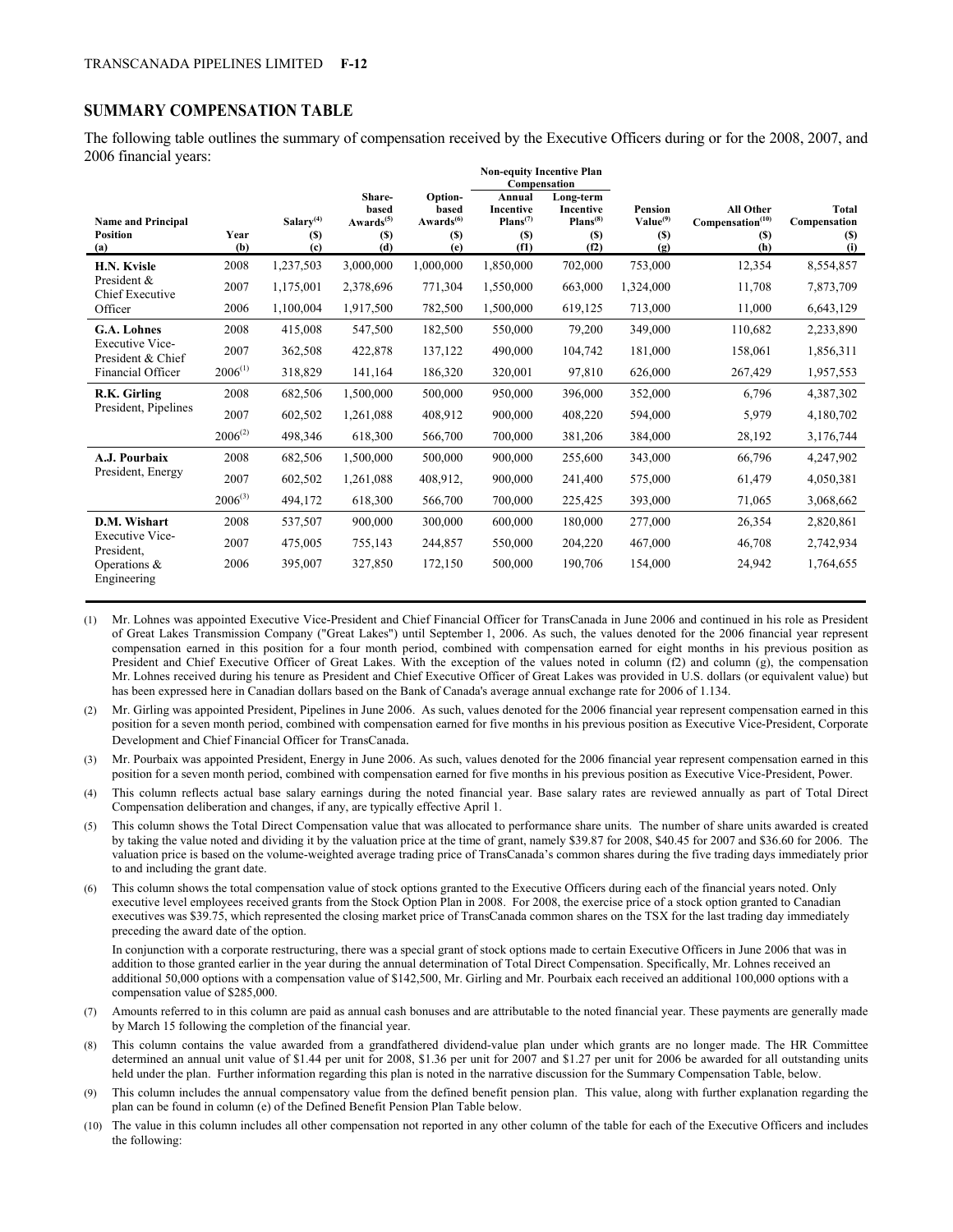- The value of perquisites provided to Mr. Lohnes in 2007 was \$47,891 which exceeded 10% of his total salary for that year and has therefore been included in this column. Aside from this exception, the perquisites values for each Executive Officer for all other financial years is less than \$50,000 and 10% of total salary and, as such, are not included in this column. For information, the average annual value for perquisites provided to the Executive Officers in 2008 was \$28,810. All perquisites provided to the Executive Officers have a direct cost to the Company and are valued on this basis.
- A tax equalization payment was made to Mr. Lohnes in 2006 of US\$124,842 and is included in this column. This payment is disclosed here in Canadian dollars based on the Bank of Canada's average annual exchange rate for 2006 of 1.134.
- Included in this column is a one-time special tax-protected cash payment of \$200,000 made to Mr. Lohnes as part of his repatriation to Canada. This value was paid to Mr. Lohnes in annual installments of \$70,000 in 2006, \$65,000 in 2007 and \$65,000 in 2008. The installments disclosed include tax reimbursements of \$44,754 for 2006, \$41,557 for 2007 and \$41,557 for 2008.
- Included in this column are payments made to Executive Officers by subsidiaries and affiliates of TransCanada (including directors' fees paid by affiliates and amounts paid for serving on management committees of entities in which TransCanada holds an interest), specifically: Mr. Girling - \$23,250 for 2006; Mr. Pourbaix - \$60,000 for 2008, \$55,500 for 2007 and \$59,250 for 2006; and Mr. Wishart - \$21,000 for 2008, \$42,000 for 2007 and \$21,000 for 2006.
- This column includes TransCanada's contribution under the 401K pension plan for Mr. Lohnes in the amount of US\$8,792 for 2006. This payment is disclosed here in Canadian dollars based on the Bank of Canada's average annual exchange rate for 2006 of 1.134.
- TransCanada's contributions under the Employee Stock Savings Plan made on behalf of the Executive Officer for the noted financial year is included in this column, specifically:
	- o Mr. Kvisle \$12,354 for 2008, \$11,708 for 2007 and \$11,000 for 2006;
	- o Mr. Lohnes \$4,125 for 2008, \$3,613 for 2007, and \$1,133 for 2006;
	- o Mr. Girling \$6,796 for 2008, \$5,979 for 2007 and \$4,942 for 2006;
	- o Mr. Pourbaix \$6,796 for 2008, \$5,979 for 2007 and \$4,892 for 2006; and
	- o Mr. Wishart \$5,354 for 2008, \$4,708 for 2007 and \$3,942 for 2006.
- Included in this column is the value of payments made in a particular financial year in the event an Executive Officer elected to receive a cash payment in lieu of vacation entitlement from the previous year.

#### **Stock Option Valuation**

The value disclosed in column (e) in the Summary Compensation Table, above, reflects the HR Committee's view of the grant date fair value of the stock option award. The amount noted for 2008 is based on a grant date fair value of \$5.96 per stock option or 15% of the exercise price of \$39.75. The amount noted for 2007 is based on a grant date fair value of \$3.81 per stock option or 10% of the exercise price of \$38.10. The amount noted for 2006 is based on a grant date fair value of \$3.13 per stock option or 8.89% of the exercise price of \$35.23.

In arriving at these values, the HR Committee considered a range of valuation approaches and assumptions, and ultimately used their discretion in arriving at grant date fair values they deemed to be fair and reasonable for compensation purposes. For accounting purposes, the grant date fair values determined for these awards were \$3.97 per stock option for 2008, \$4.22 per stock option for 2007 and \$3.61 per stock option for 2006.

#### **Non-equity Long-term Incentive Plan**

The values contained in column (f2) in the Summary Compensation Table, above, reflect the value awarded from a grandfathered dividend-value plan under which grants are no longer made. Although no longer considered part of the current executive compensation program, annual awards on outstanding grants from this plan continue to be made and disclosed as compensation for the Executive Officers. Prior to the discontinuance of the plan in 2003, one unit from the dividend-value plan was granted in tandem with each granted stock option and expired ten years from the date of grant.

Each dividend-value plan unit provides the holder with the right to receive an annual unit value, as determined by the HR Committee, in its discretion. The maximum annual unit value is equal to the dividends declared on one TransCanada common share in a given year. For 2008, the HR Committee determined that \$1.44 per unit was to be awarded for all outstanding units held under the dividend-value plan.

#### *Recent Dividend-Value Plan Amendments*

In December 2008, the HR Committee approved amendments to the dividend-value plan that provided for payment of all previously awarded but deferred annual unit value. These lump sum payments represented the total value deferred from multiple years of annual unit value awards, including the value disclosed in column (f2) in the Summary Compensation Table, above, for 2006 and 2007. As such, these payments are not reported in the Summary Compensation Table but are provided here for information: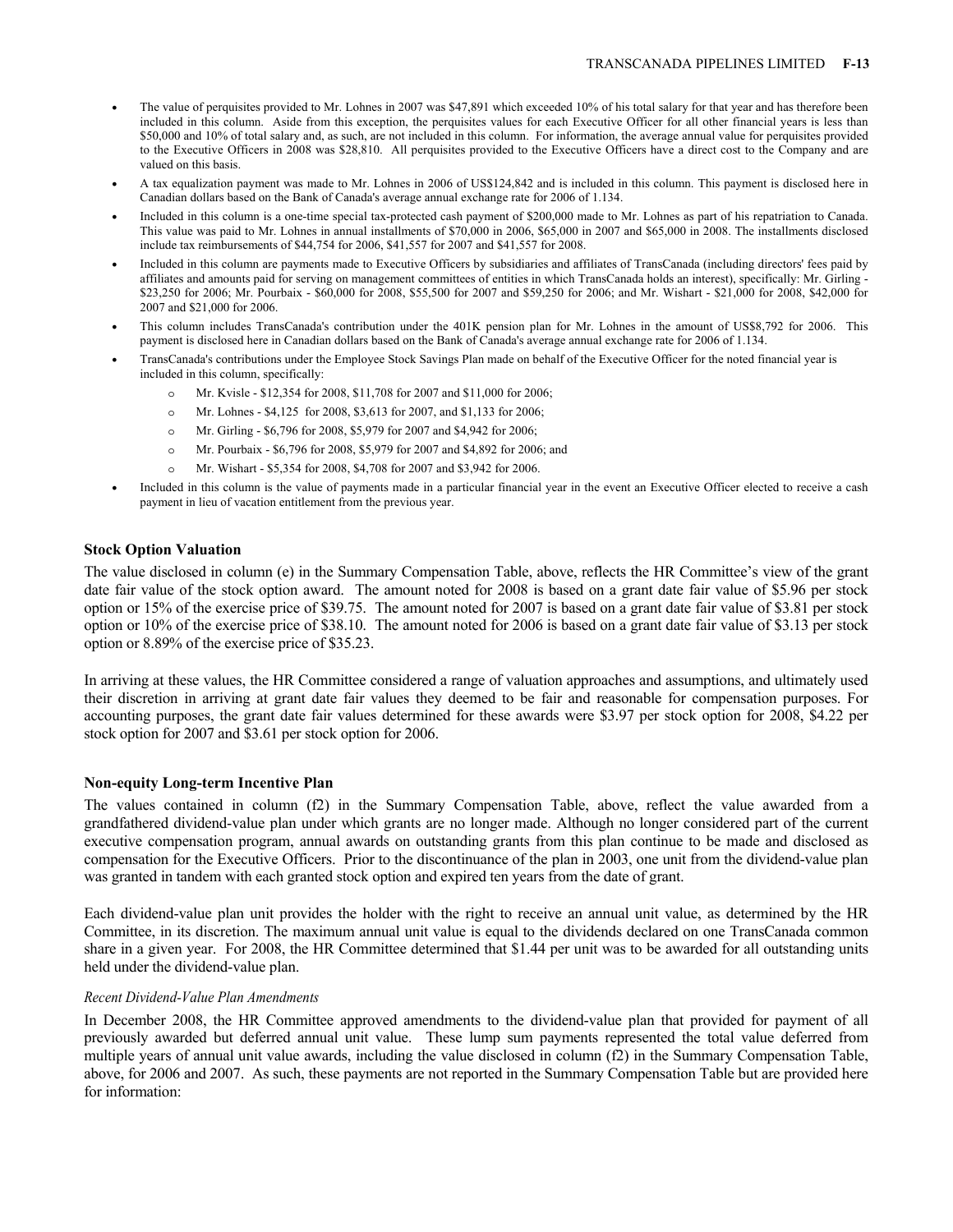| Name               | <b>Total Units</b><br>Outstanding<br>(#) | <b>Total Deferred Value</b><br>as at 31-Dec-08<br>and paid in Jan-09<br>(S) |
|--------------------|------------------------------------------|-----------------------------------------------------------------------------|
| H.N. Kvisle        | 487,500                                  | 3,775,238                                                                   |
| <b>G.A. Lohnes</b> | 55,000                                   | 419,195                                                                     |
| R.K. Girling       | 250,000                                  | 1,981,950                                                                   |
| A.J. Pourbaix      | 160,000                                  | 1,221,340                                                                   |
| D.M. Wishart       | 125,000                                  | 984,425                                                                     |

These payments included all annual unit value awarded up to and including the 2007 financial year. The annual unit value awarded for 2008 was paid to each Executive Officer as a separate payment in February, 2009 and is disclosed in column (f2) in the Summary Compensation Table, above, for 2008.

# **INCENTIVE PLAN AWARDS – OUTSTANDING OPTION-BASED AND SHARE-BASED AWARDS**

The following table outlines all option-based and share-based awards previously awarded to the Executive Officers that are outstanding at the end of the most recently completed financial year.

|                    |                                                                                                  | <b>OPTION-BASED AWARDS</b>                           |                                            |                                                                                                                   | <b>SHARE-BASED AWARDS</b>                                                                                      |                                                                                                                    |  |
|--------------------|--------------------------------------------------------------------------------------------------|------------------------------------------------------|--------------------------------------------|-------------------------------------------------------------------------------------------------------------------|----------------------------------------------------------------------------------------------------------------|--------------------------------------------------------------------------------------------------------------------|--|
| Name<br>(a)        | Number of<br><b>Securities</b><br>Underlying<br>Unexercised<br><b>Options</b><br>$^{(#)}$<br>(b) | Option<br><b>Exercise Price</b><br><b>(S)</b><br>(c) | Option<br><b>Expiration</b><br>Date<br>(d) | <b>Value of Unexercised</b><br><b>In-The-Money</b><br>Options <sup>(1)</sup><br>$\left( \mathbb{S}\right)$<br>(e) | <b>Number of Shares or</b><br><b>Units of Shares that</b><br>have not Vested <sup>(2)</sup><br>$^{(#)}$<br>(f) | <b>Market or Payout Value</b><br>of Share-based Awards<br>that have not Vested <sup>(3)</sup><br><b>(S)</b><br>(g) |  |
| H.N. Kvisle        | 200,000                                                                                          | 22.33                                                | 24-Feb-10                                  | 2,168,000                                                                                                         | 140,337.032                                                                                                    | 2,327,490                                                                                                          |  |
|                    | 165,000                                                                                          | 26.85                                                | 23-Feb-11                                  | 1,042,800                                                                                                         |                                                                                                                |                                                                                                                    |  |
|                    | 42,500                                                                                           | 18.01                                                | 27-Feb-11                                  | 644,300                                                                                                           |                                                                                                                |                                                                                                                    |  |
|                    | 150,000                                                                                          | 21.43                                                | 25-Feb-12                                  | 1,761,000                                                                                                         |                                                                                                                |                                                                                                                    |  |
|                    | 160,000                                                                                          | 30.09                                                | 28-Feb-12                                  | 492,800                                                                                                           |                                                                                                                |                                                                                                                    |  |
|                    | 250,000                                                                                          | 35.23                                                | 27-Feb-13                                  | $\mathbf{0}$                                                                                                      |                                                                                                                |                                                                                                                    |  |
|                    | 202,442                                                                                          | 38.10                                                | 22-Feb-14                                  | $\boldsymbol{0}$                                                                                                  |                                                                                                                |                                                                                                                    |  |
|                    | 167,715                                                                                          | 39.75                                                | 25-Feb-15                                  | $\boldsymbol{0}$                                                                                                  |                                                                                                                |                                                                                                                    |  |
| <b>G.A. Lohnes</b> | 10,500                                                                                           | 30.09                                                | 28-Feb-12                                  | 32,340                                                                                                            | 25,314.903                                                                                                     | 419,848                                                                                                            |  |
|                    | 14,000                                                                                           | 35.23                                                | 27-Feb-13                                  | $\boldsymbol{0}$                                                                                                  |                                                                                                                |                                                                                                                    |  |
|                    | 50,000                                                                                           | 33.08                                                | $12$ -Jun- $13$                            | 4,500                                                                                                             |                                                                                                                |                                                                                                                    |  |
|                    | 35,990                                                                                           | 38.10                                                | 22-Feb-14                                  | $\mathbf{0}$                                                                                                      |                                                                                                                |                                                                                                                    |  |
|                    | 30,608                                                                                           | 39.75                                                | 25-Feb-15                                  | $\mathbf{0}$                                                                                                      |                                                                                                                |                                                                                                                    |  |
| R.K. Girling       | 80,000                                                                                           | 22.33                                                | 24-Feb-10                                  | 867,200                                                                                                           | 72,062.626                                                                                                     | 1,195,159                                                                                                          |  |
|                    | 60,000                                                                                           | 26.85                                                | 23-Feb-11                                  | 379,200                                                                                                           |                                                                                                                |                                                                                                                    |  |
|                    | 65,000                                                                                           | 21.43                                                | 25-Feb-12                                  | 763,100                                                                                                           |                                                                                                                |                                                                                                                    |  |
|                    | 60,000                                                                                           | 30.09                                                | 28-Feb-12                                  | 184,800                                                                                                           |                                                                                                                |                                                                                                                    |  |
|                    | 90,000                                                                                           | 35.23                                                | 27-Feb-13                                  | $\mathbf{0}$                                                                                                      |                                                                                                                |                                                                                                                    |  |
|                    | 100,000                                                                                          | 33.08                                                | $12$ -Jun- $13$                            | 9,000                                                                                                             |                                                                                                                |                                                                                                                    |  |
|                    | 107,326                                                                                          | 38.10                                                | 22-Feb-14                                  | $\mathbf{0}$                                                                                                      |                                                                                                                |                                                                                                                    |  |
|                    | 83,857                                                                                           | 39.75                                                | 25-Feb-15                                  | $\mathbf{0}$                                                                                                      |                                                                                                                |                                                                                                                    |  |
| A.J. Pourbaix      | 20,000                                                                                           | 20.58                                                | $1-Mar-09$                                 | 251,800                                                                                                           | 72,062.626                                                                                                     | 1,195,159                                                                                                          |  |
|                    | 60,000                                                                                           | 26.85                                                | 23-Feb-11                                  | 379,200                                                                                                           |                                                                                                                |                                                                                                                    |  |
|                    | 60,000                                                                                           | 30.09                                                | 28-Feb-12                                  | 184,800                                                                                                           |                                                                                                                |                                                                                                                    |  |
|                    | 90,000                                                                                           | 35.23                                                | 27-Feb-13                                  | $\mathbf{0}$                                                                                                      |                                                                                                                |                                                                                                                    |  |
|                    | 100,000                                                                                          | 33.08                                                | $12$ -Jun- $13$                            | 9,000                                                                                                             |                                                                                                                |                                                                                                                    |  |
|                    | 107,326                                                                                          | 38.10                                                | 22-Feb-14                                  | $\mathbf{0}$                                                                                                      |                                                                                                                |                                                                                                                    |  |
|                    | 83,857                                                                                           | 39.75                                                | 25-Feb-15                                  | $\mathbf{0}$                                                                                                      |                                                                                                                |                                                                                                                    |  |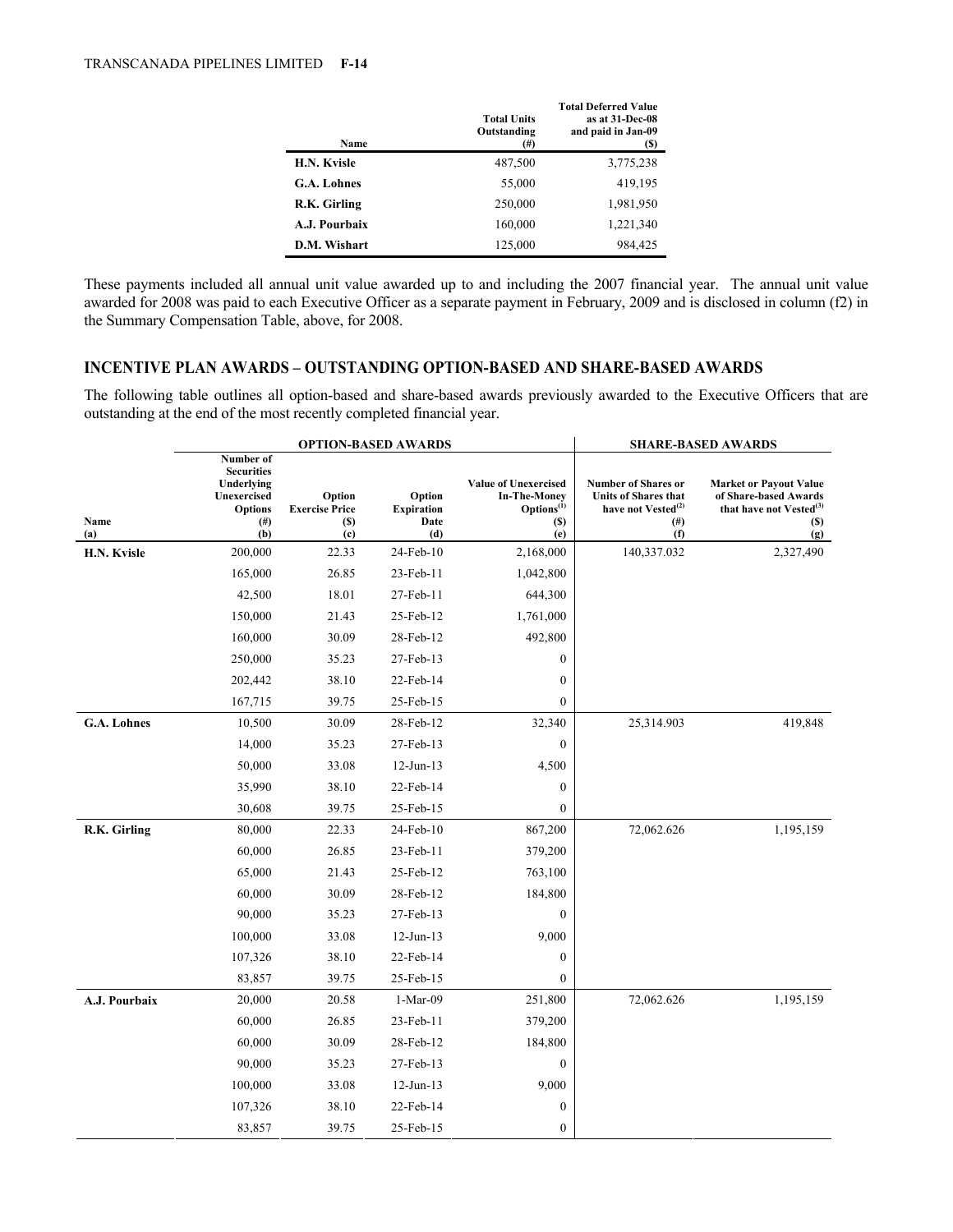|              |                                                                                                         |                                                                       | <b>OPTION-BASED AWARDS</b>                 |                                                                                                   |                                                                                                        | <b>SHARE-BASED AWARDS</b>                                                                            |
|--------------|---------------------------------------------------------------------------------------------------------|-----------------------------------------------------------------------|--------------------------------------------|---------------------------------------------------------------------------------------------------|--------------------------------------------------------------------------------------------------------|------------------------------------------------------------------------------------------------------|
| Name<br>(a)  | Number of<br><b>Securities</b><br>Underlying<br><b>Unexercised</b><br><b>Options</b><br>$^{(#)}$<br>(b) | Option<br><b>Exercise Price</b><br>(S)<br>$\left( \mathrm{c} \right)$ | Option<br><b>Expiration</b><br>Date<br>(d) | <b>Value of Unexercised</b><br><b>In-The-Money</b><br>Options <sup>(1)</sup><br><b>(S)</b><br>(e) | <b>Number of Shares or</b><br><b>Units of Shares that</b><br>have not Vested $^{(2)}$<br>$(\#)$<br>(f) | <b>Market or Payout Value</b><br>of Share-based Awards<br>that have not $Vested^{(3)}$<br>(S)<br>(g) |
| D.M. Wishart | 20,000                                                                                                  | 20.58                                                                 | $1-Mar-09$                                 | 251,800                                                                                           | 43, 197. 713                                                                                           | 716,434                                                                                              |
|              | 35,000                                                                                                  | 18.01                                                                 | 27-Feb-11                                  | 530,600                                                                                           |                                                                                                        |                                                                                                      |
|              | 30,000                                                                                                  | 21.43                                                                 | 25-Feb-12                                  | 352,200                                                                                           |                                                                                                        |                                                                                                      |
|              | 40,000                                                                                                  | 22.33                                                                 | $24$ -Feb- $10$                            | 433,600                                                                                           |                                                                                                        |                                                                                                      |
|              | 40,000                                                                                                  | 26.85                                                                 | $23$ -Feb-11                               | 252,800                                                                                           |                                                                                                        |                                                                                                      |
|              | 40,000                                                                                                  | 30.09                                                                 | 28-Feb-12                                  | 123,200                                                                                           |                                                                                                        |                                                                                                      |
|              | 55,000                                                                                                  | 35.23                                                                 | 27-Feb-13                                  | $\mathbf{0}$                                                                                      |                                                                                                        |                                                                                                      |
|              | 64,267                                                                                                  | 38.10                                                                 | 22-Feb-14                                  | $\boldsymbol{0}$                                                                                  |                                                                                                        |                                                                                                      |
|              | 50,314                                                                                                  | 39.75                                                                 | 25-Feb-15                                  | $\boldsymbol{0}$                                                                                  |                                                                                                        |                                                                                                      |

(1) Calculated on outstanding vested and unvested stock options and based on the difference between the noted exercise price for the grant and the 2008 year-end closing price on the TSX for common shares of \$33.17.

(2) The number of units represents those from both the original grant and those added during the grant term as a result of dividend value reinvestment, from all outstanding grants under the performance share unit plan as at December 31, 2008.

(3) TransCanada's performance share unit plan uses three-year objectives for the various performance measures. Additionally, there is no absolute formula applied to the performance results that is used to determine the final payout. Given that these conditions do not allow an interim calculation of performance results, the values noted in this column represent the minimum payout value from the plan that is greater than zero. This minimum payout value is calculated by taking 50% of the total units reported in column (f) and multiplying those by the 2008 year-end closing price on the TSX for common shares of \$33.17.

# **INCENTIVE PLAN AWARDS – VALUE VESTED DURING THE YEAR**

The following table outlines the aggregate value of all option-based and share-based awards previously made to the Executive Officers that vested during the most recently completed financial year. It also includes the aggregate value from non-equity incentive plan awards that were earned by the Executive Officers during the most recently completed financial year.

| Name<br>(a)                               | <b>Option-based Awards – Value Vested</b><br>During the Year<br>(S)<br>(b) | <b>Share-based Awards - Value Vested</b><br>During the Year<br>$\left( \mathbf{S}\right)$<br>(c) | <b>Non-equity Incentive Plan</b><br><b>Compensation – Value Earned</b><br>During the $Year^{(2)}$<br><b>(S)</b><br>(d) |
|-------------------------------------------|----------------------------------------------------------------------------|--------------------------------------------------------------------------------------------------|------------------------------------------------------------------------------------------------------------------------|
| H.N. Kvisle                               | 1,049,382                                                                  | 1,933,090                                                                                        | 2,552,000                                                                                                              |
| $G.A.$ Lohnes <sup><math>(1)</math></sup> | 205,912                                                                    | 125,495                                                                                          | 629,200                                                                                                                |
| R.K. Girling                              | 596,594                                                                    | 623,327                                                                                          | 1,346,000                                                                                                              |
| A.J. Pourbaix                             | 596,594                                                                    | 623,327                                                                                          | 1,155,600                                                                                                              |
| D.M. Wishart                              | 258,135                                                                    | 330,516                                                                                          | 780,000                                                                                                                |

(1) At the time of grant, Mr. Lohnes was President of Great Lakes and his performance share unit grant was under the U.S. plan. The payment value noted under column (c) for Mr. Lohnes is expressed in U.S. dollars and was paid in Canadian dollars exchanged at par.

(2) The value noted is this column is the aggregate value from both the annual cash bonus payment and the dividend-value plan annual payment that are attributable to this financial year. The annual cash bonus value is denoted in column (f1), "Annual Incentive Plans" while the dividend-value plan payment is denoted in column (f2), "Long-term Incentive Plans" in the Summary Compensation Table, above.

#### **Option-based Awards – Value Vested During the Year**

The value noted in column (b) of the Value Vested During the Year table, above, is the aggregate value from outstanding stock options that vested during the financial year. The value represents the total dollar value that would have been realized if the stock options had been exercised on the vesting date. The following table provides grant-by-grant details on the calculation of this total value: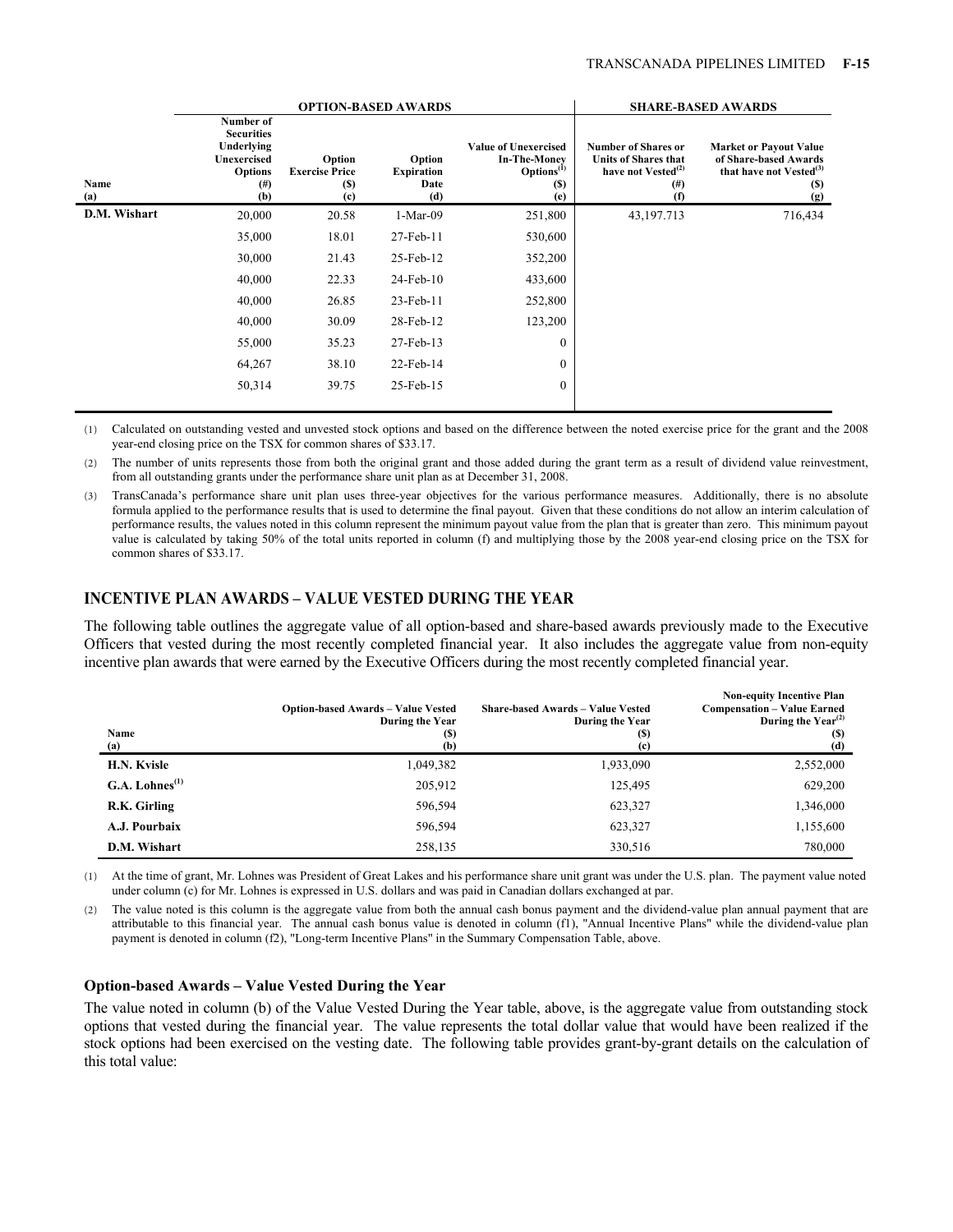| Name               | <b>Grant Date</b> | <b>Total Number of</b><br><b>Securities Under</b><br><b>Options Granted</b><br>(# <sup>2</sup> ) | <b>Option Exercise</b><br>Price<br>(S) | <b>Number of Options</b><br>that Vested from the<br>Grant during the<br>Financial Year <sup>(1)</sup><br>$($ # $)$ | <b>Share Price on</b><br>Vesting Date $^{(2)}$<br>(S) | <b>Value at Vesting</b><br><b>(S)</b> |
|--------------------|-------------------|--------------------------------------------------------------------------------------------------|----------------------------------------|--------------------------------------------------------------------------------------------------------------------|-------------------------------------------------------|---------------------------------------|
| H.N. Kvisle        | 22-Feb-07         | 202,442                                                                                          | 38.10                                  | 67,481                                                                                                             | 39.75                                                 | 111,344                               |
|                    | 27-Feb-06         | 250,000                                                                                          | 35.23                                  | 83,333                                                                                                             | 39.92                                                 | 390,832                               |
|                    | 28-Feb-05         | 160,000                                                                                          | 30.09                                  | 53,334                                                                                                             | 40.35                                                 | 547,207                               |
| <b>G.A. Lohnes</b> | 22-Feb-07         | 35,990                                                                                           | 38.10                                  | 11,997                                                                                                             | 39.75                                                 | 19,795                                |
|                    | 27-Feb-06         | 14,000                                                                                           | 35.23                                  | 4,667                                                                                                              | 39.92                                                 | 21,888                                |
|                    | $12$ -Jun-06      | 50,000                                                                                           | 33.08                                  | 16,667                                                                                                             | 38.83                                                 | 95,835                                |
|                    | 28-Feb-05         | 20,000                                                                                           | 30.09                                  | 6,666                                                                                                              | 40.35                                                 | 68,393                                |
| R.K. Girling       | 22-Feb-07         | 107,326                                                                                          | 38.10                                  | 35,775                                                                                                             | 39.75                                                 | 59,029                                |
|                    | 27-Feb-06         | 90,000                                                                                           | 35.23                                  | 30,000                                                                                                             | 39.92                                                 | 140,700                               |
|                    | $12-Jun-06$       | 100,000                                                                                          | 33.08                                  | 33,333                                                                                                             | 38.83                                                 | 191,665                               |
|                    | 28-Feb-05         | 60,000                                                                                           | 30.09                                  | 20,000                                                                                                             | 40.35                                                 | 205,200                               |
| A.J. Pourbaix      | 22-Feb-07         | 107,326                                                                                          | 38.10                                  | 35,775                                                                                                             | 39.75                                                 | 59,029                                |
|                    | 27-Feb-06         | 90,000                                                                                           | 35.23                                  | 30,000                                                                                                             | 39.92                                                 | 140,700                               |
|                    | $12$ -Jun-06      | 100,000                                                                                          | 33.08                                  | 33,333                                                                                                             | 38.83                                                 | 191,665                               |
|                    | 28-Feb-05         | 60,000                                                                                           | 30.09                                  | 20,000                                                                                                             | 40.35                                                 | 205,200                               |
| D.M. Wishart       | 22-Feb-07         | 64,267                                                                                           | 38.10                                  | 21,422                                                                                                             | 39.75                                                 | 35,346                                |
|                    | 27-Feb-06         | 55,000                                                                                           | 35.23                                  | 18,333                                                                                                             | 39.92                                                 | 85,982                                |
|                    | 28-Feb-05         | 40,000                                                                                           | 30.09                                  | 13,334                                                                                                             | 40.35                                                 | 136,807                               |

#### *Supplemental Table – Value of Outstanding Options Calculated at Vesting*

(1) TransCanada employee stock options vest one-third on each anniversary of the grant date for a period of three years.

(2) The share price noted is the closing price for TransCanada Common Shares on the TSX for the later of the vesting date or the first full trading day following that date.

#### **Share-based Awards – Value Vested During the Year**

The value noted in column (c) of the Value Vested During the Year table above is the value paid to the Executive Officers upon the vesting of the 2006 grant of performance share units. The noted value in this table is calculated as follows:



(1) The total number of units at the vesting date includes those both from the original grant and those accumulated by dividend-value reinvestment throughout the grant term.

(2) The Valuation Price equals the volume-weighted average trading price of TransCanada's common shares during the five trading days immediately prior to and including the vesting date.

(3) The Final Dividend value is the dividend per common share that has been declared as of Q4 of the vesting year but which has not been paid at the vesting date.

For information, the following table reconciles the performance share unit payment value that is noted in column (c) of the Value Vested During the Year table.

| Supplemental Table – Payment Value of 2006 Performance Share Unit Grant |  |  |
|-------------------------------------------------------------------------|--|--|
|                                                                         |  |  |

| <b>Name</b><br>(i)          | <b>Vesting Date</b><br>(ii) | Total Units at<br>Vesting $(2)$<br>$^{(#)}$<br>(iii) | <b>Value of Total Units</b><br>at Vesting $(3)$<br><b>(S)</b><br>(iv) | <b>Value of Final</b><br>Dividend <sup>(4)</sup><br>(S)<br>(v) | <b>Total Payment</b><br>Value <sup>(5)</sup><br><b>(S)</b><br>(vi) |
|-----------------------------|-----------------------------|------------------------------------------------------|-----------------------------------------------------------------------|----------------------------------------------------------------|--------------------------------------------------------------------|
| H.N. Kvisle                 | $31$ -Dec-08                | 57,981.116                                           | 1,912,217                                                             | 20,873                                                         | 1,933,090                                                          |
| $G.A$ Lohnes <sup>(1)</sup> | $31$ -Dec-08                | 3.764.112                                            | 124,140                                                               | 1,355                                                          | 125,495                                                            |
| R.K. Girling                | $31$ -Dec-08                | 18,696.075                                           | 616,597                                                               | 6,731                                                          | 623,327                                                            |
| A.J. Pourbaix               | $31$ -Dec-08                | 18,696.075                                           | 616,597                                                               | 6,731                                                          | 623,327                                                            |
| D.M. Wishart                | $31$ -Dec-08                | 9,913.487                                            | 326,947                                                               | 3.569                                                          | 330,516                                                            |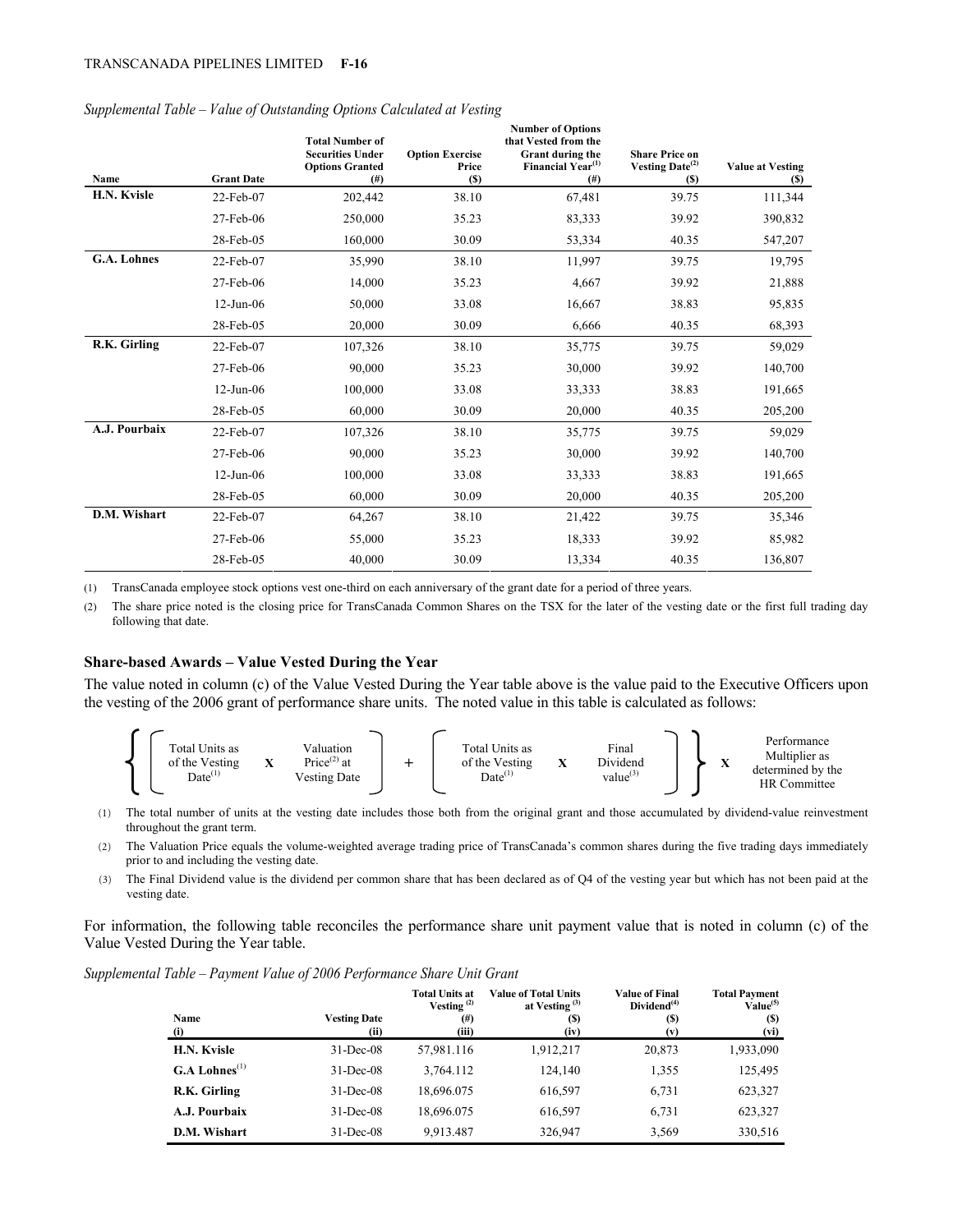- (1) At the time of grant, Mr. Lohnes was President of Great Lakes and his performance share unit grant was under the U.S. plan. The payment values noted for Mr. Lohnes are expressed in U.S. dollars and were paid in Canadian dollars exchanged at par.
- (2) The total units at vesting include those units from the original grant and those from dividend reinvestment activity up to Q3 of 2008.
- (3) Units noted in column (iii) were valued at \$32.98 per unit based on the five day volume-weighted closing price of common shares on the TSX at December 31, 2008.
- (4) The value noted is the declared dividend for Q4 2008 of \$0.36 multiplied by the number of units noted in column (iii).
- (5) Based on the HR Committee's assessment of the performance achieved against objectives, 100% of the total units became vested for payment as of the Vesting Date noted. As such, the value in this column represents the sum of the values from columns (iv) and (v). This value was paid to the Executive Officers in February 2009.

## **EQUITY COMPENSATION PLAN INFORMATION**

The stock option plan is the only compensation arrangement under which equity securities of TransCanada have been authorized for issuance. Stock options may be granted to employees of TransCanada as approved by the HR Committee as described under the section, "Elements of Compensation – Long-Term Incentives" above. The following provides key information regarding the stock option plan:

- The stock option plan was first approved by shareholders in 1995;
- As at February 23, 2009, there were approximately:
	- o 9,332,794 common shares issuable upon the exercise of outstanding stock options; this represents 1.5% of issued and outstanding common shares;
	- o 3,158,829 common shares remaining available for issuance; this represents 0.5% of issued and outstanding common shares;
	- o 17,918,427 common shares have been issued upon the exercise of stock options, representing 2.9% of issued and outstanding common shares of the Company; and
- The exercise price for unexercised issued stock options ranges from \$10.03 to \$39.75, with expiry dates ranging from March 1, 2009 to February 23, 2016.

Under the terms of the stock option plan, the maximum number of common shares reserved for issuance as stock options to any one participant in any fiscal year cannot exceed 20% of the total number of options granted in that fiscal year. Additionally, the number of common shares that may be reserved for issuance to insiders, or issued within any one year period, under all of TransCanada's security based compensation arrangements cannot exceed 10% of TransCanada's issued and outstanding common shares. Other than these plan provisions, there are no additional restrictions on the number of stock options that may be granted to insiders. Stock options cannot be transferred or assigned by participants other than a personal representative being permitted to exercise stock options in the case of death of a participant or if a participant is unable to manage his or her affairs.

For more information regarding amendments to the stock option plan and vesting information, refer to the sections entitled, "Elements of Compensation – Long-Term Incentives and Stock Option Plan Information", above. The actions currently prescribed for outstanding stock option grants after specific employment events are described below under the section, "Termination and Change of Control Benefits – Separation Arrangements", below.

## **Securities Authorized for Issuance under Equity Compensation Plans**

The following table outlines the number of common shares to be issued upon the exercise of outstanding stock options under the stock option plan, the weighted average exercise price of the outstanding stock options, and the number of common shares available for future issuance under the stock option plan, all as at December 31, 2008.

|                                                                      | <b>Number of securities to</b><br>be issued upon exercise<br>of outstanding options<br>$^{(#)}$ | Weighted-average<br>exercise price of<br>outstanding options<br>(S) | Number of securities remaining available<br>for future issuance under equity<br>compensation plans (excluding securities<br>reflected in column (a)) $(\#)$ |
|----------------------------------------------------------------------|-------------------------------------------------------------------------------------------------|---------------------------------------------------------------------|-------------------------------------------------------------------------------------------------------------------------------------------------------------|
| <b>Plan Category</b>                                                 | (a)                                                                                             | (b)                                                                 | (c)                                                                                                                                                         |
| <b>Equity compensation plans approved</b><br>by security holders     | 8,501,007                                                                                       | 29.10                                                               | 4,188,117                                                                                                                                                   |
| <b>Equity compensation plans not</b><br>approved by security holders | Nil                                                                                             | Nil                                                                 | Nil                                                                                                                                                         |
| <b>TOTAL</b>                                                         | 8,501,007                                                                                       | 29.10                                                               | 4,188,117                                                                                                                                                   |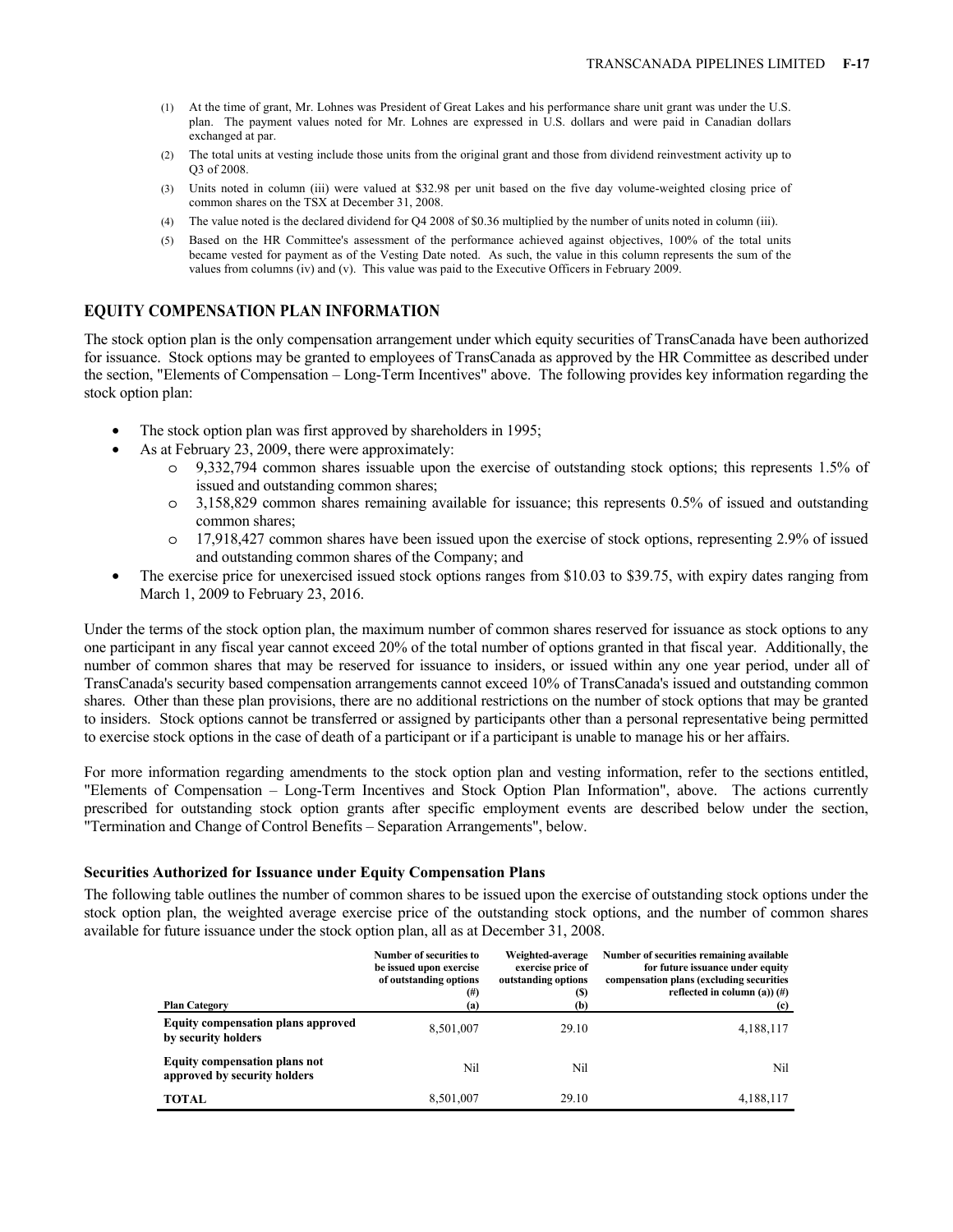# **PENSION AND RETIREMENT BENEFITS FOR EXECUTIVES**

Effective January 1, 2008, TransCanada's retirement program was amended to allow new employees and existing employees with less than ten years of service with TransCanada the choice to either participate in the defined benefit pension plan or receive an annual Company contribution to a savings account under the new savings plan. Eligible employees who elect to participate in the savings plan will receive a Company contribution equal to 7% of base salary plus 7% of annual incentive compensation paid up to a set percentage. However, participation in the defined benefit pension plan is mandatory for all employees once they have ten years of service with the Company.

All of the Executive Officers participate in the defined benefit pension plan.

# **Defined Benefit Pension Plan**

The defined benefit pension plan consists of a base pension plan and a supplemental pension plan for eligible employees.

# *Base Pension Plan*

All of our Canadian employees with ten years of service and those with less than ten years of service who have elected to participate in the defined benefit pension plan (the "Pension Plan Employees"), including the Executive Officers, participate in the base pension plan, which is now solely a non-contributory defined benefit pension plan.

The normal retirement age under our base pension plan is age 60 or any age between 55 and 60 where the sum of an employee's age and continuous service equals 85. Employees are eligible to retire ten years prior to their normal retirement date, but the benefit payable is subject to early retirement reduction factors. The defined benefit plan is integrated with Canada Pension Plan benefits.

The benefit calculation for the base pension plan is:



- (1) "Highest Average Earnings" means the average of an employee's best consecutive 36 months of Pensionable Earnings in the last 15 years before retirement. "Pensionable Earnings" means an employee's base salary plus the annual cash bonus up to a pre-established maximum amount as outlined in the plan text for the defined benefit pension plan. Pensionable Earnings do not include any other forms of compensation.
- (2) "Final Average YMPE" means the average of the year's maximum Pensionable Earnings in effect for the latest calendar year from which earnings are included in an employee's Highest Average Earnings calculation plus the two previous years.
- (3) "YMPE" means Year's Maximum Pensionable Earnings under the Canada/Québec Pension Plan.
- (4) "Credited Service" means the employee's years of credited pensionable service in the defined benefit pension plan.

Registered defined benefit pension plans are subject to a maximum annual benefit accrual under the *Income Tax Act* (Canada), which is currently \$2,444 for each year of Credited Service, with the result that benefits cannot be earned in the base pension plan on compensation above approximately \$153,000 per annum.

# *Supplemental Pension Plan*

All of our Pension Plan Employees, including the Executive Officers, who have Pensionable Earnings over the *Income Tax Act* (Canada) ceiling of approximately \$153,000, participate in the Company's non-contributory defined benefit supplemental pension plan. Approximately 600 employees currently participate in the supplemental pension plan.

The defined benefit pension plan uses a hold harmless approach, where the maximum amount allowable under the *Income Tax Act* (Canada) will be paid from the base pension plan and the remainder is paid from the supplemental pension plan. The supplemental pension plan is funded through a retirement compensation arrangement under the *Income Tax Act* (Canada). Subject to the Board's approval, contributions to the fund are based on an annual actuarial valuation of the supplemental pension plan obligations calculated on the basis of the plan terminating at the beginning of each calendar year. The annual pension benefit under the supplemental pension plan is equal to 1.75% multiplied by the employee's Credited Service, multiplied by the amount by which such employee's Highest Average Earnings exceed the ceiling imposed under the *Income Tax Act* (Canada) and is recognized under the defined benefit pension plan.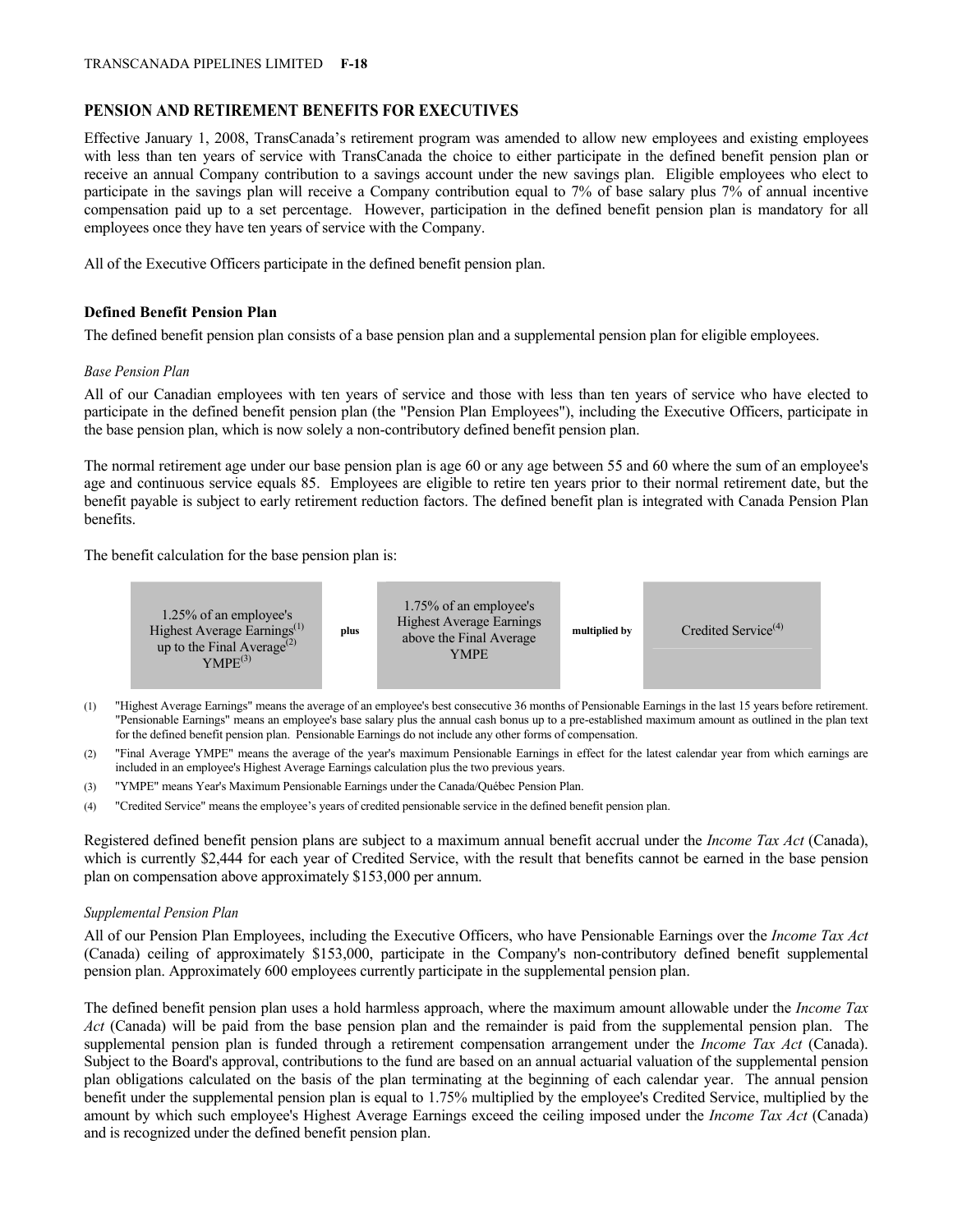Generally, neither the base pension plan nor the supplemental pension plan provide for the recognition of past service. However, pursuant to the provisions of the supplemental pension plan, the HR Committee has exercised its discretion to grant additional years of Credited Service to executive employees from time to time.

All Pension Plan Employees, including the Executive Officers, will receive the following normal form of pension:

- (a) in respect of Credited Service prior to January 1, 1990, upon retirement, a monthly pension payable for life with 60% continuing thereafter to the employee's designated joint annuitant; and
- (b) in respect of Credited Service on and after January 1, 1990, upon retirement, a monthly pension as described in (a) above and, for unmarried employees, a monthly pension payable for life with payments to the employee's estate guaranteed for the balance of ten years if the employee dies within ten years of retirement.

In lieu of the normal form of pension, optional forms of pension payment may be chosen provided that any legally required waivers are completed. Forms of optional pension payment include: increasing the percentage of the pension value that continues after death, adding a guarantee period to the pension and, under the base pension plan only, transferring the lump sum commuted value of the pension to a locked-in retirement account up to certain limits.

#### **Accrued Pension Obligations**

As at December 31, 2008, TransCanada's accrued obligation for the supplemental pension plan was approximately \$178.0 million. The 2008 current service costs and interest costs of the supplemental pension plan were approximately \$5.5 and \$11.0 million, respectively, for a total of \$16.5 million. The accrued pension obligation is calculated following the method prescribed by the Canadian Institute of Chartered Accountants and is based on management's best estimate of future events that affect the cost of pensions, including assumptions about future salary adjustments and bonuses. More information on the accrued obligations and the assumptions utilized may be found in Note 21 - (Employee Future Benefits) of the Notes to TransCanada's 2008 Consolidated Financial Statements which are available on the Company's website at www.transcanada.com and filed on SEDAR at www.sedar.com.

|                                           |                                                                | <b>Annual Benefits Pavable</b><br>(c)               |                                         | Accrued                                                            |                                              |                                                                    |                                                                |
|-------------------------------------------|----------------------------------------------------------------|-----------------------------------------------------|-----------------------------------------|--------------------------------------------------------------------|----------------------------------------------|--------------------------------------------------------------------|----------------------------------------------------------------|
| Name<br>(a)                               | <b>Number of Years</b><br>of Credited<br><b>Service</b><br>(b) | At Year<br>End <sup>(4)</sup><br><b>(S)</b><br>(c1) | At Age $65^{(5)}$<br><b>(S)</b><br>(c2) | Obligation<br><b>Start of</b><br>$Year^{(6)}$<br><b>(S)</b><br>(d) | Compensatory<br>$Change^{(7)}$<br>(S)<br>(e) | Non-<br>Compensatory<br>Change <sup>(8)</sup><br><b>(S)</b><br>(f) | Accrued<br><b>Obligation at</b><br>Year $End(6)$<br>(S)<br>(g) |
| $H.N.$ Kvisle <sup>(1)</sup>              | 18.33                                                          | 707,000                                             | 1,095,000                               | 9,047,000                                                          | 753,000                                      | (1,138,000)                                                        | 8,662,000                                                      |
| $G.A.$ Lohnes <sup><math>(2)</math></sup> | 15.33                                                          | 134.000                                             | 244,000                                 | 1,906,000                                                          | 349,000                                      | (472,000)                                                          | 1,783,000                                                      |
| R.K. Girling <sup>(3)</sup>               | 13.00                                                          | 197,000                                             | 486,000                                 | 2,447,000                                                          | 352,000                                      | (753,000)                                                          | 2,046,000                                                      |
| A.J. Pourbaix $^{(3)}$                    | 13.00                                                          | 195,000                                             | 531,000                                 | 2,343,000                                                          | 343,000                                      | (863,000)                                                          | 1,823,000                                                      |
| D.M. Wishart                              | 11.59                                                          | 143,000                                             | 278,000                                 | 2,006,000                                                          | 277,000                                      | (409,000)                                                          | 1,874,000                                                      |

#### **Defined Benefit Pension Plan Table**

(1) In 2002, the HR Committee approved an arrangement with Mr. Kvisle to grant him additional Credited Service in recognition of his accomplishments to date and to retain his services into the future. The arrangement resulted in him receiving five years of additional Credited Service in 2004 on his fifth anniversary date with TransCanada. In addition, for each year after 2004, until and including 2009, Mr. Kvisle will be granted one additional year of Credited Service on the date of the anniversary of his employment. All such additional service will not exceed ten additional years of Credited Service and is to be recognized solely in the supplemental pension plan with respect to earnings in excess of the maximum set under the *Income Tax Act* (Canada).

(2) Mr. Lohnes continued to accrue Credited Service in the base pension plan and supplemental pension plan while employed in the United States from August 16, 2000 to August 31, 2006. Pensionable Earnings were established on the basis that one U.S. dollar is equal to one Canadian dollar, and included both the U.S. base salary and annual cash bonus up to the pre-established maximum amount as outlined in the plan text for the defined benefit pension plan.

(3) In 2004, the HR Committee also approved arrangements for Mr. Girling and Mr. Pourbaix to obtain additional Credited Service in recognition of their high potential and to retain their services into the future. Subject to Mr. Girling and Mr. Pourbaix maintaining continuous employment with TransCanada until September 8, 2007, each received an additional three years of Credited Service on that date which are to be recognized solely in the supplemental pension plan with respect to earnings in excess of the maximum set under the *Income Tax Act* (Canada).

(4) Column (c1) shows the annual lifetime benefit and is based on the years of Credited Service in column (b) and the actual Pensionable Earnings history as of December 31, 2008.

(5) Column (c2) shows the annual lifetime benefit at age 65 based on the years of Credited Service at age 65 and the actual Pensionable Earnings history as of December 31, 2008.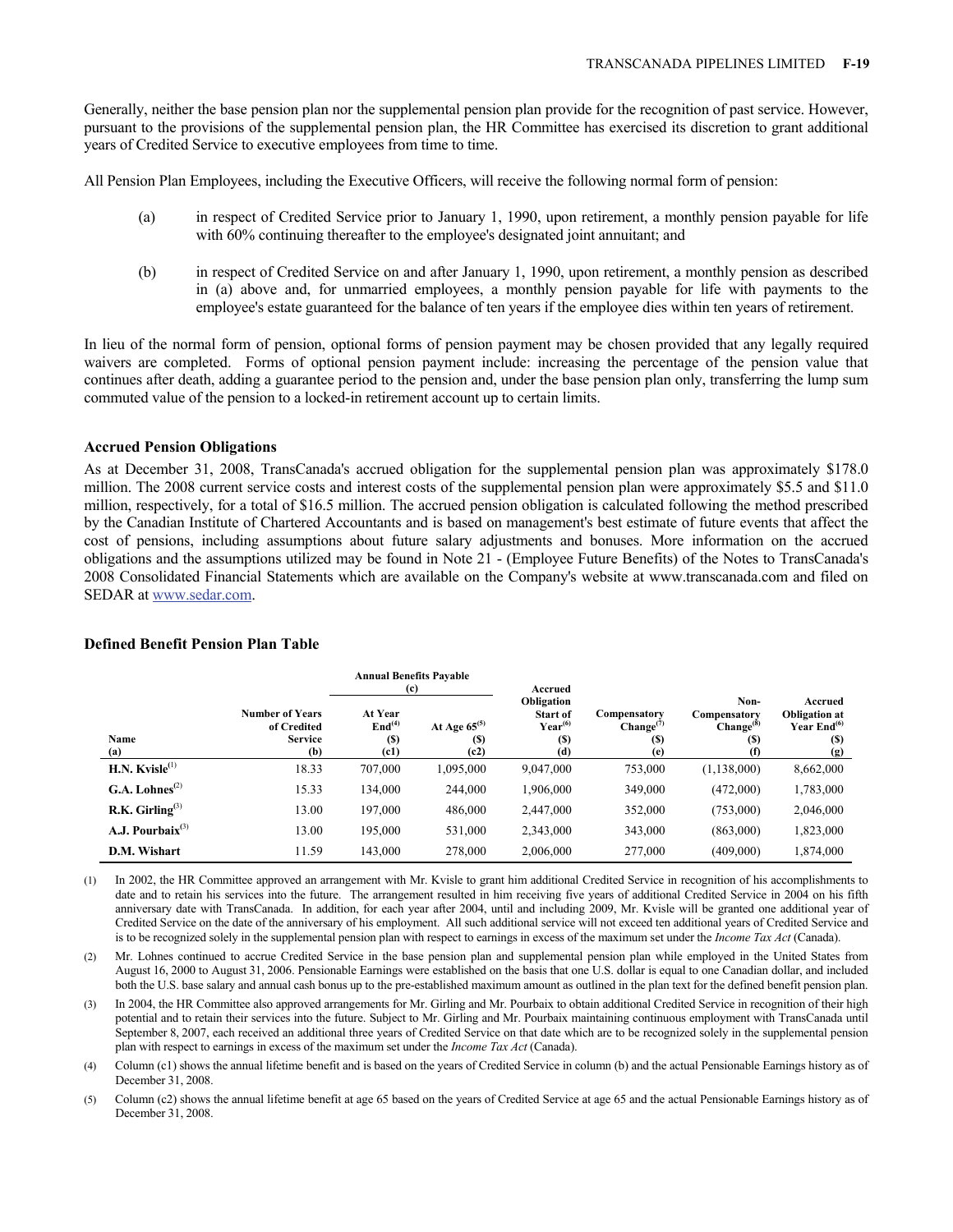#### TRANSCANADA PIPELINES LIMITED **F-20**

- (6) Column (e) shows the compensatory change in the accrued obligation and includes the service cost to TransCanada in 2008, plus compensation changes that were higher or lower than the salary assumption, and plan changes.
- (7) Column (f) shows the non-compensatory change in the accrued obligation and includes the interest on the accrued obligation at the start of the year and changes in assumptions in the year.
- (8) The accrued obligation is the reported value of the pension obligations at December 31, 2007, shown in column (d), and December 31, 2008, shown in column (e), using actuarial assumptions and methods that are consistent with those used for calculating pension obligations as disclosed in the TransCanada's 2007 and 2008 consolidated financial statements. As the assumptions reflect TransCanada's best estimate of future events, the values shown in the above table may not be directly comparable to similar estimates of pension obligations that may be disclosed by other corporations.

#### **TERMINATION AND CHANGE OF CONTROL BENEFITS**

### **Separation Arrangements**

Separation agreements with the Executive Officers (each, a "Separation Agreement") outline the terms and conditions applicable in the event of an Executive Officer's separation from TransCanada due to retirement, termination (with or without cause), resignation, disability or death. The following table summarizes the material terms and provisions that apply under the noted separation events:

| <b>TYPE OF</b><br><b>COMPENSATION</b> | <b>SEPARATION EVENT</b>                                                            |                                                                                                                                                                                                                                                                     |                                                                                    |                                                                                                                                                       |                                                                                                                                     |  |  |
|---------------------------------------|------------------------------------------------------------------------------------|---------------------------------------------------------------------------------------------------------------------------------------------------------------------------------------------------------------------------------------------------------------------|------------------------------------------------------------------------------------|-------------------------------------------------------------------------------------------------------------------------------------------------------|-------------------------------------------------------------------------------------------------------------------------------------|--|--|
|                                       | RESIGNATION <sup>(1)</sup>                                                         | <b>TERMINATION</b><br>WITHOUT CAUSE <sup>(2)</sup>                                                                                                                                                                                                                  | <b>TERMINATION</b><br><b>WITH CAUSE</b>                                            | <b>RETIREMENT</b>                                                                                                                                     | <b>DEATH</b>                                                                                                                        |  |  |
| <b>Base Salary</b>                    | Payments cease                                                                     | Severance allowance<br>includes a lump-sum<br>payment of annual base<br>salary as of the separation<br>date multiplied by the<br>notice period $(3)$                                                                                                                | Payments cease                                                                     | Payments cease                                                                                                                                        | Payments cease                                                                                                                      |  |  |
| <b>Annual Bonus</b>                   | Not paid                                                                           | Equals the Average<br>Bonus <sup>(4)</sup> pro-rated by the<br>number of months in the<br>current year prior to the<br>separation date<br>Severance allowance<br>includes the Average<br>Bonus <sup><math>(4)</math></sup> multiplied by the<br>notice period $(3)$ | Not paid                                                                           | Equals the Average<br>Bonus <sup><math>(4)</math></sup> pro-rated by<br>the number of months<br>in the year prior to the<br>separation date           | Equals the Average<br>Bonus <sup>(4)</sup> pro-rated by<br>the number of months<br>in the year prior to the<br>separation date      |  |  |
| Performance<br><b>Share Units</b>     | All outstanding<br>units are forfeited                                             | Granted value paid out on a<br><i>pro rata</i> basis                                                                                                                                                                                                                | All outstanding<br>units are forfeited                                             | Granted value paid out<br>on a pro rata basis                                                                                                         | Granted value paid out<br>on a <i>pro rata</i> basis                                                                                |  |  |
| <b>Stock Options</b>                  | Vested options<br>must be exercised<br>by six months<br>following<br>separation    | Vested options must be<br>exercised by the later of the<br>last day of the notice period<br>or six months following<br>separation                                                                                                                                   | Vested options<br>must be exercised<br>by six months<br>following<br>separation    | All outstanding options<br>vest and become<br>exercisable; must be<br>exercised by three<br>years following<br>retirement <sup><math>(5)</math></sup> | All outstanding options<br>vest and become<br>exercisable; must be<br>exercised by the first<br>anniversary of death <sup>(5)</sup> |  |  |
| <b>Benefits</b>                       | Coverage ceases<br>or, if eligible,<br>Retiree Benefits <sup>(6)</sup><br>commence | Coverage continues during<br>notice period (or equivalent<br>lump-sum payout is made)<br>and if eligible, service<br>credit for the notice<br>period <sup>(3)</sup> for Retiree<br>Benefits <sup>(6)</sup>                                                          | Coverage ceases<br>or, if eligible,<br>Retiree Benefits <sup>(6)</sup><br>commence | Retiree Benefits <sup>(6)</sup><br>commence                                                                                                           | Coverage ceases or, if<br>eligible, Retiree<br>Benefits <sup>(6)</sup> commence                                                     |  |  |
| <b>Pension</b>                        | Paid as a<br>commuted value<br>or monthly benefit                                  | Paid as a commuted value<br>or monthly benefit <sup>(7)</sup>                                                                                                                                                                                                       | Paid as a<br>commuted value<br>or monthly benefit                                  | Paid as a commuted<br>value or monthly<br>benefit                                                                                                     | Paid as a commuted<br>value or monthly<br>benefit                                                                                   |  |  |
| <b>Perquisites</b>                    | Payments cease                                                                     | A lump-sum cash payment<br>equal to the monthly<br>corporate cost of the<br>perquisite package<br>multiplied by the notice<br>period <sup>(3)</sup>                                                                                                                 | Payments cease                                                                     | Payments cease                                                                                                                                        | Payments cease                                                                                                                      |  |  |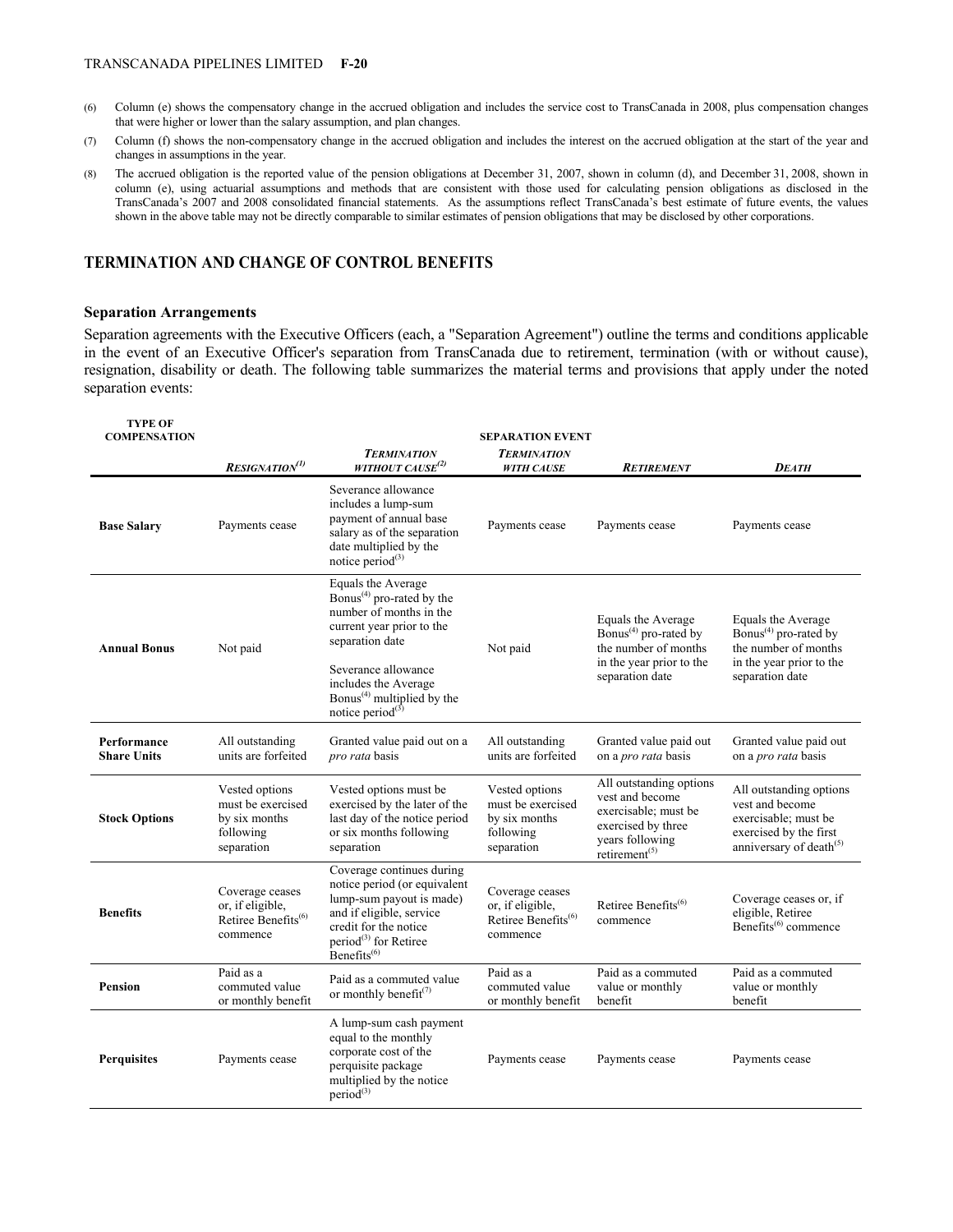| <b>TYPE OF</b><br><b>COMPENSATION</b> |                              | <b>SEPARATION EVENT</b>                            |                                         |                   |              |  |
|---------------------------------------|------------------------------|----------------------------------------------------|-----------------------------------------|-------------------|--------------|--|
|                                       | $\textit{RESIGNATION}^{(1)}$ | <b>TERMINATION</b><br>WITHOUT CAUSE <sup>(2)</sup> | <b>TERMINATION</b><br><b>WITH CAUSE</b> | <b>RETIREMENT</b> | <b>DEATH</b> |  |
| Other                                 | $--$                         | Outplacement services                              | $---$                                   | $---$             | $--$         |  |

(1) Does not include resignation as a result of constructive dismissal of the Executive Officer.

(2) Includes treatment afforded to an Executive Officer in the event of an Executive Officer's resignation owing to constructive dismissal.

(3) The notice period for the CEO is three years. For all other Executive Officers, the notice period is two years.

(4) The Average Bonus is equal to the average of the annual bonus amounts paid to the Executive Officer for the three-years preceding the separation date.

(5) The exercise provisions noted pertain to stock options granted after January 1, 2003. For stock options granted prior to that date, all outstanding stock options must be exercised within six months following the date of retirement or death.

- a health spending account which can be used to pay for eligible health and dental expenses and/or to purchase private health insurance;
- a security plan, which provides a safety net in case of significant medical expenses; and
- life insurance, which provides a death benefit of \$10,000 to a designated beneficiary.

All other coverage, including the employee stock plan, spousal and dependent life insurance, accident insurance, disability and payment of provincial health care premiums, end at the date of separation.

(7) Credited Service for the applicable notice period is provided at the end of the notice period.

TransCanada may elect to require Executive Officers to comply with a non-competition provision in the Separation Agreements for a period of 12 months from the Executive Officer's separation date. If TransCanada makes this election, a payment will be made to the Executive Officer of an amount equal to the annual base salary as of the separation date plus the Average Bonus.

#### **Change of Control Arrangements**

Under the Separation Agreements, a change of control is defined as including (but is not limited to) another entity becoming the beneficial owner of more than 20% of the voting shares of TransCanada or more than 50% of the voting shares of TCPL (not including the voting shares of TCPL held by TransCanada). A change of control in itself does not trigger all separation payments under the Separation Agreements. However, in the month following the one year anniversary after a change of control, Mr. Kvisle may provide notice of his intention to leave TransCanada and in that event, he would receive all the same entitlements as if he had been terminated without cause.

The following table summarizes additional terms and provisions applicable to Executive Officers under the Separation Agreements in the event of a change of control.

| <b>Performance Share Units</b> | If the Executive Officer's separation date is within two years of a change of control, all unvested performance share units<br>are deemed vested and are paid out as a single, lump-sum cash payment.                                                                                                                                                                                                                                                                                                                                           |
|--------------------------------|-------------------------------------------------------------------------------------------------------------------------------------------------------------------------------------------------------------------------------------------------------------------------------------------------------------------------------------------------------------------------------------------------------------------------------------------------------------------------------------------------------------------------------------------------|
| <b>Stock Options</b>           | Following a change of control, there is an acceleration of stock option vesting. If, for any reason, the Company is unable to<br>implement this vesting acceleration (e.g., the Company's shares cease to trade), the Company will pay the Executive<br>Officer a cash payment. This payment would be equal to the net amount of compensation the Executive Officer would<br>have received if they had, on the date of a change of control, exercised all vested options and unvested options for which<br>vesting would have been accelerated. |
| <b>Pension</b>                 | If the Executive Officer's separation date is within two years of a change of control, a pensionable service credit for the<br>applicable notice period is provided at the date of separation rather than at the end of the notice period.                                                                                                                                                                                                                                                                                                      |

<sup>(6)</sup> All employees are eligible for Retiree Benefits, if at the separation date, they are age 55 or over with ten or more years of continuous service. These benefits include: